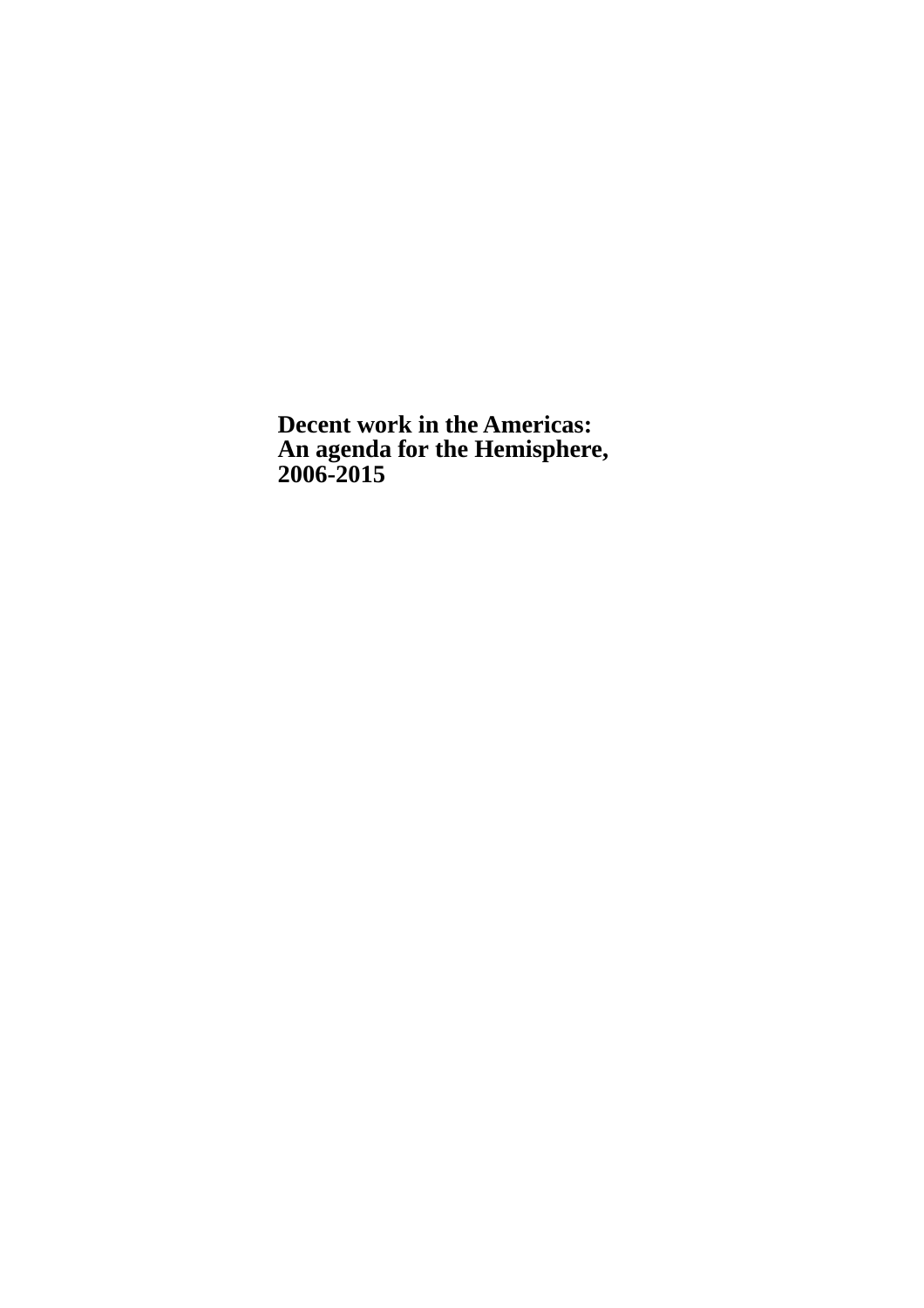Sixteenth American Regional Meeting Brasilia, May 2006

# **Decent work in the Americas: An agenda for the Hemisphere, 2006-15**

**Report of the Director-General**

International Labour Office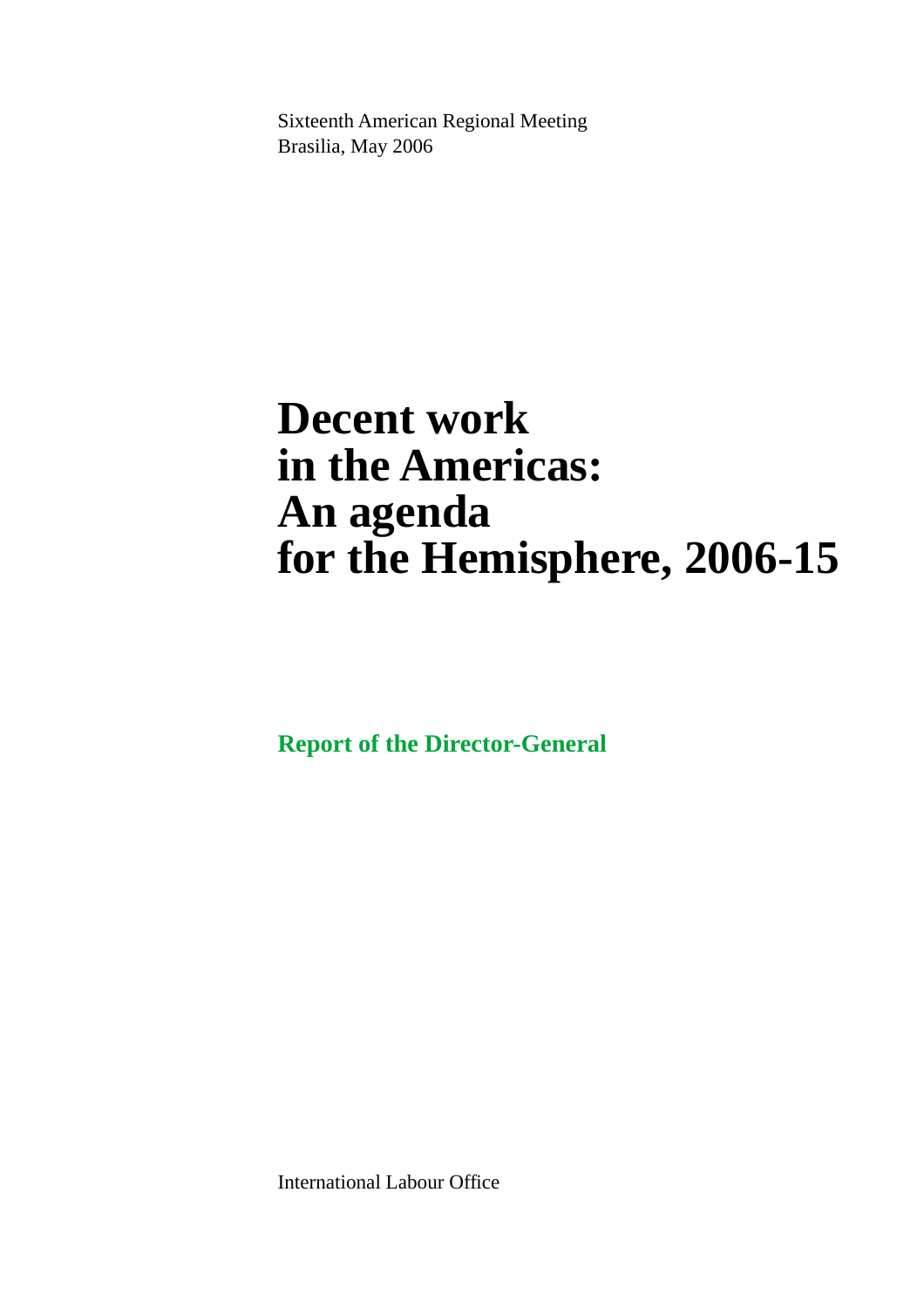This Report may also be consulted on the ILO Internet site www.ilo.org/public/english/standards/relm/rgmeet/americas.htm

ISBN 92-2-118509-5

*First published 2006*

The designations employed in ILO publications, which are in conformity with United Nations practice, and the presentation of material therein do not imply the expression of any opinion whatsoever on the part of the International Labour Office concerning the legal status of any country, area or territory or of its authorities, or concerning the delimitation of its frontiers.

Reference to names of firms and commercial products and processes does not imply their endorsement by the International Labour Office, and any failure to mention a particular firm, commercial product or process is not a sign of disapproval.

ILO publications can be obtained through major booksellers or ILO local offices in many countries, or direct from ILO Publications, International Labour Office, CH-1211 Geneva 22, Switzerland. Catalogues or lists of new publications are available free of charge from the above address, or by email: pubvente@ilo.org Visit our web site: www.ilo.org/publns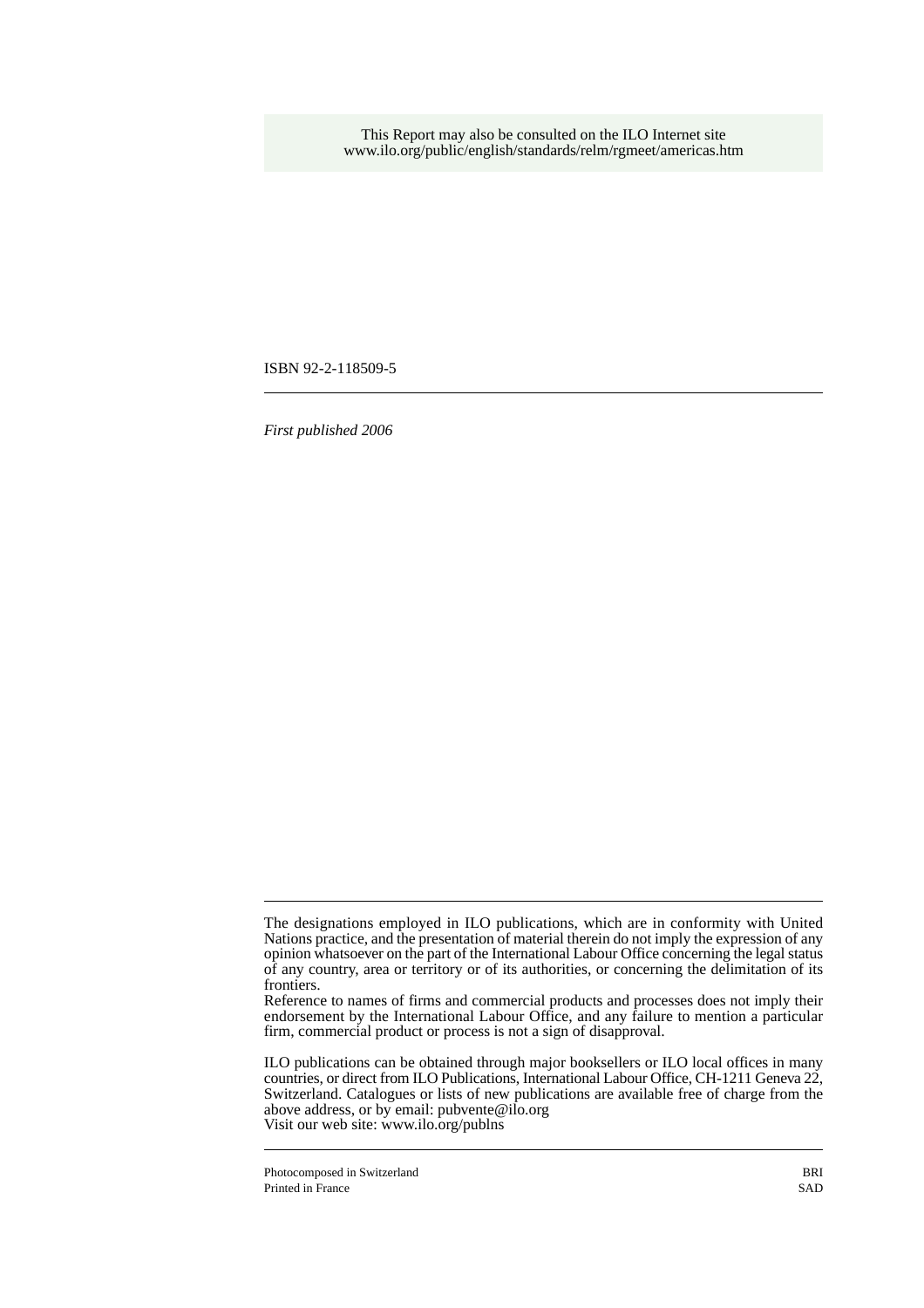# *Contents*

| 1.           | in the Americas                                                    | General background and socio-economic labour trends                                             | 1        |  |  |  |  |
|--------------|--------------------------------------------------------------------|-------------------------------------------------------------------------------------------------|----------|--|--|--|--|
|              |                                                                    |                                                                                                 |          |  |  |  |  |
| 2.           |                                                                    | Main challenges to decent work in the region                                                    | 7        |  |  |  |  |
|              |                                                                    | 2.1. Ensuring that economic growth promotes decent work                                         | 8        |  |  |  |  |
|              |                                                                    | 2.2. Ensuring effective application of fundamental principles                                   |          |  |  |  |  |
|              |                                                                    |                                                                                                 | 10<br>13 |  |  |  |  |
|              | 2.3. Building confidence in democracy and social dialogue          |                                                                                                 |          |  |  |  |  |
|              |                                                                    | 2.4. Extending and strengthening systems for prevention<br>and for social protection of workers | 14       |  |  |  |  |
|              |                                                                    | 2.5. Enhancing social and labour inclusion to reduce inequality .                               | 16       |  |  |  |  |
|              |                                                                    |                                                                                                 |          |  |  |  |  |
| 3.           |                                                                    | Objectives of a regional decent work strategy                                                   |          |  |  |  |  |
|              |                                                                    |                                                                                                 | 21       |  |  |  |  |
|              |                                                                    |                                                                                                 | 21       |  |  |  |  |
|              |                                                                    |                                                                                                 | 22       |  |  |  |  |
| $\mathbf{4}$ |                                                                    | A Decent Work Agenda for the Hemisphere                                                         | 23       |  |  |  |  |
|              | 4.1. General policies to achieve the main objectives of the decent |                                                                                                 |          |  |  |  |  |
|              |                                                                    |                                                                                                 | 23       |  |  |  |  |
|              | 4.1.1.                                                             | Economic growth as a generator of employment                                                    | 25       |  |  |  |  |
|              | 4.1.2.                                                             | Effective application of fundamental principles                                                 |          |  |  |  |  |
|              |                                                                    | and rights at work $\dots \dots \dots \dots \dots$                                              | 30       |  |  |  |  |
|              | 4.1.3.                                                             | Enhancing social security cover and effectiveness .                                             | 41       |  |  |  |  |
|              | 4.1.4.                                                             | Effective social dialogue                                                                       | 44       |  |  |  |  |
|              |                                                                    | 4.2. Policies in specific intervention areas                                                    | 46       |  |  |  |  |
|              | 4.2.1.                                                             | International labour standards                                                                  | 47       |  |  |  |  |
|              | 4.2.2.                                                             |                                                                                                 | 48       |  |  |  |  |
|              | 4.2.3.                                                             |                                                                                                 | 50       |  |  |  |  |
|              | 4.2.4.                                                             | Micro- and small enterprises                                                                    | 53       |  |  |  |  |
|              | 4.2.5.                                                             | The informal economy $\dots \dots \dots \dots \dots$                                            | 56       |  |  |  |  |
|              | 4.2.6.                                                             | The rural sector and local development                                                          | 59       |  |  |  |  |
|              | 4.2.7.                                                             |                                                                                                 | 61       |  |  |  |  |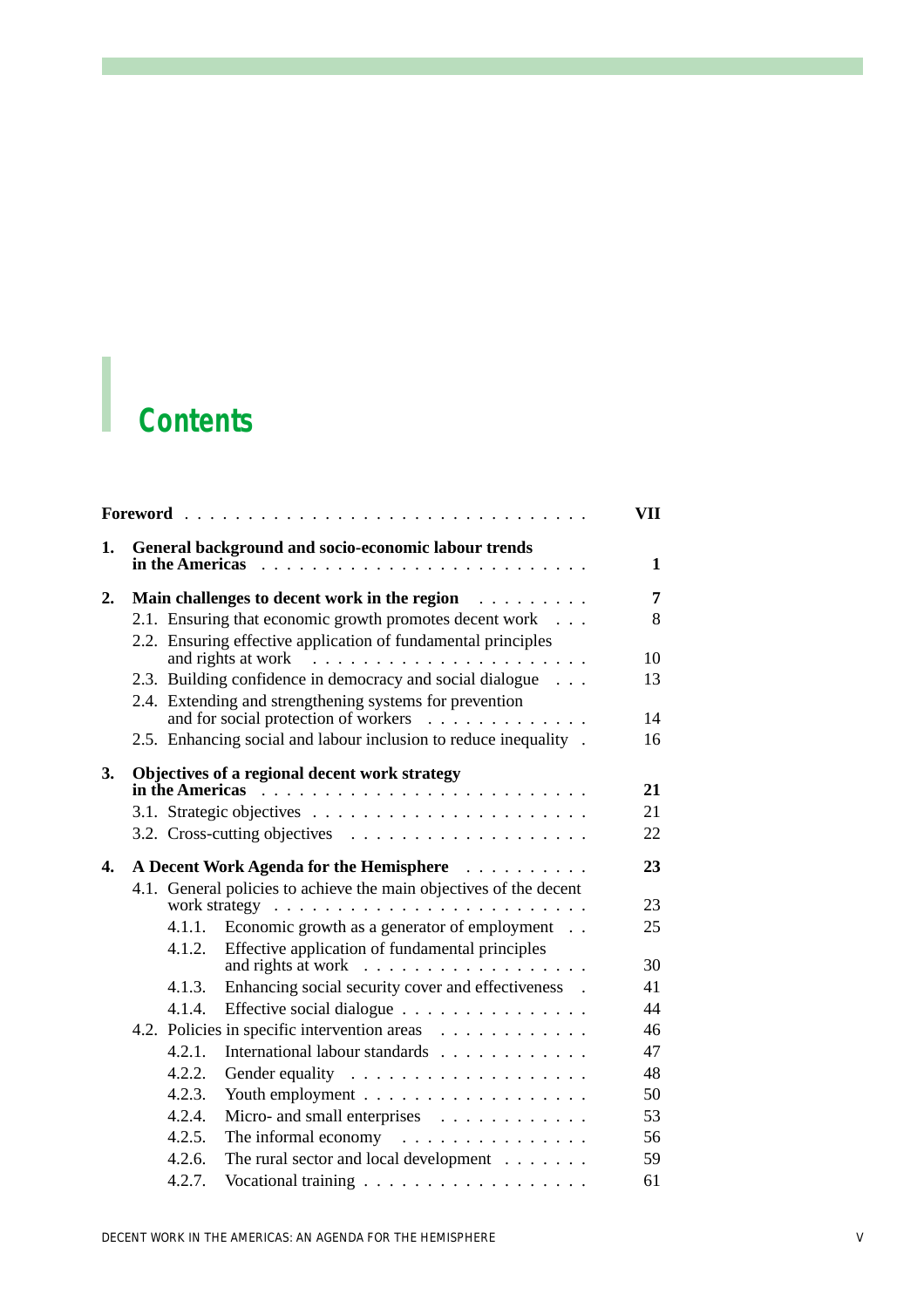|    |                                                              | 4.2.8. | Employment services                                                                                                | 65 |  |
|----|--------------------------------------------------------------|--------|--------------------------------------------------------------------------------------------------------------------|----|--|
|    |                                                              |        | 4.2.9. Wages and remuneration                                                                                      | 66 |  |
|    |                                                              |        | 4.2.10. Occupational safety and health                                                                             | 68 |  |
|    |                                                              |        |                                                                                                                    | 70 |  |
| 5. |                                                              |        | Decent work country programmes                                                                                     | 75 |  |
|    |                                                              |        | 5.1. Public policies and decent work country programmes                                                            | 76 |  |
|    | 5.2. Institutional aspects of decent work country programmes |        |                                                                                                                    |    |  |
|    |                                                              | 5.2.1. | Integration and sound and coordinated management<br>of policies $\ldots \ldots \ldots \ldots \ldots \ldots \ldots$ | 78 |  |
|    |                                                              | 5.2.2. | Organizations of the social partners                                                                               | 79 |  |
|    |                                                              |        |                                                                                                                    | 79 |  |
|    |                                                              | 5.2.4. | Enhancing knowledge of markets and working                                                                         | 81 |  |
|    |                                                              | 5.2.5. | Institutionalizing integration processes                                                                           | 81 |  |
| 83 |                                                              |        |                                                                                                                    |    |  |
| 84 |                                                              |        |                                                                                                                    |    |  |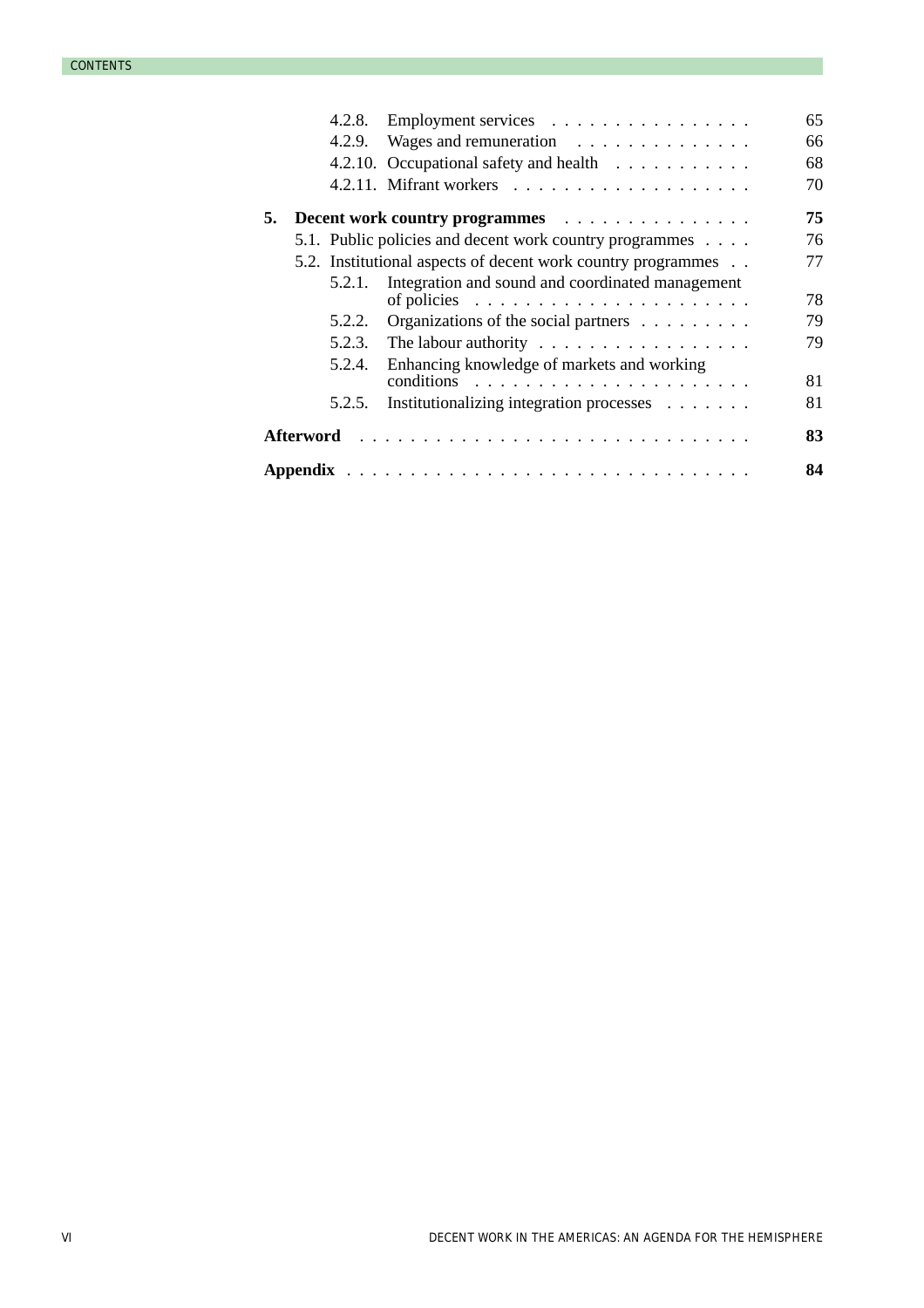## *Foreword*

**1.** The ILO Programme and Budget for 2006-07 was approved by the International Labour Conference at its 93rd Session (June 2005). The programme recognizes that decent work is a global objective, since men and women all over the world aspire to obtaining productive work in conditions of freedom, equality, security and dignity. The ILO believes that this global objective, which is shared by the World Commission on the Social Dimension of Globalization,<sup>1</sup> should be progressively incorporated into national development strategies, the implementation of which will be supported through the decent work country programmes developed and implemented by the Office and its constituents, as established by the Conference. The Sixteenth American Regional Meeting at which I am presenting this Report is taking place at the beginning of the period covered by this programme and therefore reflects its policies and strategies.

**2.** The ILO has been promoting the creation of decent work since 1999. As indicated in the Office's Programme and Budget for 2006-07, this aspiration is linked to the following four strategic objectives:

- 1) to promote and realize standards and fundamental principles and rights at work;
- 2) to create greater opportunities for women and men to secure decent employment and income;
- 3) to enhance the coverage and effectiveness of social protection for all; and
- 4) to strengthen tripartism and social dialogue.

The action taken to achieve these strategic objectives will create synergies facilitating the attainment of a set of cross-cutting objectives which are increasingly considered as priority goals for the international community: a fair globalization, working out of poverty, advancing gender equality, enhancing the influence of international labour standards in development, and expanding the influence of the social partners, social dialogue and tripartism.

**3**. Last year, during the United Nations World Summit, the Heads of State and Government of 150 countries made the following declaration:

We strongly support fair globalization and resolve to make the goals of full and productive employment and decent work for all, including for women and young people, a central objective of our relevant national and international policies as well as our national development strategies, including poverty reduction strategies, as part of our efforts to achieve the Millennium Development Goals. These measures should also encompass the elimination of the worst forms of child labour, as defined in International Labour Organization Convention No. 182, and forced labour. We also resolve to ensure full respect for the fundamental principles and rights at work.

This declaration confirms the direction taken by the ILO member States.

<sup>1</sup> World Commission on the Social Dimension of Globalization: *A fair globalization: Creating opportunities for all* (Geneva, ILO, 2004).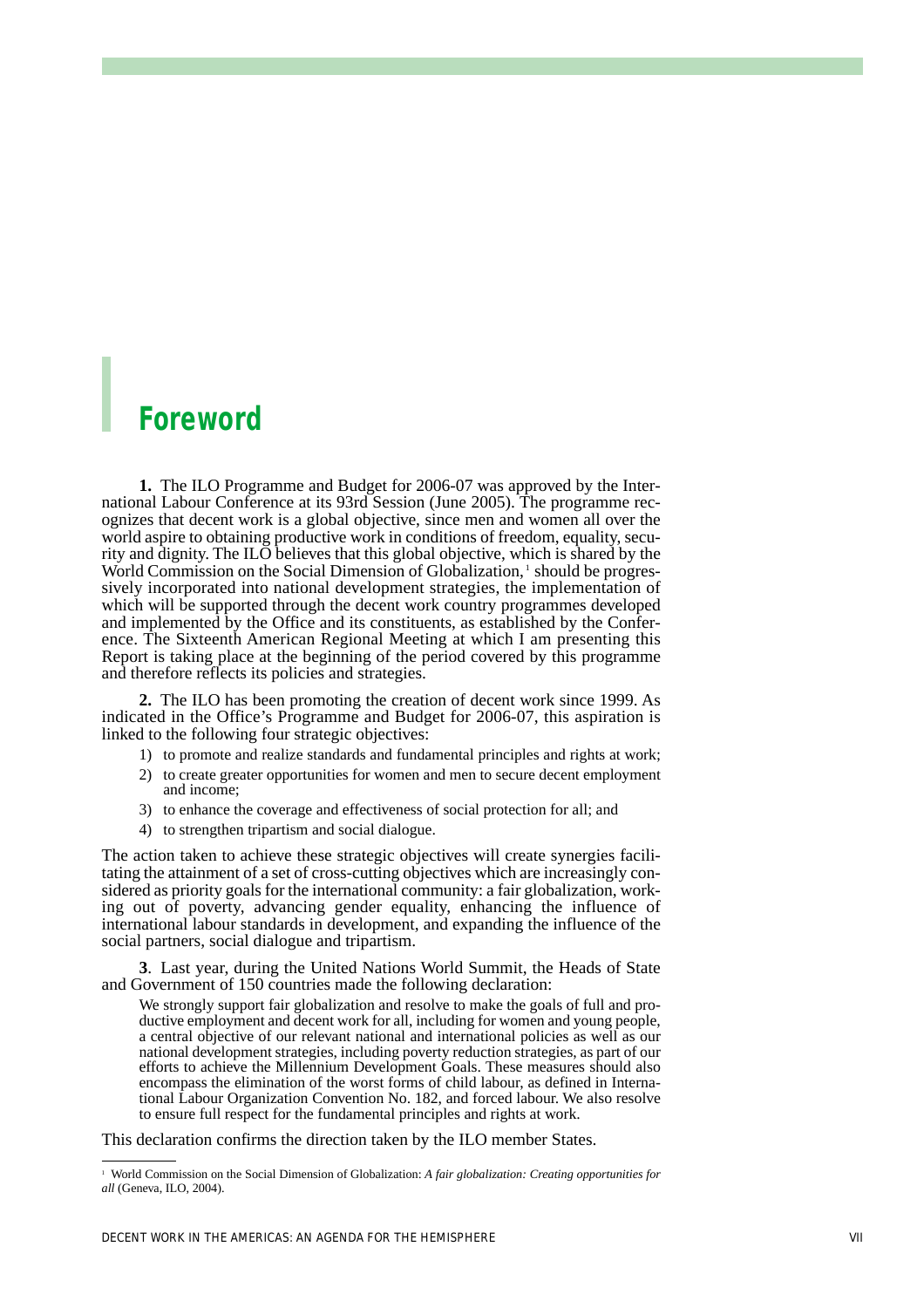**4.** In the Americas, the belief that the creation of decent work, as defined by the ILO, is the best way to overcome poverty and reinforce democratic governance has progressively been consolidated, especially since 2003. In the case of Latin America, this belief is reflected in the conclusions of the MERCOSUR Regional Conference on Employment (Buenos Aires, April 2004), the Andean Regional Conference on Employment (Lima, November 2004) and the Subregional Tripartite Employment Forum (Tegucigalpa, Honduras, June 2005) with the participation of delegations from Central America, Panama and the Dominican Republic. Similarly, the conclusions of the Thirteenth and Fourteenth Inter-American Conferences of Ministers of Labour, as well as the declarations of the continent's Heads of State and Government at the Ibero-American Summits (Santa Cruz, San José, Costa Rica and Salamanca), the Third Latin America and the Caribbean – European Union Summit and the Summits of the Americas held in Nuevo León and Mar del Plata (which include an action plan), all reflect the aspiration to make decent work a global objective. These documents (Appendix) acknowledge that the promotion of decent work is a strategy that can help to ensure increased participation of the poor and the socially excluded in the fruits of economic growth, the strengthening of democracy and the overcoming of poverty, inequality and exclusion within the context of fairer globalization.

**5.** In the light of the abovementioned declarations, I believe the objective of creating decent work should be explicitly incorporated into national development strategies. For the International Labour Office, this Sixteenth American Regional Meeting is the appropriate forum in which to examine the steps we should take to move towards achieving this global objective so as to respond to our citizens' aspirations for decent work for all with specific measures.

**6.** For these reasons, having heard the opinions of government officials and employers and workers of the ILO's American member States and considered how the strategic and cost-cutting objectives correspond to the particularities of the region, I am presenting you, in this Report, with an agenda for the Hemisphere of general and specific policies, the implementation of which would enable further progress to be made in promoting decent work for all. Logically, it will be for each country to determine whether or not it can raise the proposed targets, and to decide which combination of the proposed policies is better adapted to national characteristics, particularities and potential.

**7.** Decent work country programmes (DWCPs) are the ILO's contribution to helping countries incorporate decent work into their development strategies and policies. Throughout this Report, specific proposals are put forward for general policies which each country can adopt and adapt to its own conditions if it considers this to be appropriate, since the decision to make decent work a national objective lies with each country. Within each DWCP, ILO cooperation will be organized in a coherent manner and will respond to one or more key priorities to ensure that the country makes progress in achieving the decent work objectives. In the final section of this Report, I have put forward some thoughts regarding the DWCPs.

**8**. I am confident that the DWCPs can also be suitable mechanisms for focalizing and enhancing both horizontal technical cooperation between the countries of the Americas and international development cooperation, both multilateral and bilateral, within the region and beyond it.

**9.** We have before us a Report that takes into consideration both the technical and political progress made by the continent's ILO constituents with regard to the socio-labour dimension of development, its relevance and its fundamental role. It is a Report which seeks results through a programme that will help to prevent the dispersion of initiatives, bearing in mind that the promotion of decent work requires the integration of economic and social policies and the effective contribution of the public and private sectors in order to ensure that, in a globalized world, individuals and their work are at the centre of development.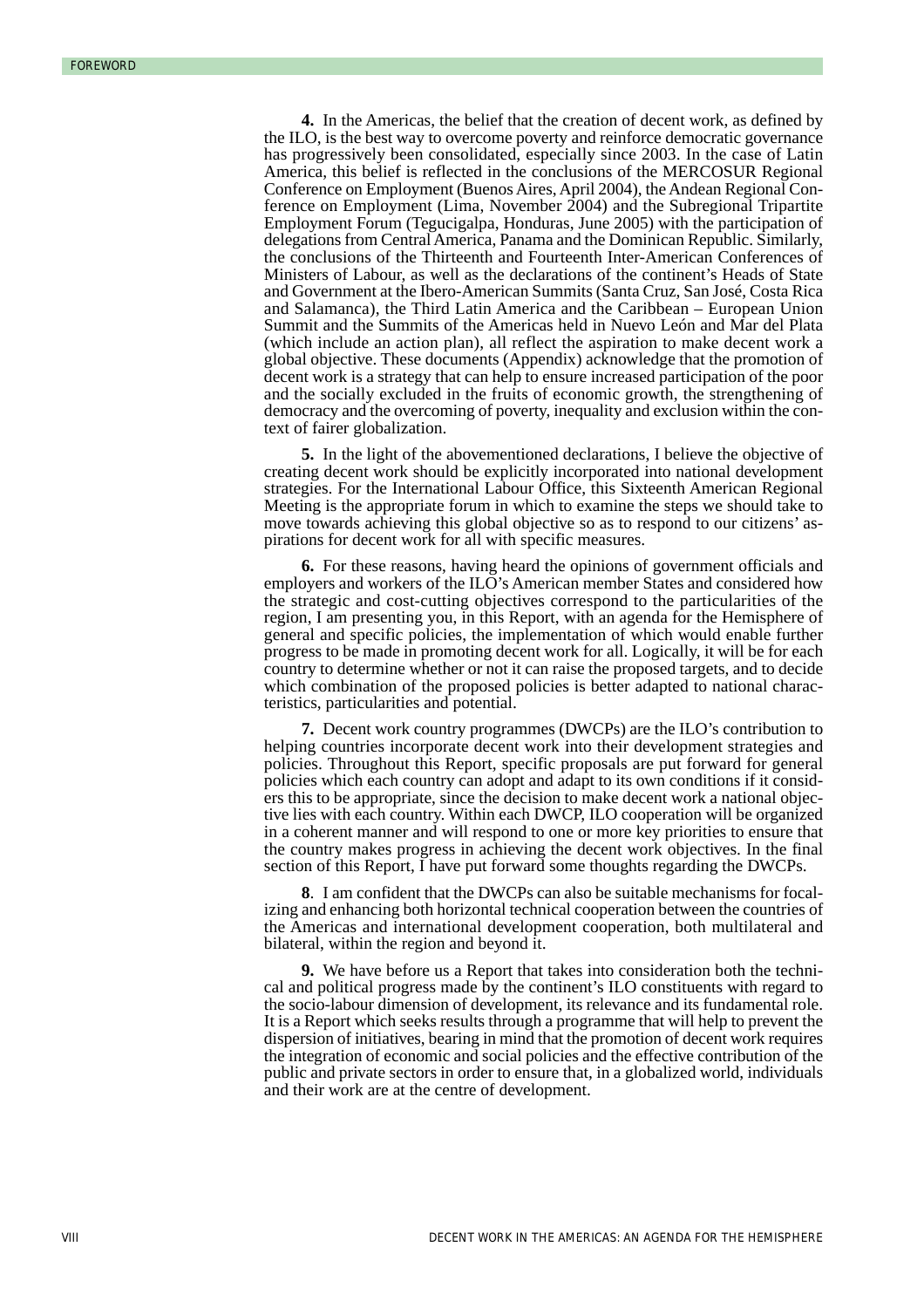## *1. General background and socio-economic labour trends in the Americas*

**10.** The population of Latin America and the Caribbean currently stands at 563 million. Of that total, about 551 million live in Latin America, and at least 213 million of that number live in poverty (no figures are available concerning poverty in the Caribbean). <sup>1</sup> This social situation accurately reflects what is happening in the labour market, the main source of livelihoods and advancement for families. In Latin America there are 239 million economically active persons in employment or willing to work. Over 23 million of these individuals are affected by open unemployment, and approximately 103 million are employed in the informal sector, often without labour rights or social protection. There is thus a formal employment deficit of 126 million workers in Latin America (53 per cent of the economically active population). The two groups most affected by this situation are women and young people.

**11.** The regional average gross domestic product (GDP) per capita is US\$3,900, while productivity per worker is up to US\$10,100 per year, or around US\$840 per month. One fundamental problem, especially for the region's labour markets, is that, in many countries, that productivity has not risen over the past few decades. Indeed, the current average is more or less the same as that for the region at the beginning of the 1980s. Productivity per worker – or labour productivity – is a crucial element in economic and social progress, as was pointed out in a recent ILO report, because it is an important transmission mechanism between the world of production and the labour market. <sup>2</sup> The fact that it has remained at the same level for two decades explains too why current rates of poverty in the region are also similar to those for the early 1980s.

**12.** A number of initiatives have already been launched to accelerate growth in the region. Following the "lost decade" of the 1980s, the 1990s saw the adoption of a strategy based on reducing the role of the State in the economy, combining economic liberalization and structural reforms while seeking greater and better integration into the global economic order. Priority was given to policies for controlling inflation and achieving fiscal stability. Those policies were indeed successful in terms of macroeconomic governance, especially with regard to balancing public budgets and reducing inflation. However, they did not overall achieve the results

<sup>&</sup>lt;sup>1</sup> The demographic estimates are taken from Latin American and Caribbean Demographic Centre (CELADE): *América Latina. Proyecciones de población urbana y rural 1970-2025*, Boletín Demográfico No. 76, Chile, 2005. The poverty estimates are taken from Economic Commission for Latin America and the Caribbean (ECLAC): *Panorama social de América Latina*, 2005.

<sup>&</sup>lt;sup>2</sup> ILO: *World Employment Report 2004-05: Employment, Productivity and Poverty Reduction (Geneva, 2005).*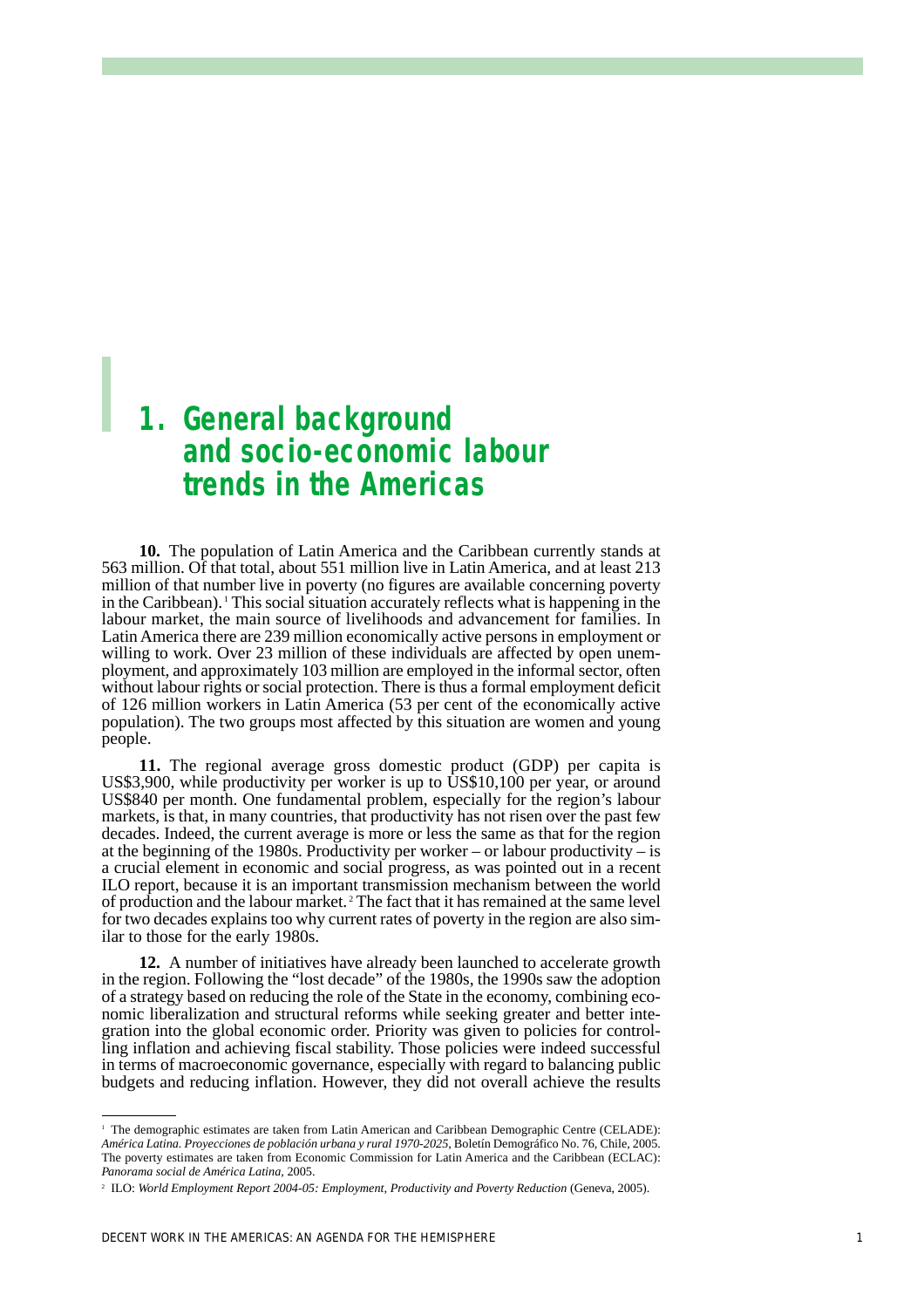that had been hoped for. Growth was modest (around 0.6 per cent annually in per capita terms) and, although the region's economies are now more open than during the 1980s, the investment ratio as a percentage of GDP has not altered significantly and the debt-to-GDP ratio has increased considerably. As in the past, even during periods of growth, the region's economies continue to be highly dependent on external finance and terms of trade. Furthermore, various studies show that, following the implementation of the reforms, the economies of the region became more vulnerable to external shocks, as the international crisis in 1998 showed clearly.

**13.** The region is currently going through a significant period of recovery. According to the Economic Commission for Latin America and the Caribbean (ECLAC) (2005), production grew in 2004 by 5.9 per cent and by around 4.3 per cent in 2005; it is hoped that growth for the year 2006 will be between 4 per cent and 4.5 per cent. These high growth figures, mainly based on increased exports, do not, however, seem to be of much relevance to a large proportion of the population, whose living conditions do not appear to have improved. In fact, judging by the increasing number of immigrants leaving or moving around within the region each year, many people cannot find opportunities in the region and in their countries.

**14.** In the case of the United States, initially the current expansive phase of economic recovery was mainly based on the strength of consumer spending. However, from 2004 onwards, more of a balance was established between sources of growth, with investment playing a greater role. It is hoped that, in 2006, despite the rise in oil prices and the hurricanes, the United States economy will continue to grow (although at a slightly lower rate than in 2005), spearheading global growth, together with China. This increase will be based on investment by companies, which has been boosted by the growth in productivity and high company profits. Domestic demand should also rise thanks to higher incomes, improvements in the labour market and better credit conditions. However, this does not mean that the economy is problem-free. The budget deficit remains very high and the current account deficit is set to reach 6.1 per cent of GDP, one of the highest in the world. All this has been financed through the continuous flow of capital from all over the world, making the United States extremely dependent on foreign investment. and it is not clear whether this trend is sustainable or not.

**15.** As to the Canadian economy, it has also been experiencing growth since 2003, strengthened in the main by increased exports and the fact that the financial authorities began the gradual process of raising interest rates, while maintaining fiscal discipline. The annual average unemployment rate has fallen steadily, from 7.6 per cent in 2003 to 6.9 per cent in 2005.

**16.** The situation of the Caribbean countries is particularly complex. They are small countries, with small markets and, consequently, small economies. Nine of them are considered to be "micro-States", with populations of less than 300,000. They face enormous "development challenges in the global economy" in regard to factors beyond their control, according to a report of the Commonwealth Secretariat/World Bank Joint Task Force. These factors include: "remoteness and isolation; openness; susceptibility to natural disasters and environmental change; limited resources; diversification of production and exports; limited capacity; and limited access to international financial markets".

**17.** The economies of these small States in particular are vulnerable, given their openness to trade, their high level of dependence on exports and the adverse terms of trade for primary products. This severely limits their capacity for economic and social development. The dwindling access to the market and reduced job security that result from international trade policy have exacerbated a situation made worse by the constant risk of natural disasters. Such disasters require that a disproportionate amount of these States' limited resources be channelled towards the repair of essential infrastructure. Given these conditions, these "small States" and "small developing island States" should be given special treatment in terms of provision of resources for national development through a more equitable and fair international trade system, which would encourage social and economic justice within the Caribbean community.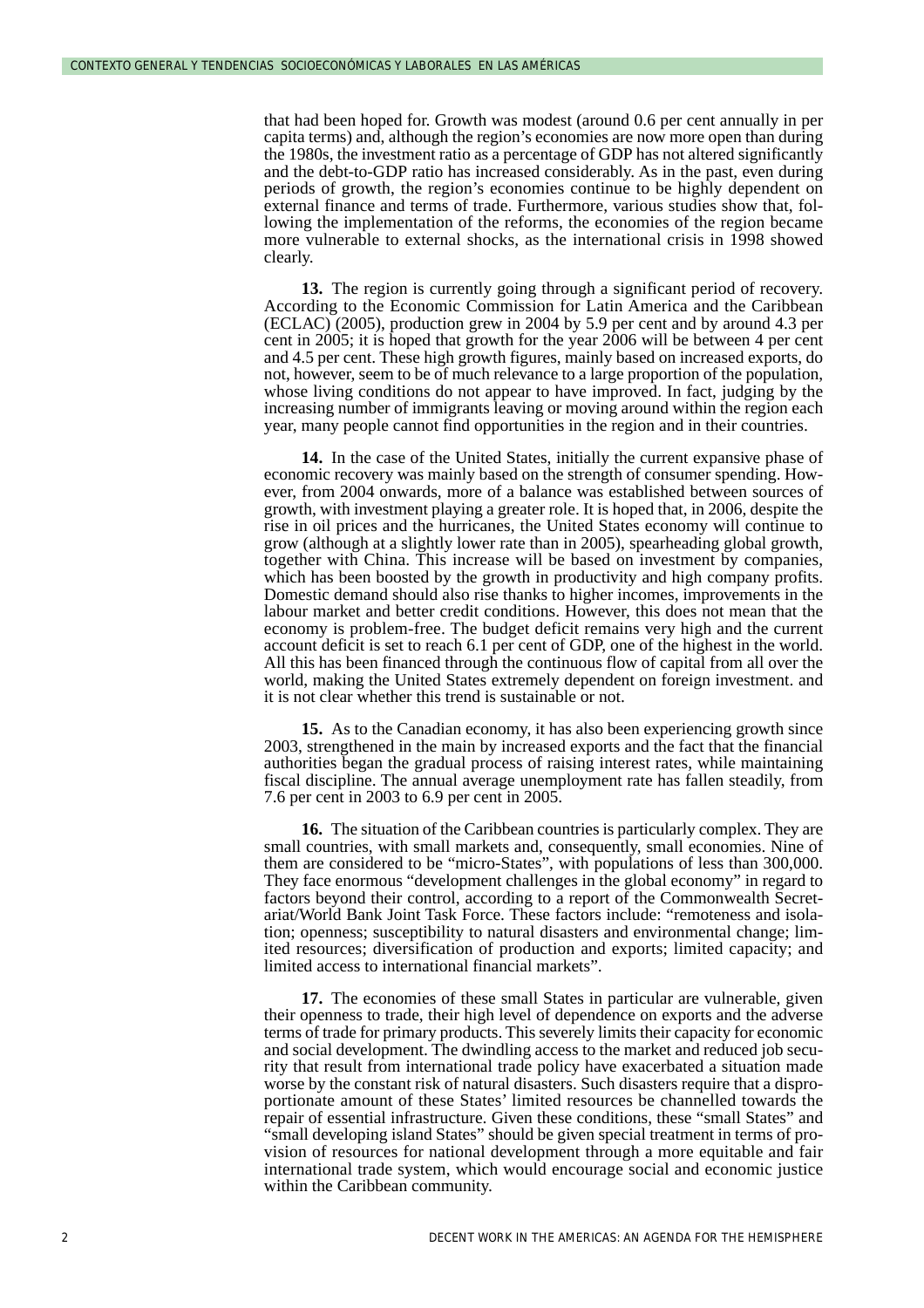**18.** The tragic events of 11 September 2001 and their effect on the economies of the Caribbean continue to have a severe impact on the entire Caribbean tourist industry. Already scarce resources have also consequently been diverted to fund new security requirements at airports and at a national level, thus placing more pressure on these economies.

**19.** Consequently, the small economies of the Caribbean require, on the one hand, special treatment by the large countries and, on the other, greater integration with one another, within the framework of openness to product and capital markets. The Caribbean Community (CARICOM) has been working towards such integration, establishing a common market in January of this year, that will allow the free movement of skilled individuals, capital and goods.

**20.** However, the less developed countries of the Caribbean face some difficulties when attempting immediately to join this common market, and so a timetable for gradual incorporation has been established. Furthermore, a Regional Development Fund (similar to the European Structural Funds), financed by the more developed members of CARICOM and aimed at assisting the less developed countries, has been set up.

**21.** From a social and labour point of view, the results of the reforms carried out during the 1990s in Latin America and the Caribbean were somewhat disappointing. Production per worker grew very slowly (0.21 per cent annually between 1990 and 2005) and at the same time there was an increase in unemployment and informal employment. In some countries (notably Argentina, Colombia and Peru) reforms were implemented making the process of hiring and dismissing employees more flexible and, in many cases, social protection mechanisms providing pensions, health care and occupational accident and illness cover were abandoned without increasing the coverage of the system. Certain labour relations institutions were weakened, in particular those involved in collective bargaining (in terms of coverage and of content), as were traditional means of settling disputes, which proved to be inadequate and had their effectiveness called into question.

**22.** The argument used to justify these processes was that these labour institutions created "inflexibility" that must be eliminated to allow for the creation of formal employment. However, a decade later, the experience of various countries shows that, despite these reforms, what occurred was not a rise in formal employment but an increase in unemployment and informal employment. The phenomenon of precarious employment worsened and, with it, income insecurity, a decline in social protection, high labour turnover, and so on. It has been argued that these problems arose because the reforms were not carried out in full. However, there is no evidence to indicate that further reforms of this kind would improve the situation. On the contrary, recent experience suggests that such a move might even have made things worse.

**23.** Moreover, although the region has seen enormous progress over the last two decades in terms of democracy, according to the United Nations Development Programme (UNDP),<sup>3</sup> in many countries, people are deeply dissatisfied with their democratically elected leaders. The main reasons for this dissatisfaction are poverty, profound economic inequalities and ineffectual legal systems and social services. Further evidence of this disenchantment is the fact that a worrying 54.7 per cent of Latin Americans would prefer an "authoritarian regime" to a democratic one if the former could meet their demands for social welfare.

**24.** One of the keys to this dissatisfaction is undoubtedly to be found in the labour market. A simple correlation between support for democracy and the labour situation demonstrates the importance of the labour markets as necessary mechanisms for redressing the democratic balance. Figure 1.1 shows that support for democracy is lower in countries with a higher proportion of people in informal employment, mainly of low quality and productivity. This is no coincidence. The labour market is not only a place where individuals may earn a living, but also where they can find the means to fulfil their potential as individuals and as members of society. Failure of the labour market to provide that opportunity leads to

<sup>3</sup> UNDP: *Democracy in Latin America: Towards a citizen's democracy*, Buenos Aires, 2004.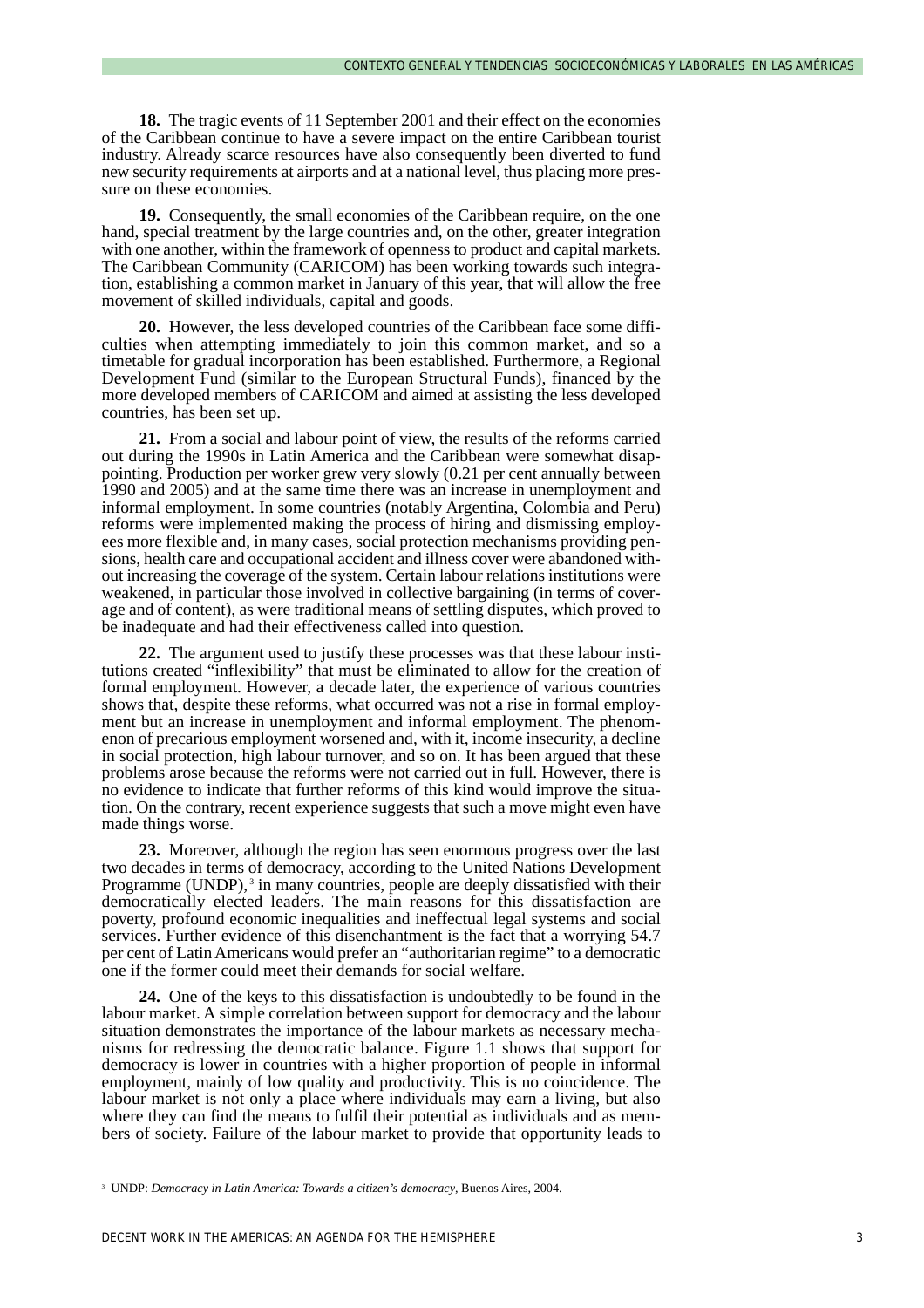

dissatisfaction which begins in the field of work but which rapidly spreads to other areas of life, causing people to question that society.

**25.** In the wake of the trends observed during the 1990s, the new millennium has brought significant changes at a global level which have important implications for the labour markets of Latin America and the Caribbean. The recent phase of expansion of the global economy, and the entry of China and India into this economy and their vertiginous growth, have increased the demand for goods produced in the region and clearly improved terms of trade. <sup>4</sup> Since 2002, the region has enjoyed an export boom of considerable proportions, thanks to an increase in demand for, and in the international prices of, the main export products (such as soya, crude oil, copper, gold).<sup>5</sup> Hence, growth in gross domestic product (GDP) rose from –0.6 per cent in 2002 to 1.9 per cent in 2003 and 5.9 per cent in 2004; it is hoped that in 2005 and 2006 the region will see growth of 4.3 per cent and 4.4 per cent respectively. <sup>6</sup>

**26.** The recent economic growth has stimulated the labour market, especially in those sectors which are linked to exports which also require formal workers. In Brazil, between January 2003 and the end of 2005, over 3.5 million jobs were created in the formal sector (that is to say, around 108,000 formal sector jobs on average per month). Argentina saw more than five months of continuous growth in formal employment (an average annual rate of 6.5 per cent since 2003). Peru experienced over 40 months of growth in formal sector employment. ECLAC data confirm that this trend is occurring in various countries.<sup>7</sup>

**27.** Although this process is doubtless encouraging, various questions arise with regard to the sustainability of the growth and the type of employment being created. Looking at the first issue, there are certain factors which could endanger the sustainable nature of this growth, including changes in the price of crude oil and

<sup>7</sup> idem.

<sup>4</sup> ECLAC: *Estudio económico de América Latina y Caribe, 2004-2005*, Santiago de Chile, 2005.

<sup>&</sup>lt;sup>5</sup> The export growth rate has been based on primary exports in the Andean countries, with manufacturing having greater weight in the MERCOSUR countries, whereas export growth in Mexico and Central America has been more modest, as these countries have been affected by growth in China's export and manufacturing sectors (ECLAC: *Estudio económico de América Latina y el Caribe, 2004-2005*, Santiago de Chile, 2005).

<sup>6</sup> ECLAC: *Estudio económico de América Latina y el Caribe, 2004-2005*, Santiago de Chile, 2005.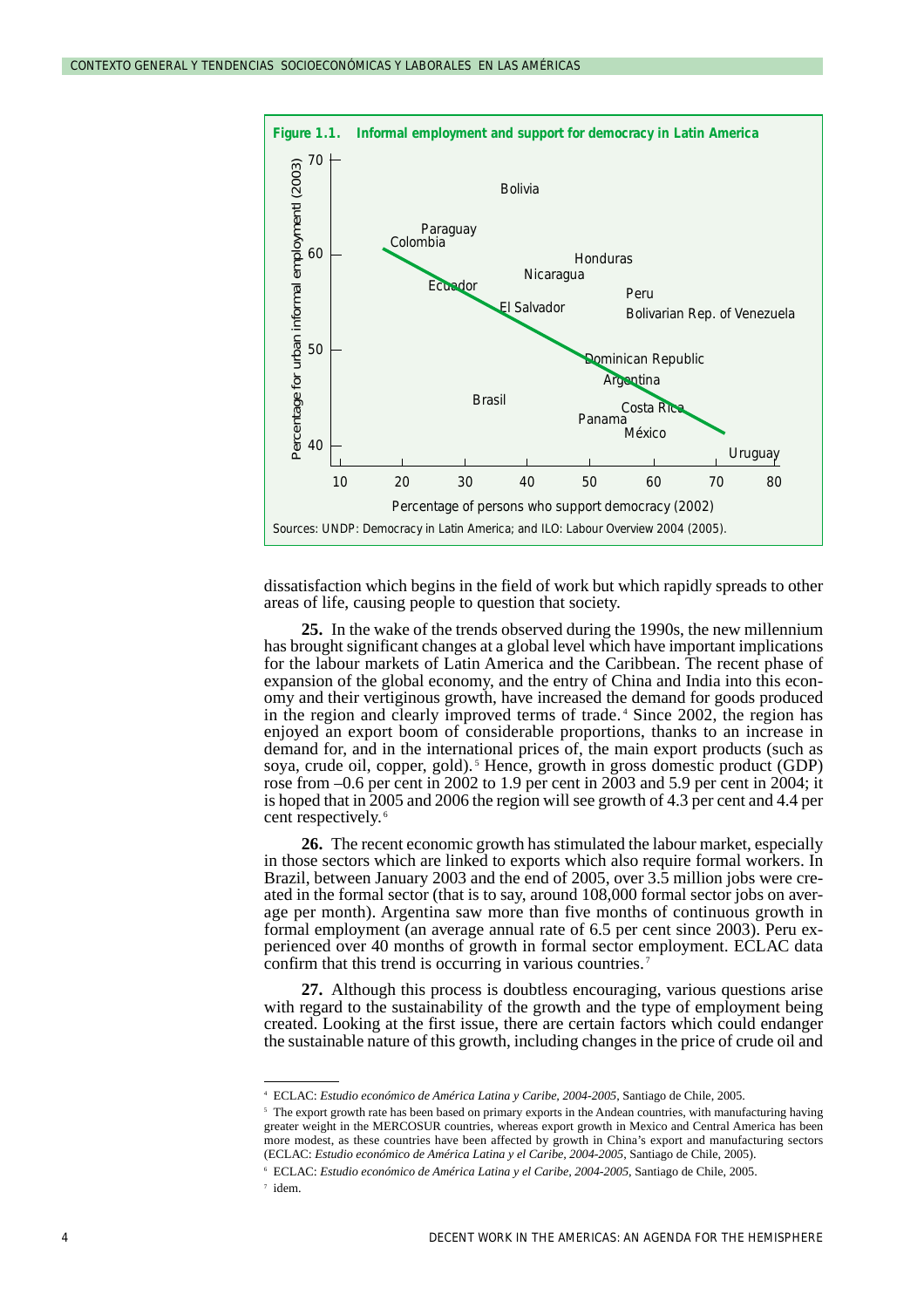

the United States deficits. However, we should also take into account China's burgeoning economy, which, it is hoped, will continue to grow, thus maintaining demand for the region's principal export products. Another source of concern is the significant pressure on some of the region's economies in terms of currency appreciation, owing to the flow of foreign currency brought about by increased exports, rising remittances from immigrants abroad and the considerable imbalances affecting the United States. Over-valued currencies could reduce the profitability of nontraditional tradable sectors or those sectors competing with imports, and thus affect the rate at which employment is being created.

**28.** As to the issue of employment, it seems that the posts being created are of a particular nature. The new workers are better educated than average; they work longer hours, but still earn the same; the jobs are short-term; and, in some ways, the labour market has become more heterogeneous and segmented, with only a certain type of worker being considered for the best jobs. In Brazil, for example, most of those who are picked for new posts created during this period of expansion have completed 11 or more years of education. <sup>8</sup> Alongside this trend, surely a cause for concern given its implications in terms of equity, we also have a more global development: the entry of China, India and the former Soviet republics into the world economy has doubled the size of the global workforce, from 1.2 billion to 2.4 billion workers (as at 2000). This has serious implications for the capital-labour relationship at a global level and for the role that labour markets can play in international competition. <sup>9</sup> This situation is further complicated by the fact that China has a high-quality, specialized workforce (engineers, for example) that is far larger than even that of the United States and certainly much bigger than that of Latin America.<sup>10</sup>

<sup>8</sup> Institute for Applied Economic Research (IPEA), 2005.

<sup>9</sup> Freeman, Richard: *Doubling the global work force: The challenge of integrating China, India and the former Soviet bloc into the world economy* (Harvard University and NBER Centre for Economic Performance, London School of Economics, 2004).

<sup>&</sup>lt;sup>10</sup> Idem. Furthermore, "The U.S. National Science Foundation (NSF) says that, in sheer volume, China is the world's leading producer of engineers: it graduates around 220,000 a year. By comparison, the United States graduates about 60,000 a year, Mexico 24,000, Brazil 18,000, Colombia 11,000, Chile 4,000 and Argentina 3,000." from A. Oppenheimer: "Engineers are a good fit for the presidency" in *The Miami Herald*, 14 August 2005.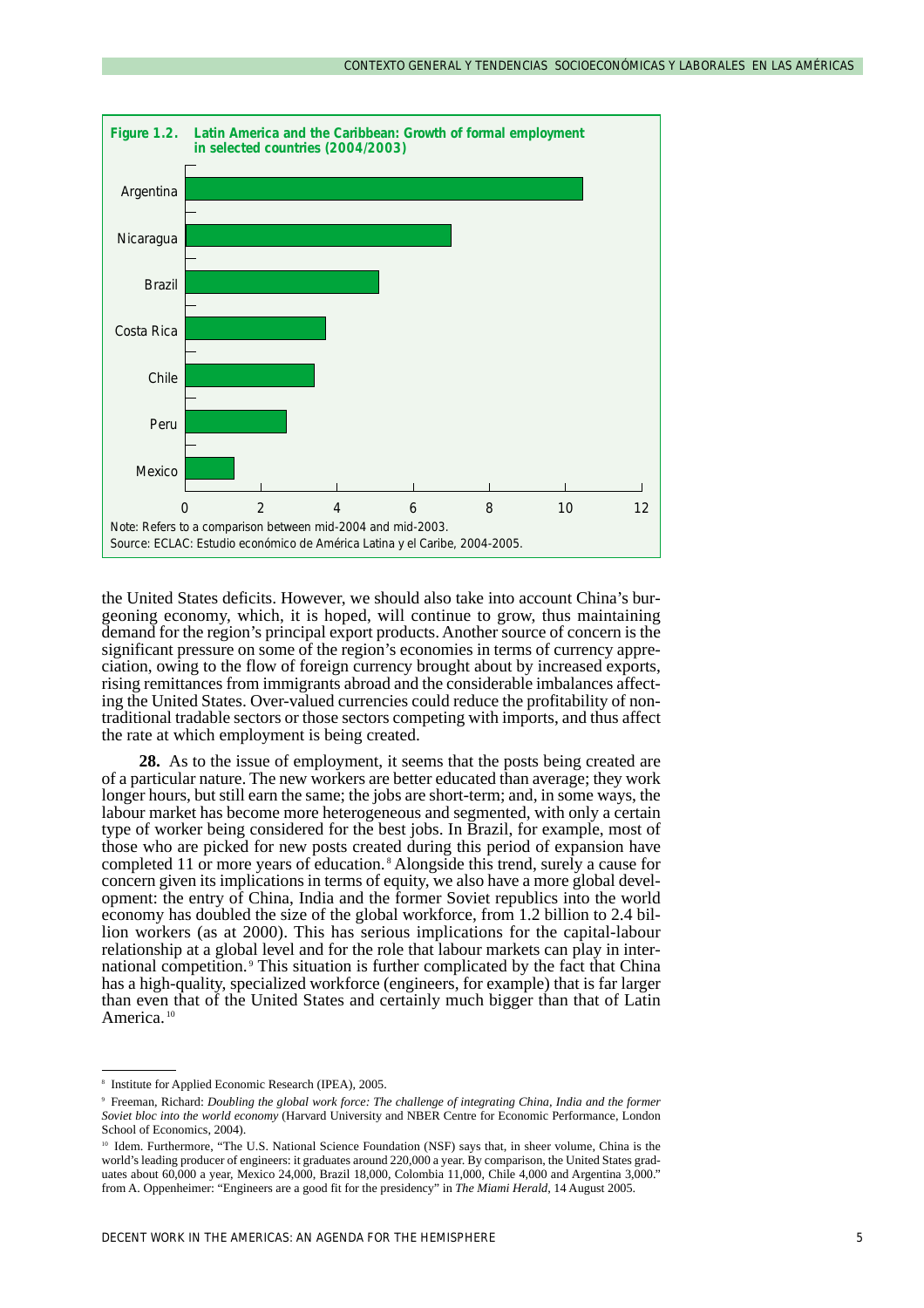**29.** It could, therefore, be said that the type of growth noted in the region over the past few years has led to encouraging results in exports of certain products and in some sectors of the labour market. However, this growth has not been sufficient to alter significantly the main structures of the labour market and to create job opportunities for all. In fact a growth strategy based on exports is unlikely, on its own, to solve the problem of employment, at least in the medium term, as export sectors often account for only a small percentage of the labour market. These sectors would require a great deal more time to absorb the remaining labour supply and this is often not taken into account in conventional analyses. When we refer to the labour market, given that we are talking about people, the time factor is extremely important. For example, at the accelerated rate of growth seen over the last few years (3.8 per cent annually between 2002 and 2005) and given that, according to ECLAC, the economically active population is increasing at an annual rate of 2.5 per cent, it would take over 50 years for production per worker to double in the region.

**30.** We cannot therefore simply depend on growth of the kind experienced in the region over the past few years to generate employment for those most in need of it and to reduce extreme poverty in the region by target dates such as those set by the Millennium Development Goals (2015). Higher and better growth is required and, given that it is the labour market that provides the linkage between production and the welfare of individuals, there is also a need for specific labour policies to reduce poverty and encourage equity in the region. This Report contains a proposal for a Decent Work Agenda for the region for the next ten years, through which we will be able to meet the challenge of reducing poverty and promoting democracy.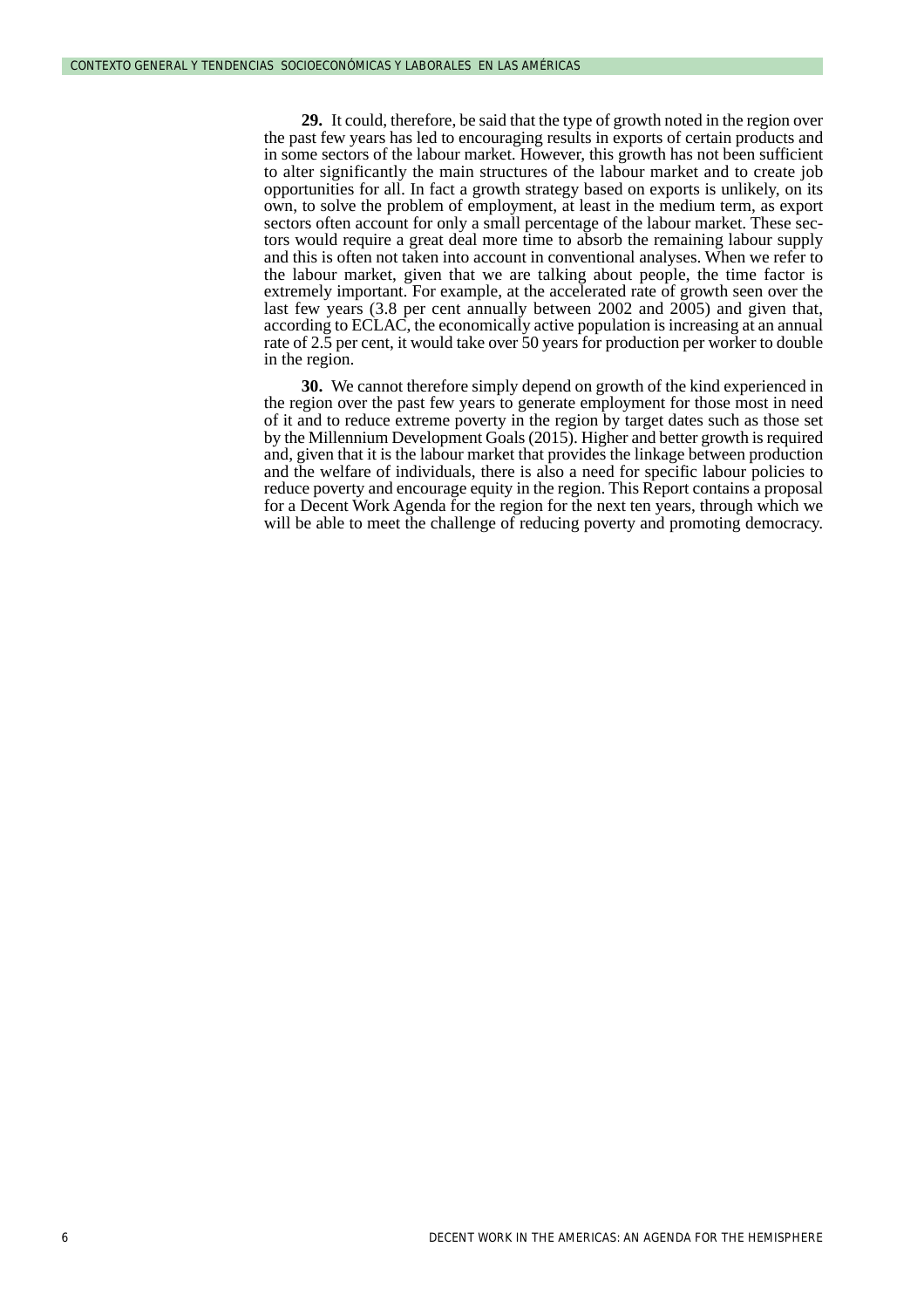## *2. Main challenges to decent work in the region*

**31.** Only if the major imbalances currently found within labour markets are redressed will poverty be reduced permanently. The structure of labour markets in Latin America is rather fragmented, given that almost one-third of the total labour market is located in rural areas, and half of all employment relates to self-employed workers, domestic workers, unpaid family workers or wage-earning workers in micro-enterprises with up to five employees (table 2.1). Most of the poverty, as well as most of the informal work and the decent work deficit in the region, is concentrated in these sectors.

**32.** The governments and social actors of the region must take this complex employment structure into account instead of assuming – as they usually do – that all labour markets operate similarly and include a large component of wage-earners. In such circumstances, and given the overall background described in the previous section, the region must rise to five challenges in order to create decent work and combat poverty: (1) ensure that economic growth promotes employment for all; (2) guarantee that labour rights are effectively upheld and respected; (3) strengthen democracy; (4) adopt new protection mechanisms suited to current conditions; and (5) use these procedures to combat social exclusion.

#### **Table 2.1. Employment structure in Latin America (2003-04)**

|                                                           | Urban |                | Rural |                |                | Total |     |                |       |
|-----------------------------------------------------------|-------|----------------|-------|----------------|----------------|-------|-----|----------------|-------|
|                                                           | Men   | Women          | Total | Men            | Women          | Total | Men | Women          | Total |
| Total                                                     | 46    | 33             | 71    | 21             | 11             | 29    | 68  | 44             | 100   |
| Wage-earners                                              | 29    | 17             | 41    | 12             | 4              | 14    | 40  | 22             | 55    |
| Public sector                                             | 4     | $\overline{4}$ | 8     | $\overline{2}$ |                | 3     | 6   | 6              | 11    |
| Private sector                                            | 24    | 13             | 33    | 10             | 3              | 11    | 34  | 16             | 44    |
| Micro-enterprises (up to 5 workers)                       | 6     | 3              | 8     | 3              | 1              | 3     | 9   | $\overline{4}$ | 11    |
| Medium-sized and large enterprises                        | 18    | 10             | 24    | 4              | $\overline{2}$ | 5     | 25  | 12             | 33    |
| Non-wage earners                                          | 16    | 9              | 23    | $\overline{7}$ | 3              | 8     | 23  | 13             | 31    |
| <b>Employers</b>                                          | 3     | ⊣              | 4     | $\mathbf{1}$   | $\Omega$       | ┑     | 4   |                | 4     |
| Self-employed workers                                     | 13    | 8              | 19    | 6              | 3              | 8     | 19  | 11             | 27    |
| Others (domestic workers,<br>unpaid family workers, etc.) |       | 6              | 8     | 3              | 3              | 6     | 5   | 10             | 14    |

Note: Based on information from 11 countries: Brazil, Chile, Colombia, Costa Rica, the Dominican Republic, Ecuador, El Salvador, Honduras, Mexico, Panama and Paraguay. Source: ILO-Labour Analysis and Information System (SIAL).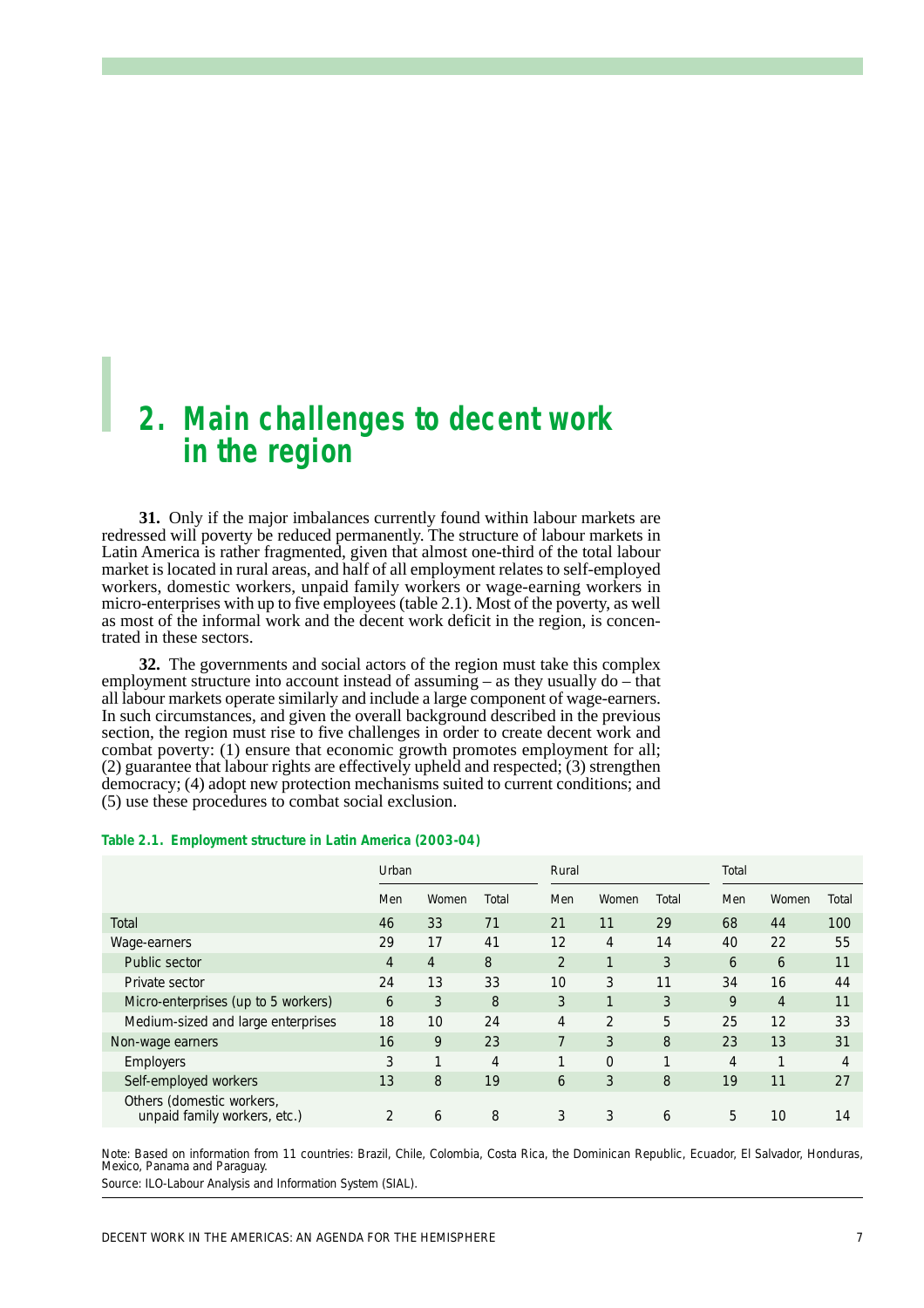## *2.1. Ensuring that economic growth promotes decent work*

**33.** Many Latin American and Caribbean countries have problems of insufficient growth, or growth that fails to promote quality employment for all. From 1990 to 2003, output increased at an annual rate of 3.1 per cent, while aggregate employment increased at a rate of 2.5 per cent. Wage employment increased by 8 per cent during the period, equivalent to an annual increase of only 0.6 per cent. Furthermore, the percentage of workers with social protection decreased during this period from 66.6 to 63.6 per cent.

**34.** Economic growth is essential for achieving better labour market results. However, it can take a very long time for its benefits to trickle down to the population when growth rates are low. As already mentioned, time frames are important in the labour market. For example, the ILO has estimated that the region's formal work deficit will increase from 126 million workers in 2005 to 158 million by 2015 if the rate of growth observed in the region during the first five years of this century is maintained. Sustained annual growth of at least 5.5 per cent is required to keep this huge deficit down to 126 million workers.

**35.** The reasons for these problems are manifold. One of the main ones, in terms of its effects on the labour market, is the low labour productivity observed in most of the region's economies, particularly given that this figure has barely changed during the past three decades, despite the various reforms carried out. Figure 2.1 simulates the time that would be required to increase output per worker in the region by 100 or by 50 per cent. Different growth rates can lead to very different time frames.

**36.** Output per worker – or labour productivity – is one of the main components of labour demand and the main determinant of conditions of work. Various studies have shown that the low productivity observed in various economies in the region is caused not only by the accumulation of productive resources, but also – and in some cases mainly – by insufficient growth in total factor productivity (TFP); this is indicative of severe restrictions at the mesoeconomic and microeconomic levels. Another major difficulty is that most economies in the region have a high level of heterogeneity in production, depending on the sector, the size of the enter-

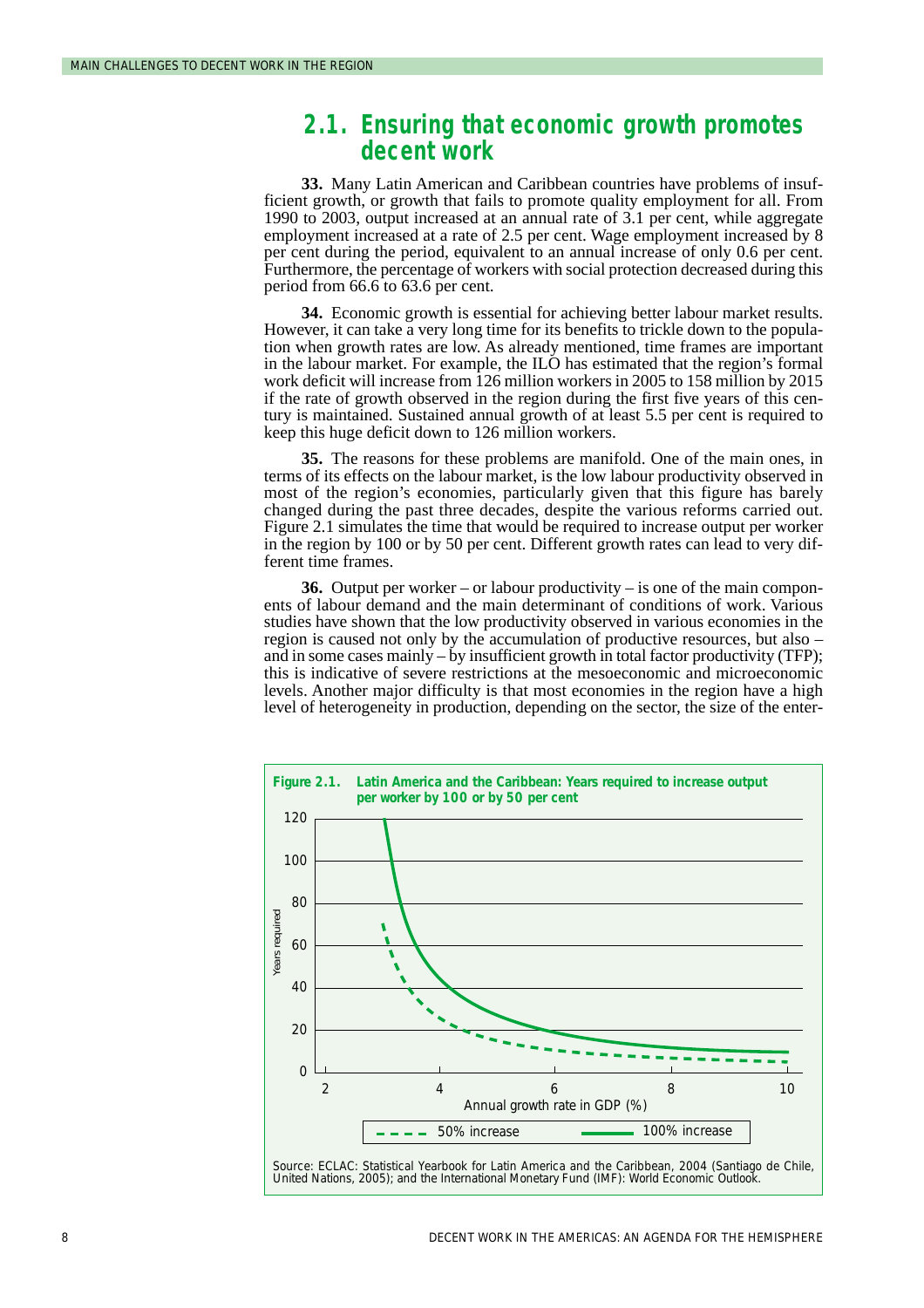

prise, and so on. <sup>1</sup> Figure 2.2 illustrates this problem in terms of major economic sectors.<sup>2</sup> Almost all countries in the region have a few branches with very high productivity, alongside others with somewhat below average productivity. The main problem is that the branches with the highest productivity employ a very low percentage of the total labour force.

**37.** Figure 2.2 also shows that non-transactional (non-tradable) sectors account for more than two of every three jobs in Latin America. Export sectors and sectors that compete with imports are concentrated in the most productive subbranches of manufacturing and mining, which represent a minority percentage of total regional employment. One conclusion drawn from these data is that implementing growth strategies based exclusively on exports will not, at least in the short term, solve the huge problems of heterogeneity in production within the region, given that such strategies will apply to only a minority percentage of the region's total employment. Therefore, additional labour market policies must be developed to build on growth in the most dynamic sectors, in order to boost productivity in the least developed sectors.

**38.** Such policies would be extremely cost-effective, not only in terms of social and labour inclusion, but also in purely economic terms. Low productivity is known to be one of the fundamental obstacles to competitiveness in the region. This prevents the region from being properly integrated into the most dynamic areas of international trade and, consequently, restricts the region's opportunities for achieving long-term growth with an external equilibrium. As figure 2.3 shows, most Latin American and Caribbean countries are lagging behind in terms of the competitiveness indices established by the World Economic Forum, <sup>3</sup> and, in many cases, have actually regressed by comparison with previous years. Higher productivity thus leads to increased competitiveness, which tends to strengthen economic growth.

<sup>&</sup>lt;sup>1</sup> Furthermore, it should be noted that there are vast differences in output per worker between the countries in the region.

<sup>&</sup>lt;sup>2</sup> In fact, this figure changes according to how it is broken down. This said, even in versions where the figure is broken down to a greater extent, the conclusion is still the same: there are few branches or sub-branches with high productivity and many (especially those in which employment is concentrated) with very low productivity.

<sup>3</sup> World Economic Forum: *Global Competitiveness Report 2004-05* (2005).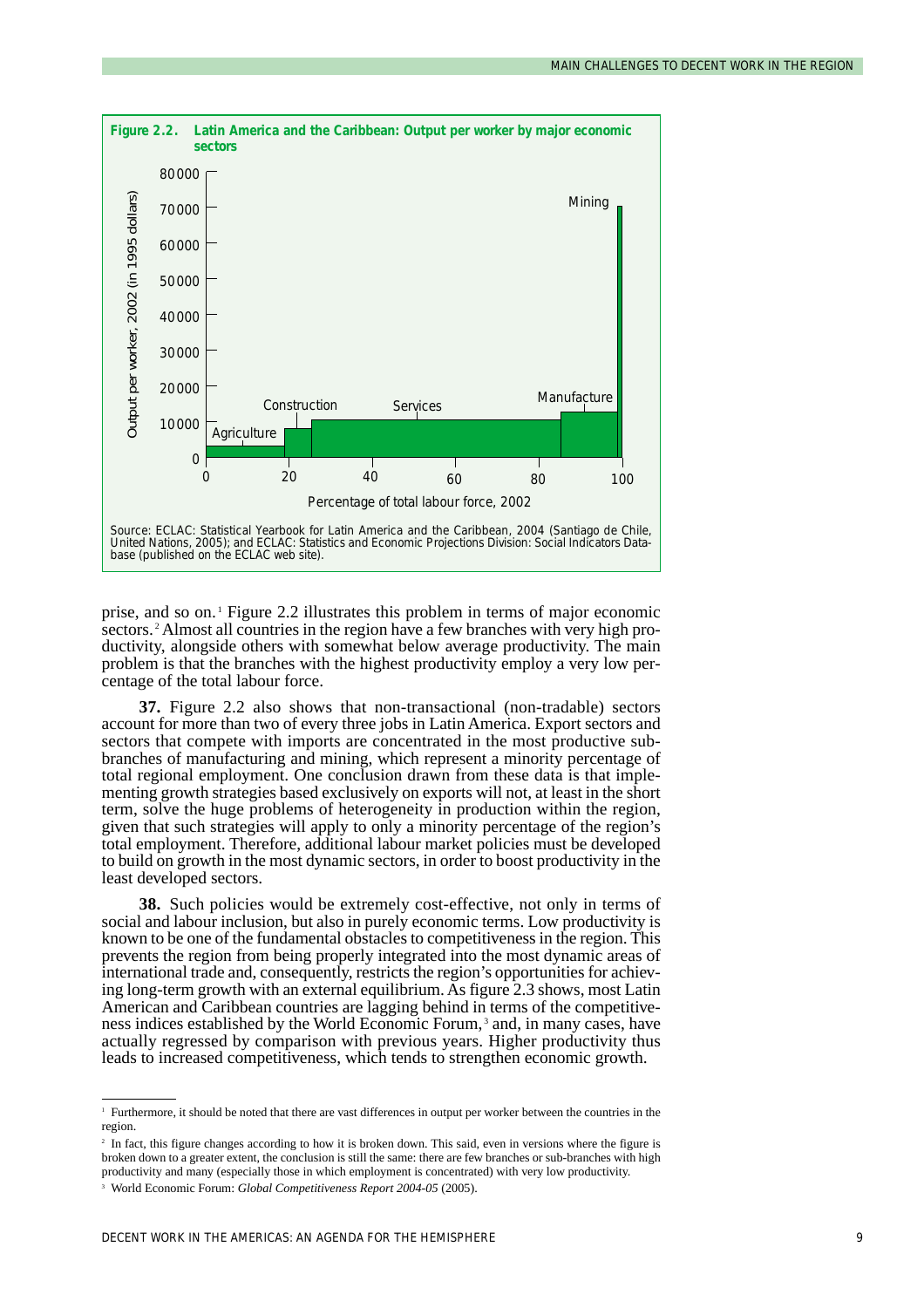

**39.** The Caribbean member States are facing urgent and pressing challenges, such as:

- the challenge of subregional economic integration in establishing the Caribbean Community (CARICOM) Single Market (2006) and Economy (2008);
- the challenge of establishing new relations with countries from the Americas as part of the process to create the Free Trade Area of the Americas;
- the challenge of maintaining relations, forging new ones with Europe; and
- the challenge of the global community within the World Trade Organization (WTO).

Meeting these challenges is made more difficult by global competition, trade liberalization, deregulation and privatization, which exert enormous pressure on employment and labour relations in both the public and the private sectors.

**40.** Therefore, as mentioned above, one of the main challenges in the Caribbean area, which must be addressed if the region is to achieve economic growth that promotes decent work, is the effective establishment and implementation of the CARICOM common market, as well as an increase in Regional Development Fund resources, so that the least developed countries can join this common market as soon as possible.

## *2.2. Ensuring effective application of fundamental principles and rights at work*

**41.** Many countries from the Americas face serious problems with regard to the observance and effective application of fundamental principles and rights at work and of labour legislation in general. This applies not only to fundamental rights, but also to other individual and collective rights.

**42.** With regard to fundamental rights, 69 per cent of countries in the region have ratified all eight fundamental ILO Conventions (see figure 2.4). Although the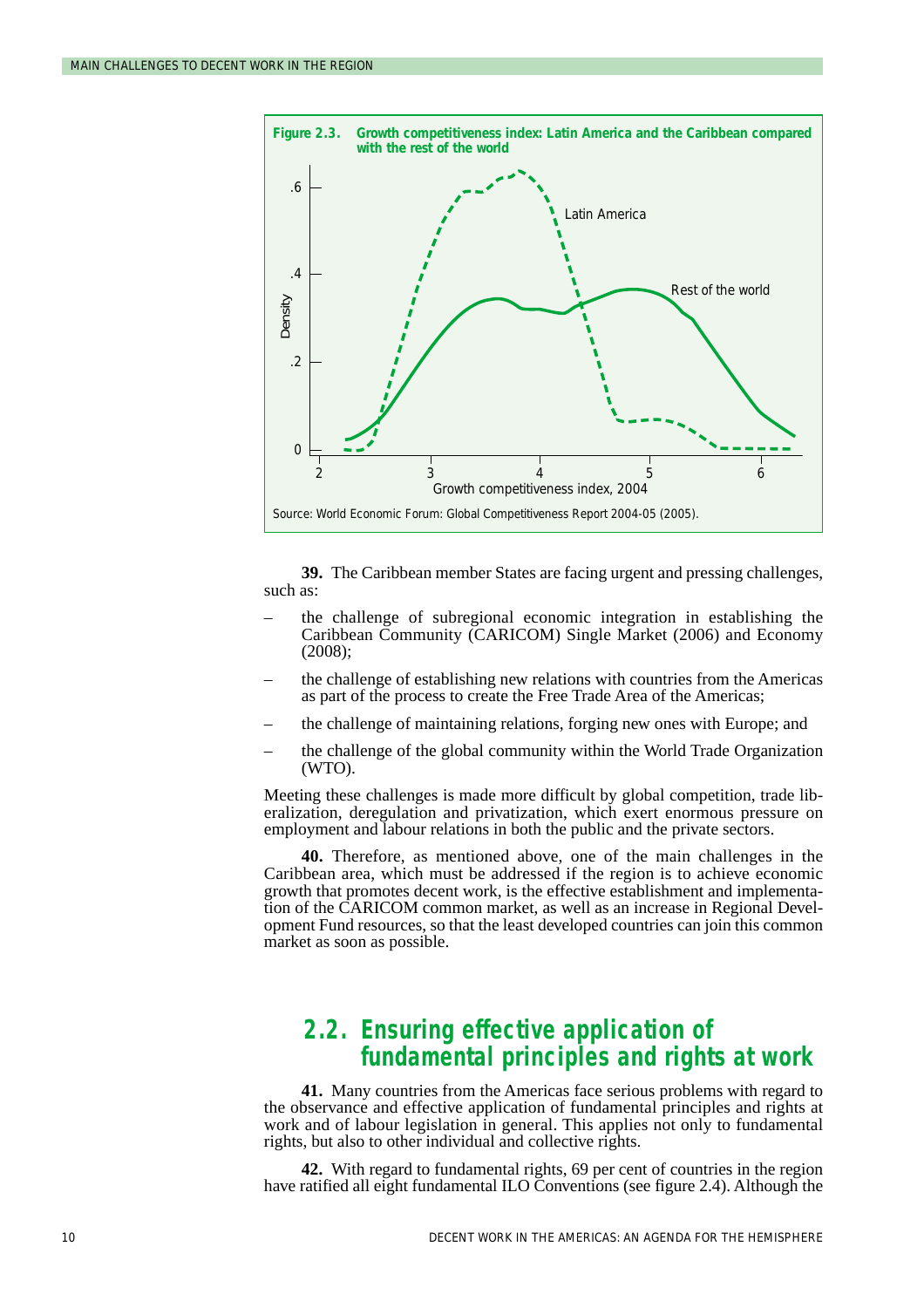

ILO Committee of Experts on the Application of Conventions and Recommendations has made a large number of observations and direct requests concerning these Conventions, the ratification rate for all the fundamental Conventions is very high when viewed in the global context.

**43.** Despite this high ratification rate, there is evidence of frequent violations of fundamental rights at work, including in countries which have ratified the pertinent Conventions. With regard to freedom of association, complaints from the region submitted to the Committee on Freedom of Association (CFA) increased from 164 in the first half of the 1990s to 194 in the first half of this decade. Furthermore, official data provided by governments show a deterioration in collective bargaining, as shown by the notable decline in coverage by collective agreements during the past 15 years.

**44.** Various official documents and the reports of the ILO's supervisory bodies indicate that there are also intolerable occurrences of non-compliance with labour standards. For example, a total of 5.7 million children aged between 5 and 14 years work, and it is estimated that 1.3 million people are subjected to forced labour. Furthermore, the persistence of serious inequalities between men and women both in income and in the level and manner of employment recruitment shows that problems of discrimination on grounds of gender persist both within and outside the labour market. Men and women do not join and participate in the labour market on an equal footing in regard to opportunities, resources and bargaining power. In addition to gender, ethnic origin, social background and age also affect the level and range of employment opportunities and income available to men and women, regardless of their aspirations, abilities and knowledge. Furthermore, there are still gaping inequalities regarding the quantity and quality of work offered to indigenous peoples and people of African descent. <sup>4</sup> Although low levels of education partly explain why these groups enter the labour market at a relative disadvantage, various studies show that labour market discrimination and segmentation also play a decisive role. People with disabilities, workers suffering from HIV/AIDS and older workers also experience labour market discrimination. The persistence of "old" forms of discrimination and the emergence of other "new" forms show that discrimination is a changing phenomenon which is linked to changes in labour market structures and tends to worsen during recessions or economic crises. Its persistence also confirms that labour market discrimination is not

<sup>4</sup> Indigenous peoples represent between 8 and 15 per cent of the total population of the region, while people of African descent make up 30 per cent of the total population. In Brazil, for example, the unemployment rate of people of African descent is 30 per cent higher than that of the white population, and their average income is 50 per cent lower. See ILO: *Labour Overview 2003* (Lima, 2003).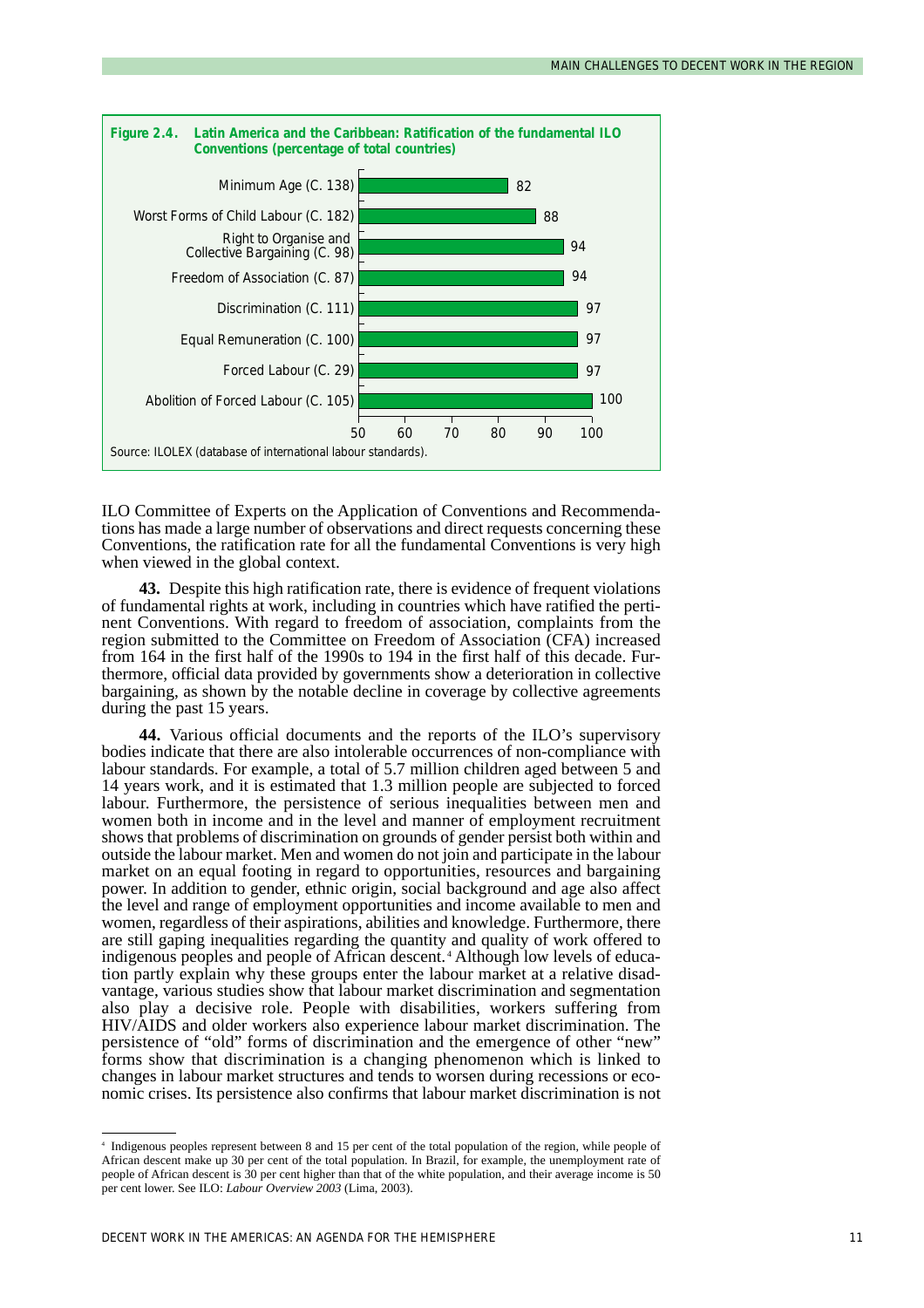| Principle                                           | Situation                                                                                                                                                                                                                                                                                                                                                                                                                                                                                                                                                                                                                                                                                                                                                                                                                                                                                             |  |  |  |  |
|-----------------------------------------------------|-------------------------------------------------------------------------------------------------------------------------------------------------------------------------------------------------------------------------------------------------------------------------------------------------------------------------------------------------------------------------------------------------------------------------------------------------------------------------------------------------------------------------------------------------------------------------------------------------------------------------------------------------------------------------------------------------------------------------------------------------------------------------------------------------------------------------------------------------------------------------------------------------------|--|--|--|--|
| Freedom of association<br>and collective bargaining | 5.7 per cent of world total complaints relating to freedom of association (1951-2005).<br>٠<br>29 per cent of total dismissals violating freedom of association.<br>٠<br>On average, unionization rates in the region decreased from 21 per cent in the first half of<br>$\bullet$<br>the 1990s to 19 per cent in the second half, with fairly dramatic decreases in some countries.                                                                                                                                                                                                                                                                                                                                                                                                                                                                                                                  |  |  |  |  |
| Forced labour                                       | 1.32 million forced labourers (10 per cent of the world total), of which 75 per cent are in<br>٠<br>economic exploitation, 16 per cent in State imposed systems and 9 per cent in commercial<br>sexual exploitation.                                                                                                                                                                                                                                                                                                                                                                                                                                                                                                                                                                                                                                                                                  |  |  |  |  |
| Child labour                                        | 5.7 million child workers (5.1 per cent of the total number of children),<br>٠                                                                                                                                                                                                                                                                                                                                                                                                                                                                                                                                                                                                                                                                                                                                                                                                                        |  |  |  |  |
| <b>Discrimination</b>                               | The rate of female unemployment is 40 per cent higher than male unemployment.<br>٠<br>Women are over-represented in the informal sector (51 per cent of non-agricultural jobs<br>$\bullet$<br>compared to 44.5 per cent for men).<br>Women earn 66 per cent of the monthly income earned by men (78 per cent of hourly<br>$\bullet$<br>income).<br>Indigenous peoples and people of African descent have the worst social, economic and<br>$\bullet$<br>employment indicators.<br>Labour market discrimination on grounds of ethnic or racial origin affects income gaps.<br>$\bullet$<br>In Brazil, for example, women earn 21 per cent less than men per hour worked. Black<br>women earn 61 per cent less than white men per hour worked.<br>People with disabilities or suffering from HIV/AIDS experience discrimination, greater<br>٠<br>obstacles to entering employment and unfair dismissal. |  |  |  |  |

#### **Table 2.2. Latin America and the Caribbean: Principle data on fundamental rights at work**

Source: ILO: Labour Overview 2002 (Lima, 2002); Vega (2005); Abramo and Valenzuela (2005).

the result of isolated or random actions of employers or employment agency officials, but an institutionalized practice which is deeply rooted in labour market institutions and policies.

**45.** Given the problems of non-compliance with fundamental rights at work  $-$  minimum standards that everyone should apply  $-$  it is not surprising that there are similar difficulties with regard to other, more rigorous labour standards. This has led to lively debates in the region and continues to do so. Indeed, this debate has resulted in labour reforms in a number of countries during the past decade.

**46.** Another subject that must be included in this debate is the fact that most informal employment does not correspond to wage employment models, but rather to those of self-employed, domestic or unpaid family workers, who are usually excluded from the scope of labour codes. In such cases, as with other labour market analyses, it may take some time for large groups of non-wage workers to find highquality formal employment. Meanwhile, it should be remembered that labour market policies must target all workers, not just one group.

**47.** Naturally this does not mean that labour legislation in the region is ideal in all cases. Indeed, large numbers of informal workers – self-employed workers, workers in micro- and small enterprises, domestic workers and unpaid workers – even when they are covered by law, encounter serious problems concerning its effective implementation. For example, domestic workers are governed by special provisions which restrict their rights compared with other workers. Private protection schemes, such as health insurance or pension schemes, may be more expensive for self-employed workers than for employees, and occupational safety systems are almost non-existent. It is clear that some countries need to extend labour rights to cover the enormous numbers of workers who are currently excluded from any employment-related benefits. This problem is exacerbated by the emergence of poorly defined and unregulated triangular employment relationships (such as outsourcing).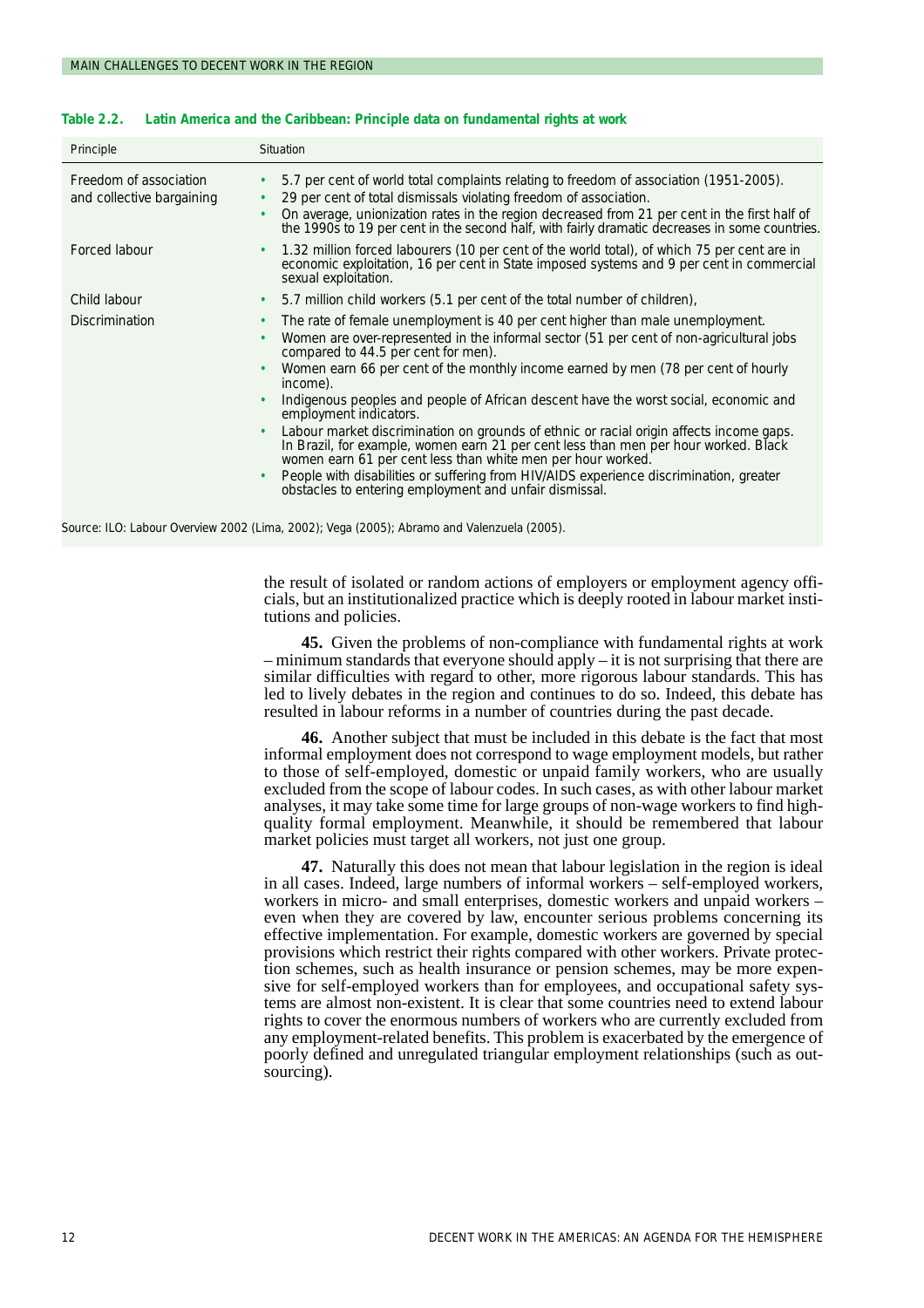## *2.3. Building confidence in democracy and social dialogue*

**48.** As mentioned above, democracy has been weakened by the poor social results achieved by the economic growth observed thus far. Democracy and, above all, social dialogue therefore needs to be promoted in general terms and, in particular, at the labour market level. Democracy can be promoted only by applying social dialogue in processes of citizen participation, which consolidate and strengthen it.<sup>5</sup> Participatory processes must reach national and local spheres, as well as the workplace itself. Citizens' participation must go beyond the right to vote in elections for government authorities or for representatives on legislative bodies. Democratic societies need participatory processes, which require open dialogue and the commitment of society and its actors, who must be representative in order to express opinions on decisions that will affect them. The low participation level of women in social dialogue bodies must be considered as a problem of exercise of citizenship.

**49.** Using such an approach, collective bargaining can be defined as a form of social dialogue, as suggested in the Report of the Director-General to the 87th Session of the International Labour Conference (1999). The Report refers to social dialogue "in its many forms and levels, from national tripartite consultations and cooperation to plant-level collective bargaining." Furthermore, it states that by engaging in social dialogue "the social partners also fortify democratic governance, building vigorous and resilient labour market institutions that contribute to longterm social and economic stability and peace". <sup>6</sup>

**50.** Within this broad context of social dialogue and democratic practice, the first challenge is to redefine the role of the State in accordance with the wishes of society.<sup>7</sup> The dilemma is not how the State should intervene in the market, but how it should act in relation to the society of which it is the direct expression.

**51.** We must also consider how, in the era of globalization, the State adapts to the constant changes which require its institutions, policies and programmes to become more flexible. Resolving this dilemma, without returning to the model of the excessively interventionist producer State, will involve building a State that sets standards, engages in promotional and regulatory activities and establishes new systems of solidarity; a State that takes action to redress imbalances, exercises its redistributive functions and respects the voluntary action of individuals, thus guaranteeing solidarity, collective security, social justice and the common good, which are the pillars of a modern democratic State.

**52.** This requires the State to adapt constantly to the needs of the individuals it represents, which is a precondition for a modern democratic State in a global society in search of overall equity and justice. Any State wishing to resolve such dilemmas and remain at the service of all its citizens must respect the existence of a pluralist society, which can only be based on consensus building through social dialogue. This dialogue must be the channel for the participation of organizations representing the social sectors directly or indirectly involved. In other words, social

<sup>&</sup>lt;sup>5</sup> Participation, according to the definition given by Stiglitz, includes openness to dialogue, transparency and the strengthening of representativeness in both the public and private sectors. See Joseph E. Stiglitz: Participation and Development: Perspectives from the Comprehensive Development Paradigm, in *Review of Development Economics*, 6(2), 2002, pp. 163-182.

<sup>6</sup> ILO: *Decent work*, Report of the Director-General to the 87th Session of the International Labour Conference (Geneva, 1999), pp. 38-39. Furthermore, the first Global Report under the follow-up to the ILO Declaration on Fundamental Principles and Rights at Work, submitted to the 88th Session of the International Labour Conference, *Your voice at work* (Geneva, ILO, 2000), points out the need to promote collective bargaining and actively involve women trade unionists in this process, as well as incorporating gender issues into the negotiating strategies of trade unions: "The ability of women to exercise freely their rights to join trade unions and have their interests represented on a par with those of their male colleagues is vital to the achievement of both gender equality and trade union strength. Not only should women take their place at the negotiation table but gender issues will have to be made more explicit during the collective bargaining process to ensure that any agreement reflects the priorities and aspirations of both women and men." (p. 14, para. 33).

<sup>7</sup> D. Martínez and M. Luz Vega Ruiz: *La globalización gobernada: Estado, sociedad y mercado en el siglo XXI*, Colección Andaluza de Relaciones Laborales, Vol. X (Consejo Andaluz de Relaciones Laborales – Tecnos, 2001), pp. 213-272.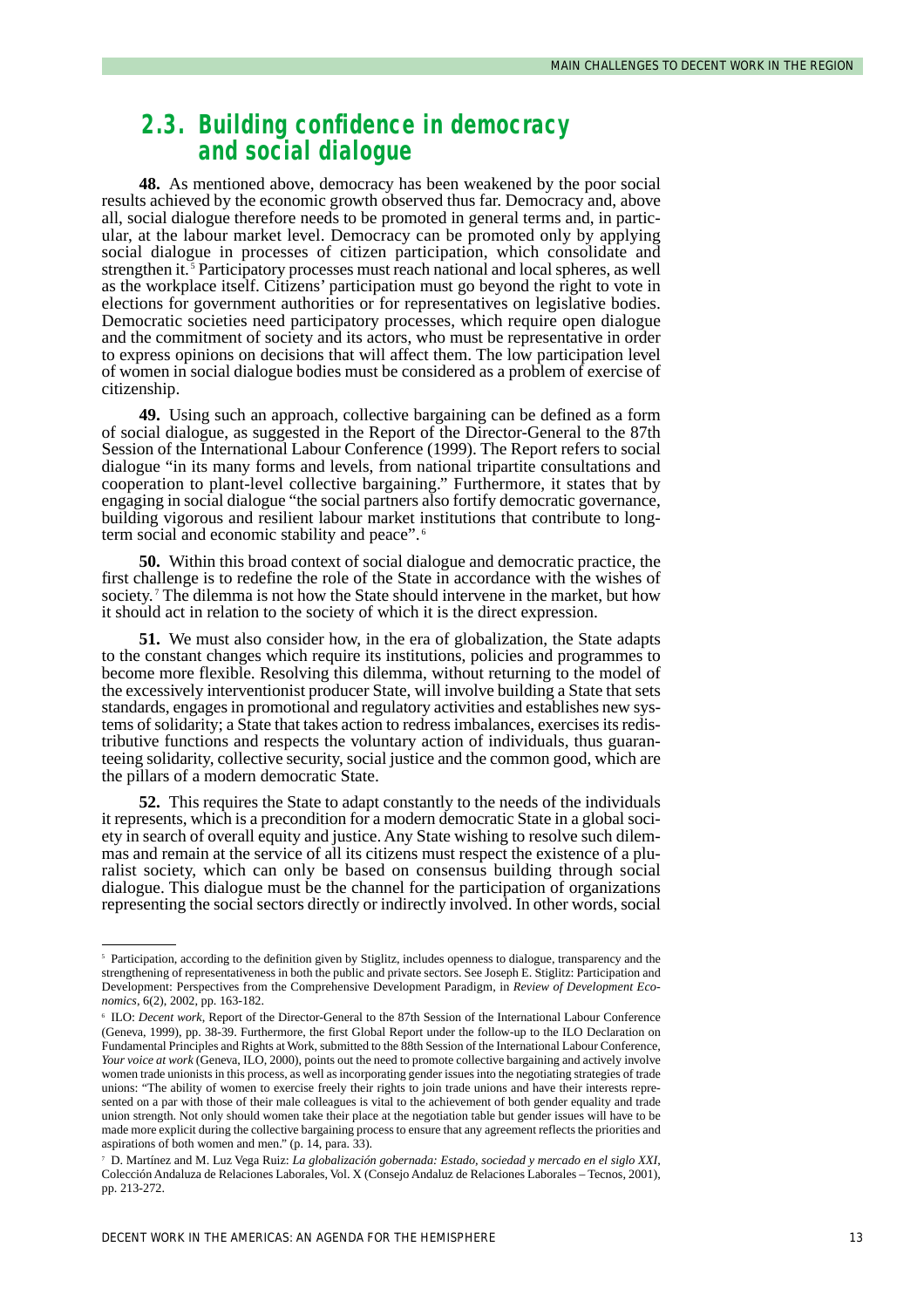dialogue will be the mechanism used to take into account various interests and achieve a basic consensus on how to build the State in accordance with its citizens' wishes.

**53.** Social dialogue should also be used to shape public policies for dealing with the serious social problems referred to above. When the partners in social dialogue feel that they have been informed in a transparent manner and have played a key role in making the decisions that will affect them, they are more likely to accept changes, even those which have negative repercussions. The social legitimacy of policies backed by a consensus reached with the participation of the relevant actors transforms them into genuine state policies which go beyond the transient boundaries of government tenure. In this context, the strengthening of employers' and workers' organizations and the balanced representation of men and women within these organizations are prerequisites for productive social dialogue.

**54.** Social dialogue can be used to deal with issues such as development and poverty-reduction strategies; policies to tackle unemployment; new labour institutions; respect for fundamental principles and rights at work; the promotion of equal opportunities, regardless of gender or ethnic origin; the revision of standards which reduce worker protection, as well as those which may hinder progress in reducing unemployment and informal employment; the extension of social protection coverage; the formalization of the informal economy; protection of workers in the informal economy; and problems related to migrant workers.

### *2.4. Extending and strengthening systems for prevention and for social protection of workers*

**55.** As already indicated, the changes observed in the 1990s in the goods and labour markets in the region had a profound impact on levels of social protection. Although previous levels of coverage were low, in the 1990s, the region took a major step backwards in the majority of cases. Consequently, the level of coverage is currently lower than that before the period of reforms (see figure 2.5).

**56.** Accordingly, the main problem affecting social protection systems in Latin America and the Caribbean is their low level of coverage in terms both of the number of workers and of the range of risks and quality of protection.<sup>8</sup>

**57.** The various reasons for this situation are closely interrelated and refer not only to labour market characteristics (short-term, atypical, informal and non-wage employment relationships), but also to the characteristics of the region's protection systems, which, for the most part, suffer from problems of unstable and procyclical funding – making them financially dependent on the macroeconomic cycle – and are even regressive, given that in many cases they are not neutral with regard to job creation incentives. Furthermore, these protection systems have limited institutional success with regard to management, as well as very inconsistent and unfair results.

**58.** One of the basic issues of social protection, and one which has not been given enough attention in the past by governments and social actors, is occupational safety and health (OSH). The available data show that in 2001, 30 million workrelated accidents occurred and nearly 40,000 fatalities were recorded in Latin

<sup>8</sup> Traditionally, the concept of *social security* encompasses all systems or programmes established by law, or other obligatory provisions, which provide protection, in the form of financial or material assistance, in the event of occupational accidents, occupational diseases, unemployment, maternity, common diseases, invalidity, old age, retirement, survival or death, and also include child and other family benefits and benefits for health care, prevention, rehabilitation and long-term care. The term can include social insurance, welfare payments, mutual benefit systems, provident funds and other special schemes. The concept of *social protection* is a more general notion even when interpreted as the set of measures taken by public and private bodies to relieve households and individuals of the burden of a series of risks and needs (Cichon et al., 2004, cited in Bertanou, 2005).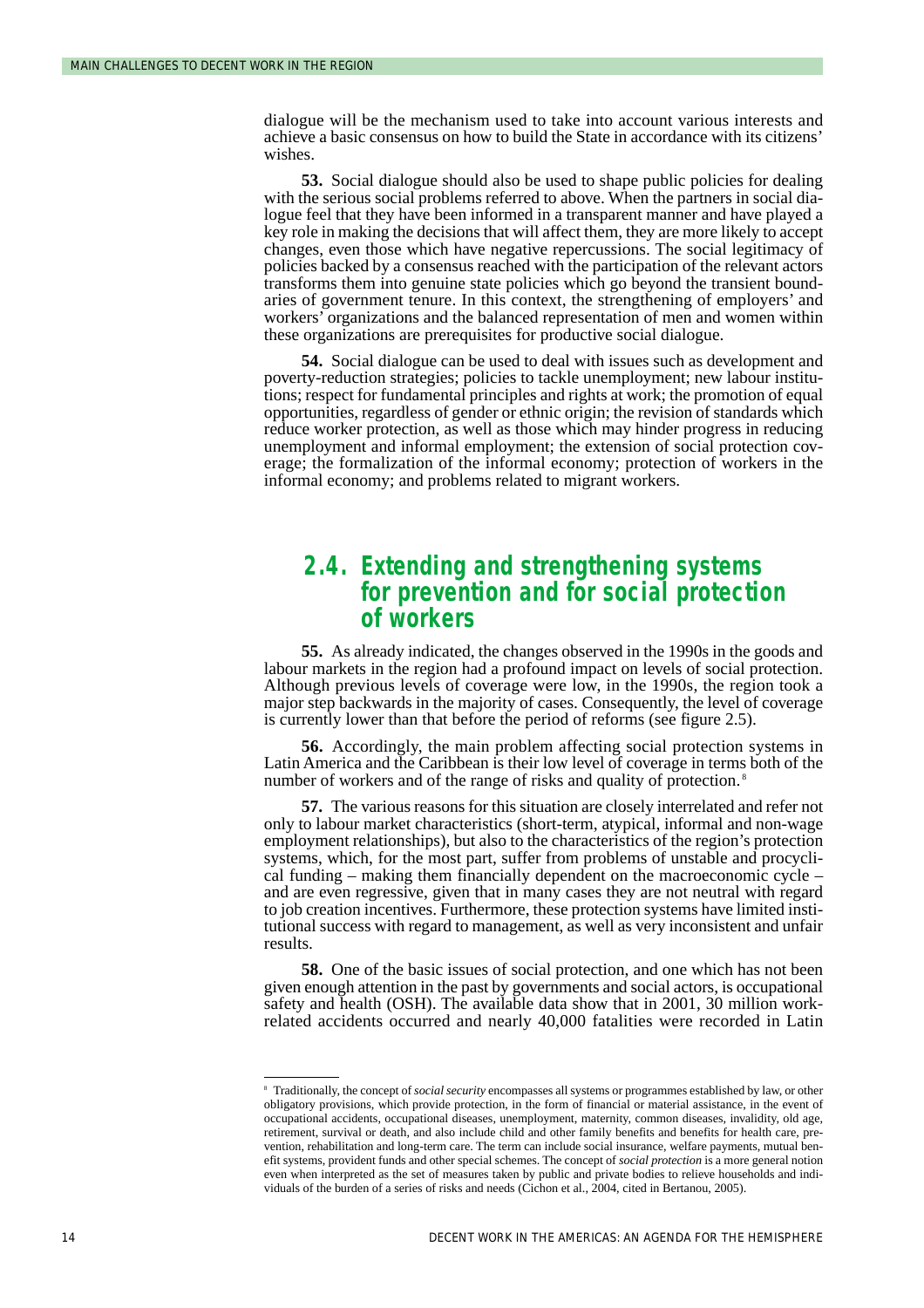



*Global Estimates of Fatal Work-related Diseases and Occupational Accidents, World Bank Regions 2005* (document published at: http:www.ilo.org/public/english/protection/safework/accidis/globest\_2005/ index.htm ).

America. <sup>9</sup> Moreover, in the period 1998-2001 (see figure 2.6), Latin America was the region with the biggest increase in fatal accidents. With the exception of Latin America and China, the global trend in recent years has been towards a reduction in fatal accidents. Workers in small enterprises and micro-enterprises in the informal economy, and in sectors such as agriculture, mining, fishing and the construction industry, have the least protection.

<sup>9</sup> Given that only 1 to 5 per cent of cases come to light because of low levels of registration and notification throughout the region, it is estimated that around 10 per cent of regional GDP is lost through lack of investment in prevention. See the InFocus Programme on Safety and Health at Work and the Environment (SAFEWORK), information on which can be found at: www.ilo.org/protection/safework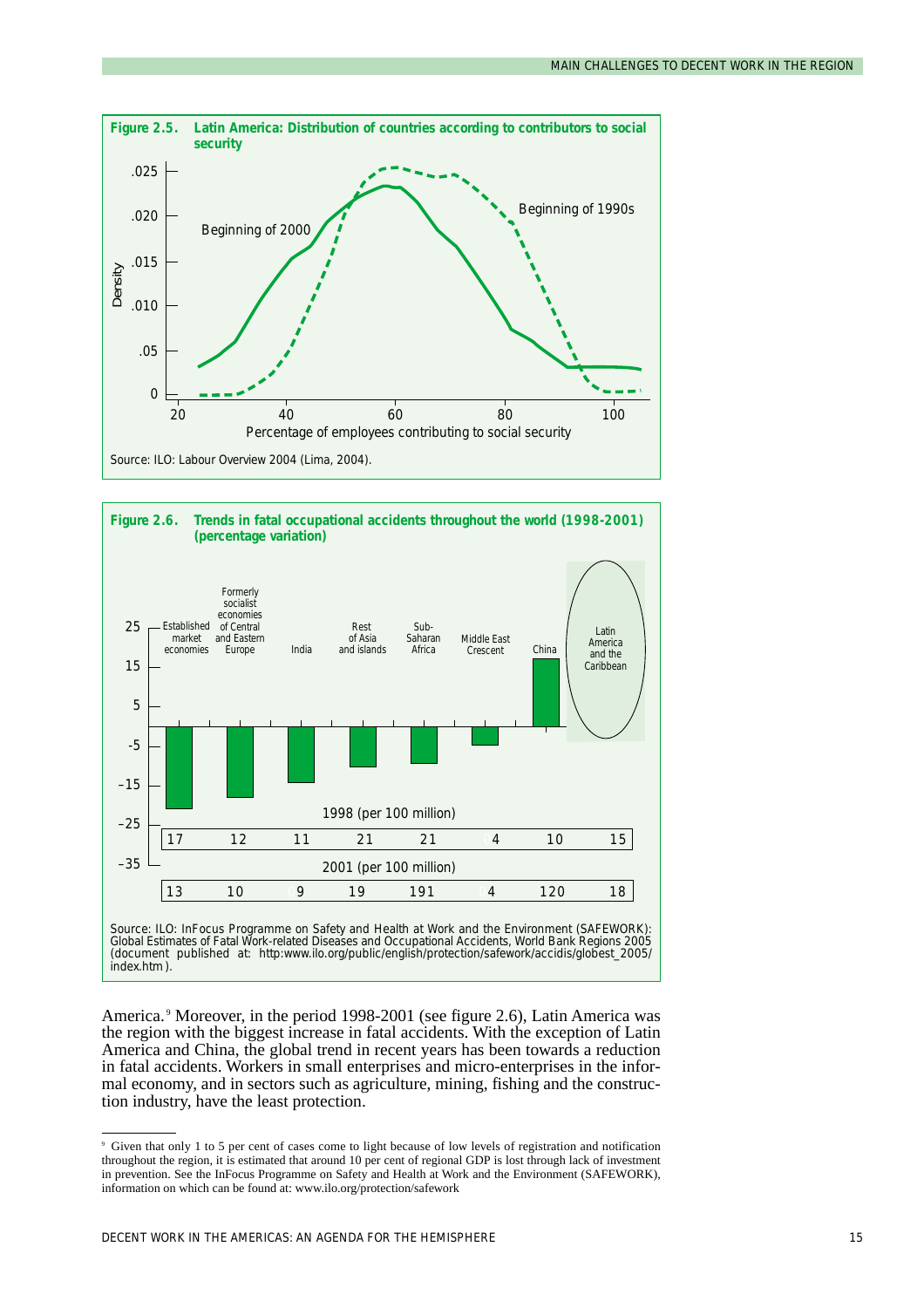**59.** In most countries, OSH systems cover only employees, and occupational coverage is insufficient, as it covers approximately 12 per cent of risks. This is linked to supply restrictions – there is a limited number of OSH professionals<sup>10</sup> – but also to poor design and non-compliance with legislation. In Peru, for example, the complementary Occupational Hazard Insurance covers only 23 activities, which account for 12 per cent of jobs; that is, the legislation itself excludes 88 per cent of the labour force from protection against occupational accidents. In addition, noncompliance in the branches of activity that are covered is fairly high.

**60.** It should be noted that in the 1990s specific insurance systems emerged – such as occupational risk insurance in Argentina, Colombia and Chile – which, under state supervision, have led to increased participation by private insurance bodies in the area of occupational hazard prevention. This trend towards changing social security systems is now being observed in some Central American countries; nonetheless, a number of problems persist and these systems are still not sufficiently effective.

**61.** Another problem relating to OSH is that the social partners still do not appear to be fully aware of its importance. Indeed, with the exception of Brazil and Costa Rica, countries in the region do not have a national or sectoral policy for applying strategies to help enterprises meet their obligations concerning good OSH practices, nor have the social actors developed effective practices. The majority of employers in the region, even if active in this area, do not consider the involvement of workers to be important. In most cases (except in Brazil), trade unions have focused more on wage claims than on the protection of workers' lives and health. This means that policies aimed at reducing accidents, as well as those to improve occupational risk coverage – particularly through the establishment of joint work committees – must be given priority in efforts to promote decent work in the region, given that the health and lives of workers represent social values which, being universally recognized rights and the foundation of any sustainable social development, must be protected by the State.

**62.** In this regard, current developments in Trinidad and Tobago are of particular significance: there, workers, employers and the Government alike are encouraging Parliament to approve a new occupational safety and health act, which will help to reduce the current high accident rate.

## *2.5. Enhancing social and labour inclusion to reduce inequality*

**63.** The same level of output growth and productivity can have different effects on people's living conditions, depending on the level of inequality within a society. As highlighted by Grynspan, levels of initial inequality can markedly affect the chances of growth benefiting the poorest. She cites the following example: "take two countries growing at 2 per cent per capita, with 40 per cent of the population below the poverty line, one with a Gini index of 0.30, the other with a Gini index of 0.60; the first country will halve poverty within ten years, the second within 57 years". <sup>11</sup>

**64.** Undoubtedly, Latin America (not the Caribbean) is the region with the highest income concentration in the world, and this not only affects the extent to

<sup>&</sup>lt;sup>10</sup> According to a study conducted at the end of last century (1999), there is one hygienist for every 250,000 workers, one occupational health physician for every 100,000 workers, one safety engineer for every 14,000 workers and one inspector for every 200,000 workers. Furthermore, few health professionals are qualified to diagnose occupational diseases.

<sup>11</sup> R. Grynspan: *La Desigualdad en Latinoamérica*, a presentation given at the forum *Desigualdad en América Latina: las reformas necesarias*, held in Mexico City from 14 to 16 March 2005. This study also states that, in Latin America, the richest quintile of the population accounts for 57.9 per cent of total income. Furthermore, it estimates that "a 2 per cent increase in the average income of households can reduce poverty by 1 to 7 per cent", depending on the existing level of inequality.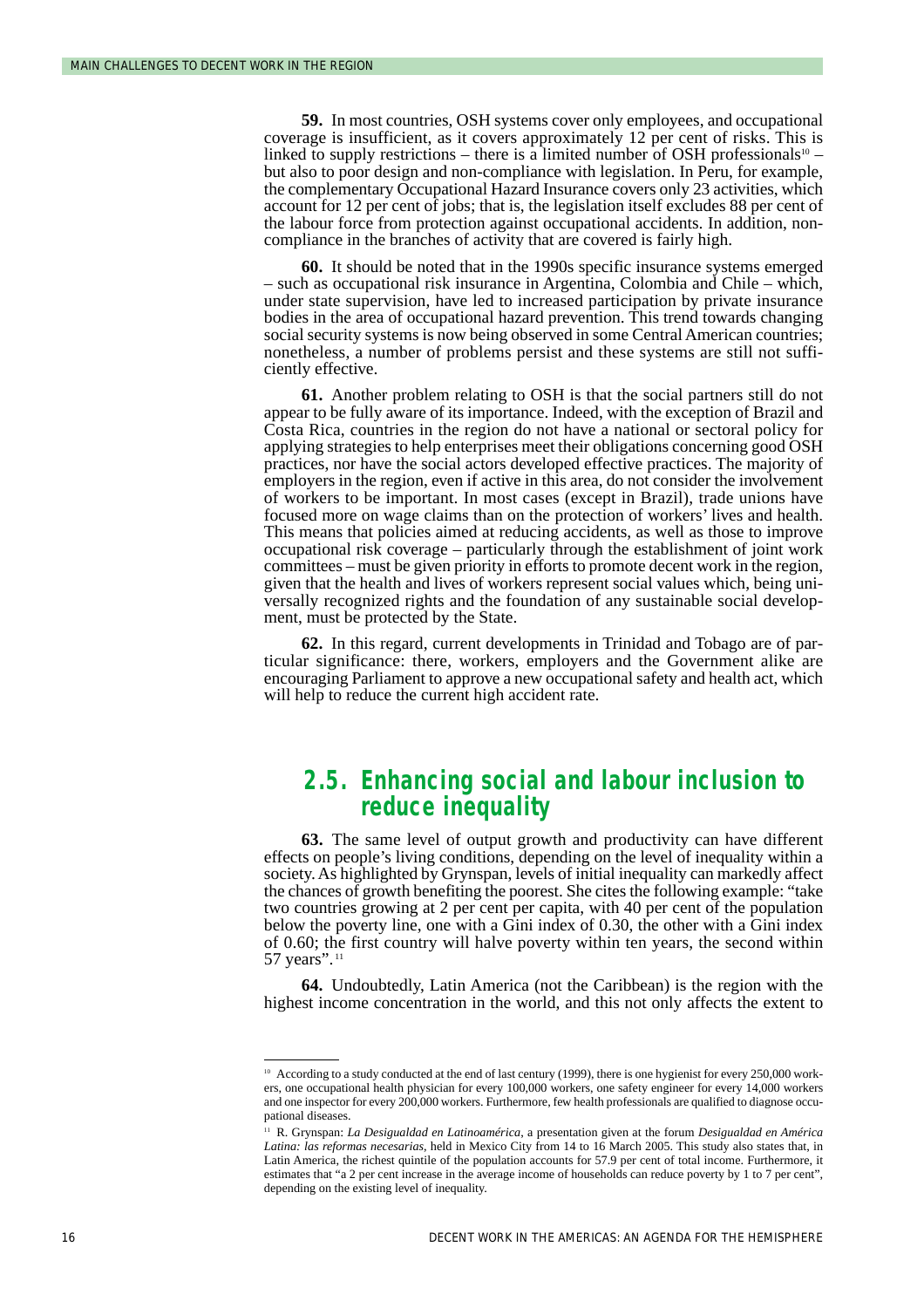

which the benefits of growth are passed on to the population, but can also affect governance and even have negative effects on growth itself. Furthermore, inequality has recently increased in most countries, while decreasing only very slightly in those countries where it has done. Figure 2.7 shows the development of the Gini coefficient for a sample of countries from the region for which information is available, and compares this development with a 45-degree line (representing no change). In this sample of 18 countries, inequality increased in ten countries and decreased in eight, in three of which (Chile, Nicaragua and Peru) the reduction was negligible.

**65.** There are various causes of inequality in Latin America. The labour market is one of the areas where most of this inequality is generated. One of the major challenges for the region is therefore to reduce levels of poverty and social exclusion in the labour market, in order to create the conditions for greater civic awareness and social justice. The labour market plays a significant role in spreading inequality and social exclusion; however, it can also help build more equitable societies. There is a close relationship between the various forms of labour market exclusion (unemployment, underemployment and low wages) and poverty and discrimination. In Latin America, the dynamics of economic growth and development policies have been unable to create the necessary conditions for bringing a significant proportion of the population into the formal economy and more productive, higher quality employment. Poverty is the reason why most people create or accept a job in the informal economy. The low wages associated with these jobs, as well as the precariousness and lack of social protection, creates a vicious circle of poverty which is very difficult to break. At the same time, not only does a larger percentage of the female labour force, compared with the male labour force, work in the informal economy, but, within the informal economy, women – and especially indigenous and black women – are concentrated in the sectors with the lowest incomes, lowest levels of protection and least opportunities to organize and represent their interests.

**66.** Women face structural obstacles to entering and remaining within the labour market and suffer discrimination which prevents them from achieving their full potential. Although recent decades have seen a sustained increase in the presence of women in the world of work (from 43 per cent in 1990 to 49 per cent in 2002 in urban areas), there are fewer of them in the labour force than there are men and the percentage varies greatly according to the income band to which they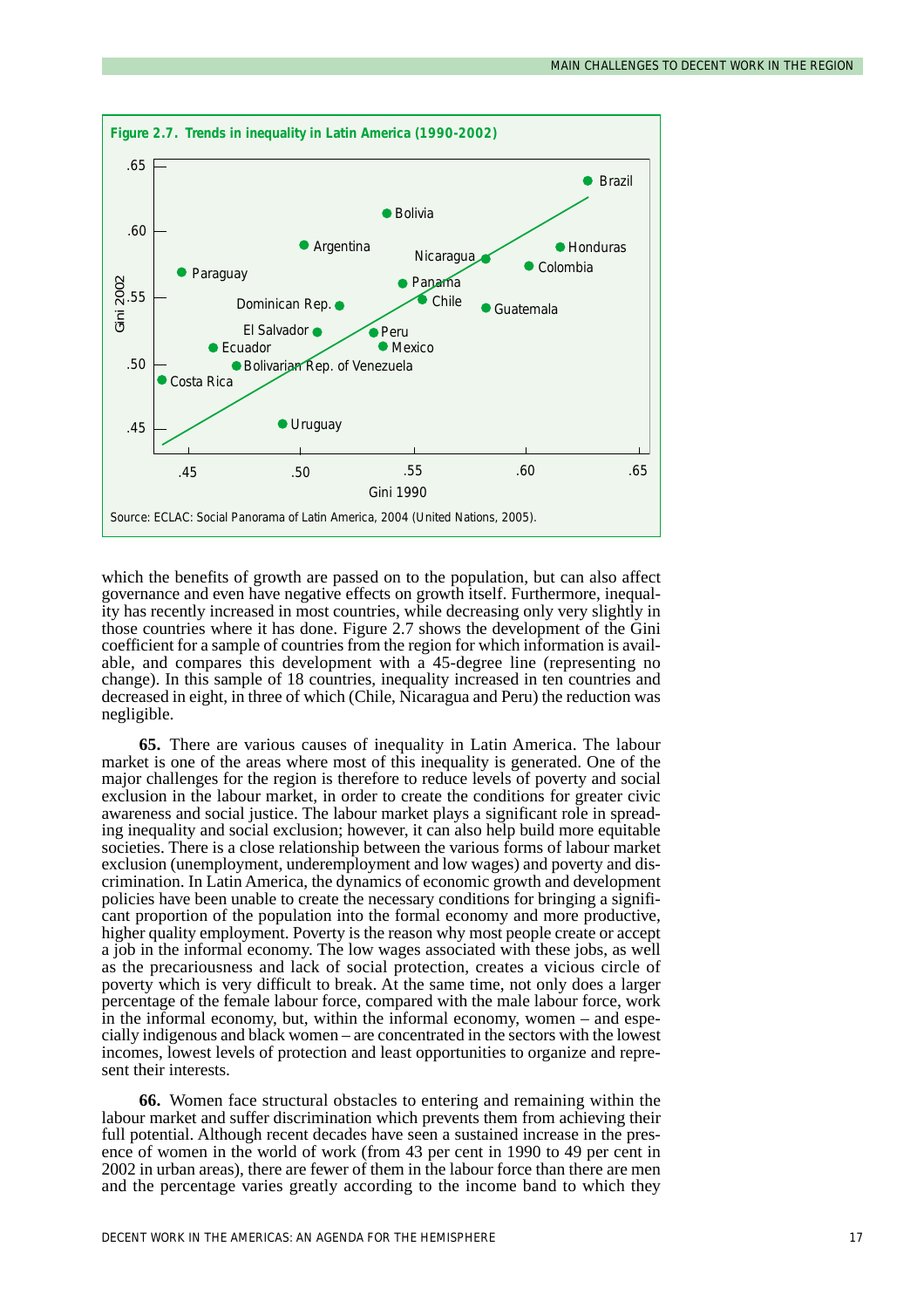belong.<sup>12</sup> For many women, entering the labour market has facilitated their social integration and enabled them to acquire social rights and a sense of self-worth and dignity. Nevertheless, these new opportunities have not had equivalent results in terms of their social and economic empowerment, and the challenge remains of attaining equal remuneration for work of equal value, overcoming occupational gender segmentation and achieving a fair distribution of household responsibilities.<sup>13</sup>

**67.** With regard to the wage gap, various studies show that women earn substantially less than men, even though the gap appears to have been closing in recent decades. According to an ILO study conducted in 2004, women in 1990, received 59 per cent of the monthly earnings of men (68 per cent per hour worked) and, in 2000, these figures reached 66 and 78 per cent respectively. Furthermore, the study found that education does not guarantee equal pay, since women require an additional four years of schooling to reach the same levels of pay as men. The challenge for gender policies is to acknowledge that there is an asymmetry in the situation of men and women in the labour market, and that any "neutral" measures that do not have the explicit objective of achieving equality will further increase existing inequalities.

**68.** Discriminatory practices against women, indigenous peoples and people of African descent operate as processes of division and hierarchization in which "the other" is considered to be both different and inferior. These practices still persist, despite progress made with legislation establishing equality before the law. Inequalities and discrimination on grounds of gender or ethnic origin interact with one other and with other social determinants, generating structures of social exclusion that strongly influence patterns of labour integration and poverty. In Latin America and the Caribbean, about 40 per cent of the region's population is indigenous or of African descent, <sup>14</sup> but these groups present the worst economic and social indicators and are, to a large extent, the poorest people of the region. <sup>15</sup> In Honduras, illiteracy among indigenous peoples stands at 87 per cent. In Brazil, the population of African descent is concentrated in informal and precarious employment. <sup>16</sup> In Peru, mixed race workers earn 70 per cent less than white workers, and indigenous workers 40 per cent less than mixed race workers, which is clear evidence of discrimination within the labour market.17 There is evidence that indigenous groups suffer acute levels of poverty and social exclusion, in the broadest sense of those terms. $18$ 

<sup>12</sup> L. Abramo and M.E. Valenzeula: Women's labour force participation rates in Latin America, in the *International Labour Review* (Geneva, ILO), Vol. 124, No. 4 (2005).

<sup>&</sup>lt;sup>13</sup> Gender inequalities have their origin in a division of labour whereby household chores and family care, which are considered to be areas of no economic value, are almost exclusively assigned to women. The varying importance given to different forms of employment (remunerated compared with non-remunerated, productive compared with reproductive) is transferred onto the people who carry out the work; this leads to unequal gender relations which can be seen in various sectors of society.

<sup>14</sup> According to ECLAC figures, Latin America has between 33 and 35 million indigenous peoples divided into some 400 ethnic groups. The black and mixed race Afro-Latin American and Afro-Caribbean population in the region is some 150 million people.

<sup>15</sup> G. Psacharopoulos and H. Patrinos: *Los pueblos indígenas y la pobreza en América Latina: un análisis empírico, in Estudios sociodemográficos de pueblos indígenas*, No. 40 (Santiago de Chile, CELADE, 1994); R. Plant: Issues of Indigenous Poverty and Development (Washington D.C., Inter-American Development Bank, 1998).

<sup>&</sup>lt;sup>16</sup> According to 2001 data for Brazil (PNAD/IBGE, prepared by the ILO), 59.9 per cent of the population of African descent was in informal or precarious employment (salaried workers, domestic workers, self-employed workers, except professionals and technicians, and unpaid workers), whereas this figure was 49.8 per cent for the white population and 66 per cent for black women (ILO: *Labour Overview 2003*, Lima, 2003). See also Martín Hopenhayn and Álvaro Bello: *Discriminación étnico-racial y xenofobia en América Latina y el Caribe*, Social Policies Series No. 47 (Santiago de Chile, ECLAC, Social Development Division, 2001).

<sup>&</sup>lt;sup>17</sup> H. Ñopo, J. Saavedra and M. Torero: *Ethnicity and Earnings in Urban Peru*, IZA Discussion Papers, No. 980, 2004.

<sup>&</sup>lt;sup>18</sup> According to the World Bank (2005), poverty among indigenous peoples in Ecuador is around 87 per cent, and reaches 96 per cent in rural mountainous areas. In Mexico, the incidence of extreme poverty in 2002 was 4.5 times higher in predominantly indigenous municipalities compared with other municipalities. In Peru, 43 per cent of poor households are indigenous. Furthermore, the study found that, in the five countries included in the report, being indigenous significantly increased an individual's probability of being poor by between 13 and 30 per cent, depending on the country.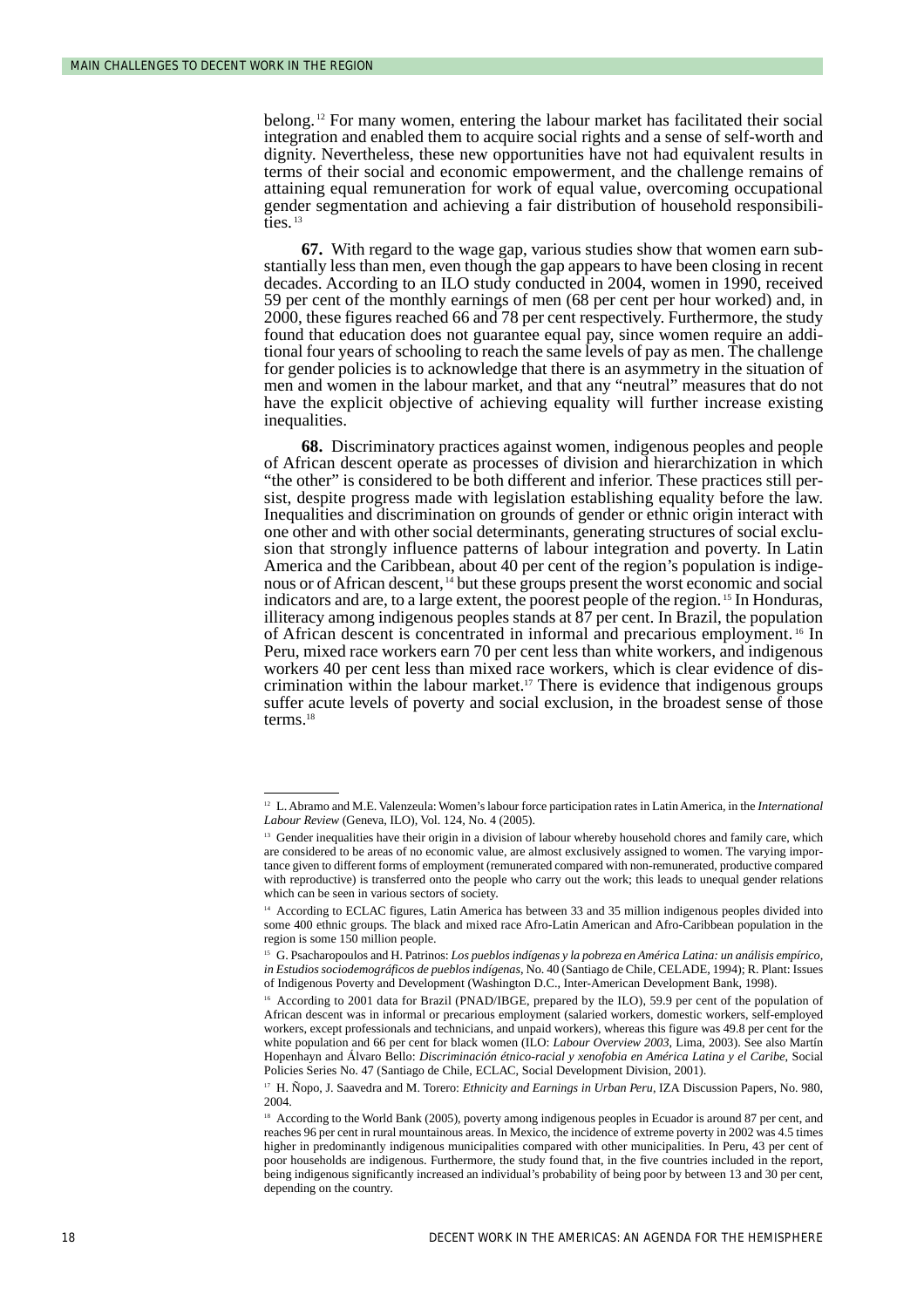**69.** Young people are beginning to make up an increasingly large proportion of the labour force. Given that job creation in the region is insufficient, young people find themselves in the most precarious of the available jobs. Their unemployment rate is significantly higher than that of adults, and young women face high levels of exclusion. Although various policies have been suggested to favour the labour market integration of young people, most of them have focused on reducing recruitment costs, for example, through training or apprenticeship agreements.

**70.** In this context, the challenge of combating exclusion is twofold. On the one hand, it is essential to combat all forms of discrimination that prevent individuals from entering the labour market on a basis of equality and from gaining access to productive resources. At the same time, given the existing asymmetries, neutral policies tend to reproduce inequalities; labour market policies and positive action in favour of particular population groups are therefore of great importance.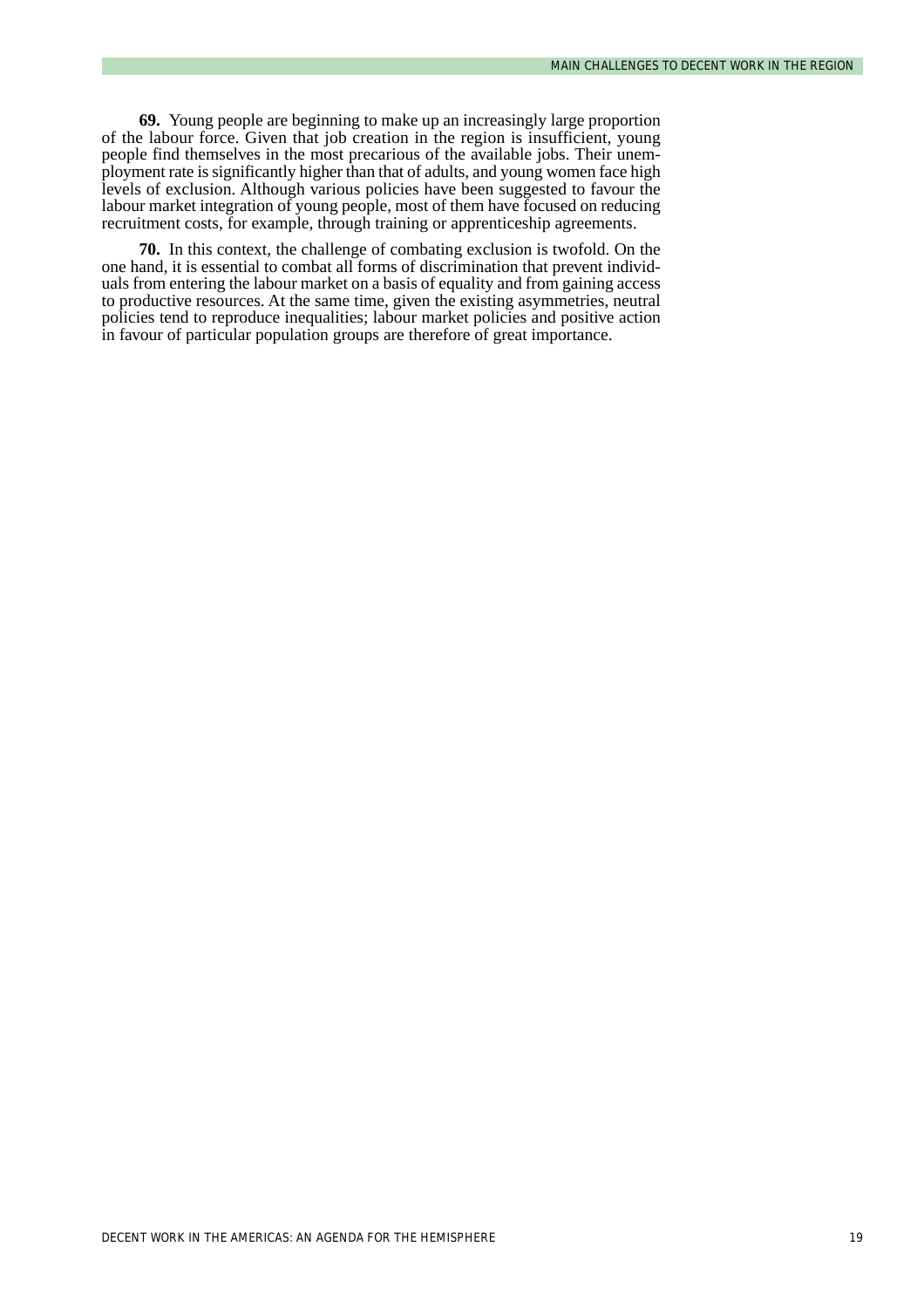## *3. Objectives of a regional decent work strategy in the Americas*

**71.** As indicated in the introduction to this Report, the ILO Programme and Budget for 2006-07 focuses on four strategic objectives and five cross-cutting objectives aimed at creating decent work. They all have universal validity, even if, as is the case in the Americas, the emphasis varies in each country in the light of the specific characteristics of the region. Achieving these objectives will be the best indicator of success in meeting the major challenges referred to in the previous section of the Report.

## *3.1. Strategic objectives*

**72.** In Latin America and the Caribbean, implementing standards on labour rights and, in particular, on fundamental principles and rights at work *(Strategic Objective No. 1*) is a key objective of all policies to generate decent work. As the ILO has indicated on a number of occasions, the region has made significant progress regarding ratification of these Conventions; unfortunately, however, this does not always mean that national legislation is in conformity with the Conventions or, even when it is, that it is actually applied.

**73.** Creating greater employment opportunities for men and women *(Strategic Objective No. 2)* is the highest priority objective in the region. Although there have been efforts and achievements made in the area of job creation over the past 15 years, this is still not enough, as demonstrated by the rise in the unemployment rate; there has also been an increase in poor-quality employment, as indicated by the fact that seven out of ten jobs created during that period were in the informal economy.

**74.** The situation in regard to social protection *(Strategic Objective No. 3)* is similar to that of employment. In most countries there is no system of income protection in the event that a worker becomes unemployed. Both the health and retirement and pension branches of social security are often beset by management problems, in particular low coverage, with the exception of countries such as Canada, Costa Rica, Cuba (whose social security system differs from that in the other countries), the United States and Uruguay. Accordingly, improving the quality of social security systems and broadening their coverage is a third strategic objective in the Americas region.

**75.** Promoting social dialogue and strengthening the organizations of the social partners involved *(Strategic Objective No. 4)* is a challenge for the ILO in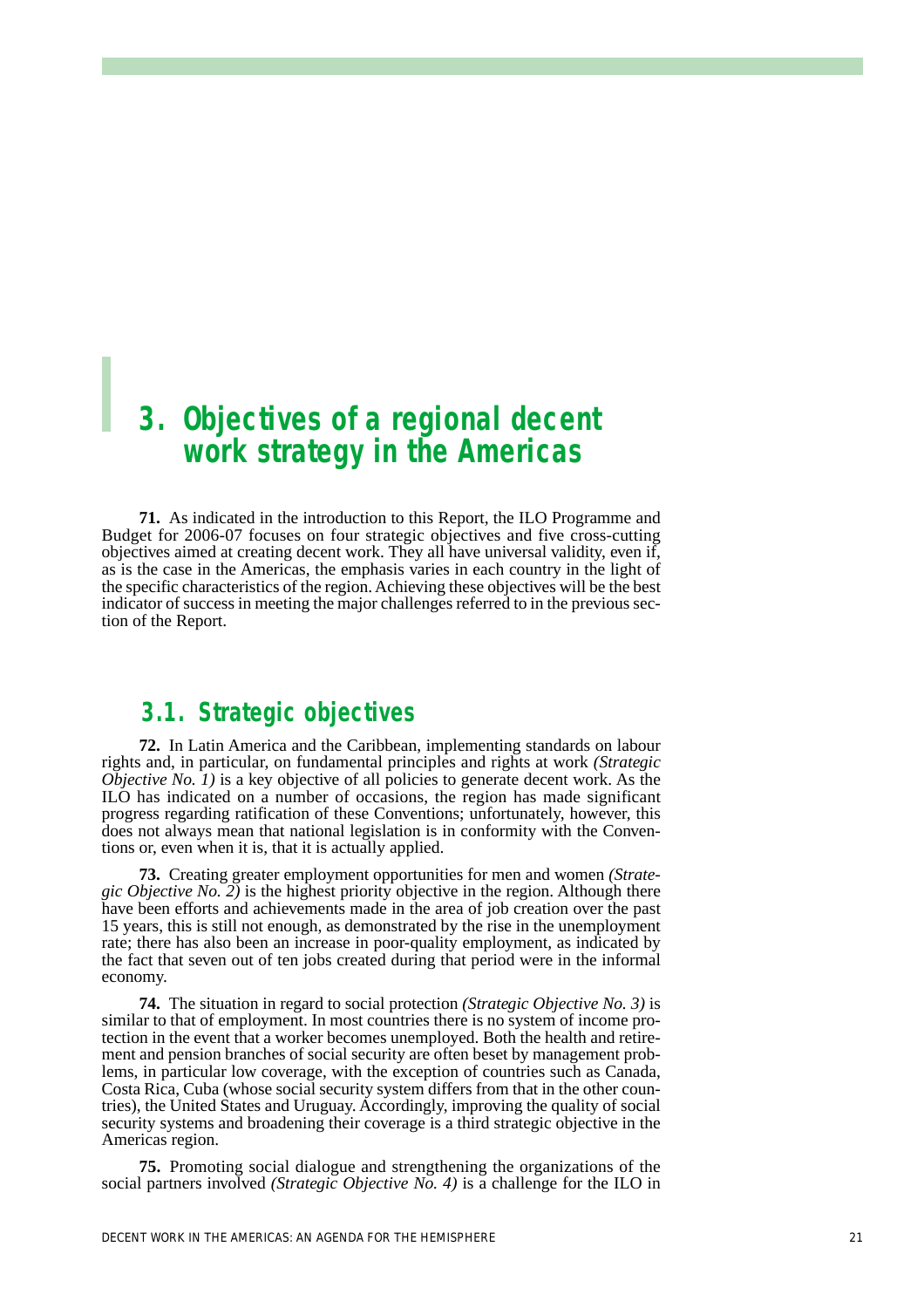this region and throughout the world. In recent years, many countries have succeeded in rebuilding a culture of dialogue, usually tripartite, that was severely weakened in the 1990s. This is the case in Argentina, Peru and Honduras, to cite only a few examples. Efforts must continue in this direction, seeking not only to remove any obstacles to the free establishment and functioning of employers' and workers' organizations, but also to develop the institutional capacity needed for social dialogue.

## *3.2. Cross-cutting objectives*

**76.** The cross-cutting objectives are all particularly important in this region, suffering as it does from severe poverty, inequality and social exclusion. Tackling poverty and exclusion and seeking greater equality, particularly gender equality, are objectives that must be pursued relentlessly in order to construct fair globalization and strengthen democratic institutions.

**77.** Whatever the advances achieved in the areas of equality and rights, however, no progress can be made towards fair globalization unless quality employment is made a global objective at the centre of economic policy at all levels and additional efforts are made towards better integration of economic, social and labour policies.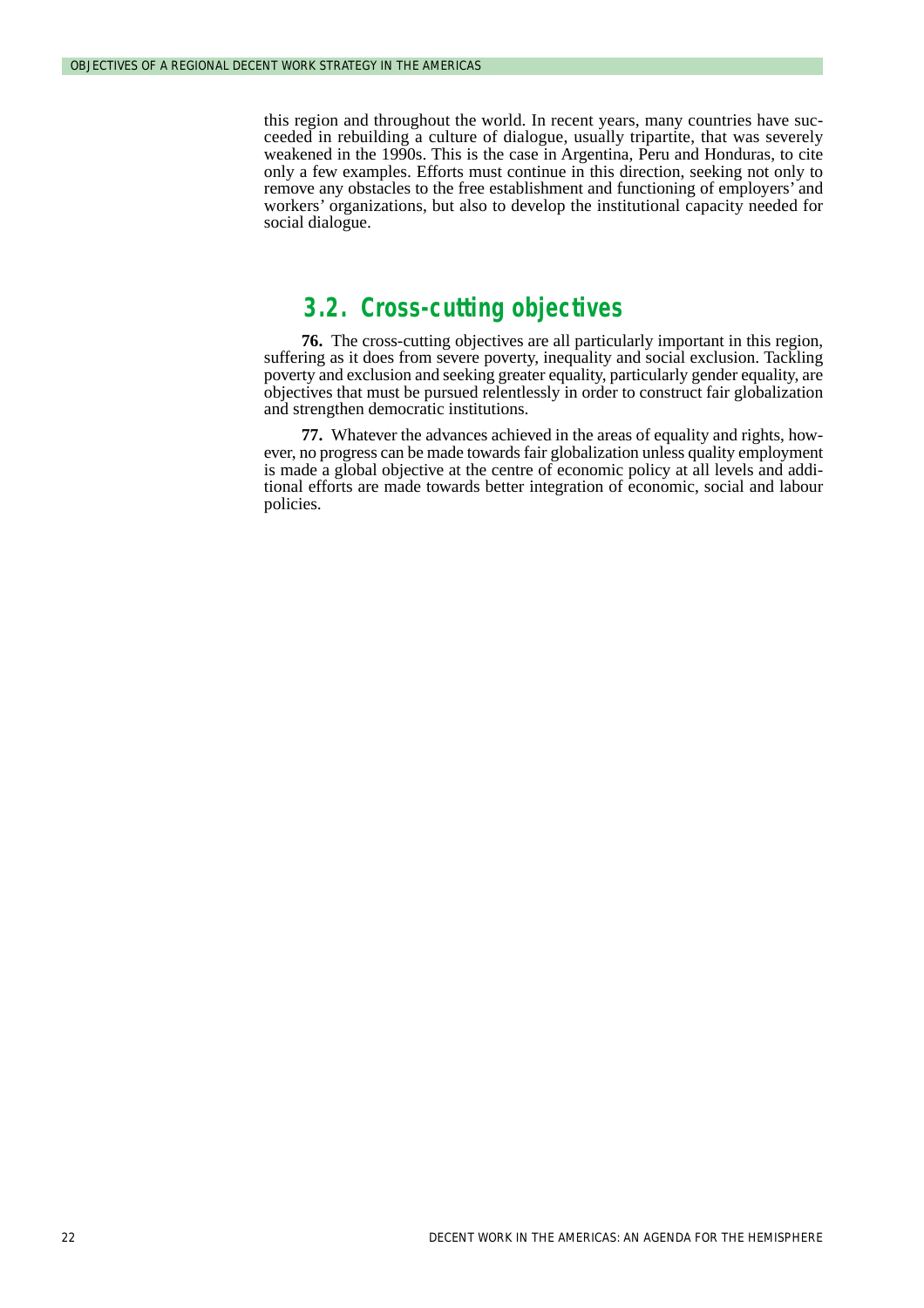## *4. A Decent Work Agenda for the Hemisphere*

.

**78.** Meeting the enormous challenges set out in the previous chapter and achieving the abovementioned strategic and cross-cutting objectives will require a Decent Work Agenda for the Hemisphere, which includes a detailed strategy with policies that combine action in the areas of the economy, regulation, institutions and labour markets.

**79.** As shown in figure 4.1, the proposed regional agenda comprises three basic elements: (a) general policies in four areas (labour standards, employment and income opportunities, social protection, and tripartism and social dialogue) whose implementation, in accordance with national particularities and specificity, would enable significant progress to be made towards achieving the strategic and cross-cutting objectives underlying the ILO's decent work strategy; (b) policies in specific intervention areas, which support the policies proposed in the four general areas; and (c) mechanisms for implementing these policies.

**80.** As may be seen from figure 4.1,<sup>1</sup> each general policy area corresponds to one of the ILO's strategic objectives, and each specific intervention area corresponds to one of the general policy areas. Regarding the institutional mechanisms for implementation, the intention is to focus on two specific aspects: first, the necessary modernization, development and strengthening of the labour administration and integration bodies in the labour field; and secondly, national decent work strategies and the role of the decent work country programmes (DWCPs) promoted by the ILO, governments and social partners.

## *4.1. General policies to achieve the main objectives of the decent work strategy*

**81.** Achieving the objectives of the decent work strategy in the region, as outlined in the previous chapter, requires policies to be adopted in four areas: (a) sustained economic growth that promotes quality employment; (b) effective implementation of labour rights, particularly fundamental rights at work; (c) increased effectiveness and coverage of social protection systems; and (d) promotion of tripartism and social dialogue as a means of ensuring social legitimacy of the policies. Any effort made in other directions will have only a marginal effect on the amount of decent work that needs to be created in the region.

<sup>&</sup>lt;sup>1</sup> The proposals to be presented during the Sixteenth American Regional Meeting are indicated by dotted lines in in figure 4.1.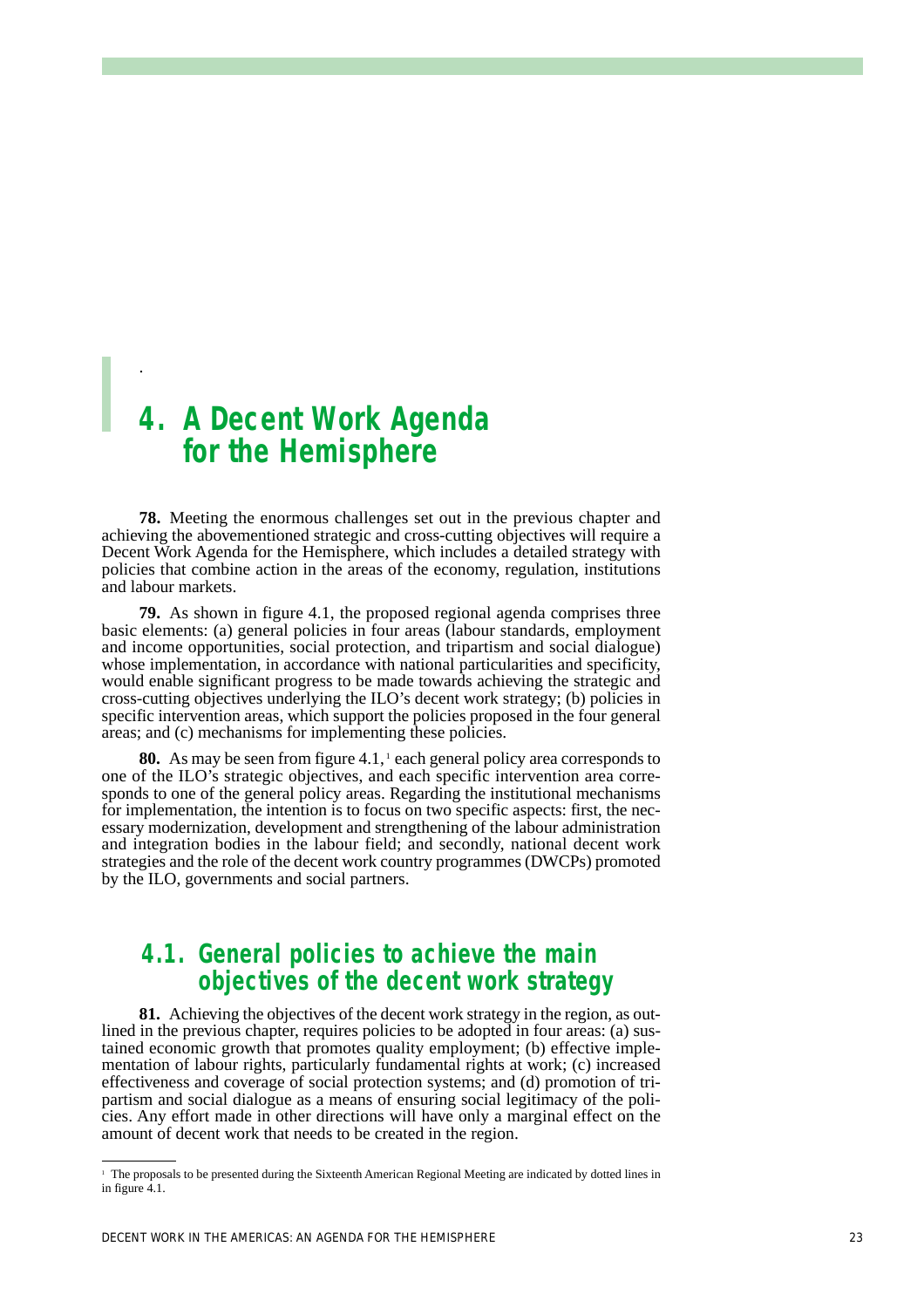

A DECENT WORK AGENDA FOR THE HEMISPHERE *A DECENT WORK AGENDA FOR THE HEMISPHERE*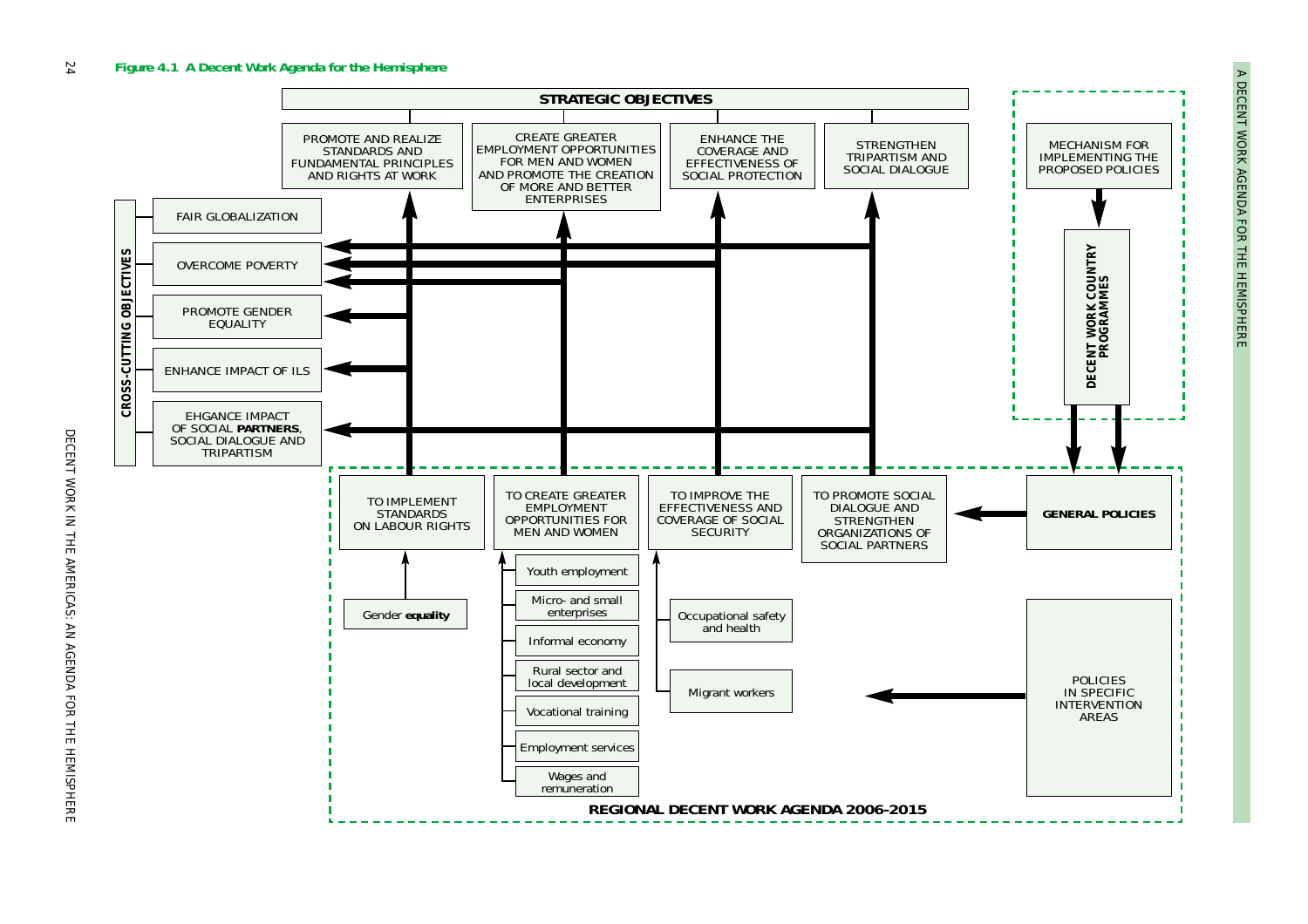### *4.1.1. Economic growth as a generator of employment*

### **Objective**

Creating greater employment opportunities should be considered as a key objective of economic policy (corresponding to Strategic Objective No. 2).

### **Target**

Over the next ten years, achieve sustained and steady annual economic growth of at least 5 per cent as a prerequisite for significantly reducing the current decent work deficit.

#### **Rationale**

**82.** A change is needed in the nature of growth currently seen in many economies in the region, which register very low product growth that is not sustained and occurs mainly in sectors that do not generate much employment. As mentioned above, growth rates similar to those observed at the beginning of this millennium will not suffice to deal with a problem of this magnitude: there are 126 million workers without formal employment, a figure that is growing by more than 3 million per year.

**83.** Integrated economic measures are therefore needed at the macroeconomic, mesoeconomic and microeconomic levels, to ensure that growth generates more employment. When economic policy is focused solely on short-term macroeconomic stability, and hence on controlling inflation and the fiscal deficit, job creation and wages are often treated as "adjustment variables". Therefore, when States adopt an agenda for growth and employment in open economies, they should make a commitment at the outset to creating decent work for all and to promoting longterm sustainable growth, rather than focusing principally on tackling inflation.

### **Policies**

**84.** To accelerate growth with quality employment, high rates of economic growth are needed, which require a sustained increase in private and public investment and more dynamic involvement in the international economy. As regards the necessary investment, it is estimated that for GDP in Latin America and the Caribbean to increase by one percentage point, an average growth rate of approximately 2.2 per cent is needed in gross fixed capital formation (private and public investment in active capital). In other words, a  $\bar{5}$  per cent GDP growth rate, such as that needed to curb the increase in the decent work deficit in the region, would require an annual growth rate of productive investment of 12 per cent.<sup>2</sup> This calls for drastic changes, as average annual growth in gross capital formation in Latin America and the Caribbean between 1990 and 2003 was just 2.2 per cent.

**85.** Stimulating private investment requires a stable macroeconomic environment, but specific measures such as fiscal incentives to investment are also needed, for example, fast depreciation of purchased assets and tax credits proportional to investment in productive assets. Governments could also provide incentives to encourage foreign investors to work with domestic enterprises, to promote the modernization of production lines and to invest in the development of human capital. In order to finance capital accumulation without causing inflationary pres-

<sup>&</sup>lt;sup>2</sup> This is an estimate based on the behaviour of these two variables since the mid-1990s, across the Latin American and Caribbean countries. The estimate does not take account of other important factors such as the type of investment, its effects on productivity, or the economic sector, etc. The relationship is therefore a static one. However, it does serve to illustrate that sustained high growth in GDP requires even higher and equally sustained growth in productive investment.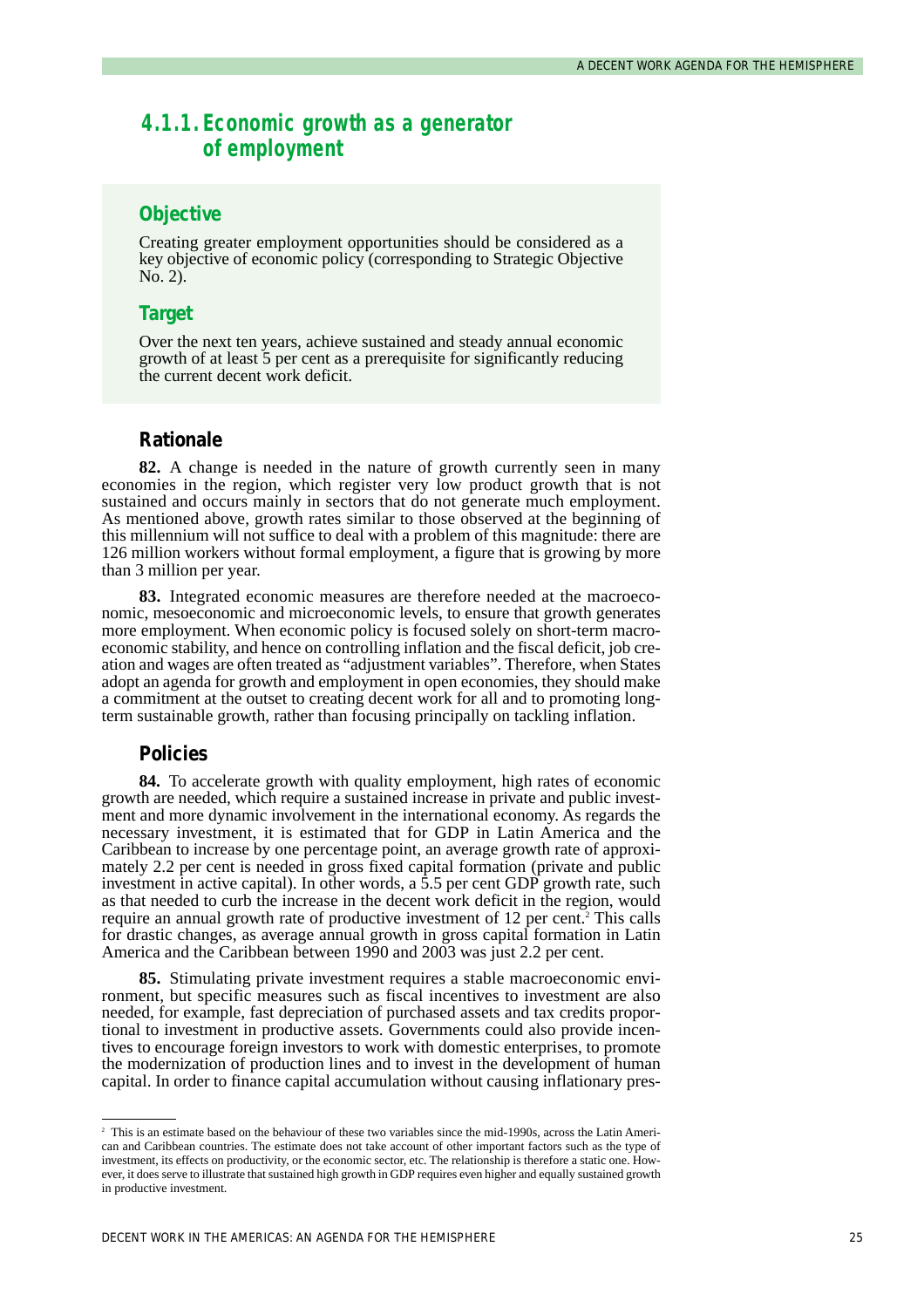sure or external disequilibrium, adequate rates of domestic saving must be ensured. Raising domestic saving is crucial for increasing investment and achieving sustained growth in GDP and hence in quality employment. Reinvesting company profits and promoting family saving through compulsory methods (social security, education, housing, health, etc.) are good ways of raising private saving, which, together with public saving, increases the possibilities for internal financing of productive investment. Lastly, it is worth highlighting the fundamental role of developing the financial system through strengthening institutional venture capital channels and instruments in order to promote productive investment and transform the most sluggish sectors. The credit market currently favours large enterprises, while micro- and small enterprises (which employ a significant portion of the labour force) are relatively marginalized. Remittances from migrants, which currently constitute an important source of finance in the region, could be better integrated into the financial system of receiving countries, to stimulate domestic investment and develop the domestic market.

**86.** In large part, the low level of investment in the region is associated with the lean and volatile growth in GDP between 1990 and 2003: weakness and volatility in economic growth affect investment decisions, stimulating defensive microeconomic strategies to the detriment of productive development and productivity growth. However, the pattern of accumulation also has an effect. Accordingly, what is needed is a shift from a model of comparative advantage that is intensive in natural resources and cheap labour to one that is based on innovation and skills, generates greater added value in natural-resource-intensive products and is environmentally friendly.

**87.** The ILO has recently discussed various policies that could be used to this effect, placing emphasis on combining policies at the macroeconomic, as well as the mesoeconomic and microeconomic levels. <sup>3</sup> The focus is on policies promoting exports, since recent experience in international development has nearly always gone hand in hand with policies to boost countries' international competitiveness and policies to enhance total factor productivity.

**88.** The sharp increase in exports over the past decade – and consequently of imports – has undoubtedly been assisted by the large number of trade agreements, both multilateral and bilateral. Trade can boost production growth, and hence investment, with the resulting potential positive effects on employment. However, and in spite of these potential positive effects, trade agreements and treaties have been and remain the subject of much debate, particularly with regard to their effect on employment (including business relocation), and on labour relations and working conditions. The ILO is following these debates with interest and, while noting that they are sometimes heavily tinged with ideological considerations, also concludes that, even assuming the general principle of the global positive effects of trade, trade agreements must be considered on a case by case basis to determine the extent to which these effects depend in each case on: (a) the productive structure of each State party; (b) the level of asymmetry between States parties, particularly with regard to productivity, commercial services, and fiscal and taxation policy relating to external trade; and (c) the actual content of the agreement. In short, for the ILO, a trade agreement can be favourable or detrimental to one party depending on whether the particularities of the productive structure and the nature of existing asymmetries were taken into account during its negotiation. That is why the acknowledgement by the Government of the United States, at the last Summit of the Americas held in Mar del Plata, that such asymmetries did exist and needed to be taken into consideration was an important step towards fair trade and fair globalization.

<sup>&</sup>lt;sup>3</sup> This proposal takes account of the studies carried out by the ILO Regional Office for Latin America and the Caribbean for the MERCOSUR Regional Employment Conference (Buenos Aires, April 2004) and the Andean Regional Employment Conference (Lima, November 2004), entitled respectively: *Generando Trabajo Decente en el MERCOSUR. Empleo y Estrategia de Crecimiento: el enfoque de la OIT* (Creating Decent Work in MERCO-SUR. Employment and Growth Strategy: The focus of the ILO) and *Crecimiento, competitividad y empleo en los países andinos* (Growth, competitiveness and employment in Andean countries), as well as the studies produced for the Subregional Tripartite Employment Forum (Tegucigalpa, Honduras, June 2005), in which delegations from countries in Central America and from the Dominican Republic participated.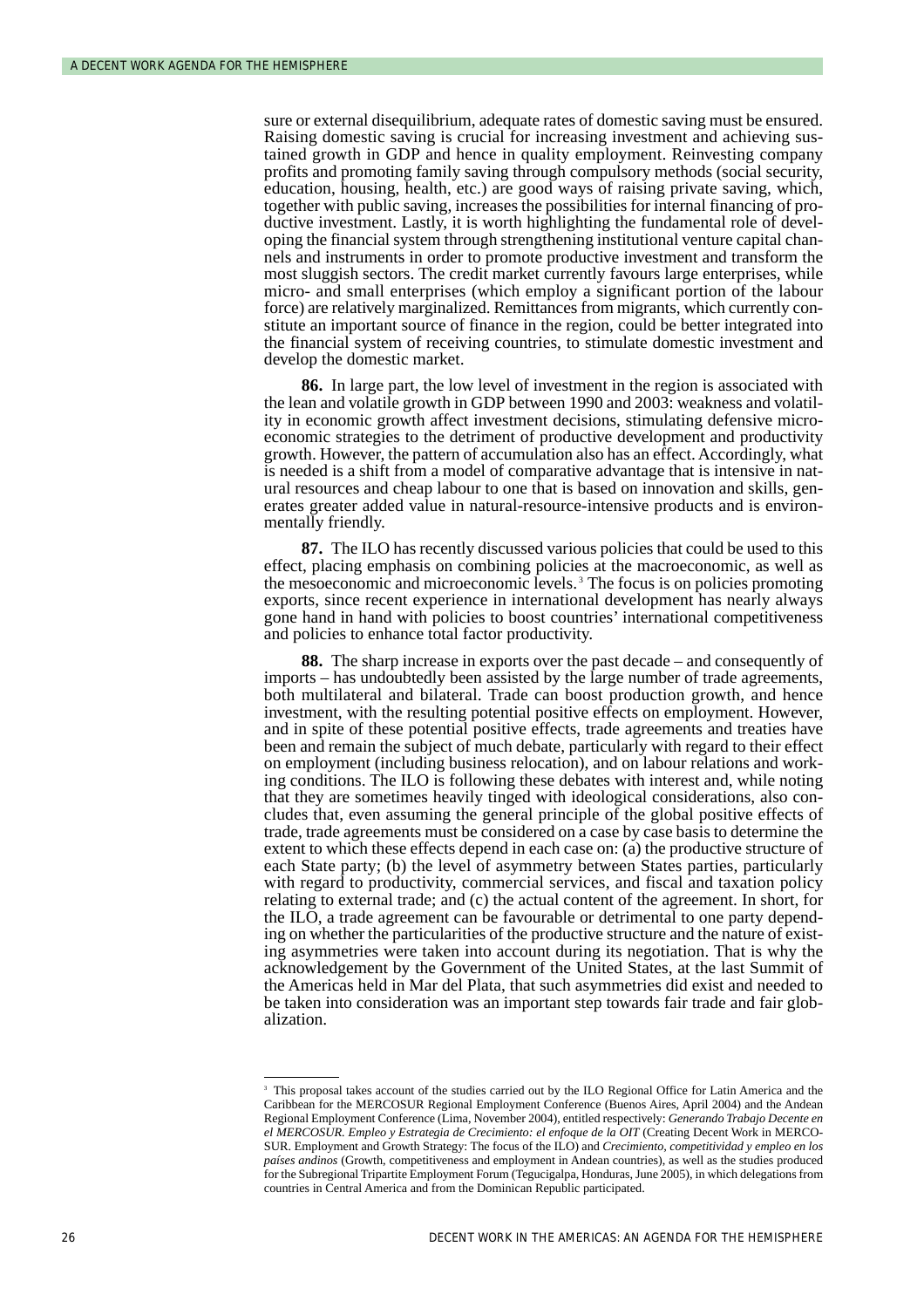

Source: M. Agosín, R. Machado and P. Nazal: *Pequeñas economías, grandes desafíos – Políticas económicas para el desarrollo en Centroamérica* (Small economies, big challenges – Economic policies for development in Central America) (IDB, 2004), cited in L. Garnier: *"Las políticas económicas en los países centroamericanos y Repúplica Dominicana y su efecto sobre el empleo. Desafíos y propuestas de políticas"* ("Economic policies in Central American countries and the Dominican Republic and their effect on employment: Challenges and policy proposals"), in G. González and M. del Cid: *Políticas para fomento del empleo y trabajo decente. Un proceso con los actores sociales en Centroamérica y República Dominicana* (Policies to promote employment and decent work: A process involving the social partners in Central America and the Dominican Republic) (San José, Costa Rica, ILO, 2005).

**89.** However, recent experience clearly shows that rapid growth based on exports alone is not always sufficient to create decent work for all. The main reason is that most countries in the region are highly heterogeneous in their productive structure, with highly productive sectors – most of which are primary or semi-primary – alongside extremely sluggish sectors that do not export or compete with imports. The main problem is that most employment is concentrated in the sluggish sectors – sometimes more than half. Any strategy based on developing one sector, in the hope that its dynamism will then spread to the rest of the economy, must take two things into consideration: (a) how much employment those sectors can absorb; and (b) how long it will take for non-employment-intensive sectors to affect the rest of the economy.

**90.** Therefore, in the current context, when exports are growing principally because of external stimuli (a chief one being growth in the Chinese economy), it is necessary to prioritize and implement policies to boost the productivity and capacity for economic integration of the least developed sectors. In that regard, the emphasis should be on the role of fiscal policy in macroeconomic policy, which should remain prudent without placing constraints on growth. This means promoting greater equity in tax collection in order to augment the resources available for development. In particular, some countries will need to reconsider whether growth based on natural or semi-natural resources is providing the resources that it should, in accordance with national legislation. The fact that there is already an important regional agenda on tax revenue can be seen in figure 4.2, on Central America, which clearly shows that there is room to increase taxation. In this regard, priority should be given to increasing the tax base while avoiding overburdening existing taxpayers.

**91.** However, it is as important to spend fiscal resources prudently as it is to increase them; care should always be taken to preserve fiscal equilibrium, using the concept of "intertemporal equilibrium" to avoid unnecessary constraints that sometimes impede the implementation of projects that give very good results in the short term. In general, any fiscal policy aimed at promoting quality jobs should focus on developing sectors with a high concentration of employment, such as agriculture or services. An interesting example is the mining bonus provided in Chile, where such resources are essentially used for innovation. It is thus important not only to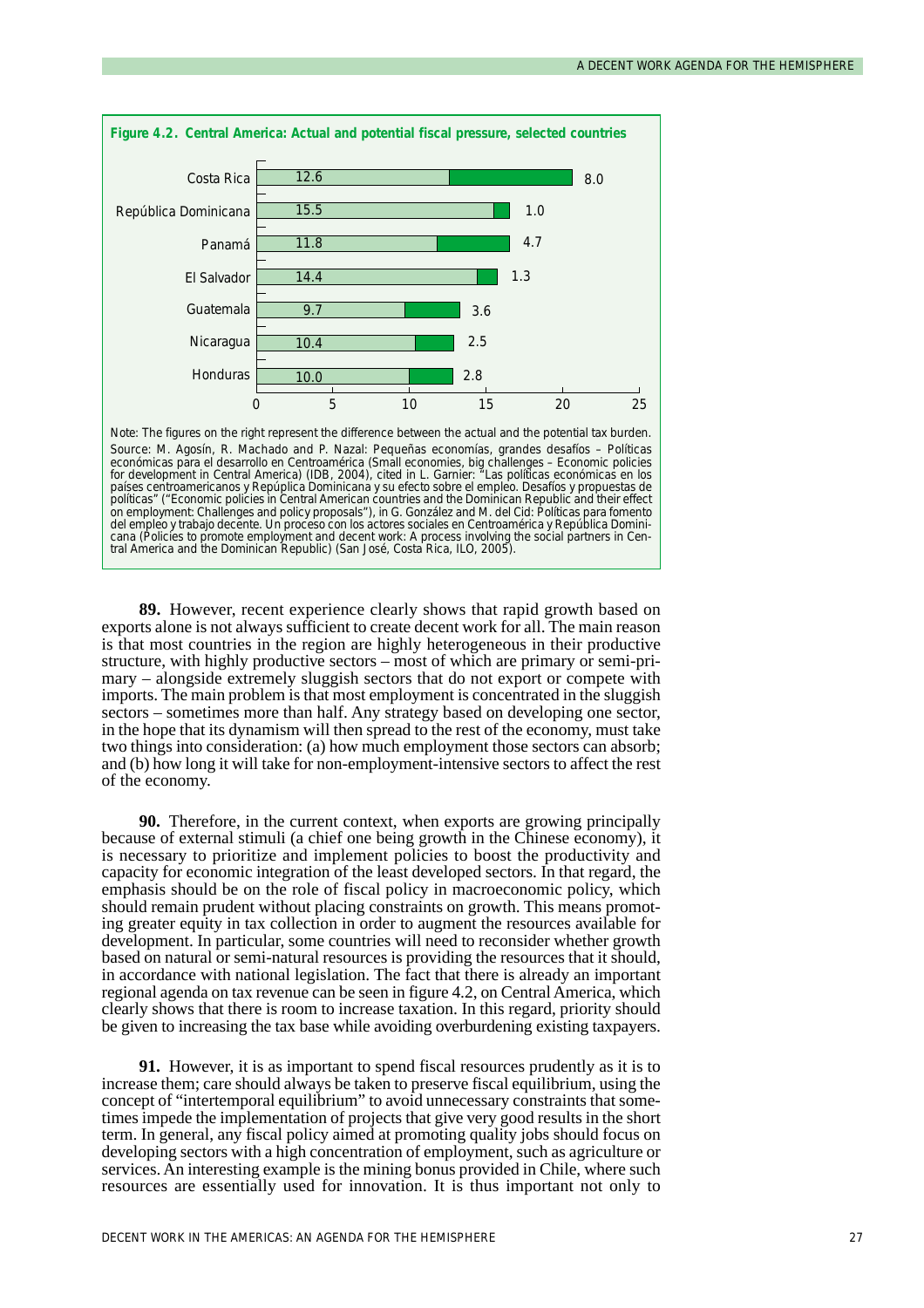increase spending, but also to improve spending, particularly in activities that have a strong impact on productivity.

**92.** On the other hand, under this proposal, monetary policy needs to be focused on preserving price stability while ensuring that interest rates do not restrict growth. It is important to have instruments for the prudent management of capital flows, making monetary policy more efficient and free to influence interest rates. Exchange rate policy should aim to maintain exchange rate bands that are concordant with inflation bands and, where possible, to avoid shocks and losses of competitiveness caused by abrupt changes at the international level. In dollarized economies, like many of those in Latin America and the Caribbean, exchange rate policy should aim to maintain low exchange rate volatility while the economy is de-dollarized, so as to avoid affecting the balance of payments or inflation and, generally, to avoid altering the fundamental exchange rate trend.<sup>4</sup>

**93.** Alongside these macroeconomic policies, mesoeconomic and microeconomic policies are also needed, with the express aim of stimulating productive investment and raising total factor productivity. The latter, as well as the ratio of capital to labour (K/L ratio), are the final determinants of productivity per worker. This is the indicator that needs urgently to be improved in the region and in general in the productive sectors where there is the highest concentration of employment.

**94.** The objective of *mesoeconomic* policies is to improve the investment climate and increase aggregate demand, particularly in the tradable or saleable sectors. They include policies aimed at productive networks, promoting exports, strengthening integration and trade relations, providing state incentives to investment, developing a framework of legal security, as well as the financial system and capital market, and developing productive infrastructure, the service sector, the social economy and the internal market.

**95.** At this level, it is also important to have policies aimed at developing a favourable environment for the creation of more and better enterprises, and to that end guaranteeing legal security (including the right to own, operate and manage an enterprise), equality before the law and administrative neutrality.

**96.** *Microeconomic* policies affect the profitability and productivity of enterprises, and they include, notably: access to technological innovations and their dissemination; improving access to and quality of basic education and occupational training; promoting labour institutions and developing the collective bargaining system; supporting the inclusion of micro- and small enterprises in productive networks; and promoting strategies to increase productivity and improve the quality of employment in small and medium-sized enterprises.

**97.** Among these mesoeconomic and microeconomic policies, two stand out because of their importance in promoting labour productivity: investment in innovation and investment in infrastructure. In the case of technological innovation, the gap is currently very wide, so much so that according to World Bank calculations, <sup>5</sup> more than half the growth registered in the rich countries was due to their having developed increasingly productive technologies. While industrialized countries invest between 2 and 3 per cent of GDP into research and development, in Latin America and the Caribbean average investment is only 0.5 per cent of GDP. Total investment throughout the region in research and development represents about 1.6 per cent of the world total. As for infrastructure, the region currently spends less than 2 per cent of its GDP on this, whereas it would need to invest between 4 and 6 per cent of GDP per annum (for 20 years) to catch up with countries that used to be at the same level, such as China and the Republic of Korea; this explains why 55 per cent of employers complain about the economic infrastructure in Latin America and the Caribbean, compared to only 18 per cent in East Asia. In both cases, the State has a key role: in innovation, because there are problems with regard to property rights that have to be established and enforced, and in infrastructure, because there is a correlation between public and private infrastructure.

<sup>4</sup> This fundamental trend is determined by the terms of trade, the productivity differential between tradable and nontradable sectors, the degree of trade openness, the fiscal position and direct foreign investment or long-term capital.

<sup>5</sup> World Bank (2005).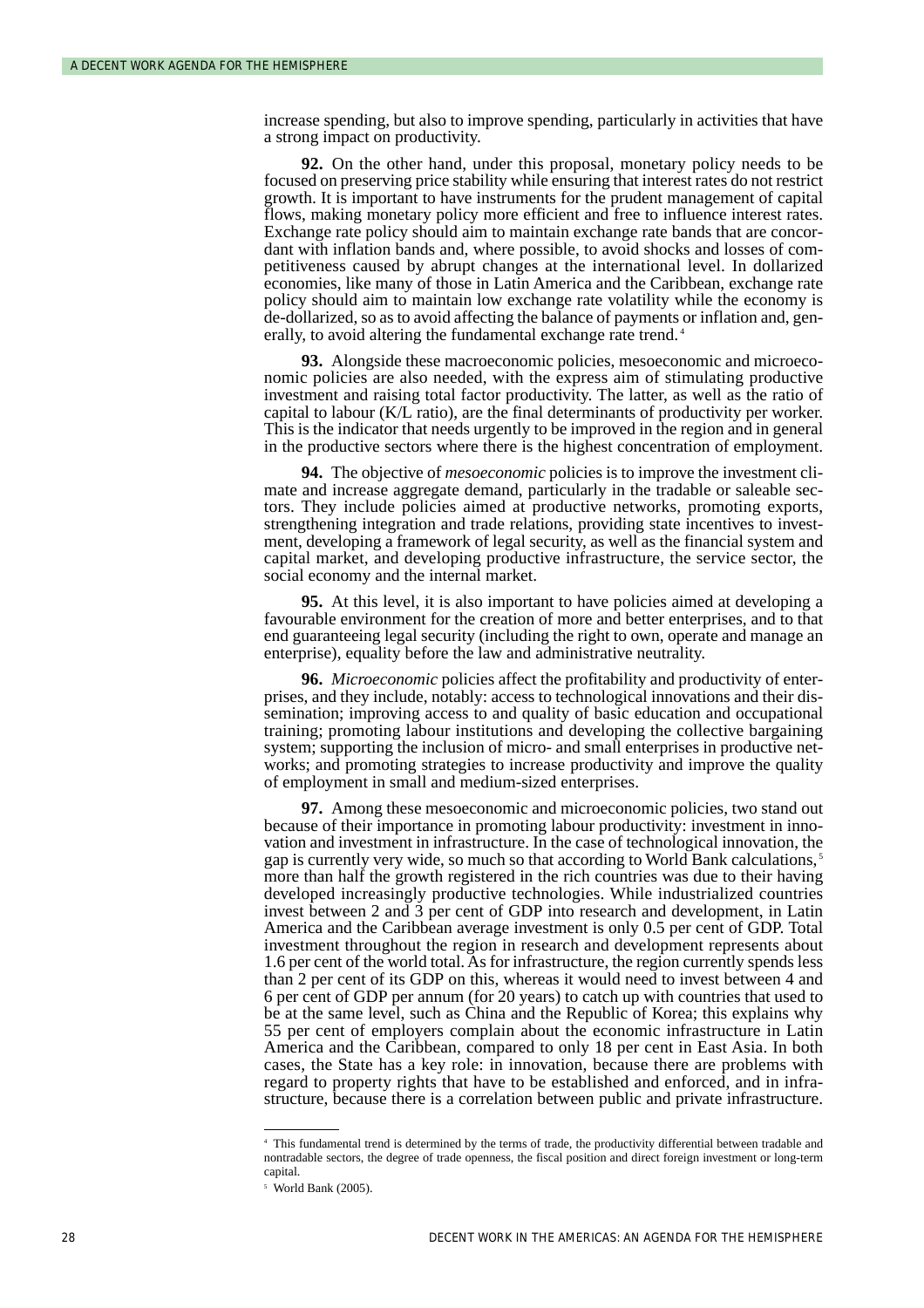A common theme, however, is the possibilities available for financing to bridge the enormous gaps with regard to these factors between the countries in the region and the most developed countries. Hence the need to focus on introducing fairer tax systems that also promote development, concessions for the private sector and various forms of public-private association, and developing a stable regulatory framework.

**98.** To sum up, the following mesoeconomic and microeconomic policies are proposed to promote growth with quality employment.

Mesoeconomic policies:

- develop production clusters and networks:
- promote exports and tourism and strengthen integration and trade agreements;
- develop a legal framework, tax incentives for investment and productive infrastructure;
- develop the financial system and capital markets;
- develop the service sector;
- develop the rural and agroforestry sector.

Microeconomic policies:

- promote the adoption of innovations;
- improve the quality of basic education and occupational training;
- develop labour institutions and the collective bargaining system;
- increase coordination, productivity and development of micro- and small enterprises;
- modernize enterprise strategies.

**99.** It should be emphasized that, on the one hand, growth needs to be sustained while, on the other, Latin America and the Caribbean should, as far as possible, avoid periods of intermittent growth, with a few years of growth followed by long periods of crisis. Periods of intermittent growth aggravate exclusion and inequalities in the labour market, as the hardest-hit groups are the ones whose rights are not recognized or respected. When the economy grows, the first to benefit are those with the most human and social capital. Conversely, when there is a crisis, the first to lose their jobs or businesses are those at the other end of the scale. Most families and individuals prefer to have a secure flow of income and avoid drastic changes in their levels and patterns of consumption. Thus, since people with low employability earn highly variable incomes in wage employment or formal jobs, they are forced or encouraged to start their own businesses or activities without preparation and often without any technical or financial support (in the informal economy). Some succeed, but many do not. Highly variable growth rates could thus also be a main contributory factor to the large share of the informal economy in the region (this issue will be addressed again, in section 4.2.5). Of the policies aimed at avoiding fluctuations that have been suggested in various studies, those that stand out advocate strengthening of saving in periods of expansion and using stabilization funds<sup>6</sup> that increase tax expenditure during periods of recession; in other words, improving the capacity to pursue counter-cyclical fiscal policies.

**100.** These national policies need to be accompanied by more aggressive regional integration policies – the Andean Community of Nations (CAN), MER-COSUR, the Central American Integration System (SICA), CARICOM – to expand markets and thus avoid increasing disparities (or rather reduce them); as stated above, this broadening of markets is particularly important in the Caribbean countries.

<sup>6</sup> ECLAC: *The Millennium Development Goals: A Latin American and Caribbean perspective* (Santiago, Chile, 2005).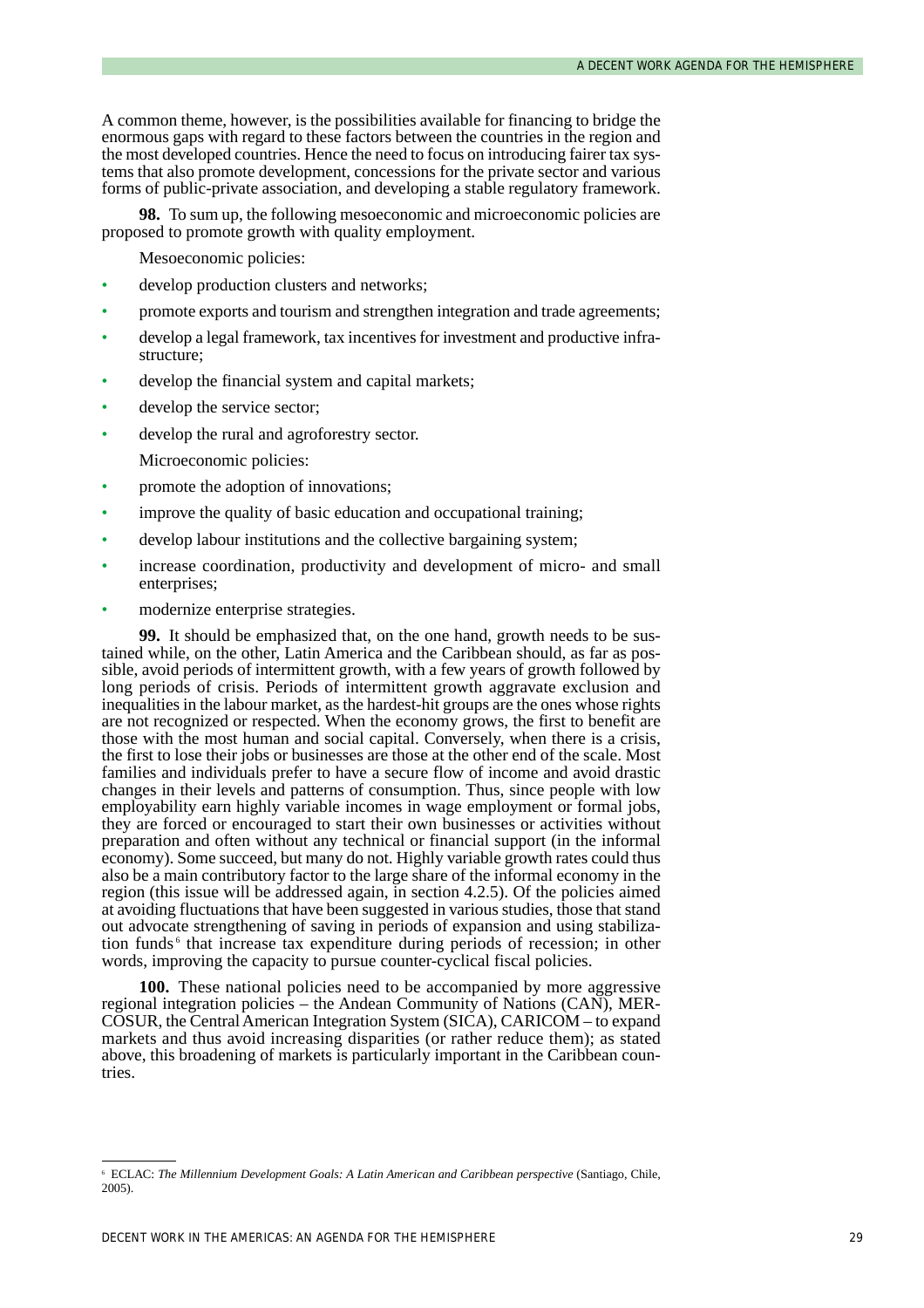### *4.1.2. Effective application of fundamental principles and rights at work*

### **Objective**

Achieve effective respect for fundamental principles and rights at work (corresponding to Strategic Objective No. 1).

### **Target**

Fundamental rights at work are a minimum, universally accepted body of labour law incorporated into national legislation and the labour culture of the various countries in the region.

### **Rationale**

**101.** Fundamental principles and rights at work have to be applied effectively under any proposal aiming to promote decent work; hence the target is to ensure that fundamental rights at work become a minimum, universally accepted body of labour law. There are two main groups of measures that need to be taken in order to effectively implement fundamental rights at work. The first consists of measures to promote the ratification of the relevant ILO Conventions where this has not yet been done. The second comprises measures to establish and implement national or regional mechanisms enabling the fundamental principles and rights at work contained in those Conventions to be implemented effectively.

**102.** Measures to promote ratification should have a dual purpose: first, to analyse and establish an accurate picture of the legal and practical obstacles to ratification, as well as the potential benefits (political, economic, etc.) and the value of ratification; and secondly, to raise awareness throughout the population of fundamental principles and rights at work and the need to implement them.

**103.** However, a high level of ratification is not enough. These principles and rights need to be effectively implemented. Accordingly, for each principle, two levels of action are proposed: first, action at the regulatory/institutional level, which requires laws that are in conformity with international standards, accompanied by fair and effective procedures and sound institutions to implement them; secondly, at a more promotional level, requiring action in the sphere of education (for example, including the subject of fundamental rights at work in secondary education and vocational training curricula) and raising awareness of the value and desirability of those rights. Fortunately, there is already sufficient consensus, knowledge and experience to give the expectation that some of the fundamental rights can be fully respected in the region within a reasonable time frame.

### **Policies**

**104.** To sum up, the following policy measures (table 4.1) are proposed to promote the effective application of fundamental principles and rights at work: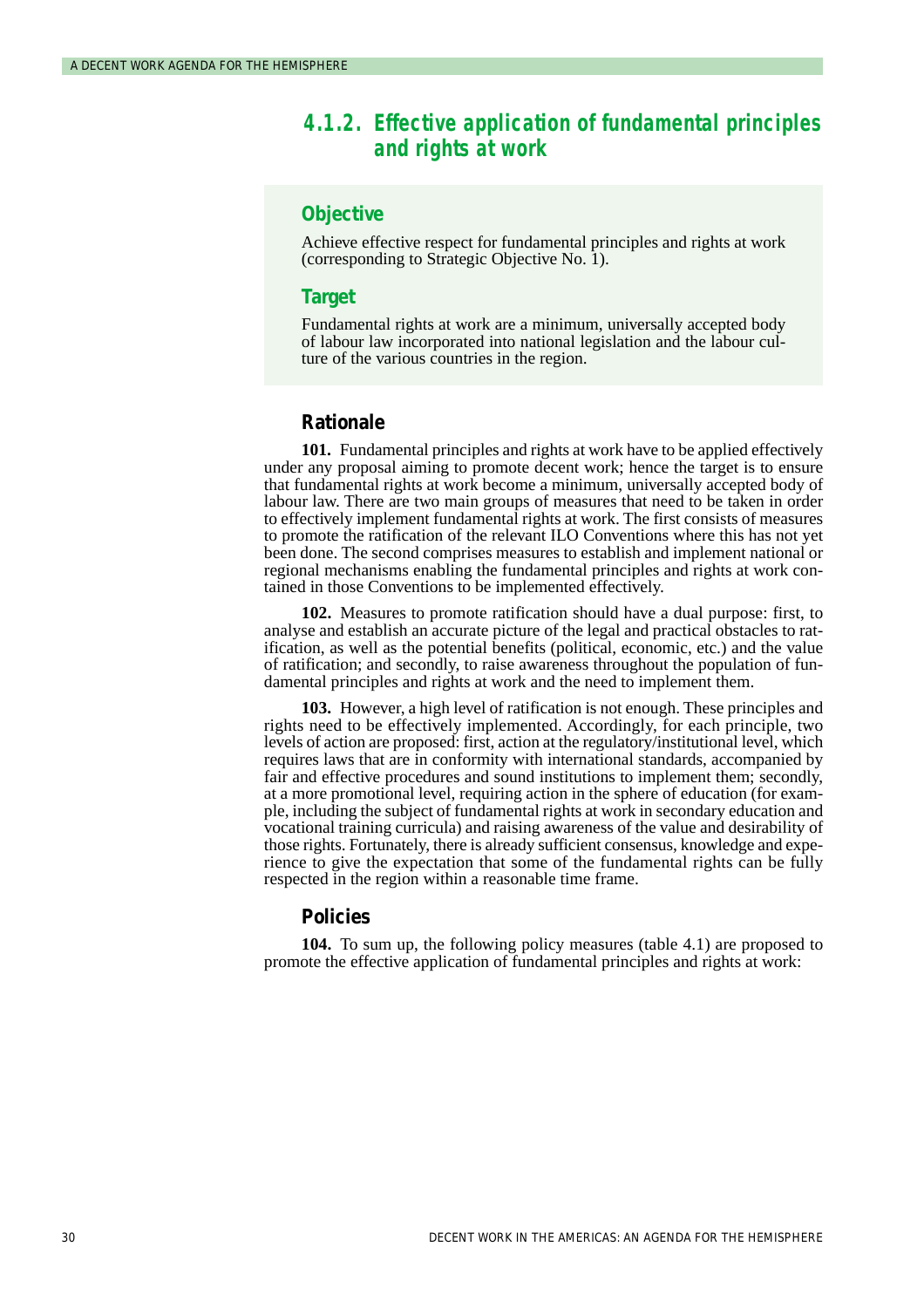### **Table 4.1. Effective implementation of fundamental principles and rights at work**

| Policy measures                                                                     | Description                                                                                                                                                                                                                                                                                                                                                                                                                                                                                                                                                                                                                                                                                                                                                                                                                                                                                                                                                                                                                                                           |
|-------------------------------------------------------------------------------------|-----------------------------------------------------------------------------------------------------------------------------------------------------------------------------------------------------------------------------------------------------------------------------------------------------------------------------------------------------------------------------------------------------------------------------------------------------------------------------------------------------------------------------------------------------------------------------------------------------------------------------------------------------------------------------------------------------------------------------------------------------------------------------------------------------------------------------------------------------------------------------------------------------------------------------------------------------------------------------------------------------------------------------------------------------------------------|
| 1. Complete ratification of the<br>Conventions on fundamental<br>rights at work     | Draw up a map of the situation with regard to fundamental rights in each country.<br>Ratification and pending observations of the Committee of Experts on the Application<br>of Conventions and Recommendations and other supervisory bodies. In cases of non-<br>ratification, under article 19 of the ILO Constitution, assess what is needed for better<br>implementation.<br>Raise public awareness of the principles and the need to apply them.                                                                                                                                                                                                                                                                                                                                                                                                                                                                                                                                                                                                                 |
| 2. Implement a strategy for<br>effective application of<br>standards on fundamental | For States that have ratified all or most of the Conventions, bring national legislation into<br>conformity with international standards.<br>Develop and implement a programme for effective rights at work implementation<br>covering legal and practical aspects, including:<br>public awareness campaign on the usefulness/desirability of fundamental rights;<br>(i)<br>include the subject in national school (secondary education) and vocational<br>(ii)<br>training curricula;<br>provide training to the authorities and officials responsible for implementing the<br>(iii)<br>principles, trade unions and employers' organizations;                                                                                                                                                                                                                                                                                                                                                                                                                       |
| a) Freedom of association:                                                          | (iv) carry out research to show the link between fundamental rights and poverty<br>(especially in terms of the Millennium Development Goals).<br>Ensure that the principle is recognized and made binding in national constitutions and<br>laws<br>Improve union registration<br>Implement strategies to increase unionization among women and include sectors with<br>less coverage, such as the agricultural/rural sector, the informal sector, migrant workers<br>or domestic workers (starting with a specific sector)<br>Draw up a plan for effective implementation and full coverage of the principle on a<br>voluntary basis for all waged workers<br>Carry out action in the public administration<br>$\bullet$                                                                                                                                                                                                                                                                                                                                              |
| b) Forced labour                                                                    | Raise awareness of the problem among governments and social partners<br>Provide information (research and diagnostics) to support the design of public policies<br>Amend legislation to provide that forced labour is a "serious offence". Increase<br>sanctions and make them specific and effective<br>Undertake focused action to prevent recruitment into forced labour and to rescue and<br>rehabilitate victims<br>Train the main parties involved in stopping and punishing offenders (labour inspectors,<br>public prosecutors, judges, etc.)<br>Raise consumer awareness about the origins of products made using forced labour<br>$\bullet$<br>Involve employers and workers in identifying the sectors that use forced labour<br>Establish follow-up mechanisms                                                                                                                                                                                                                                                                                            |
| Non-discrimination and<br>C<br>equality                                             | Revise the regulatory frameworks so that they comply with the principle of<br>non-discrimination at work<br>Strengthen mechanisms and procedures to improve their efficiency in applying the law<br>regarding non-discrimination and equality<br>Implement anti-discriminatory policies and affirmative action to influence both labour<br>supply and demand, as well as labour intermediation systems<br>Mainstream the principle of non-discrimination and equality into all employment policies<br>Establish a system of indicators to monitor inequality<br>Include clauses on non-discrimination and the promotion of equal opportunities in<br>collective agreements                                                                                                                                                                                                                                                                                                                                                                                            |
| d) Child labour                                                                     | Establish a national authority responsible for coordinating efforts by officials and the<br>$\bullet$<br>social partners in the framework of a national plan, with the capacity to implement and<br>monitor it through a clear system of indicators, inter alia<br>Adapt national laws to the provisions of ILO Conventions No. 138 and No. 182 and<br>promote training of the authorities and officials responsible for implementing the<br>relevant national legislation<br>Draw up an agreed list in each country of hazardous jobs and identify areas where the<br>٠<br>worst forms of child labour occur in order to tackle the issue urgently and, inter alia,<br>to rescue and rehabilitate the children found in these situations<br>Incorporate the elimination of child labour into social and economic policies and<br>programmes and, among other measures, promote the development of conditional<br>transfer programmes, to improve children's access to, continued attendance and<br>reintegration in the education and/or vocational training system. |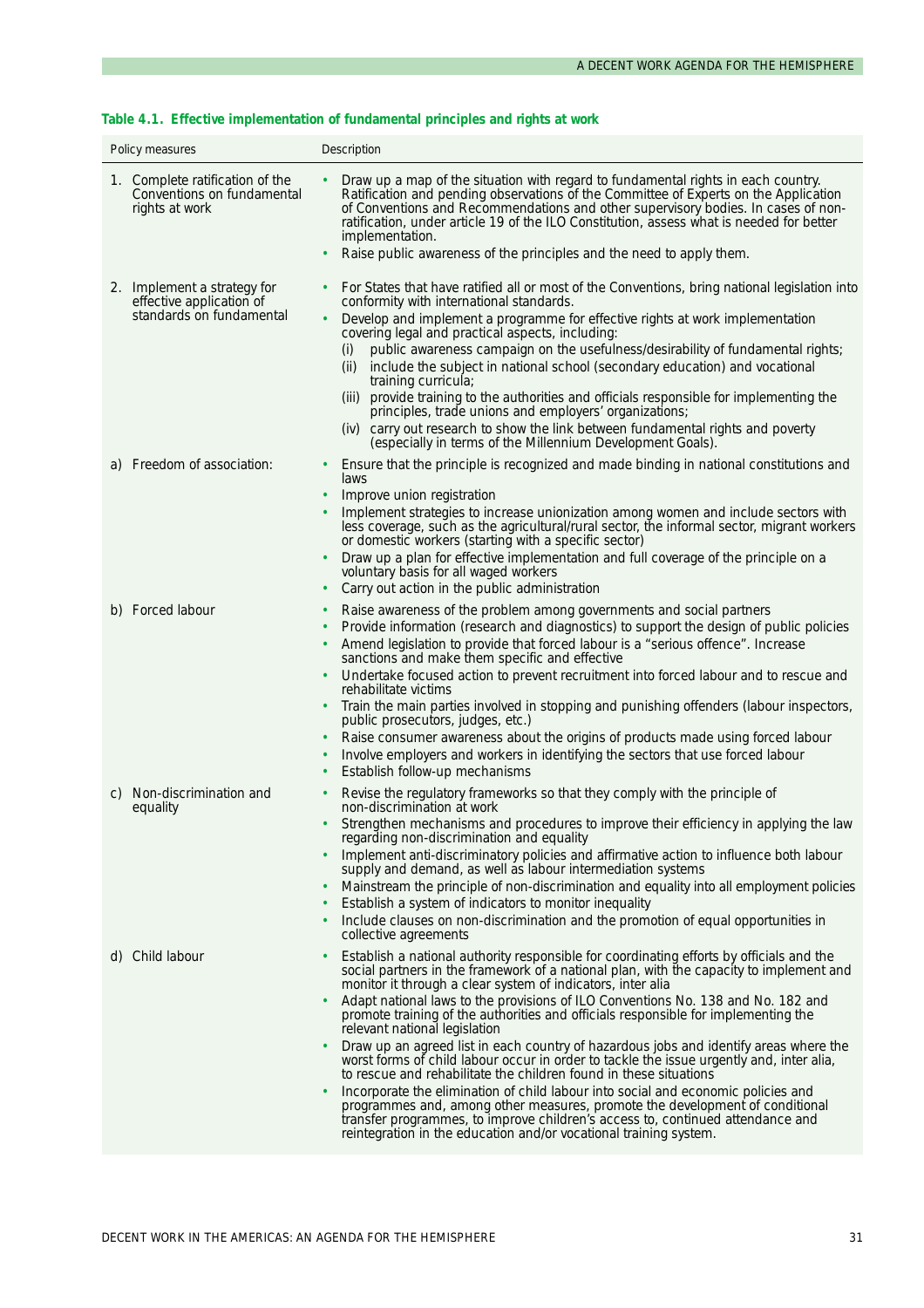## **4.1.2.1. Child labour**

### **Objective**

Progressive elimination of child labour

#### **Targets**

- 1. Eliminate the worst forms of child labour within ten years (by 2015).
- 2. Eliminate child labour completely within 15 years (by 2020).

### **Rationale**

**105.** In the case of child labour, the research done and experience gained through the ILO's IPEC project have made it possible to envisage the goal of eliminating child labour for the  $\frac{5}{9}$  to 17 year age group in the region by 2020, by implementing measures costing approximately US\$106 billion, which, spent over a period of 20 years, is relatively little compared to the huge benefits of these actions.<sup>7</sup>

**106.** It is estimated that in Latin America<sup>8</sup> there are currently 5.7 million children between 5 and 14 years old (5.1 per cent of the total population of Latin America in that age group) who are engaged in economic activity. To understand these figures, it should be recalled that children working in jobs that should be abolished are all economically active children under 12, all children between 12 and 14 who work more than 14 hours per week, and all children under 18 exposed to the worst forms of child labour.

**107.** Nevertheless, this is a worthwhile investment, as eliminating child labour will yield benefits totalling more than US\$341 billion. Specifically, these benefits will derive from the improved productivity and higher incomes the children would achieve later because of their higher level of education (US\$339,035 million), to which should be added the economic benefits of their improved health (US\$2,144 million). Additional benefits would include the direct impact on poverty in the communities affected and, although it is difficult to quantify, there is no doubt about the positive effects that social investments like this would have on various aspects of the social situation of the countries in the region, such as improved social cohesion, better opportunities for personal development and effects on population movement or crime. A comparison of the benefits and costs shows that the rate of return (net economic benefit) of the proposed programme is 6.5 per cent.

#### **Policies**

**108.** Considering the volume of child labour that needs to be abolished in the region, the level of regional and national commitments achieved, the advances made in the various areas of political, institutional and legislative activity, and the practical tools available, the whole region will be able to continue to strengthen the fight against child labour and eliminate it within a specific and reasonable time frame.

**109.** Projects and programmes aimed at specific categories of working children, although necessary and positive, are too limited to successfully achieve the progressive and effective eradication of child labour in general and the urgent elimination of the worst forms of child labour in particular. For the eradication of child labour to be successful, it must be a continuing priority in national development

<sup>7</sup> ILO-IPEC: *Construir futuro, invertir en la infancia. Estudio económico de los costos y beneficios de erradicar el trabajo infantil en Iberoamérica* (Building the future, investing in children: An economic study of the costs and benefits of eradicating child labour in Latin America) (San José, Costa Rica, 2005).

<sup>8</sup> Including Belize. There are no data available for the other Caribbean countries.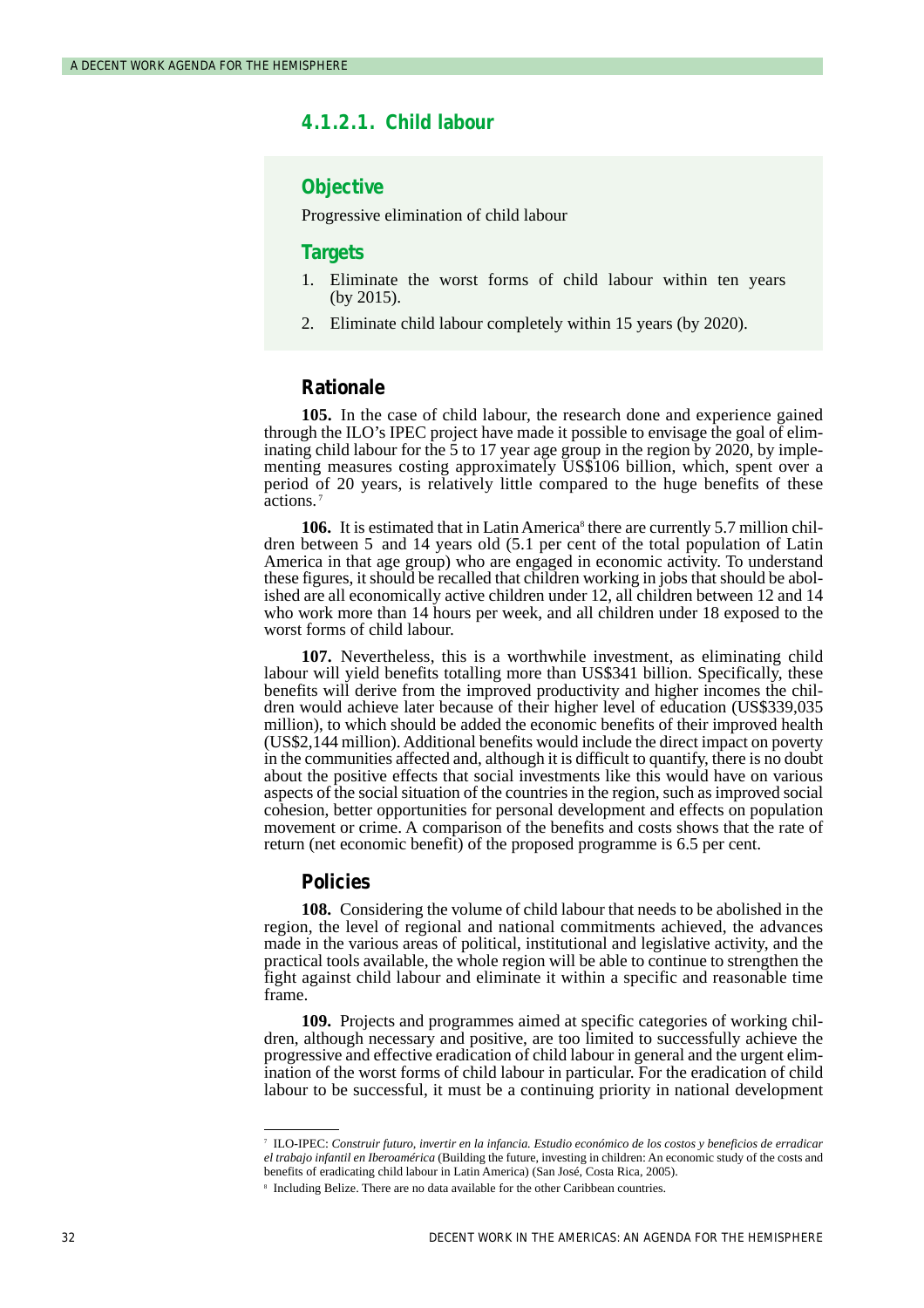| Action                                            | Cost<br>(in millions of US\$) | <b>Details</b>                                                                                                                                                                                                                                                                         |
|---------------------------------------------------|-------------------------------|----------------------------------------------------------------------------------------------------------------------------------------------------------------------------------------------------------------------------------------------------------------------------------------|
| Improving education<br>(coverage and quality)     | 56 502                        | Includes expanding infrastructure, hiring and training teaching<br>staff, providing educational materials, etc.<br>In accordance with the Millennium Development Goals, the goal<br>was set for universal primary education within 15 years and<br>secondary education within 20 years |
| Interventions outside school                      | 14 904                        | Direct actions to rescue and rehabilitate 5,539,000 children<br>trapped in the worst forms of child labour<br>To be carried out over a period of ten years                                                                                                                             |
| Transfer programme<br>(to cover opportunity cost) | 28 4 6 8                      | This is the household income lost because the children<br>no longer work                                                                                                                                                                                                               |
| Implementation of transfers                       | 5852                          | Direct compensatory transfer could cost US\$23.5 billion<br>Administration of transfer programmes                                                                                                                                                                                      |
| Total                                             | 105 727                       |                                                                                                                                                                                                                                                                                        |

#### **Table 4.2. How much will it cost to eradicate child labour in Latin America?**

Note: Estimated on the basis of children and adolescent workers between 5 and 17 years old of which a large number are aged between 15 and 17 years and are engaged in the worst forms of child labour.

Source: ILO-IPEC: *Construir futuro, invertir en la infancia. Estudio económico de los costos y beneficios de erradicar el trabajo infantil en Iberamérica* (Building the future, investing in children: An economic study of the costs and benefits of eradicating child labour in Latin America) (San José, Costa Rica, 2005).

strategies. Therefore national and international action should focus on a number of political and practical issues.

- **110.** The policies can be summed up as follows:
- Strengthen a national authority responsible for coordinating efforts by officials and the social partners in the framework of a national plan, with a mandate and the capacity to implement and monitor it through a clear system of indicators, among others.
- Ensure coordination between the ministries of economy and social affairs, and between the latter and ministries of labour, education and health.
- Adapt national laws to the provisions of ILO Conventions No.138 and No.182 and promote the training of the authorities and officials responsible for implementing the relevant national legislation.
- Draw up agreed lists of hazardous jobs and identify areas where the worst forms of child labour occur in order to tackle the issue urgently and, inter alia, to rescue and rehabilitate the children found in these situations.
- Incorporate the eradication of child labour into social and economic policies and programmes, particularly those focused on childhood and adolescence and on poverty reduction.
- Pay particular attention to the rural environment and promote productive development for unemployed and underemployed workers in the rural sector by creating active labour market policies, among other measures.
- Improve education and vocational training provision.
- Promote policies to support the formalization of sectors employing a large number of working children.
- Among other measures, promote the development of conditional transfer programmes to improve children's access to, continued attendance and reintegration in the education and/or vocational training system.
- Consolidate and extend periodic assessments of the situation with regard to child labour, to assist decision-making and evaluate impacts.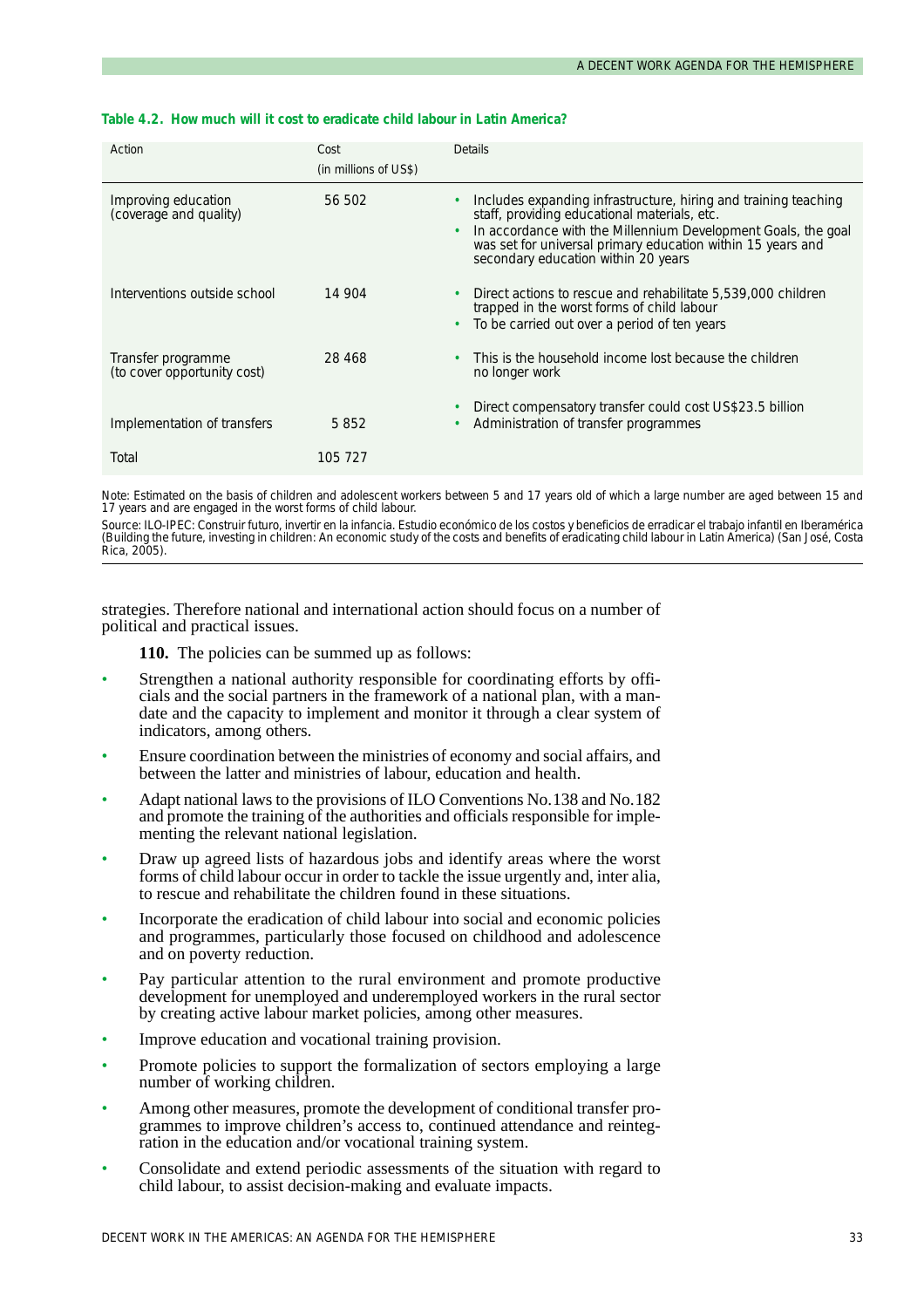**111.** It should be noted that this is not just a theoretical exercise. In some countries in the region, such as Brazil, the proportion of children and adolescents between the ages of 10 and 17 years in work was reduced by 36.4 per cent between 1992 and 2003 through specific actions such as those put forward here. Other countries have, likewise, made significant progress in reducing child labour and in raising the public awareness with regard to the seriousness of the problem. For instance, since ratifying Convention No. 182, a number of countries, including Antigua and Barbuda, the Dominican Republic, El Salvador, Grenada, Guyana, Jamaica and Trinidad and Tobago, have made progress in establishing "lists of hazardous occupations", and are currently drawing up policies in this area. In 2000, Brazil established a list of 82 prohibited hazardous activities, which is currently under review in accordance with ILO Convention No. 182 and Recommendation No. 190.

**112.** Both the trade union movement and the employers have joined in this effort to eradicate child labour. The Inter-American Regional Organization of Workers has set up a Continental Work Group for the prevention and eradication of child labour, in which trade union organizations from 19 different countries take part. As an example of employers'action in this area, the Colombian National Association of Entrepreneurs (ANDI), has been promoting a programme combating child labour for many years.

# **4.1.2.2. Forced labour**

#### **Objective**

Progressive eradication of forced labour.

#### **Target**

Within ten years, reduce the number of workers in forced labour by between 20 and 35 per cent.

#### **Rationale**

**113.** According to ILO estimates, some 12.3 million workers in the world today are victims of forced labour. In Latin America, approximately 1,320,000 workers are subjected to the practice  $-10.7$  per cent of the world total. This is a sizeable number, but does not constitute an insuperable problem if we have the will to overcome it.

#### **Policies**

**114.** In countries where there is evidence of forced labour, governments and the social partners must be made aware of the problem through national diagnoses (involving the social partners) to determine its scale and nature, paying particular attention to the profile of the workers caught up in forced labour, the conditions in which they live and are recruited, the type and geographical distribution of enterprises that are guilty of this practice and what position they occupy in the production chain. Likewise, legal measures need to be adopted to make penalties more severe, more specific and more effective and to combat impunity relentlessly. To this end, there is a need to implement special programmes focused particularly on the rural sector, which has the highest concentration of forced labour, and to conduct a national and regional awareness-raising campaign among workers and employers to eradicate forced and compulsory labour completely. It is especially important that employers participate, as there is nothing more detrimental to honest employers than other employers who compete with them by using forced labour. In addition, more labour inspection is needed, although, in this case, it must be accompanied by police action, as these activities are manifestly unlawful. Likewise, train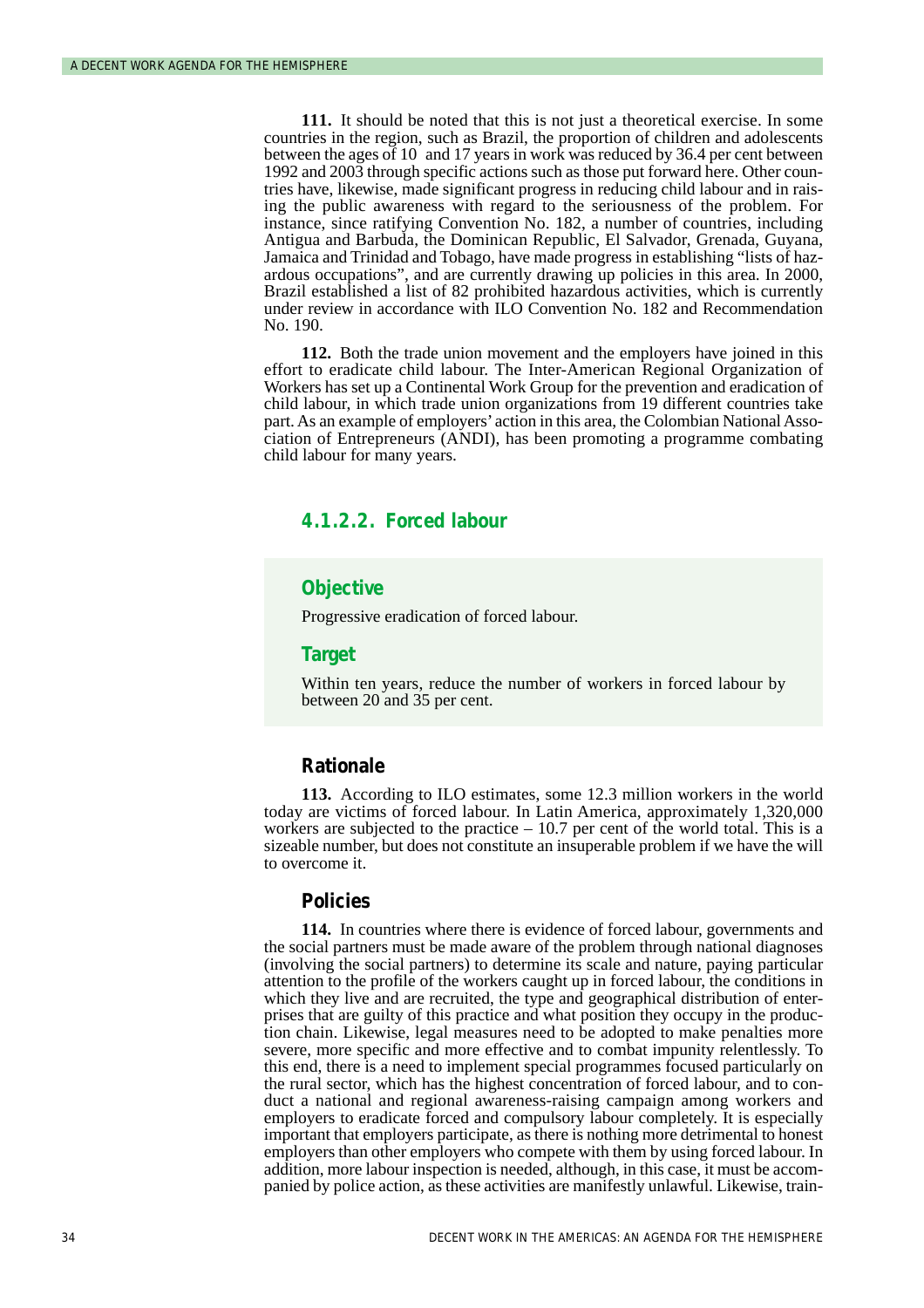ing measures are needed for the actors involved with a view to ending impunity, as are campaigns to inform workers of the risk of being recruited for forced labour.

**115.** To achieve the proposed target, the priority for action must be the countries mentioned in the Report of the Director-General of the ILO to the 93rd Session of the International Labour Conference in June 2005, A global alliance against forced labour – that is, Bolivia, Guatemala, Paraguay and Peru. These are also countries where a considerable proportion of the population consists of indigenous peoples and where, with ILO support, the compilation of data and drafting of preliminary reports on the problem have begun. It is also important to ensure that the efforts made in Brazil are continued and the positive outcomes achieved there are consolidated. The experience gained in recent years, particularly in successful cases such as that of Brazil, shows that an iron determination to take action, coupled with dialogue and participation by workers, employers, local government and the wider authorities, really can put an end to these practices.

**116.** Broadly, the policies proposed are as follows:

- make governments and the social partners aware of the problem;
- amend legislation to class forced labour as a "serious crime";
- make penalties more severe, more specific and more effective (combat impunity);
- adopt focused measures to rescue and rehabilitate victims of forced labour;
- make consumers aware of the provenance of products manufactured using forced labour;
- involve enterprises and workers in identifying the sectors where forced labour exists;
- set up follow-up mechanisms.

**117.** As already mentioned, one example of policies of this kind can be found in Brazil, where a number of measures have been taken – not without some opposition – to identify the geographical areas, sectors and enterprises where forced labour is used, and where rescue action has taken place involving not only labour inspectors but also police, judicial and other authorities. One very important change has been the fact that forced labour, apart from being a serious criminal offence, is now also considered a grave violation of human rights, since, as well as requiring submission to a deeply degrading work situation, it is also associated with the deprivation of liberty.<sup>9</sup> This has provided an opportunity for many other actors apart from the labour inspectors (including the Ministry of Justice and the Special Secretariat on Human Rights) to become actively involved in fighting for the eradication of forced labour. Another important advance has been made by the court decisions on moral damages confirmed by the labour tribunal, as a result of which employers have had to pay large sums of compensation to workers. A national campaign, undertaken in October 2003, received more than US\$11 million in donations. The Brazilian State, for its part, has been very active, establishing the National Commission for the Eradication of Slave Labour (CONATRAE) and drawing up a National Plan for the Eradication of Slave Labour. In addition, the Ministry of Labour has drawn up a list naming companies using slave labour and barring them from receiving public resources henceforth. Since 2003, workers rescued from slavery have automatically been entitled to unemployment benefit for a period of three months and, since December 2005, have also been entitled to "family allowance" benefits. Another significant fact is the involvement of the private sector – which is also a victim, as it suffers unfair competition through forced labour. May 2005 saw the conclusion of the National Covenant against Forced Labour, coordinated by the ILO and the Ethos Institute of Business and Social Responsibility, by which a large number of public and private enterprises undertook not to buy products made using slave labour and to contribute to eradicating all forms of forced and degrading labour from the production chain. In December 2005, the Brazilian Federation of Banks (FEBRABAN) decided to recommend to all its members that they suspend

<sup>9</sup> Forced labour has been a criminal offence in Brazil for over 50 years.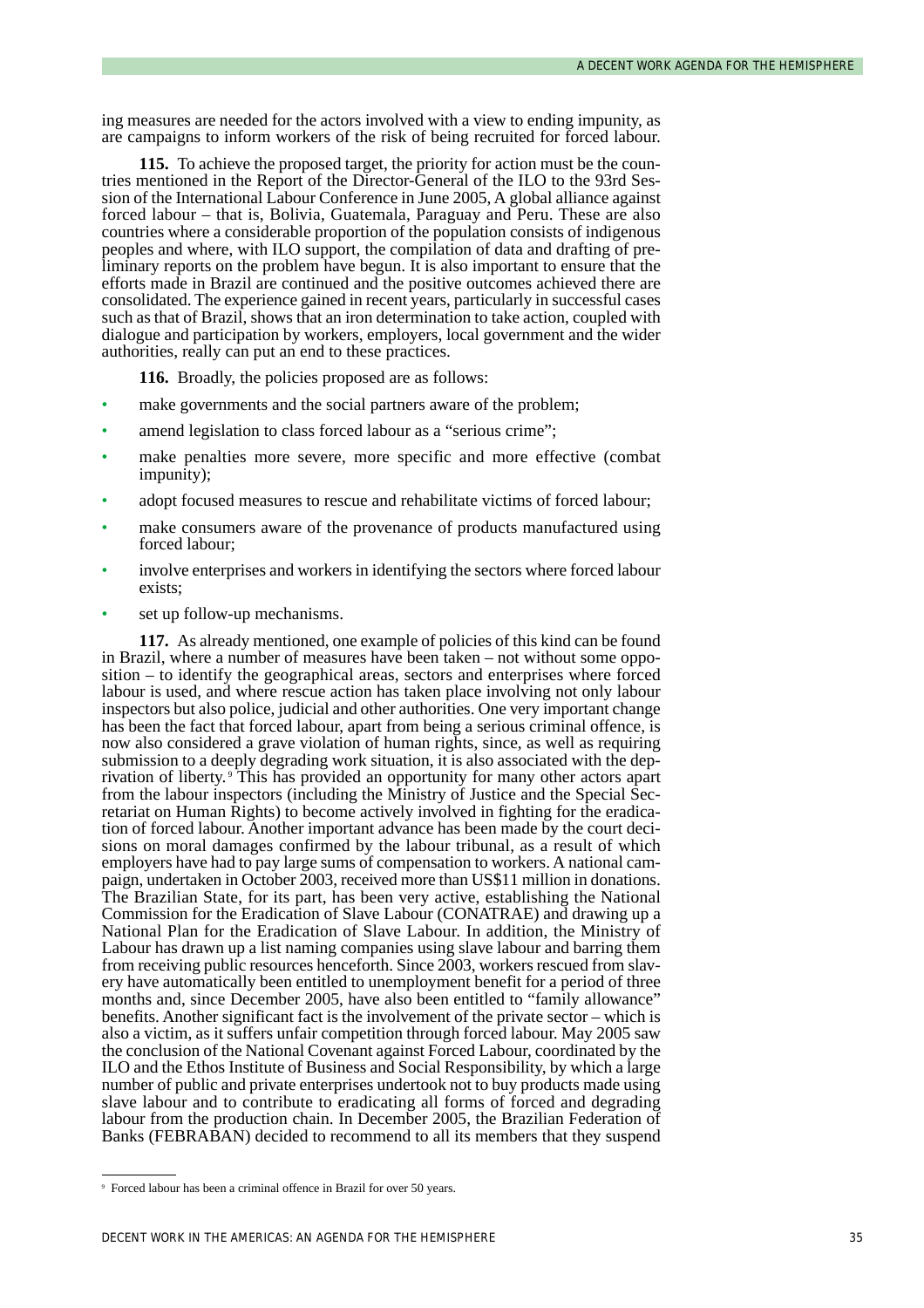loans to enterprises included on the list. However, all these endeavours still need to be consolidated and advanced until forced labour is eradicated from Brazil. The data show that between 25,000 and 40,000 Brazilians are subject to forced labour. For some enterprises, there are economic reasons – and, for the workers involved, reasons of survival – which allow this problem to persist. The greatest challenge is therefore to reinforce measures for prevention, to rescue workers subject to forced labour and to punish offenders, while also guaranteeing access for vulnerable populations to both basic social services (health and education) and income-generation and work opportunities.

**118.** Another example of progress in regard to the eradication of forced labour is the recent establishment in Peru of an Interministerial Commission for the Eradication of Forced Labour, which has been given a time limit for drawing up a policy and an action plan on the issue and presenting it to the Government for approval and implementation.

## **4.1.2.3. Freedom of association and collective bargaining**

#### **Objective**

Improve observance of fundamental rights by improving safeguards for the various components of freedom of association, in particular, the prevention of anti-union discrimination, and by increasing the number of workers and the range of issues covered by collective bargaining.

#### **Target**

Improve legislative provision for trade union protection, in particular with regard to effective and speedy administrative and judicial appeals and procedures in cases of violations of those rights; improve the quality of accords and agreements in terms of the number of workers covered (to rise by at least 10 per cent at national level), the scope (for instance, by including provisions on productivity) and the autonomous settlement of disputes.

### **Rationale**

**119.** The objective of the policies proposed is to restore the fundamental role of these rights as a means by which the social partners can regulate wages and other labour conditions in order to promote productivity at enterprise level and to prevent conflicts. The foundation will be a scrupulous observance of the various aspects of freedom of association as set out in the Freedom of Association and Protection of the Right to Organise Convention, 1948 (No. 87), and the Right to Organise and Collective Bargaining Convention, 1949 (No. 98), to allow the social partners to operate with full guarantees for their rights and without any outside restrictions being placed on either party. One direct outcome of this objective would be a rise of 20 per cent (on today's levels in each country and **on the basis of free consent by the parties**) in the inclusion in agreements of productivity clauses, and a 10 per cent rise in the use of clauses promoting the autonomous settlement of disputes.

**120.** Labour relations must be regarded as a basic building block of economic and social progress and rely on the fulfilment of a number of conditions. Good labour relations will:

- respect the principles and rights of freedom of association and collective bargaining;
- promote positive adaptation of workers and employers to the working environment and encourage attitudes of cooperation and mutual assistance;
- establish effective measures for settling disputes: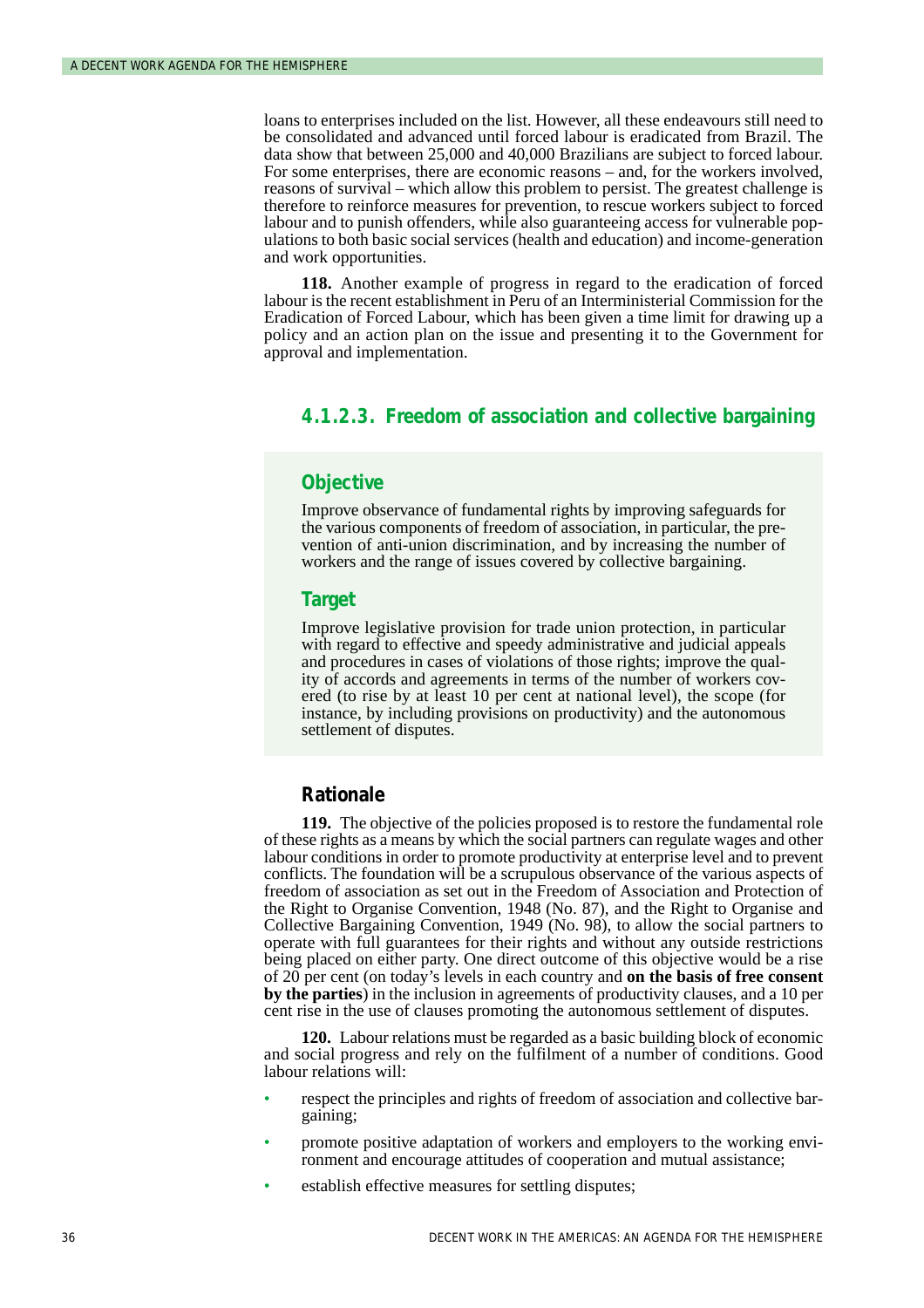

- generate open dialogue: agreements, information and consultation between the enterprise and workers' representatives;
- promote economic development or agreed measures to improve economic output at every level;
- are part of an environment which includes an appropriate internal training policy to enhance workers' capabilities.

**121.** From the perspective of labour relations, and with regard to these principles, it is not enough to guarantee freedom to join a trade union, the development of freedom of association and collective bargaining, and the right to the free use of dispute settlement mechanisms in order to claim that progress is being made in upholding those rights in practice. An effort must be made to ensure that, with certain specified exceptions,<sup>10</sup> legislation on collective labour relations applies to all workers and does not exclude particular categories, such as agricultural and rural workers. Solutions must also be sought to the legal and practical problems of collective bargaining in the public sector. In addition, administrative rules and regulations must not be restrictive or impede the development of law – for instance, in the areas of legal personality and registration of organizations. This can happen when there is no physical register, when excessive conditions are imposed or very lax time-limits are given for granting registration or legal personality, or when very onerous formal requirements are laid down. Likewise, the absence of sufficient legislative guarantees for judicial and/or administrative monitoring would hinder the exercise of freedom of association.

**122.** The collective agreement, being the instrument that shapes the labour relations system, has certain well-known and socially accepted functions. These have evolved in a particular way in countries with advanced labour relations systems, as in Europe. In Latin America, on the other hand, recent years have seen a weakening of collective bargaining as a mechanism for regulating labour conditions at all levels (see figure 4.3).

**123.** Despite this decline, however, there are countries in the region where collective bargaining is fully developed and plays a fundamental role in three different ways. First, where the provisions of a collective agreement are considered binding, collective bargaining has an important role in determining working conditions in conjunction with labour legislation, and is becoming the main mechanism

<sup>&</sup>lt;sup>10</sup> These include the armed forces and the police, owing to the special nature of those bodies.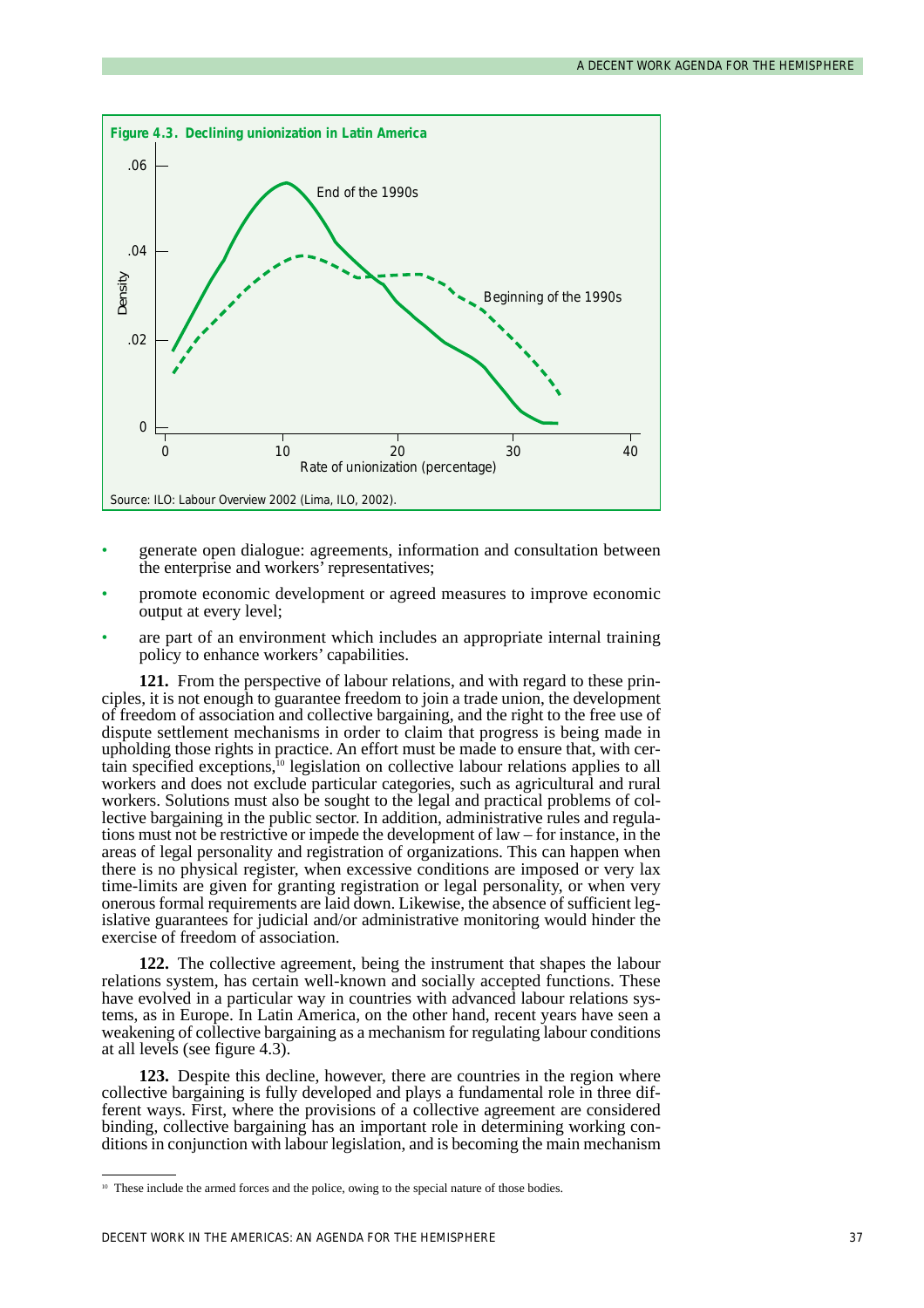by which minimum wages, wage increases and working conditions are established in many countries. What is more, bargaining entails the democratization of the decision-making process, as decisions are made by agreement between all the parties, rather than unilaterally by the employer or the public authorities. Finally, collective bargaining has often proved an effective mechanism for settling disputes between workers and employers (as well as between them and the government) and for regulating labour relations. Collective bargaining thus contributes to stability and peace within the labour relations system.

**124.** Governments can and must play a central role in creating the framework in which collective bargaining can develop – for instance, by laying down procedures for the recognition of unions and the obligation for parties to bargain in good faith, creating administrative mechanisms that support bargaining, prohibiting certain practices that hinder bargaining, or setting out measures aimed at giving the parties access to the information they need to bargain effectively.

**125.** In this context, collective bargaining is an appropriate instrument for defining and setting the criteria for a wage structure appropriate to the conditions in each sector and each enterprise, taking into account productivity incentives, the enterprise's results and other factors. As regards the model used to calculate wages, the approach most promoted in recent years has been a combined formula where one component of the wages is fixed (basic wage plus bonuses) and another, variable component is linked to productivity.

#### **Policies**

**126.** For these reasons, specific measures are required to apply the principles of freedom of association and collective bargaining. In the first place, this will mean reforming the law, where necessary, to bring it into line with the international framework formed by the principles and rights at work established by the ILO. This legal framework must cover all workers and provide measures to further the promotion of these principles and rights in usually forgotten sectors (the informal sector, the rural sector, domestic workers). Promotional and educational initiatives regarding these rights is of fundamental importance for the creation of a satisfactory labour relations culture.

**127.** Likewise, the social partners must be encouraged to bargain on a voluntary basis and must receive adequate information and training, where necessary.

**128.** In addition, the following measures are required:

- *a)* the creation of functioning and accessible registers of trade unions and of collective bargaining;
- *b*) the implementation of specific strategies at all levels to cover excluded sectors;
- *c)* the formulation of a policy/programme to raise awareness of rights and their component parts;
- *d)* the development of an effective system of support through mechanisms for the application of these rights (administrative procedures);
- *e)* the institution of pilot programmes, in sectors freely chosen by the social partners themselves, to conduct wage bargaining on the basis of productivity criteria and of internal committees for resolving collective disputes.

**129.** An example of how it is possible to improve labour relations is Panama's "decision and conciliation boards", an administrative mechanism set up in 1975 to settle individual disputes, claims relating to unfair dismissal, and any claim for compensation of up to 1,500 balboas, or any claim for any sum of money made by domestic workers. The boards consist of a workers' representative, an employers' representative and a representative of the State (a Ministry of Labour official) who acts as chairperson. The boards were created to overcome the backlog at the local labour courts. Workers and employers then expressed interest in creating a faster system than ordinary labour proceedings to rule on compensation claims brought by workers for unfair dismissal, which is now the main competence of these tribunals, whose decisions have force of law. There are currently 19 such boards throughout the country.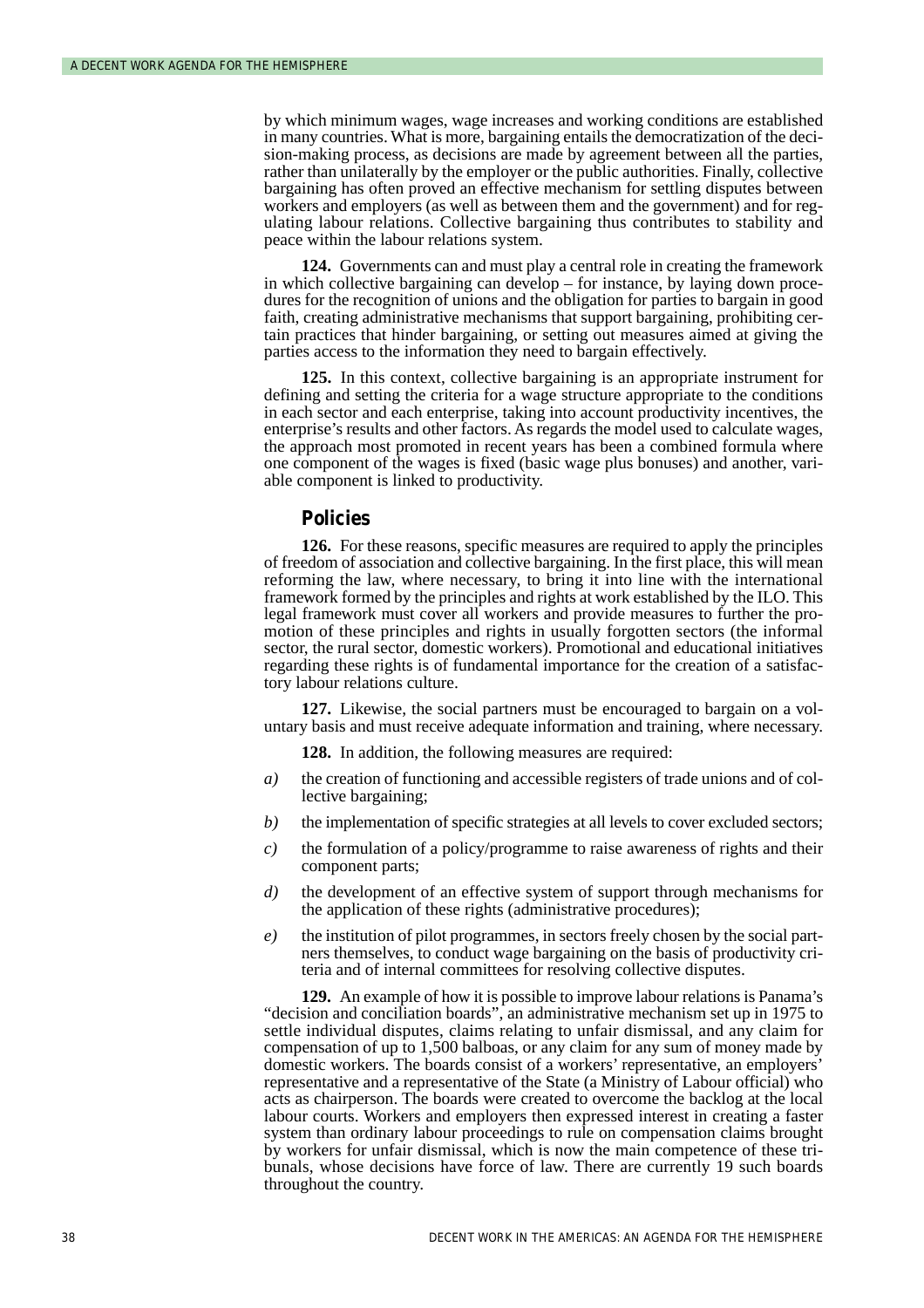# **4.1.2.4. Non-discrimination and equality at work**

# **Objective**

Progressively eradicate discrimination mechanisms on the labour market.

### **Target**

A 50 per cent reduction in segregation indices and of the earnings gap by gender and ethnic and racial origin (based on today's levels) within ten years.

### **Rationale**

**130.** The eradication of discrimination at work is crucial to the achievement of more efficient and equitable growth and a prerequisite for consolidating democracy. Discrimination at work involves differing treatment on the basis of characteristics – such as sex, colour, ethnicity or social class – that are irrelevant to the job to be done and which result in disadvantages in respect of working conditions, promotion, occupational training, remuneration or dismissal. Discrimination can take various forms, either through procedures that blatantly exclude members of particular social groups, or more subtle, indirect mechanisms that appear impartial but work to the detriment of a large number of members of a particular group. Prejudices and stereotypes concerning the roles, ambitions and abilities of men and women and the assigning of lower value to tasks carried out by women give rise to gender discrimination and hold society back from making the best use of its resources. This is why, along with Conventions Nos. 100 and 111, two other ILO Conventions – the Workers with Family Responsibilities Convention, 1981 (No. 156), and the Maternity Protection Convention, 2000 (No. 183) – are crucial to the attainment of gender equality.

**131.** The Latin American and Caribbean region is marked not only by its ethnic and racial diversity but also by an unequal distribution of opportunities and wealth. In most countries of the region, the indigenous populations and populations of African descent suffer the greatest poverty, have the lowest education levels and are the most concentrated in precarious and low-paid jobs. This is due to the marginalization, social exclusion and discrimination from which they suffer. Within these groups, women face even worse conditions than men. <sup>11</sup> According to Bello and Rangel (2002), the indigenous population is currently estimated to make up between 8 and 15 per cent of the region's total population, but there are also large numbers of indigenous migrants to the cities, who no longer speak their traditional languages and have lost many of their customs.<sup>12</sup> In addition, around one-third of the population of Latin America and the Caribbean is of African descent: their skin colour is frequently used as a pretext for exclusion and racism, which is generated and perpetuated by cultural mechanisms and prejudices according to which people of African descent are inferior and excluded from education and from the best jobs. This gives rise to a vicious circle of poverty and subordination.<sup>13</sup>

<sup>&</sup>lt;sup>11</sup> The concept "ethnic group" refers to a population with a shared language, territory and cultural background as expressed in a particular world view. In Latin America, the term is used of the descendents of the peoples who inhabited the region before the arrival of Europeans in the fifteenth century.

<sup>&</sup>lt;sup>12</sup> See: A. Bello and M. Rangel: "Equity and exclusion in Latin America and the Caribbean: The case of indigenous and Afro-descendant peoples", ECLAC Review (Santiago, ECLAC), No. 76, Apr. 2002. This regional average hides a broad diversity: it is estimated that in countries such as Bolivia, Guatemala and Peru over half the population is indigenous. The same authorities say that "the 'Indian category' is the ultimate reflection of the cultural domination to which a particular group of people has been subjected. The category encompasses both biological (racial and racist) and cultural aspects. To be an Indian is to reflect a condition of subordination and negation of one people group by another, which self-defines and self-projects as superior." (p. 40.)

<sup>&</sup>lt;sup>13</sup> In a number of countries, such as Brazil, Colombia and Venezuela, half or more of the population is of African descent.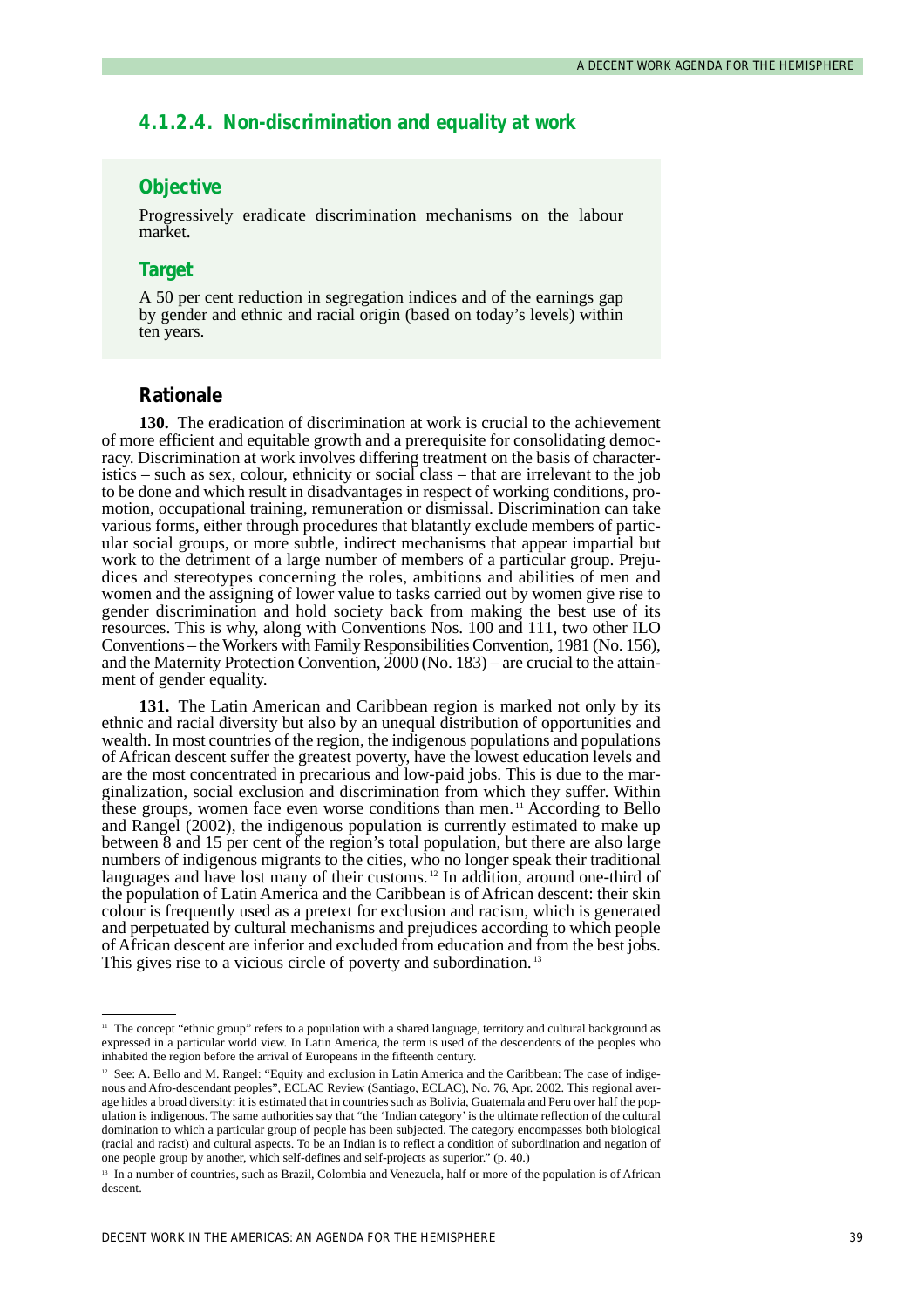#### **Table 4.3. Policy measures to promote the elimination of discrimination at work**

| Objectives                                                                                                                                                          | Policies                                                                                                                                                                                                                                                                                                                                                                                                                                                                                                                                                                                                                                                                                                                                        |
|---------------------------------------------------------------------------------------------------------------------------------------------------------------------|-------------------------------------------------------------------------------------------------------------------------------------------------------------------------------------------------------------------------------------------------------------------------------------------------------------------------------------------------------------------------------------------------------------------------------------------------------------------------------------------------------------------------------------------------------------------------------------------------------------------------------------------------------------------------------------------------------------------------------------------------|
| Obtain a deeper understanding<br>of the scale and nature of ethnic<br>and racial discrimination in the<br>labour market.                                            | Produce statistics and surveys to visualize and monitor developments with regard<br>$\bullet$<br>to the various forms of discrimination at work and provide tools to help groups<br>suffering discrimination.<br>Develop measurement tools for use in national censuses and household and<br>establishment surveys, with a view to obtaining reliable information on the size of<br>the indigenous and African-origin populations in the Americas and on the socio-<br>economic and labour conditions in which they live.<br>Develop indicators of ethnic or racial and gender equality at work that will make it<br>possible to measure their effects on one another and the positive or negative<br>developments in this area.                |
| Advance the effective application<br>of ILO Conventions Nos. 100<br>and 111.                                                                                        | Review the labour culture to identify and correct any discriminatory practices.<br>Undertake awareness-raising campaigns aimed at key actors to promote ethnic or<br>racial and gender equality.<br>Create and/or strengthen institutions that exist to combat discrimination, including<br>labour inspection services.<br>Establish a regional observatory to monitor positive or negative developments in the<br>fight against ethnic or racial and gender discrimination and debate public policy in<br>this area.                                                                                                                                                                                                                           |
| Reduce the obstacles that exist to<br>the inclusion of indigenous peoples<br>and people of African descent in<br>the labour market under conditions<br>of equality. | Mainstream the issues of ethnic or racial and gender equality in labour market<br>institutions and policies.<br>Promote employment programmes focused in areas with a high concentration of<br>indigenous or African-origin populations.<br>Draw up and promote active employment policies that take account of the socio-<br>economic and cultural situation of the groups in question, and ensure that such<br>policies give these groups access to the labour market on equal terms.<br>Promote anti-discrimination and affirmative action policies in the field of labour and<br>in respect of access to productive resources.<br>Promote the inclusion in collection bargaining of anti-discrimination and equal<br>opportunities clauses. |

# **Policies**

**132.** In this context, it is acknowledged that the rights of indigenous peoples with regard to their ancestral lands and the exercise of their citizenship and fundamental labour rights have not been sufficiently recognized and respected. That is why the mechanisms of discrimination, wherever they persist and however they manifest themselves – including on the labour market – must be eliminated. To this end, three areas of action must be given priority. These are: efforts to obtain a deeper understanding of the scale and nature of ethnic and racial discrimination in the labour market; efforts to advance the effective application of the relevant ILO Conventions; and efforts to bring down barriers to the inclusion of indigenous peoples and people of African descent in the labour market on conditions of equality. The most relevant tasks here include: creating national institutions to promote ethnic and racial equality and strengthen those that already exist; ensuring equitable and long-term integration of these groups in formal education that respects ethnic and racial diversity; increasing these groups' access to new communications technologies and to financial markets; and increasing their participation and representation in political life in order to safeguard their territorial and land rights.

**133.** In short, the progressive eradication of discrimination at work requires, at the very least, that the policy measures shown in table 4.3 be adopted.

**134.** Brazil has implemented a policy that combats sexual and ethnic or racial discrimination through the Tripartite Commission for Racial and Gender Equality of Opportunity and Treatment at Work. The Commission was set up on 20 August 2004 and is based on the network of Tripartite Commissions for Equal Opportunities in Employment in MERCOSUR, but with the addition of tackling the areas of gender and race jointly. The Commission is a consultative body, whose objectives are to promote public policies for equal opportunities and treatment and to combat all forms of sexual and racial discrimination at work. Its mandate is: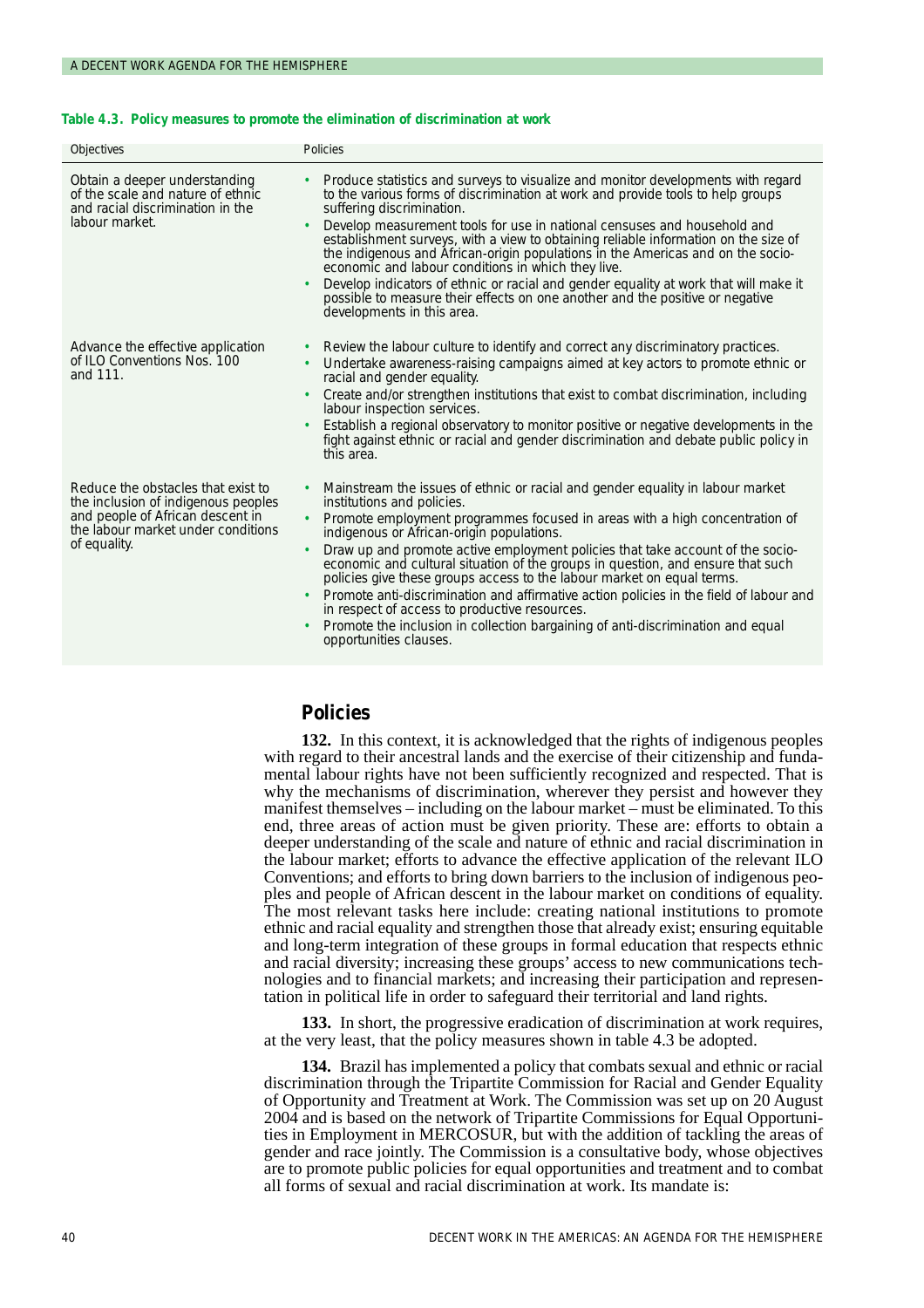- to discuss and present proposals for public policies on equal opportunities and treatment and combat all forms of discrimination at work on the grounds of gender or race;
- to promote the mainstreaming of gender and race issues in the planning, implementation, monitoring and evaluation of the activities of the Ministry of Labour and Employment;
- to support and promote parliamentary initiatives in these areas;
- to support and promote the adoption of initiatives by institutions, including civil society;
- to promote and disseminate relevant legislation in this sphere.

The members of the Commission are: for the Government, the Ministry of Labour (chair); the Ministry of Planning, the Budget and Management, the Special Secretariat on Policies for the Promotion of Racial Equality, the Special Secretariat on Policies for Women, and the Special Secretariat for Human Rights; for workers, representatives of the six major trade union confederations – the Single Central Organization of Workers (CUT), Força Sindical, the General Confederation of Workers (CGT), the General Confederation of Workers of Brazil (CGTB), the Autonomous Confederation of Workers (CAT) – and the Inter-American Institute for Racial Equality (INSPIR); and for employers, representatives of the five employers' confederations, representing industry, agriculture, commerce, transport and finance respectively.

# *4.1.3. Enhancing social security cover and effectiveness*

### **Objective**

Extend and strengthen social protection systems for workers

(Corresponds to Strategic Objective No. 3)

## **Target**

To increase social security coverage by 20 per cent within ten years.

#### **Rationale**

**135.** As has already been pointed out, the main problem with social security systems in Latin America is their limited coverage in terms of the number of workers and family members protected, the range of risks covered and the quality of protection (in some countries, coverage has decreased even further over the past 15 years). In this case, the policy objective is to extend and strengthen social protection mechanisms using a modern approach with three basic pillars: (a) promotion of opportunities, (b) access to goods and services and (c) traditional prevention and protection.

**136.** This limited coverage is due partly to the structure of the region's labour markets, with a high informal component and *atypical* patterns which hinder the development of traditional protection systems, such as contributory social security systems. This inevitably leads to considerable inequalities, which must be counteracted. One example is what is termed the "social protection paradox", whereby workers who are best positioned in the labour market receive more and better protection. Low coverage can also be ascribed to the nature of the protection systems themselves which, for the most part, are dependant on the economic cycle and frequently based on regressive financing mechanisms, and usually suffer from short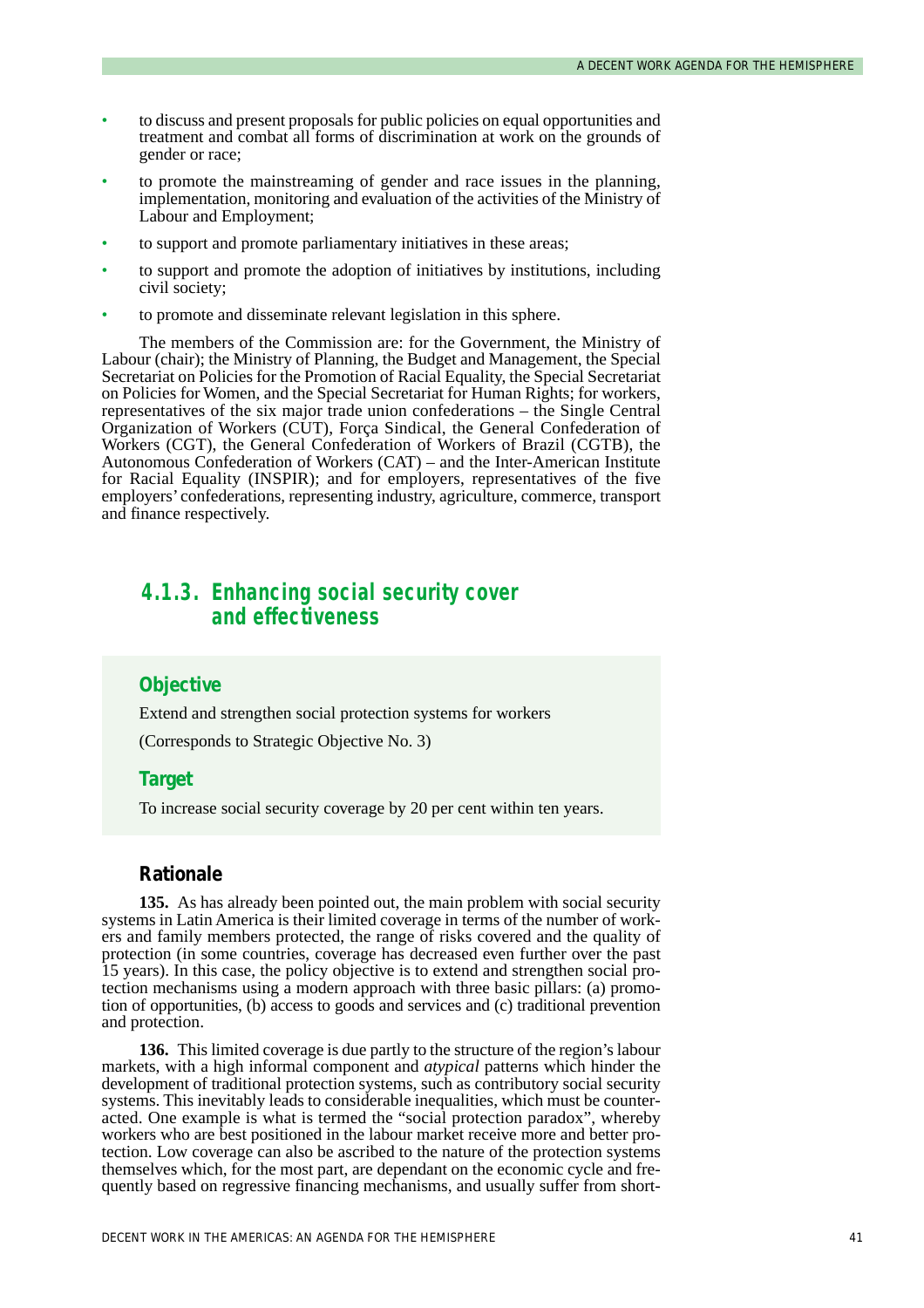comings with regard to institutional management (for example, they collect very little, contributions are often evaded, and the quality of service is poor).

**137.** Consequently, creative initiatives are needed to increase social protection in the region. Such initiatives must be cautious from the fiscal and financing point of view, since it has been observed that the parameters usually defining protection systems do not appear to be neutral in terms of employment-generating incentives. <sup>14</sup> Accordingly, a feasible global target that might be set by governments and the social partners could be to increase social protection by 20 per cent of the region's total population between 2006 and 2015.

**138.** Strictly speaking, the targets must be fairly specific in terms of the population group they are aimed at, the type of risk covered and the protection instrument used. An approach based on the *life cycle* of individuals and the risks that arise in each phase of the cycle enables more specific targets to be set which would have to be determined in each country:

- The target for health coverage should be a specified percentage of the population covered by a guaranteed package of minimum benefits for a certain number of risks and illnesses. In some countries, the act of legislating and putting into practice a mechanism of this type would constitute a desirable objective.
- The target for old-age pensions should be an established percentage increase in the elderly adult population with access to these benefits. Non-contributory pensions can play an important role in achieving this target, particularly in countries where such programmes already exist, while in other countries the target should be to establish this type of programme.
- The target for unemployment protection should be that a specified percentage of the unemployed population has access to benefits. Given the differences in employment structures (formal/informal), both contributory and non-contributory instruments should be involved in reaching the targets.

#### **Policies**

**139.** How can the proposed target be achieved? There are three strategies which governments and social partners should take into account. First of all, very clear priorities must be identified in each country. One initial way of prioritizing work in this area is to take into account the target population, as in many countries significant sectors of the population are extremely vulnerable to risks and do not currently enjoy any protection. Therefore, the idea here would be to design and implement protection systems for these traditionally unprotected groups, particularly workers and their families in the informal economy and the rural sector. Another way of prioritizing is according to the type of risk to be covered. Thus, based on the evolution and development of the various protection systems, mediumor high-income countries in the region could focus on unemployment protection, while low-income countries could emphasize general and occupational health coverage in particular.

**140.** Secondly, cost-effective protection mechanisms must be devised which take into consideration the heterogeneous characteristics of the region's labour market. One viable strategy would be to offer non-contributory assistance programmes for the more informal sectors, while contributory mechanisms would be more appropriate for the more formal sectors of the labour market. There are also people who alternate frequently between the formal and informal economy; for this group, semi-contributory schemes are proposed, with suitable incentives and subsidies to encourage formal sector work and payment of contributions, thus minimizing any possible economic distortions in the labour market.

**141.** Thirdly, action must be taken to strengthen the institutions involved in existing protection systems, in order to optimize social protection management. The idea is to support policies aimed at improving the contribution collection process

<sup>&</sup>lt;sup>14</sup> Although the links between employment and contributions (impact on employment) and their effects on crucial aspects such as efficiency and equality have not been fully identified.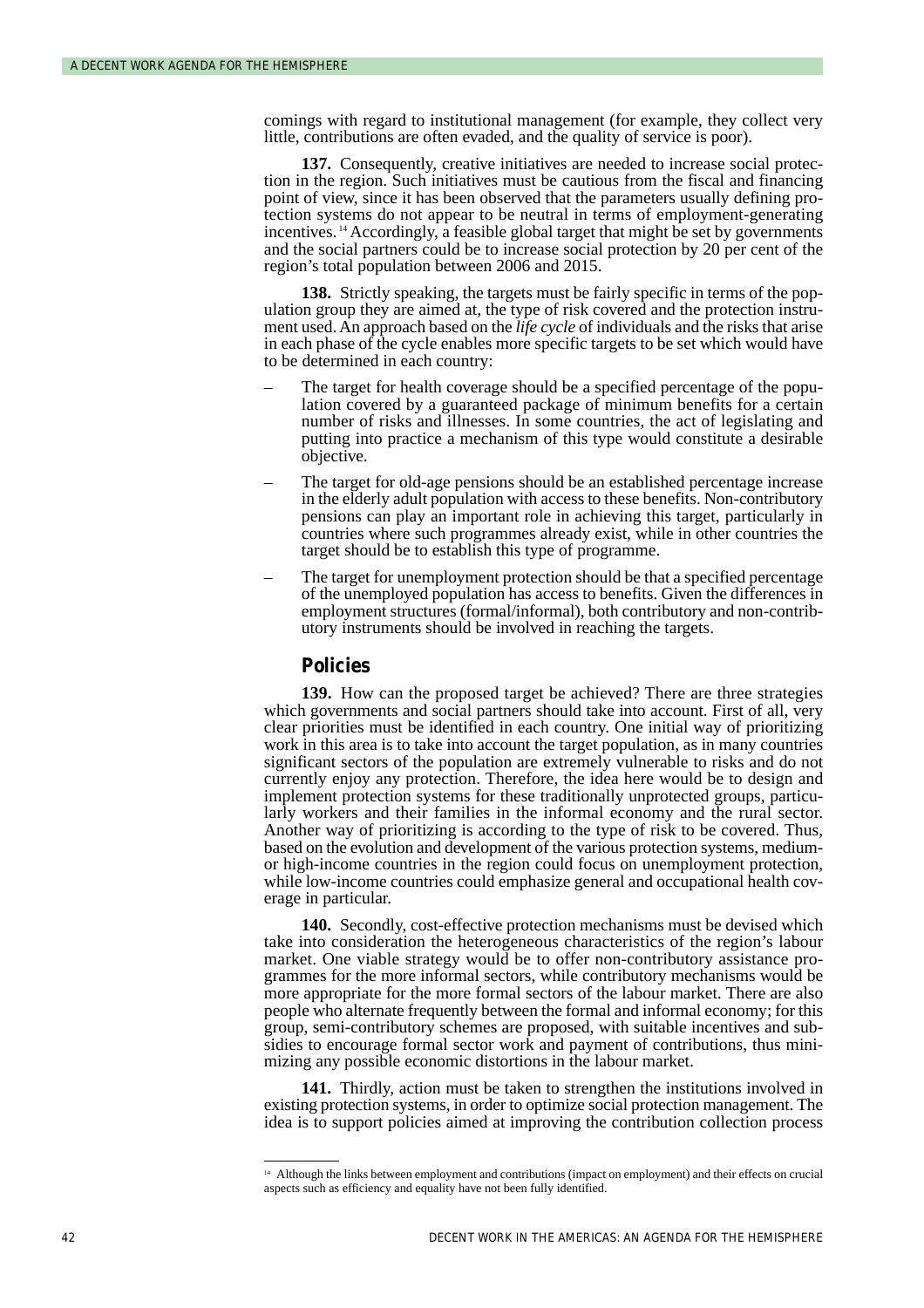| Policies                                                                                                                                                                         | Actions                                                                                                                                                                                                                                                                                                                                                                                                                                                                                                                                                                                                                                                                                                                                                                                                                                                                                                             |
|----------------------------------------------------------------------------------------------------------------------------------------------------------------------------------|---------------------------------------------------------------------------------------------------------------------------------------------------------------------------------------------------------------------------------------------------------------------------------------------------------------------------------------------------------------------------------------------------------------------------------------------------------------------------------------------------------------------------------------------------------------------------------------------------------------------------------------------------------------------------------------------------------------------------------------------------------------------------------------------------------------------------------------------------------------------------------------------------------------------|
| Define priorities for coverage in<br>terms of target population and<br>priority risks to be covered                                                                              | Design policies to increase coverage by extending protection to unprotected and<br>vulnerable groups.<br>Promote the integration of labour and social protection policies.<br>$\bullet$<br>Prioritize technical support for a selected set of protection policies that address the<br>demographic, social and labour situation of the countries concerned:<br>In medium/high-income countries: emphasis on unemployment protection<br>through unemployment benefits (insurance and conditional and unconditional<br>transfers), direct employment programmes, employment services, vocational<br>training, $etc.$ ;<br>In low-income countries: emphasis on health coverage;<br>$\qquad \qquad -$<br>In all countries: prioritize policies providing transfers to households with children<br>$\qquad \qquad -$<br>and adolescents in order to eradicate child labour and promote new<br>opportunities for parents. |
| Identify the most cost-effective<br>social protection instruments which<br>take into consideration the<br>heterogeneous nature of the labour<br>market and demographic structure | Promote the design and management of social protection while taking into<br>consideration the existence of three categories of workers:<br>those entirely excluded from the formal economy: the most effective instruments<br>$\overline{\phantom{0}}$<br>are non-contributory and assistance programmes;<br>those fully within the formal economy: strengthening of social security;<br>$\overline{\phantom{0}}$<br>those who alternate between the formal and informal economy: semi-contributory<br>$\qquad \qquad -$<br>systems with appropriate incentives and subsidies to encourage formal sector<br>work and contributions, thus minimizing any possible economic distortions in the<br>labour market.                                                                                                                                                                                                      |
| Strengthening institutions<br>to optimize social protection<br>management                                                                                                        | Support policies aimed at improving the contribution collection process and<br>reducing social security contribution evasion, by adopting administrative reforms<br>and improving the information provided for insured persons, as well as the quality<br>of services and care.<br>With the support of the social sectors, limit discretional political intervention in<br>$\bullet$<br>programmes so as to prevent the use of resources for arbitrary policies with<br>objectives that are not directly related to social protection.                                                                                                                                                                                                                                                                                                                                                                              |

#### **Table 4.4. Policy actions to promote greater effectiveness and coverage of social protection**

and reducing social security contribution evasion, by adopting administrative reforms and providing better information for insured persons. At the same time, discretional political intervention in the programmes should be limited in order to prevent resources from being used for arbitrary policies with objectives that are not directly related to social protection.

**142.** None of this action will be possible without the participation of the social partners through social dialogue. To this end, an additional measure would be to promote social dialogue on social security reform processes. It is important to ensure the transparency of this process, and it is therefore essential to ensure that the social partners have access to statistical and qualitative information concerning the different social protection programmes and schemes, and to set up systems to disseminate information and provide training to the social partners so as to improve the technical quality of the proposals and discussions on public policy reform in this area.

**143.** In short, the proposed policy-related actions are shown in table 4.4.

**144.** One example of a new measure taken to extend protection coverage is that of "Rural pensions: Old-age insurance in Brazil". In 1995, action was taken to introduce a State and municipality decentralization process, with new schemes for financing pensions through tax and the presence and regulation of private health service agents. The Social Assistance Act (Act No. 8742) added tripartite participation in the design and financing of the social assistance programme to decentralization at the local level. In addition, the contributory and non-contributory budgets were consolidated and indexed to GDP in 2000. Old-age pensions have had a qualitative and quantitative impact. In August 2001, 6,638,711 people in rural areas benefited from such pensions. They alleviate poverty, covering 88 per cent of elderly people who receive less than twice the monthly minimum wage and contributing at least 50 per cent of the monetary income of poor rural households.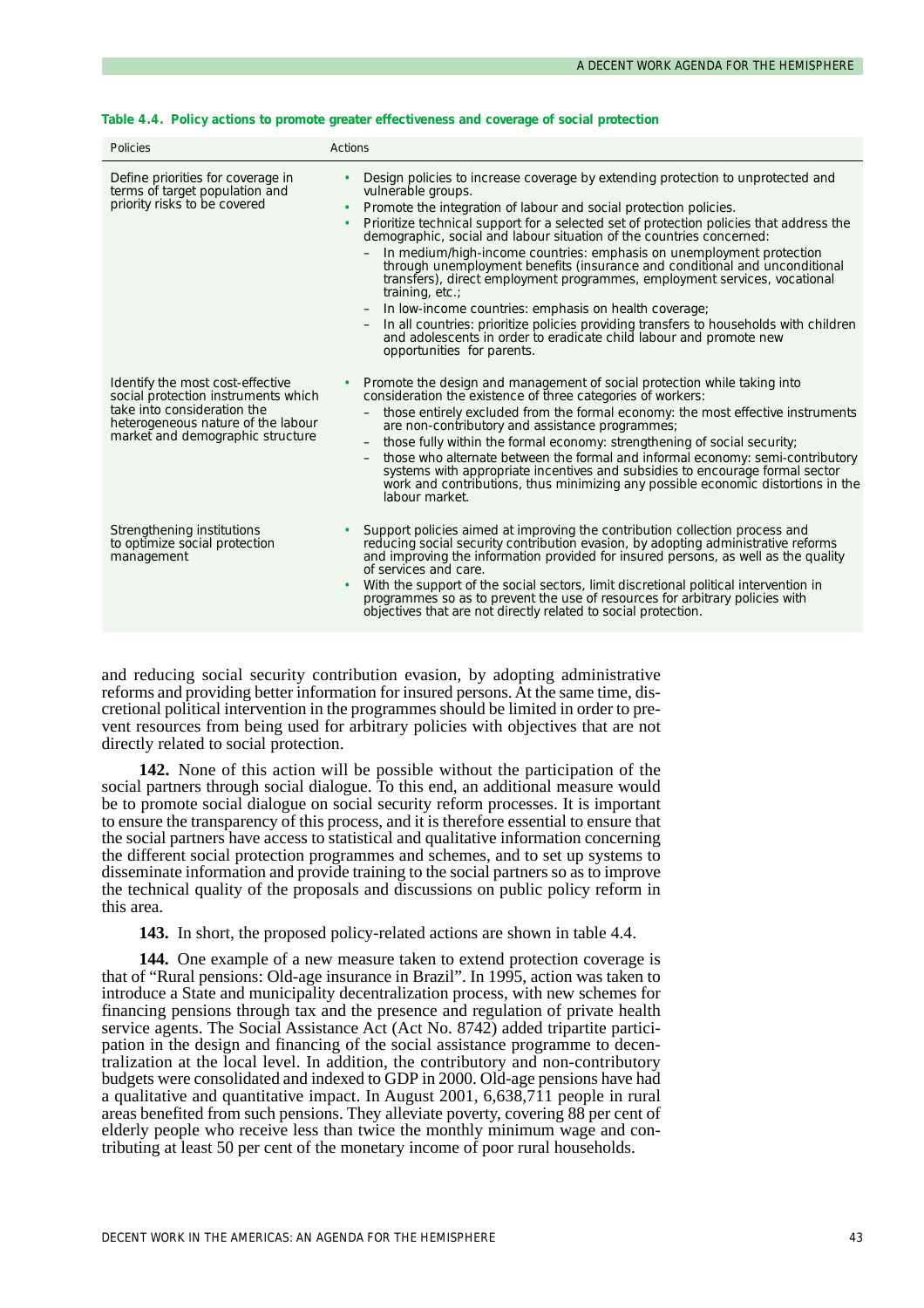# *4.1.4. Effective social dialogue*

#### **Objective**

Promote the institutionalization of social dialogue on a voluntary basis

(Corresponds to Strategic Objective No. 4)

#### **Target**

Encourage all countries in the region to take action to strengthen social dialogue, and ensure that within ten years they have institutionalized social dialogue mechanisms that operate on a voluntary basis.

### **Rationale**

**145.** Building sound labour market institutions will be one of the most important challenges facing the region in the next few years. The region's labour markets are imperfect and essentially asymmetrical, and institutions which balance them will therefore help to achieve positive results for all. A more symmetrical and fairer labour market will, for instance, make it easier for the benefits of growth to result in opportunities for all and a reduction in exclusion. Social dialogue is in fact one of the most important institutions in the labour market, while also being associated with the broader concept of participation, namely with public participation processes which consolidate and strengthen democracy. Within this framework, the ILO resolution concerning tripartism and social dialogue is an excellent guide that can help governments and the social partners to promote social dialogue in their own countries.

**146.** In this broader context, one of the main challenges facing social dialogue is to redefine the role of the State since, although the current accumulation model based on State withdrawal has generated growth, it has also led to inequality and dissatisfaction among the population. It is therefore important to promote social dialogue not only on the public sector, but also in the public sector.

**147.** Another challenge is that public policies to deal with the serious social problems affecting the region should be developed through social dialogue. Most importantly, workers' and employers' organizations need to be strengthened (see section 5.2.2 of this Report) and dialogue extended to include all those, such as informal economy workers, rural workers, indigenous peoples and migrants, who currently have no means of expressing their views. In this respect, while an appropriate legal framework is important, it is also essential to promote representative and democratic organizations that are in touch with the reality on the ground. Moreover, the State needs to recognize the role of these organizations in policy development and in the implementation of programmes at national and local levels, and to promote contact between them and existing employers' and workers' organizations, as well as collective bargaining and other forms of social dialogue. <sup>15</sup>

**148.** Meeting these challenges is no easy task. There is a certain amount of distrust and often a lack of conviction regarding the constructive role of dialogue and its use as a mechanism to strengthen public participation and hence democracy.

#### **Policies**

**149.** In addition to the "macro social" function of contributing to the design of public policies referred to above, social dialogue also exists at the micro social level in the form of collective bargaining, which is in fact a participatory process and thus strengthens democracy. An in-depth look at existing forms of collective bargaining highlights the diversity of the mechanisms used by employers' and

<sup>&</sup>lt;sup>15</sup> ILO: *Decent work and the informal economy*, Report VI, International Labour Conference, 90th Session, Geneva, 2002, p. 75.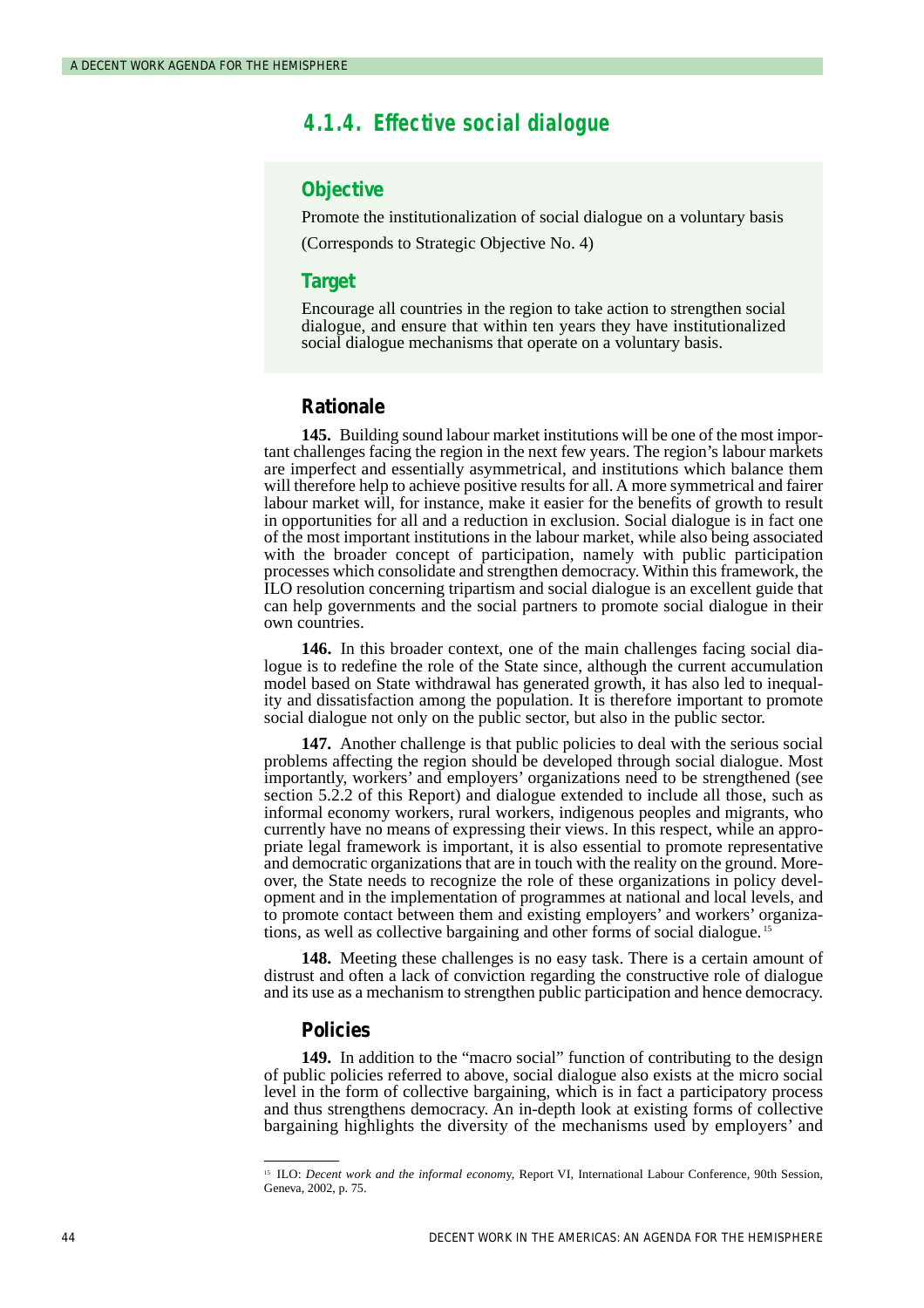workers' organizations to overcome their differences and promote cooperation. A varied and flexible system has been developed to adjust to change by mutual agreement. Collective agreements can be concluded at different levels: that of the national economy, a sector or industry, an enterprise or group of enterprises, or a workplace or establishment. They can vary in geographical coverage and address varying issues at different bargaining levels. The choice of bargaining level must depend on the specific situation and the will of the parties themselves, expressed without political or ideological preconceptions, bearing in mind that the different levels are not mutually exclusive and that, on the contrary, there are ways of combining centralized negotiation with decentralized negotiation. The most important thing is that the social partners agree on the bargaining level and the type of communication that would enable them to reach an agreement beneficial to both parties.

**150.** Another important aspect is the inclusion of new subjects in collective bargaining. Collective bargaining can no longer be limited to working conditions in general or to wages in particular: in the current socio-economic climate it would lose its value as a mechanism of social dialogue and public participation. New issues such as labour productivity, and worker-related aspects, such as training, health, safety and labour regulation flexibility, can be addressed in a sustainable manner through negotiation. However, in order to make this possible, cooperation between employers and workers is required. Challenges therefore include creating an appropriate framework for negotiation and obtaining commitments from the social partners that are consistent with the need to promote regular and sustained productivity growth and to improve working conditions and wages for workers.

**151.** This will undoubtedly mean that trade unions have to take on a new proactive role in the process of increasing productivity in the region, without abandoning their activities related to worker protection. There is little doubt that in today's world, consultation to increase productivity is a win-win approach. However, the law must establish the general framework for collective bargaining, as this will give the parties legal standing and confidence, while leaving broad scope for collective autonomy. In countries where such regulation does not exist, it should be established by consensus reached through dialogue between governments and the social partners, and governments should maintain their negotiating and consultation capacity in regard to mechanisms for implementing the regulations. It is vital that governments have the capacity to ensure that laws are enforced. If these laws result from a consensus reached by the parties concerned, fewer difficulties will arise.

**152.** It should be borne in mind, however, that collective bargaining cannot produce results without strengthened, responsible and educated social partners who are able to face reality and change to use them for their own benefit and that of their society, while at the same time effectively recognizing rights, valuing participation and consensus and realizing that, in order to deal with the current circumstances, confrontation must give way to cooperation.

**153.** Lastly, the State itself must be strengthened in these dialogue processes. Dialogue on labour issues usually involves ministries of labour, which often lack the capacity to make commitments to the social partners on behalf of the State as a whole, so that the process loses credibility. Another negotiating process can then be observed within the State itself, with the ministry of labour trying to convince primarily the ministry of the economy, congress or parliament to fulfil the commitments made. If this fails to achieve a satisfactory outcome, the social actors tend to resort to congress to solve these problems directly. Dialogue must therefore be undertaken by a strengthened State, represented, at the very least, by the ministry of labour and the ministry of the economy. This would be a first step towards putting employment on the economic agenda, on a par with other economic policies.

**154.** One recent and particularly important experience in social dialogue is the "dialogue with the productive sectors" currently taking place in Mexico. In February 2001, the President of the Republic established the Council for Dialogue with the Productive Sectors, in which public sector agencies, workers' and employers' organizations, academic institutions and the agricultural sector participate. Given the importance and success of this form of social dialogue, the state authorities and agencies have formed *State Councils for Dialogue*, making use of technological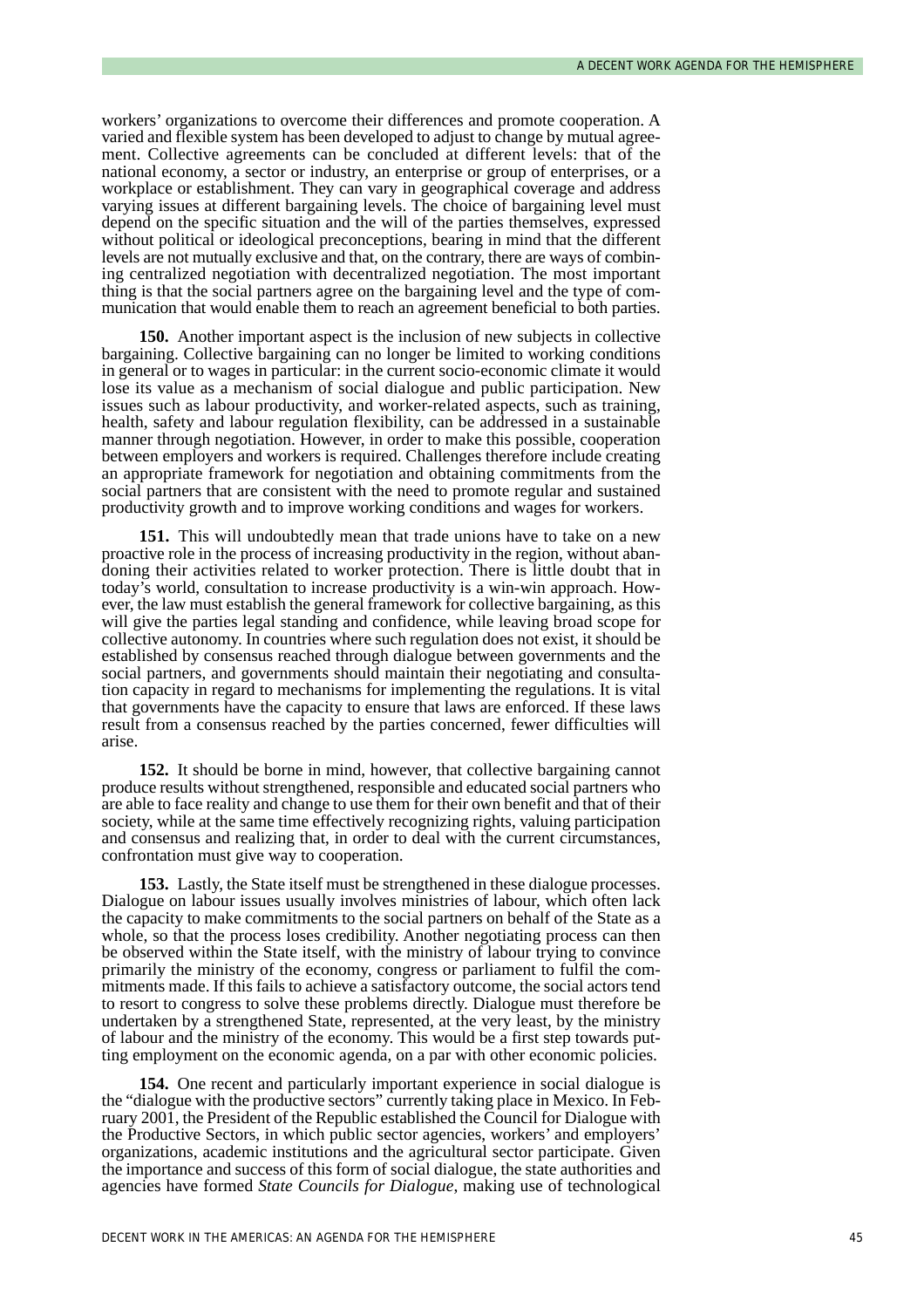progress and the nationwide technical secretariat network. While these State Councils are familiar with and participate in the national development agenda and development policies, they also determine their own agenda in accordance with the development needs of each of their entities. Encouraged by the success of this initiative, the sectors represented in the Council for Dialogue with the Productive Sectors signed, on 30 August 2004, the "Competitiveness commitment for employment and social justice", affirming the Council's status as the permanent body bringing together the different social actors to seek consensus on competitiveness, skills training, employment stability and social justice, at national, regional and state levels. Its objective is to optimize resources to secure competitive advantage while ensuring respect for the dignity of workers and their work as an indispensable requirement for establishing harmonious and sustainable labour relations in the long term.

**155.** Other examples of successful experiences (although not without certain problems) include the National Labour Council of Peru, and the social dialogue taking place through the Programme for the Promotion of Management-Labour Cooperation (PROMALCO) in Antigua and Barbuda, Bahamas, Barbados, Belize, Grenada, Saint Lucia, Suriname and Trinidad and Tobago. The option adopted by the Government and social partners of Barbados is also an excellent model for national consensus on economic and social issues and has resulted in the conclusion of a series of national social partnership agreements and protocols since 1993. These protocols provide a sound basis for economic growth and development in Barbados. This is what the Caribbean States aspire to in their efforts to seek a balance in social, economic and human development, while defending the fundamental principles and rights of workers.

# *4.2. Policies in specific intervention areas*

**156.** Policies in specific intervention areas are aimed at ensuring that economic growth generates decent work and quality jobs (with all sectors of the population reaping the benefits), while at the same time meeting the cross-cutting objectives previously mentioned. To this end, three main focus areas for such policies are proposed:

- Policies to combat exclusion, with gender policies playing an essential crosscutting role. Categories such as young persons and migrants also require particular attention.
- Policies promoting quality employment, including
	- promoting sectors that are usually overlooked and where most low-quality employment and poverty are concentrated, such as the micro- and small enterprise sector or the rural sector;
	- encouraging formalization of the informal economy;
	- improving instruments for labour market intervention, prioritizing vocational training policies and employment services;
	- a prudent and consistent wage policy, aimed at low inflation.
- Policies to improve social protection for workers, mainly on occupational safety and health (a general social security policy was discussed above in section 4.1.3).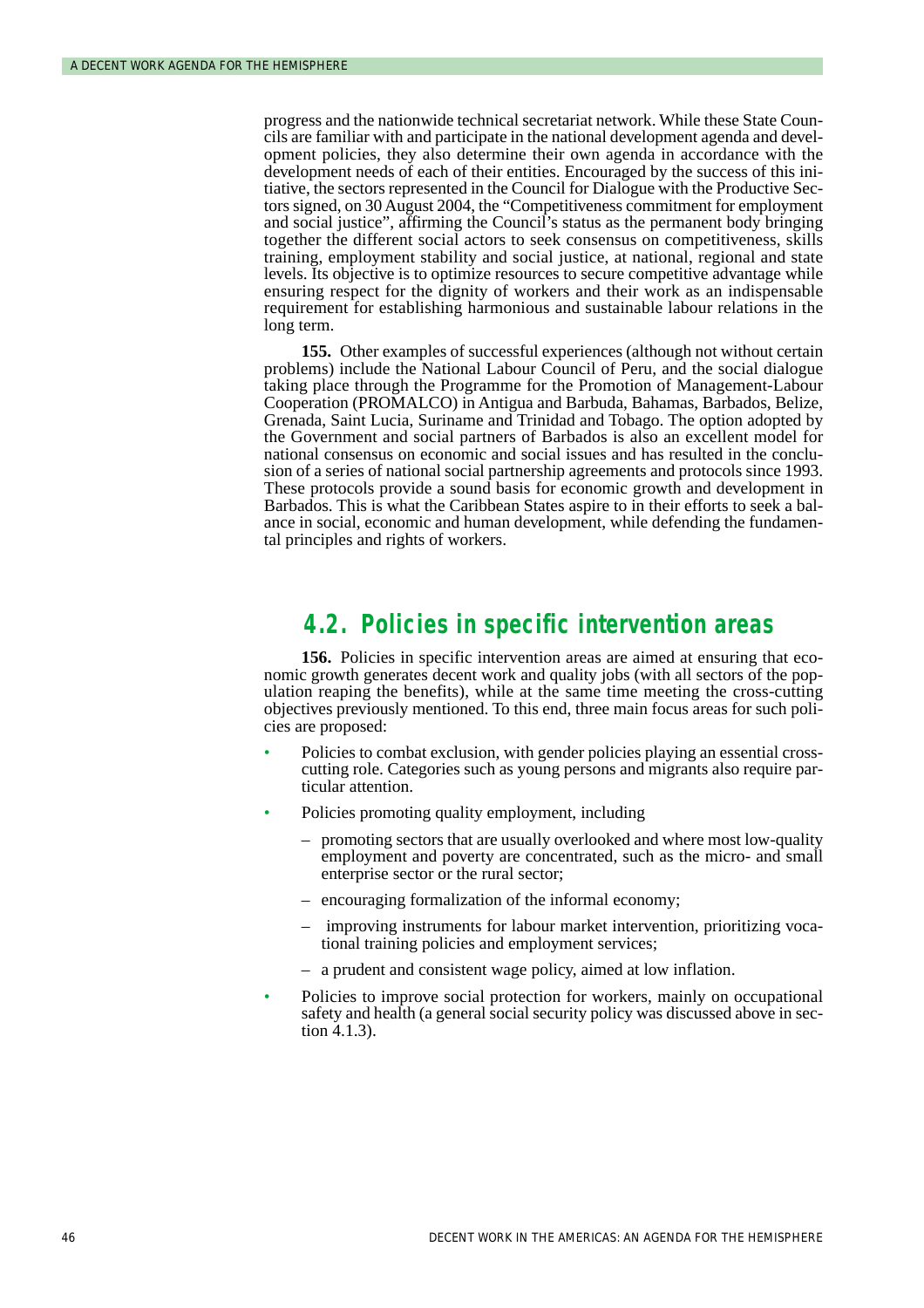# *4.2.1. International labour standards*

# **Objective**

Establish and implement in full labour legislation and practices that are in line with the international labour standards ratified by countries and which guarantee the rights of both workers and employers.

### **Targets**

- 1. Achieve progress in the ratification of not only the Conventions on fundamental rights at work, but of all ILO Conventions considered by governments and social partners to be essential to improving working conditions and securing the health and life of workers; bring national legislation and labour practices into line with the abovementioned ILO Conventions.
- 2. Ensure that all countries have balanced labour legislation and practices which respect the rights of workers and employers within the framework of international labour standards.

### **Rationale**

**157.** The region has made significant progress regarding the ratification of the ILO Conventions on fundamental rights at work. Considerable advances have also been made in bringing labour legislation into line with the content of these Conventions. However, as pointed out in Chapter 3 of this Report, an enormous amount remains to be done in the region with regard to the effective application of these standards.

**158.** Despite the achievements regarding ratification of the Conventions concerning fundamental rights at work and bringing legislation into line with them, the region still faces many challenges in the field of standards. The ILO has adopted other important international standards on employment, working conditions, wage policy, occupational safety and health and social protection, among others; these standards certainly provide valuable guidance, both for the development of national legislation and the design of national strategies and policies for generating decent work. Throughout the region much remains to be done, both in these areas and with regard to the effective application of the standards on fundamental rights at work.

**159.** Some of the sections below in this chapter refer to specific policy intervention areas and propose policies related to the ILO Conventions on those particular areas. However, the aim in this section is to put forward general policy recommendations for the promotion of international labour standards and their effective application (in particular, the eight fundamental Conventions and the four priority Conventions), including bringing national legislation into conformity with these standards.

**160.** The rights and principles which apply not only to workers but to employers are enshrined in the international labour standards laid down in ILO Conventions. The right of workers to form trade unions is no less important than the right of employers to form organizations. In the same way, workers and employers alike have the right to collective bargaining. The right of workers to freely chosen employment is inseparable from the employer's right to hire workers freely. The right to a fair wage has as its corollary the right to make a fair profit, and so on. This is why the ILO has always maintained that the only truly efficient form of employment flexibility is one that is freely agreed between workers and employers and respects the rights of both.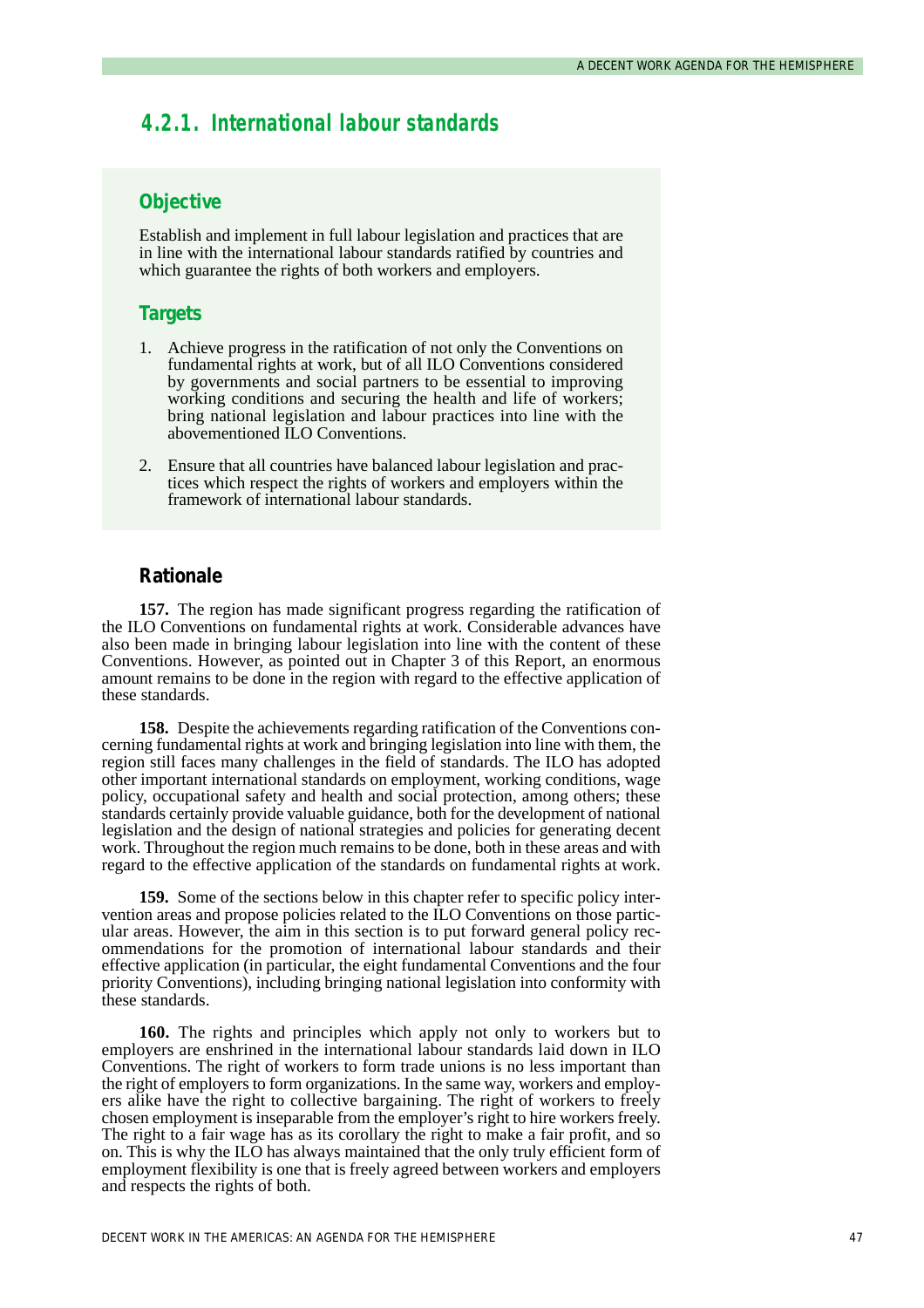#### **Policies**

**161.** The countries of the region need to examine why certain ILO Conventions, in particular the priority Conventions and those held by the social partners to be necessary for national progress and to guarantee labour rights, have not been ratified or, following ratification, have given rise to observations by the supervisory bodies of the ILO on their application. Should they deem it appropriate, the countries concerned may request ILO technical cooperation in order to eliminate obstacles that might be hindering the ratification of these Conventions, or the application of ratified Conventions.

**162.** In the same way, the countries of the region could examine, with the assistance of the Office, if necessary, whether national legislation and practice are in line with the content of ILO Conventions already ratified or to be ratified. The observations and recommendations of the ILO supervisory bodies provide an essential frame of reference in this regard.

**163.** There is an urgent need to encourage bipartite and/or tripartite social dialogue allowing progress to be made on agreed labour flexibility which fully respects the rights of both workers and employers.

**164.** Although the differences in productivity levels between informal microenterprises and small and medium-sized and large formal enterprises may justify differing legal treatment, this does not mean that labour rights can be infringed or, even worse, that certain categories of worker can be granted greater or lesser protection than others.

**165.** Fortunately, much has been achieved over the past five years to bring national legislation into greater conformity with international labour standards. Examples include the amendment of Peru's Industrial Relations Act, the result of a tripartite agreement concluded in 2000 in the National Labour Council, and the recent revision of the Labour Code in Guatemala, carried out in 2003. Other examples include attempts and plans to carry out tripartite revision of general laws, such as the Federal Labour Act in Mexico, or the amendment of freedom of association legislation in Uruguay. As to employment flexibility based on agreement between workers, employers and governments, there are some negotiated models showing that it is possible to conclude such agreements and that they make a significant contribution to growth and the generation of quality employment. This is the case of the flexible working hours agreements ("hours bank") signed in the *ABC paulista* (the most highly industrialized area of Brazil, consisting of the cities of Santo André, São Bernardo do Campo and São Caetano do Sul, all located in the State of São Paulo), or, indirectly, of the tripartite discussions and consultations held in Argentina prior to the enactment of the Labour Organization Act of February 2004.

**166.** A review of Caribbean labour laws reveals that sound bodies of legislation are laid down in the labour codes of the member States. These would seem to provide an adequate framework for labour relations if used positively and appropriately by government and the social partners. Among other issues, Caribbean legislation covers the following: protection of trade unions, employment protection, fundamental rights, labour institutions, and different methods and arrangements for the settlement of disputes. Consensus-based mechanisms other than conciliation and intermediation still need to be widely promoted and institutionalized or incorporated into legislation.

# *4.2.2. Gender equality*

### **Objective**

To apply public policies aimed at reducing inequality between men and women in the world of work, by applying cross-cutting dual strategies, as well as those specifically for women.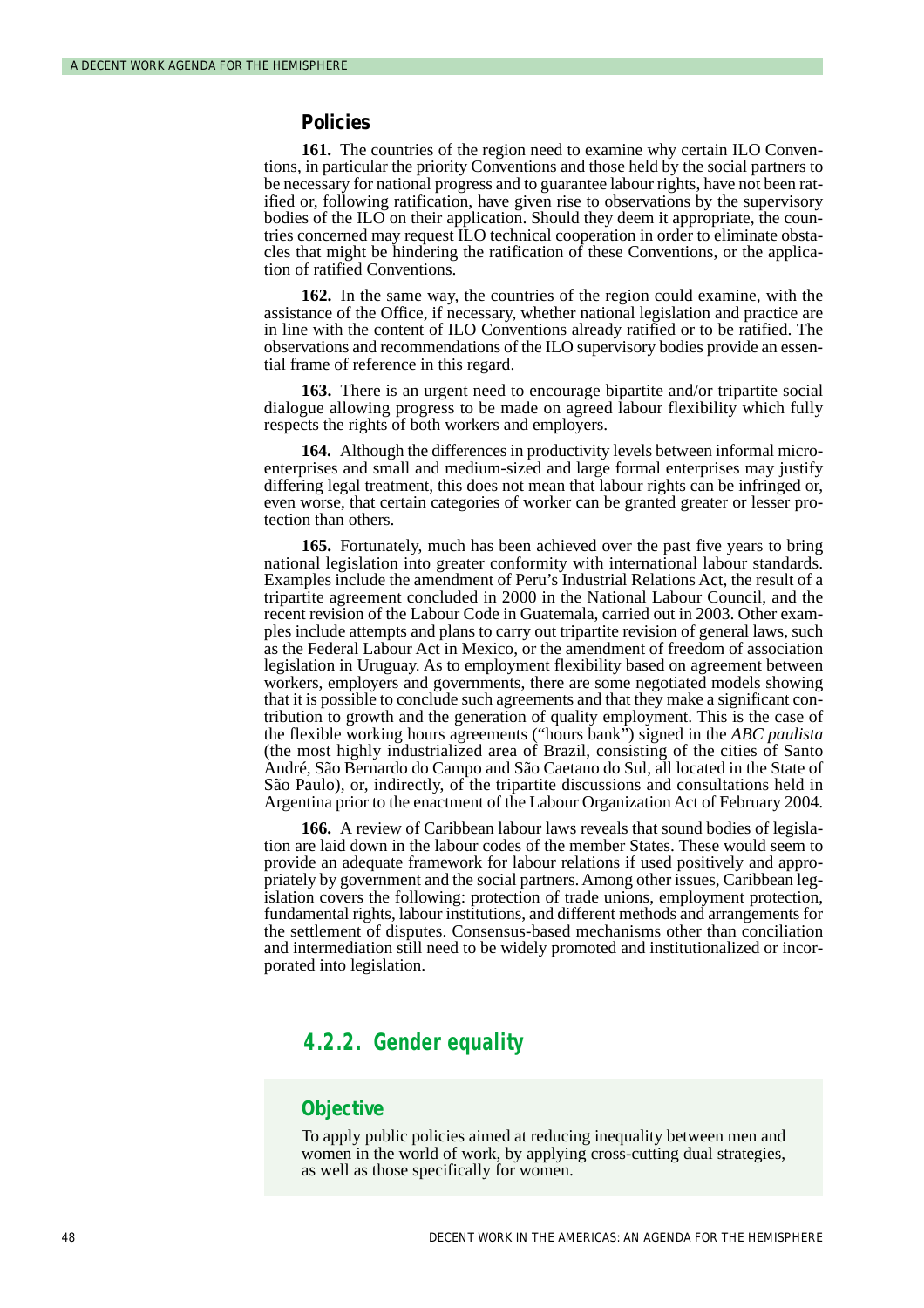#### **Target**

Over a ten-year period, increase the participation rate of women by 10 per cent and raise the employment rate by a similar proportion, while reducing the current gender gap in informal work and wages.

### **Rationale**

**167.** Over the past few decades, the role of women in the region's labour markets has changed significantly. Moreover, legislative amendments aimed at guaranteeing equality between men and women have been introduced. Despite this, the gender gap persists. While certain indicators show signs of improvement although others do not, a high percentage of women, especially the less educated, are still in poorly paid occupations and enjoy little in the way of protection. Furthermore, despite clear progress, the benefits are unevenly distributed among women.

**168.** Public intervention is therefore essential if inequality is to be addressed. The policies proposed recognize that there is inequality between women and men in the labour market and that any "neutral" measures which do not focus specifically on equality will only maintain, and perhaps even widen, the gender gap. What is needed is thus a dual strategy which combines gender mainstreaming with specific actions targeting women, which must include positive action measures. Equal opportunity policies in general and the dual approach in particular are key elements in increasing the employment rate, improving the quality of jobs and promoting a labour market that takes into account the rights of women workers.

### **Policies**

**169.** The necessary resources should be provided to design and implement an articulated set of policies promoting equality and the reduction of sex discrimination in the labour market, namely:

- Apply effectively the principle of non-discrimination.
- Promote access for women to active labour market policies in a proportion not less than their share in the labour force.
- Encourage participation and employment of women, eliminating barriers preventing them from entering and remaining in the workforce. This should include specific measures to promote the rights of women workers with regard to collective bargaining.
- Improve the quality of women's jobs in the informal sector, through training and access to productive resources. Special attention should be paid to highly feminized groups of workers which suffer discrimination, such as female domestic workers. This entails a review of legal standards, improved exercise of rights and social security coverage, and encouraging women to organize.
- Narrow the wage gap, eliminating discriminatory factors and reducing occupational segregation. Apply the principle of "equal wages for work of equal value" by developing methodologies allowing the design and implementation of policies based on this principle, alongside systems for monitoring developments concerning the wage gap.
- Promote balanced representation of men and women in social organizations and dialogue frameworks, including through programmes for training female leaders and negotiators. Demands for equality should be included in the agendas of workers' and employers' organizations, as well as in collective bargaining and agreements.

**170.** The adoption of these policies requires at least that the following specific and concrete action be taken (table 4.5).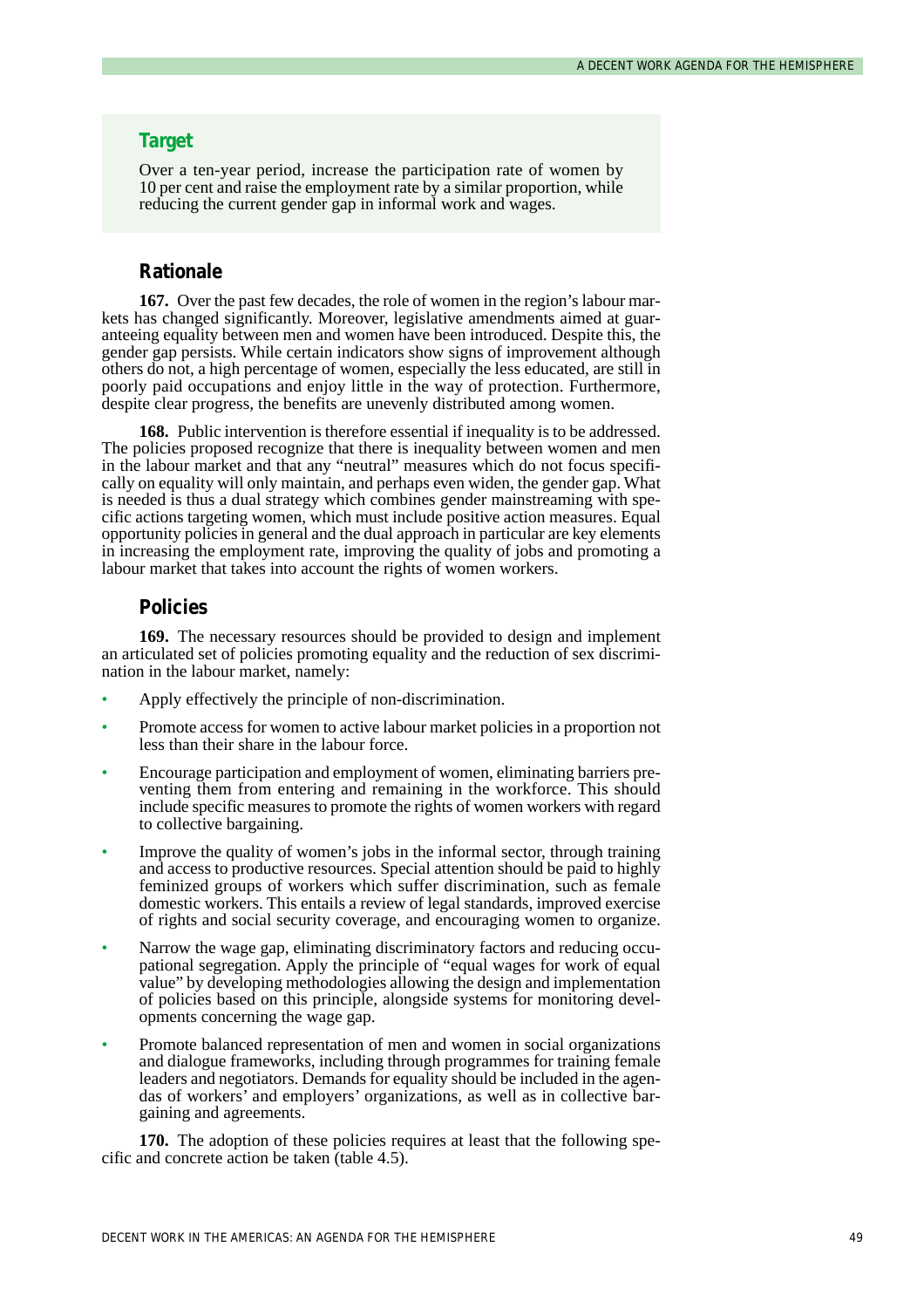#### **Table 4.5. Policies and measures to promote equality and reduce discrimination at work**

| Policies                                                                                                                                                                                              | Action                                                                                                                                                                                                                                                                                                                                                                                                                                                                                                                                                              |
|-------------------------------------------------------------------------------------------------------------------------------------------------------------------------------------------------------|---------------------------------------------------------------------------------------------------------------------------------------------------------------------------------------------------------------------------------------------------------------------------------------------------------------------------------------------------------------------------------------------------------------------------------------------------------------------------------------------------------------------------------------------------------------------|
| Effective application of the principle<br>of non-discrimination                                                                                                                                       | Develop national plans (including positive discrimination policies) to address the<br>$\bullet$<br>problem of inequality and employment-related discrimination against women.<br>Establish legal frameworks and strengthen the stakeholders involved in combating<br>٠<br>sexual harassment.<br>Include in collective bargaining measures to prevent discrimination against women.<br>$\bullet$                                                                                                                                                                     |
| Encourage participation of women<br>in the world of work (60 per cent by<br>2010) and employment of women<br>(eliminate obstacles preventing them<br>from entering and remaining in the<br>workforce) | Access for women to active labour market policies in a proportion not less than<br>their share in the labour force (training, intermediation, special employment<br>plans, etc.).<br>Adopt measures to promote the rights of women workers with regard to collective<br>$\bullet$<br>bargaining.<br>Include specific measures for women in youth employment programmes.<br>٠                                                                                                                                                                                        |
| Improve the quality of women's jobs<br>in the informal economy                                                                                                                                        | Implement training policies targeting less-educated women so they can have<br>٠<br>access to new niches in the labour market and non-traditional occupations.<br>Implement programmes granting women access to productive resources<br>$\bullet$<br>(information, technology, credit).<br>Improve working conditions and eliminate discrimination against female domestic<br>$\bullet$<br>workers (which implies the review of laws and regulations, improvements in the<br>exercise of rights and social security coverage, and encouraging women to<br>organize). |
| Reduce the wage gap, eliminating<br>discriminatory factors                                                                                                                                            | Monitor developments concerning wage gaps.<br>٠<br>Introduce programmes to combat occupational segregation.<br>$\bullet$<br>Develop methodologies to implement "equal pay for work of equal value" policies.<br>$\bullet$<br>Include clauses in collective bargaining agreements ensuring transparency in<br>٠<br>recruitment and promotion of women.                                                                                                                                                                                                               |
| Achieve a gender balance in social<br>organizations and dialogue<br>frameworks, and give more attention<br>to demands for equality                                                                    | Implement programmes promoting balanced representation of women workers<br>$\bullet$<br>(including training of female leaders and negotiators and the establishment of<br>quotas).<br>Include demands for equality in the agendas of workers' and employers'<br>$\bullet$<br>organizations and in collective agreements and bargaining.                                                                                                                                                                                                                             |

# *4.2.3. Youth employment*

# **Objectives**

Promote better training and job access for young people.

## **Target**

Within a ten-year period, halve the percentage of young people over the age of 15 who are neither studying nor in employment.

# **Rationale**

**171.** Today's 15- to 24-year olds were born between 1980 and 1990, making them the children of Latin America's "lost decade". A sizeable total of 19 per cent (around 102 million inhabitants) of the population of Latin America and the Caribbean is concentrated in two five-year cohorts. Although it is estimated that this percentage will have fallen by 2015, even so the total number of young people will still exceed 105 million.

**172.** There are currently about 57 million young people at work or wanting to work, of whom around 9.5 million are unemployed (accounting for 42 per cent of total unemployment in the region). However, it is not possible to obtain a real picture of the true magnitude of the problem of youth employment simply by look-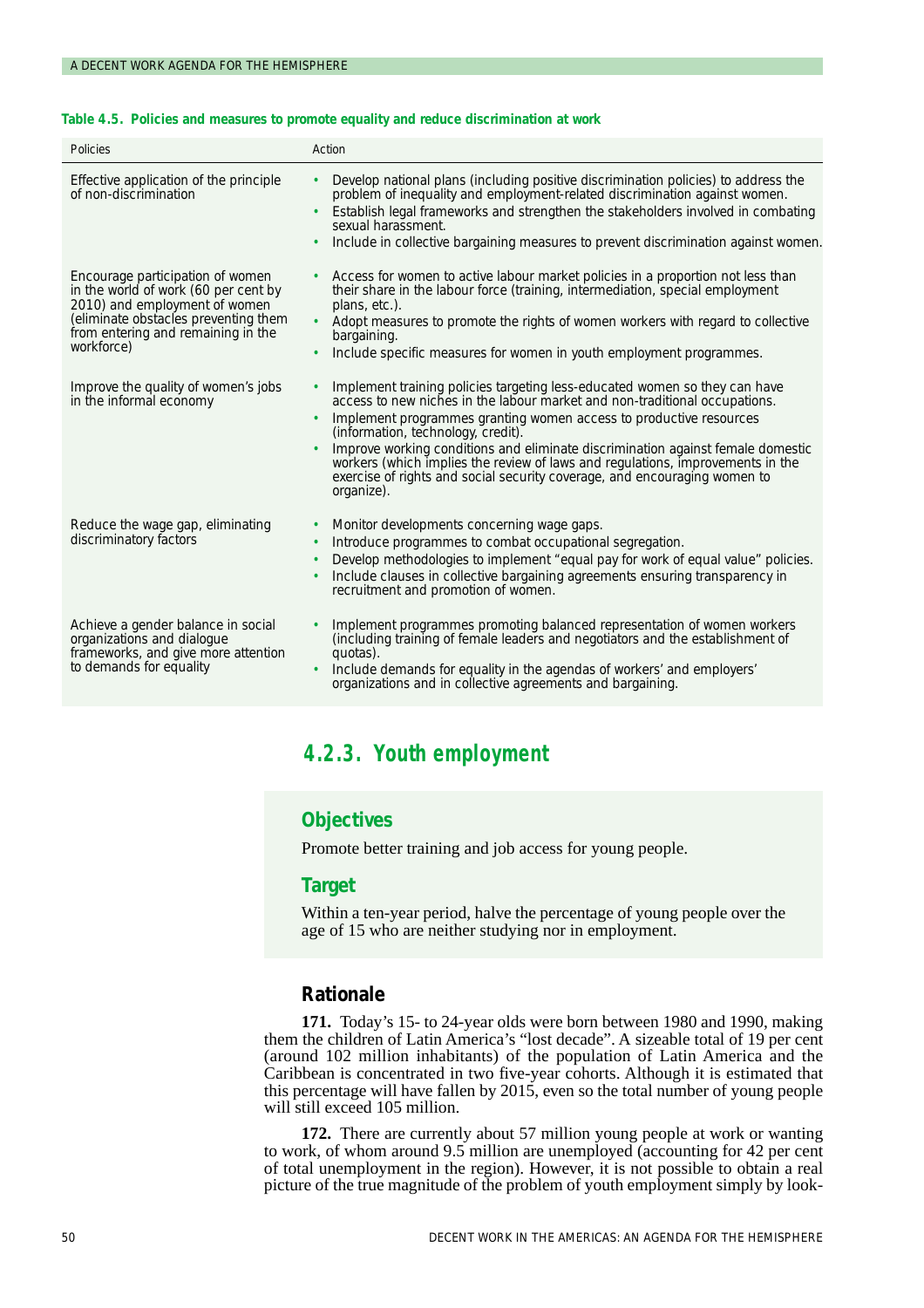|                                   | 1993 | 2003  |
|-----------------------------------|------|-------|
| Number of young people (millions) | 92.1 | 104.2 |
| Youth EAP                         | 52.8 | 57.0  |
| Youth employment                  | 46.2 | 47.5  |
| Youth unemployment                | 6.6  | 9.5   |
| Not in work                       | 39.3 | 47.2  |
|                                   |      |       |
| Indicators (in percentages)       |      |       |
| Participation rate                | 57.3 | 54.7  |
| Employment-to-population rate     | 50.2 | 45.6  |
| Youth unemployment rate           | 12.4 | 16.6  |
|                                   |      |       |

#### **Table 4.6. Youth employment situation in Latin America and the Caribbean**

Source: ILO: *Global employment trends for youth* (Geneva, 2004).

ing at open unemployment (which is double the average unemployment rate) (table 4.6). To give a broader picture, 21 per cent of young people, or 22 million people, "neither study nor work".<sup>16</sup> Two out of three in this group are women, many people, "neither study nor work".<sup>16</sup> Two out of three in this group are women, many of whom became mothers at an early age. These young people are clearly at risk socially, given that they are not employed at all and are at an age when they have to take certain decisions (concerning work and even reproduction) which will have consequences affecting them for the rest of their lives.

**173.** Young people in employment are also faced with specific problems. Owing to their lack of training and work experience, they generally end up accepting the most precarious jobs. In Peru, for example, people aged between 15 and 24 years make up only 10 per cent of all individuals registered with the social health insurance system (despite the fact that they make up more than 40 per cent of the workforce) and two out of three of these young people are working without a contract. The situation is very similar in other countries in the region.

**174.** However, the situation is paradoxical in that, nowadays, many young people have more years of education than their parents owing to the wider spread of education over the past few decades in the region. They also have greater access to the modern world through information technology. In theory, this makes them more attractive on the labour market. Nevertheless, if they do find work, it is poorly paid and they enjoy little in the way of job stability or protection.

**175.** Various mechanisms have been established in the region to help generate employment for young people. Among the best known of these are the special hiring schemes introduced in some countries, which are usually linked to training. Such "special contracts" allow enterprises to cut young people's employment benefits in return for training. Theoretically, this should be in a young person's best interests, as an investment that would give them access to training and experience which would be of benefit to them for the rest of their lives.<sup>17</sup> Nevertheless, concern has been voiced that, in certain cases, these contracts are being used not really to train a young workforce but only as a mechanism to cut costs.<sup>18</sup> There are also examples of programmes being designed and implemented which target young people from low-income backgrounds.

<sup>&</sup>lt;sup>16</sup> Of these 22 million, 25 per cent are seeking employment, although not actively.

<sup>&</sup>lt;sup>17</sup> This issue is currently being discussed in certain countries, especially where changes in the world of production and work, along with increased labour market flexibility, have meant that young people's career expectations have been lowered. However, adults who would normally embody such expectations find themselves in a very similar situation.

<sup>&</sup>lt;sup>18</sup> In Peru, for example, only 7 per cent of young people in job training schemes state that they are receiving training (see J. Chacaltana: *Políticas de empleo para jóvenes en Perú* (Lima, ECLAC-CEDEP, 2005), (forthcoming).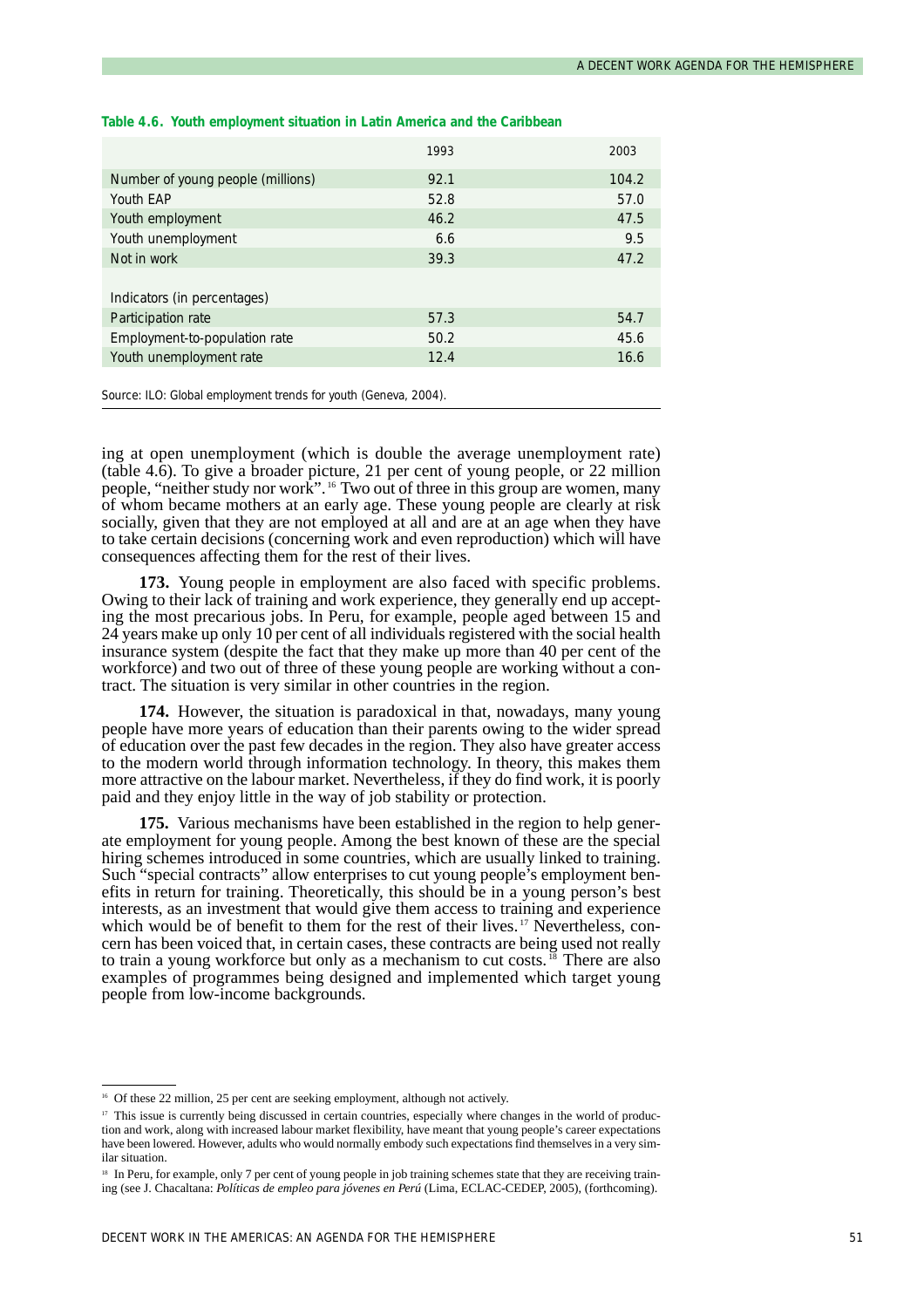### **Policies**

**176.** Two main groups of policies are required to achieve the proposed targets. The first comprises policies aimed at reducing the number of young people expelled from the education system (school and post-secondary education). These are put forward and described in the sections of this Report on the eradication of child labour and the development of vocational training.

**177.** The second group of policies is directed at increasing employment opportunities for young people. The following measures are recommended:

- Measures aimed at facilitating the link between young jobseekers and the demand for labour. Staff turnover rates among young people are quite high, since they are often employed in short-term jobs.<sup>19</sup> Traditional "first job" policies are therefore insufficient. When a jobseeker repeatedly has to look for employment, the cost of the credentials required of young people may become a problem and, thus, policies aimed at bringing down such costs (using modern information technology) may be useful. There is also a need to consolidate policies regulating private employment agencies, which tend to focus on job placement for young people.
- Incentives to encourage formal employment. In this case, there is a need to review the effectiveness of the various existing forms of training contract and to ensure that training is in fact being provided. Programmes aimed at democratizing the labour market are also important in this context.
- Measures aimed at encouraging youth entrepreneurship. This would essentially mean changing basic education curricula, since in most cases education in Latin America (though not in the Caribbean) almost inevitably prepares the individual for life as an employee, even though the market for this is quite small. On the other hand, entrepreneurship requires a high degree of perseverance, and very few successful business people have succeeded with their first company. This being the case, States and, in particular, policies supporting young entrepreneurs, should establish "awards for perseverance", for example, providing access to credit to any young person who, after a failure, wishes to try again with a better idea for a business.
- Promote the accreditation of training and experience. The issue of training is dealt with in the relevant section of this Report. With regard to experience, few countries in the region possess mechanisms for accrediting the experience acquired by young people during their early years in the labour market. <sup>20</sup>

**178.** Lastly, turning the exclusion faced by young jobseekers into an opportunity would require specific efforts in the field of information and communications technology (ICT). The coming decades will see a dramatic increase in the use of information technology in the region, and therefore the ability to use ICT will become a fundamental skill. If large numbers of young people are excluded from these new developments, they will also be excluded from the labour markets in the future.

**179.** Although various types of policy have been put forward to promote youth employment, the most successful tend to be those aimed at enhancing vocational skills and qualifications, thus improving young people's chances of finding quality jobs. Accordingly, training institutions and labour ministries are seeking to improve and adapt their approach to young people. Over the past five years, vocational training and skills programmes for disadvantaged young people have improved both in quality and in quantity. They include the following:

• In **Argentina** the Ministry of Labour, Employment and Social Security is developing a strategy aimed at integrating technical education and training in the provinces with training under programmes for unemployed young people. An effort is being made to coordinate this with existing regional educational programmes.

<sup>19</sup> J. Weller: *La problemática inserción laboral de los y las jóvenes* (Santiago de Chile, ECLAC, 2003).

<sup>&</sup>lt;sup>20</sup> States could promote public, private or joint systems for work experience accreditation, taking into account the specific characteristics of each labour market.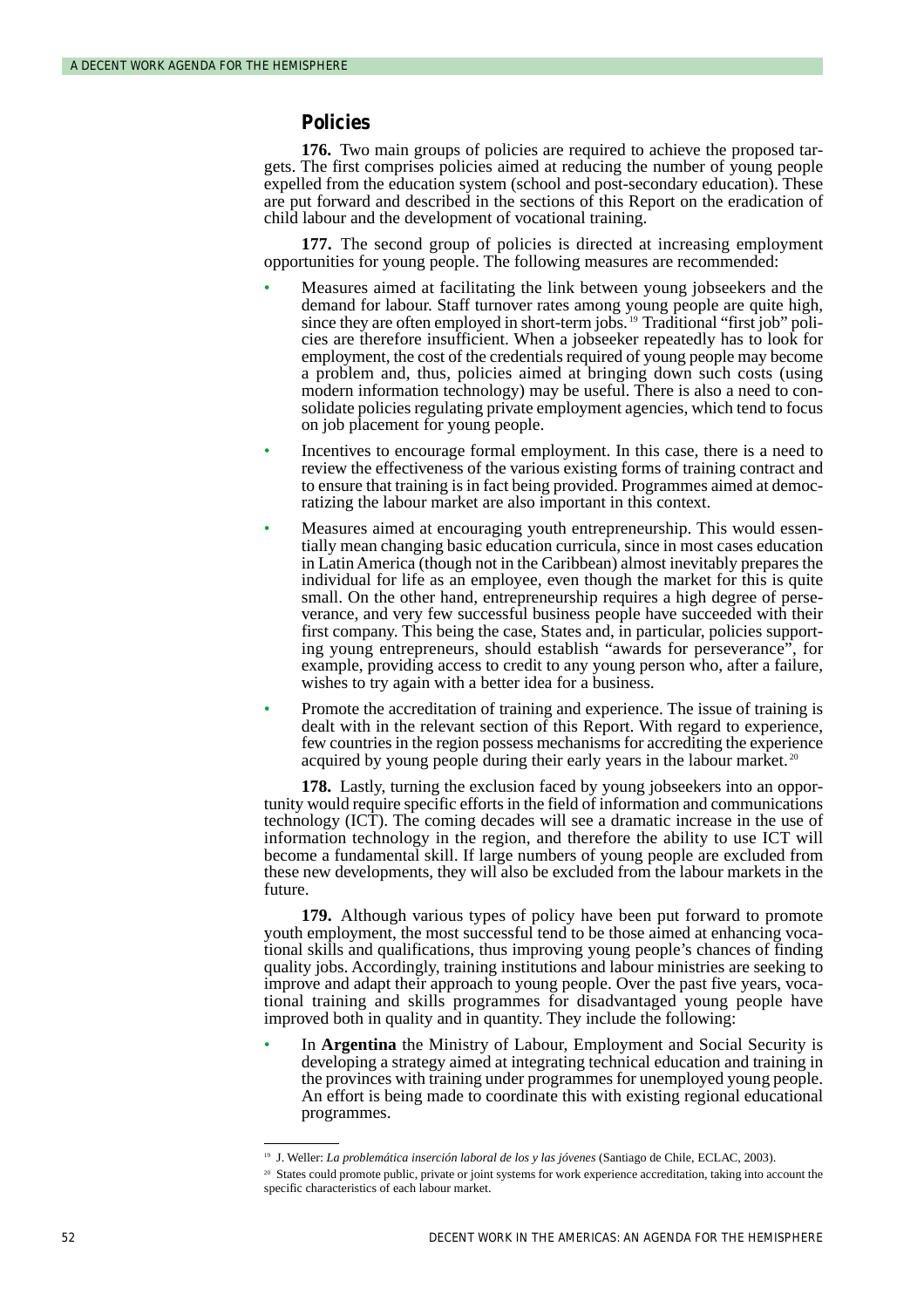- **Brazil** launched the National Programme for the Inclusion of Youth *(Pro-Jovem*), using national budget funds, with the aim of facilitating access to better education, vocational qualifications and digital technology. The programme complements a range of training options offered mainly by the Ministry of Labour and Employment which include the *Plano Nacional de Qualificação* (National Qualification Plan) and the *Consórcio Social da Juventude* (Social Partnership for Youth).
- **Chile** provides computer literacy programmes as a part of the development of employability skills under youth training programmes financed by the Ministry of Labour National Training and Employment Service (SENCE). This provides a basic skill which improves employability in the information society.
- In **Colombia**, the *Emprender* (Start-up) fund, administered by the National Service for Training (SENA), was established to finance business initiatives put forward by young trainees participating in vocational training programmes, either during their training or as members of associations along with young university students. The fund provides selected business projects with money which does not have to be reimbursed.
- The Technical Institute for Training and Productivity (INTECAP) in **Guatemala** and the National Apprenticeship Service (SENA) in Colombia have extended their opening hours to include evening and early morning schedules for people whose working hours do not allow them to attend courses during the day.
- In **Uruguay**, the Ministry of Labour, supported by CINTERFOR-ILO, is developing a vocational training programme aimed at female heads of household who are especially vulnerable to unemployment. The programme, which promotes equal opportunities, makes use of both public and private training provision.

**180.** These or other policies to generate employment for youth should, furthermore, result from a wide-ranging consultation process with young people themselves, as recommended by the International Labour Conference at its June 2005 Session.

# *4.2.4. Micro- and small enterprises*

## **Objective**

Improve the quality of employment in micro- and small enterprises (MSEs).

## **Target**

Within ten years, significantly increase the percentage of workers employed in MSEs which are covered by business services and enterprise policies aimed at raising productivity and which have access to markets and minimum levels of protection in all the countries of the region.

#### **Rationale**

**181.** This section of the Report focuses on an analysis of the situation and proposals related to small and micro-enterprises. This is not to discount the important economic and social role played by medium-sized and large enterprises. In order to grow, the latter need a conducive economic, social and legal environment, which could be fostered by applying the policies put forward in section 4.1 of this Report. It is MSEs which, given their usually low productivity, need specific policies for promotion and development.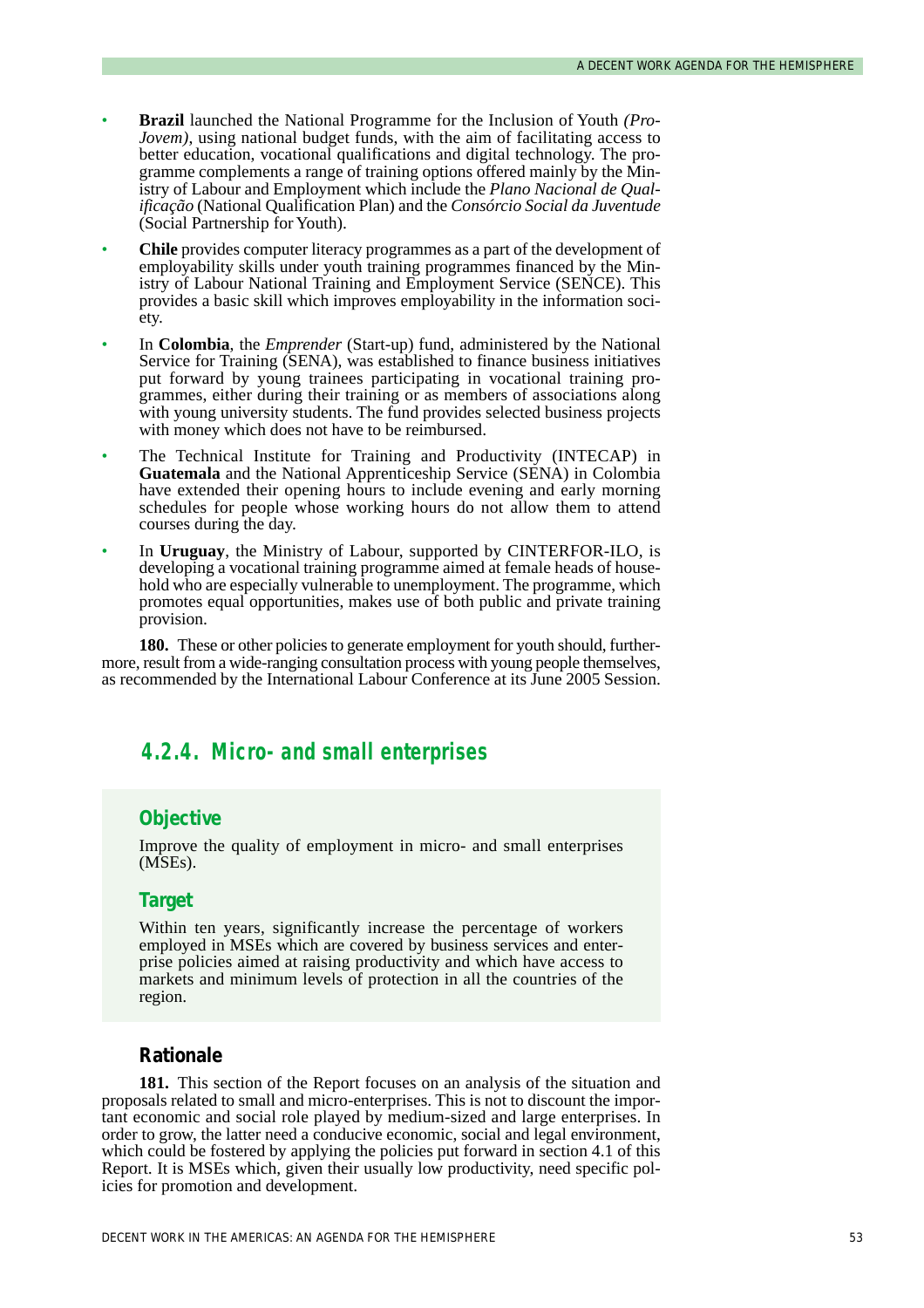**182.** Micro-enterprises play an essential productive and social role in the Americas and, in some cases, share many of the characteristics of small enterprises (hence they comprise a sector, referred to in this Report as MSEs). Policies in this field should have a dual focus, aiming on the one hand to improve productivity and access to productive and competitive resources and, on the other, to ensure that the workers in these enterprises are included in social and labour agendas.<sup>21</sup> Meeting these challenges requires a specific policy aimed at creating conditions enabling urban and rural MSEs to become genuinely competitive within an equitable framework. <sup>22</sup> In concrete terms, this entails significantly increasing the percentage of workers in MSEs who are covered by business services and enterprise policies aimed at raising productivity and who have access to markets and minimum levels of protection in all the countries of the region. In operational terms, agencies would need to be established for the promotion of MSEs (such as the Brazilian Support Service for Micro and Small Businesses (SEBRAE), Chile's Technical Cooperation Service (SERCOTEC) or the Small and Micro-Enterprise Development Commission (PROMPYME) in Peru), bearing in mind that these agencies can achieve results only if they are allocated substantial budgets and are properly managed.

#### **Policies**

**183.** Action is proposed in three priority areas. First, priority should be given to initiatives focusing on the problems of poor social protection and lack of representation. This requires changes in legislation on MSEs, new social protection schemes for the workers concerned and the development of bargaining and coordination capacity within workers' and employers' organizations. Such steps are necessary because, although several countries have implemented policies to encourage competitiveness which cover MSEs, policies on their workers'rights and social protection have not kept pace.

**184.** Secondly, there is a need for policies allowing MSEs improved access to markets and services. MSEs could increase their market presence and share and their productivity, as well as creating and maintaining quality jobs, if they were provided with appropriate productive services in, for example, finance, training, marketing, quality and information. In this context, it is especially important to design and implement policies which encourage micro- and small enterprises to join together in production conglomerates. One particularly effective way of achieving this would be to offer enterprises that are core members of existing conglomerates incentives for including MSEs.

**185.** Thirdly, these measures will not have the desired effect unless the regulatory and policy environment is conducive to the development of MSEs. An ILO study has shown that there is an underlying paradox in the promotion of MSEs: whereas specific programmes to support such enterprises are being set up and implemented, the regulatory framework is generally hostile to small enterprises. <sup>23</sup> Adverse conditions include registration systems for new enterprises, as well as trade, finance and export regulations which severely curtail the competitiveness of MSEs. In addition, there are the problems facing enterprises of all sizes in the region in what the World Bank<sup>24</sup> calls the "business environment".

**186.** However, except in the few countries that have already taken the necessary steps, MSE support policies require sustainable institutions and programmes which apply best practices in the various spheres of promotion. Policies in this area need to be linked to the economic development policy of the country in question.

<sup>&</sup>lt;sup>21</sup> According to ILO estimates, 75 per cent of workers are involved in the informal economy, which accounts for 40 per cent of GDP. Of these, 55 per cent are in this situation for reasons linked to low productivity and another 20 per cent owing to the flexibilization of formal and public employment.

<sup>&</sup>lt;sup>22</sup> To be viable, these proposals are subject to certain conditions applicable to most of the countries of the region: (a) improved coordination between agencies offering support to MSEs; (b) specialized functions to be assigned to regulatory and implementing bodies; (c) participation by beneficiaries and their trade unions; and (d) decentralization of executive power and establishment of national coverage.

<sup>&</sup>lt;sup>23</sup> G. Reinecke; S. White: *Policies for small enterprises: Creating the right environment for good jobs* (Geneva, ILO, 2002).

<sup>24</sup> World Bank: *Doing business: Benchmarking business regulations* (2005). Database available at http://rru. worldbank.org/DoingBusiness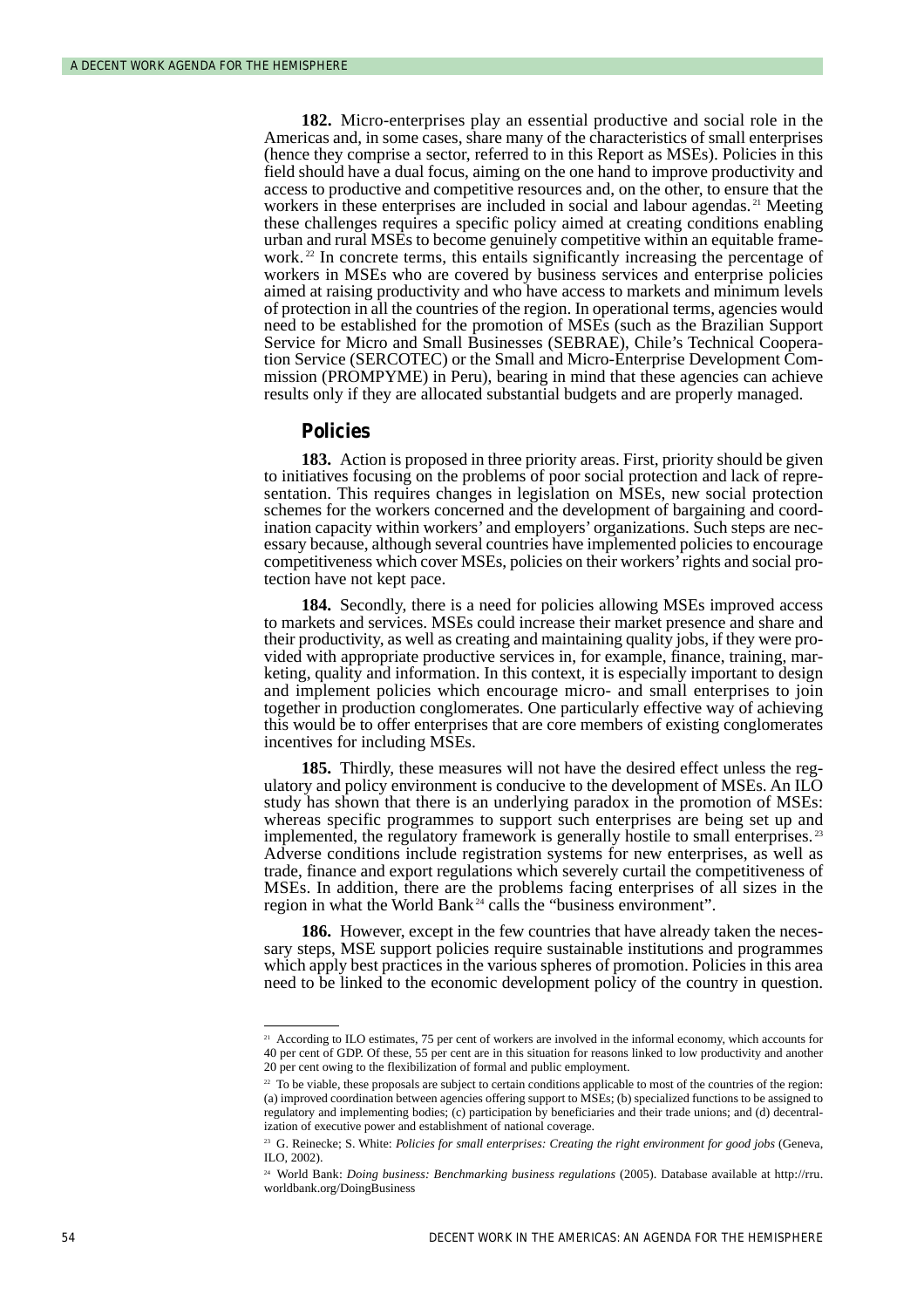#### **Table 4.7. Policies and measures for micro- and small enterprises (MSEs)**

| Policies                                                      | Actions                                                                                                                                                                                                                                                                                                                                                                                                                                                                                                           |
|---------------------------------------------------------------|-------------------------------------------------------------------------------------------------------------------------------------------------------------------------------------------------------------------------------------------------------------------------------------------------------------------------------------------------------------------------------------------------------------------------------------------------------------------------------------------------------------------|
| Promote legislation on MSEs                                   | Identify registration regulations that should be removed, simplified or changed.<br>Draft a plan (in line with local regulations) to simplify the administrative aspects<br>of registration and the issuing of permits and licences.<br>Harmonize national and local regulations.<br>Improve the system for registering assets, equipment and premises.                                                                                                                                                           |
| Extend social protection coverage<br>to include MSEs          | Enact structural reforms to extend the social security system to MSEs and make<br>possible links with micro-insurance and private enterprise.<br>Provide information and implement programmes on social security systems and<br>benefits targeting workers in MSEs.<br>Ensure participation of MSE representatives in the supervision of social security<br>agencies.<br>Disseminate occupational health and safety information and techniques.                                                                   |
| Increase representativity and<br>dialogue for workers in MSEs | Promote changes in legislation and trade union regulations to facilitate the inclusion<br>of MSE workers in workers' organizations.<br>Facilitate relations between MSEs and trade union confederations and employers'<br>organizations.<br>Enhance the ability of MSEs and their workers to organize and develop networks<br>and associations.                                                                                                                                                                   |
| Develop financial services and<br>access to them for MSEs     | Take action to involve private banks in microfinance, reducing discrimination on<br>grounds of perceived higher risks of MSEs.<br>Improve the financial regulatory environment (contracts, intermediation, registration<br>of assets).<br>Make technological improvements for better access to financial services, (including<br>information, new products, customer service, information systems, regional<br>databases, credit bureaus, etc.).<br>Make guarantees more flexible.<br>Train on the use of credit. |
| Business development services<br>(BDSs) for MSEs              | Improve availability of BDSs, including developing providers.<br>Develop business management skills on a huge scale, based on trade unions,<br>municipalities, universities, etc.<br>Improve quality.<br>Subsidize demand for BDSs (vouchers, etc.) to ensure sustainability.                                                                                                                                                                                                                                     |
| Access to internal and external<br>markets                    | Promote access for MSEs to public tendering and to state procurement, by:<br>setting up agencies to coordinate public tendering and procurement;<br>- providing information.<br>Facilitate access to services for exporting MSEs, through better information and the<br>elimination of obstacles based on size.                                                                                                                                                                                                   |
| Forster a regulatory frmework<br>for the promotion of MSEs    | Design and implement policies for the promotion of MSEs.<br>Formulate and monitor policies.                                                                                                                                                                                                                                                                                                                                                                                                                       |
| Promote a culture of productivity<br>within MSEs              | Promote total productivity culture.<br>Promote corporate culture and initiative through:<br>- a business initiative fund;<br>pilot projects;<br>$\overline{\phantom{m}}$<br>- national innovation competitions;<br>media campaigns and awards;<br>reform of secondary and technical school curricula;<br>entrepreneurial training for teachers and school staff.                                                                                                                                                  |

**187.** The policies and actions proposed for micro- and small enterprises are shown in table  $\overline{4.7}$ .

**188.** The natural place for these policies to be developed is the local level but obviously they must be coordinated at national and sectoral levels. This requires development and support policies for local productive systems which include, for example, action to strengthen public and private stakeholders through the provision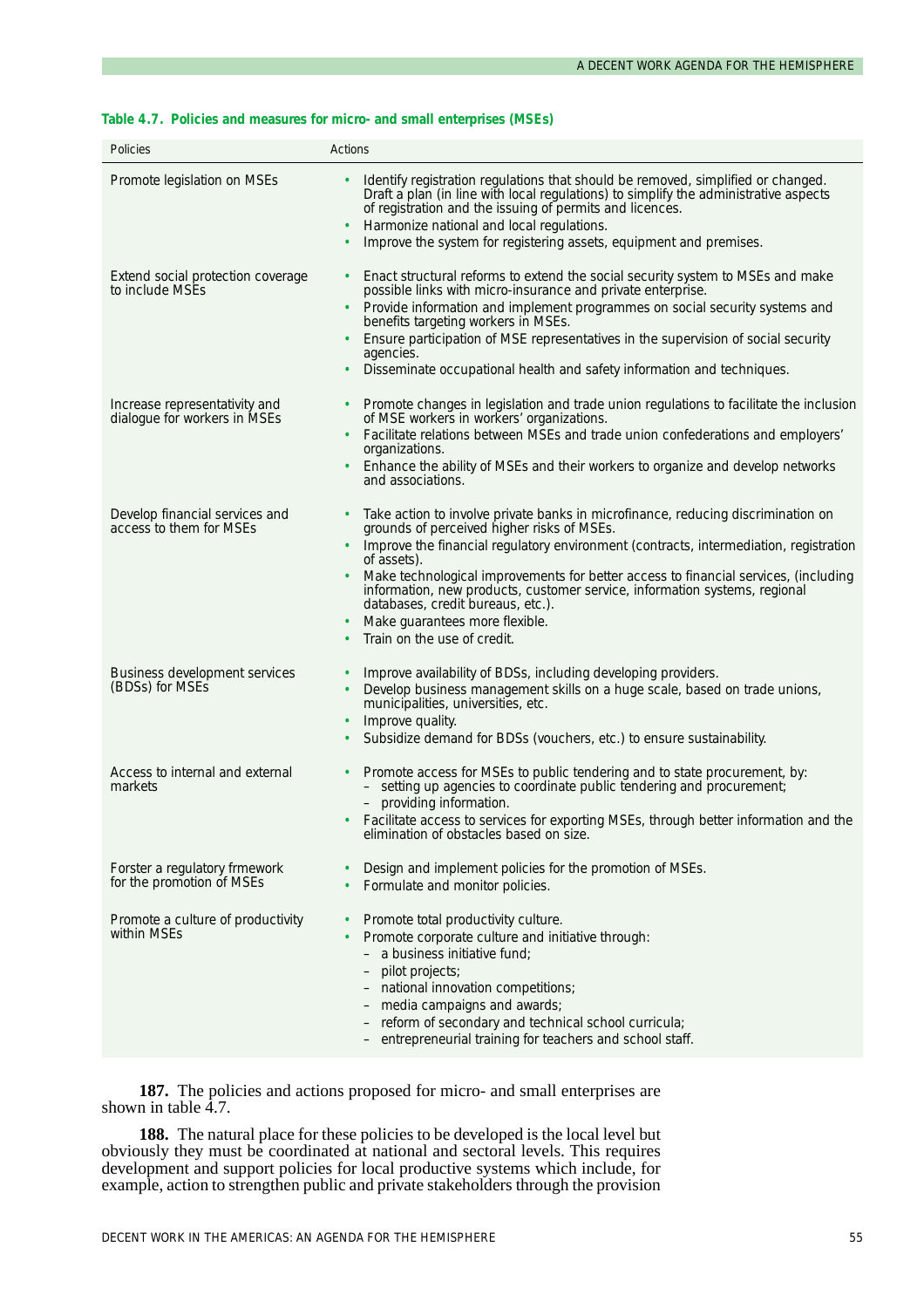of training and technical assistance to municipalities; encouragement of productive association through the establishment of productive networks; and the integration of the social economy into local development through the promotion of conglomerates.

**189.** Lastly, it should be pointed out that there is evidence that the most costeffective initiatives are those which focus on MSEs with relatively higher growth rates, since intervention is more effective financially when targeted at selected enterprises rather than an entire sector.<sup>25</sup> However, it is important to bear in mind that all MSE units, without exception, should be deemed to be subject to labour law.

**190.** One fairly successful programme which incorporates many of the proposals contained in this Report is the regional programme for sustained employment that has been implemented in Bolivia, Peru, Honduras and Nicaragua and has had repercussions at local government level, raising awareness within municipalities, institutions and national ministries with regard to the economic importance of MSEs for local development. The programme conducted studies and provided technical assistance to municipalities concerning conglomerates and production chains; it helped streamline administrative procedures and offered economic planning and training programmes for various publics on issues such as the quality of work in MSEs (Central America), business management, employment-intensive technologies adapted to local conditions and incorporating a gender equality perspective; a network of BDS providers who received training on ILO working methods was established for MSEs. The programme subsequently focused on the creation of more and better jobs in MSEs through the development of business initiative and skills among young persons, improved employability among vulnerable groups with low levels of education (in particular, women and young people of indigenous origin) and the improvement of the abilities and skills of MSE employers.

**191.** In the Caribbean, the development of MSEs has been promoted through the use of ILO methodologies such as the Improve your Work Environment and Business (I-WEB) programme, especially in countries belonging to the Organisation of Eastern Caribbean States (OECS). The Start and Improve Your Cooperative (SIYC) programme was adapted to develop cooperatives, in collaboration with the Caribbean Confederation of Credit Unions (CCCU) programme. Work has also been carried out with the Caribbean Development Bank (CDB), the InFocus Programme on Boosting Employment Through Small Enterprise Development (IFP/SEED) and the International Training Centre (ITC) of the ILO, in order to promote the development of MSEs in 15 Caribbean States.

# *4.2.5. The informal economy*

### **Objective**

Progressive formalization of the informal economy

# **Target**

Elimination, within not more than ten years, of the main legal and administrative factors that encourage the existence of the informal economy.

<sup>25</sup> M. Robles et al.: *Estrategias y racionalidad de la pequeña empresa* (Lima, ILO Subregional Office for the Andean Countries, 2001).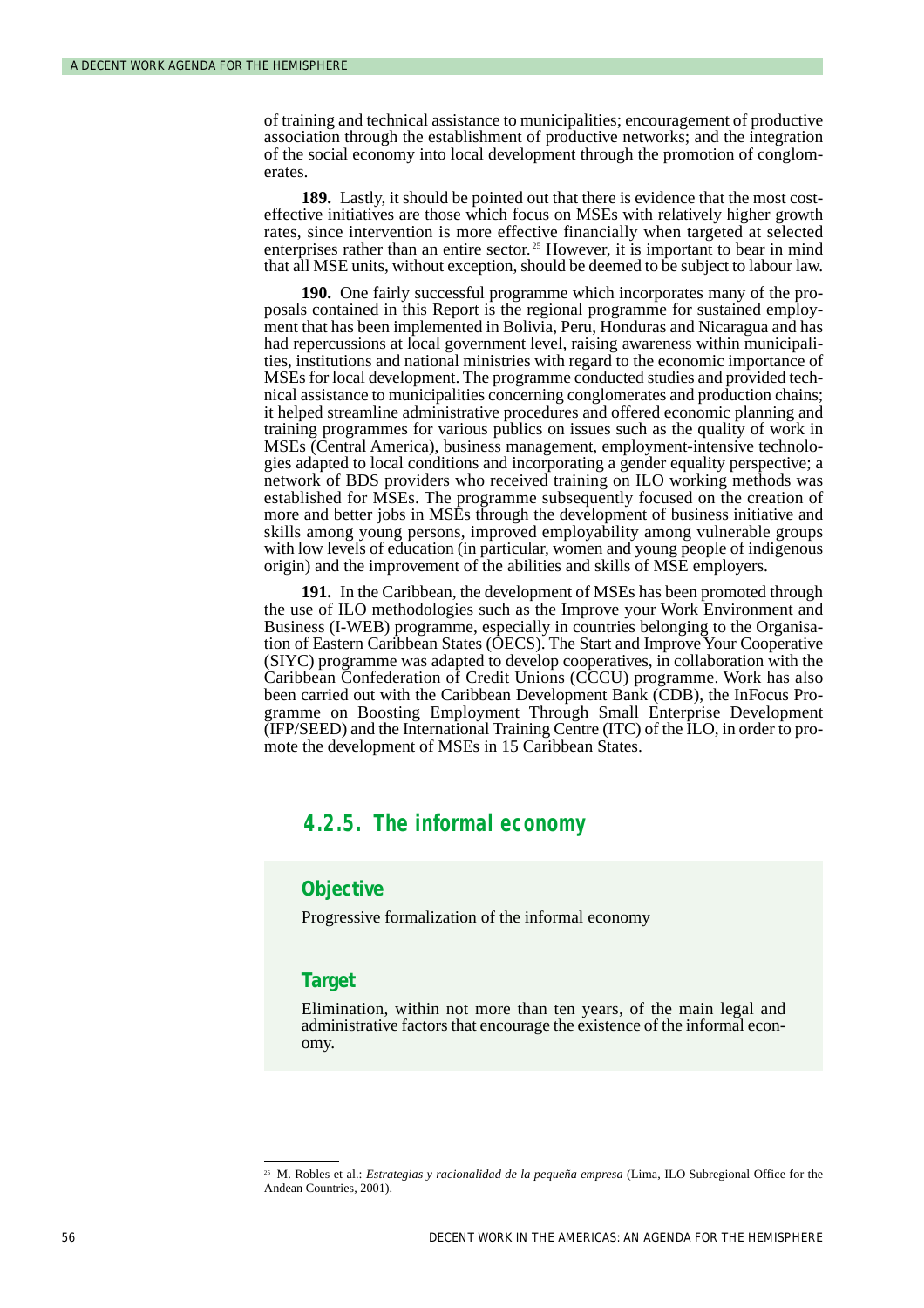#### **Rationale**

**192.** The issue of informal work has been generating a wide-ranging debate in the region for more than three decades, which has been so intense that even today opinions continue to differ over the definition of "informal". On the one hand, there are those who view this sector as comprising production units with limited access to productive resources and hence low productivity and income. Conversely, there are those who define it on the basis that the sector operates on the fringes of legality, without legal or administrative registration and without paying tax. It is claimed that the high transaction costs generated by state regulation are responsible for this state of affairs.<sup>26</sup> In practice, these two types of informal work coexist and are extensively interlinked. However, not all low-productivity units are legally problematic and not all enterprises outside the sphere of regulation have low productivity. Common to both is the fact that employment is relatively precarious. In this regard, a noteworthy innovation for the labour force is the new definition of the informal economy approved by the  $\text{ILO},^{27}$  which includes self-employed workers involved in subsistence activities, home workers and sweatshop workers passed off as wageearning employees, as well as independent workers in micro-enterprises.<sup>28</sup>

**193.** The above definitions of the informal economy are not mutually exclusive. In reality, each refers to a different scenario. Clearly, there are self-employed workers operating with extremely limited capital who have very low productivity and income as a result. The same could be said of family-run micro-enterprises. This cohort of workers is informal not only because it is faced with high transaction costs but also because it lacks access to capital and business services, with workers having to "invent" employment in which the overriding factor is work. Between this type of production unit and the formal sector there are grey areas: micro-enterprises with medium productivity, high mortality rates and poor working conditions for workers.

**194.** The definition of these enterprises, referred to as the "urban informal sector" by the ILO World Employment Programme – in the region, the Regional Employment Programme for Latin America and the Caribbean (PREALC) – is somewhat similar to the concept of Total Entrepreneurial Activity (TEA) introduced by the London Business School. A recent report published by the School<sup>29</sup> found that, in 34 of the countries studied, 9.3 per cent of people of working age had started their own business during the previous 42 months. Interestingly, the rate of entrepreneurship in developed countries stands at between just 1.5 per cent (Japan) and 8.8 per cent (Canada), while for the developing countries, typical figures are 27 per cent (Ecuador), 32 per cent (Uganda) and 40 per cent (Peru). The explanation offered in the report is that these high rates are the result of unemployment, underemployment and insufficient demand for labour amongst consolidated enterprises, which obliges people to start their own businesses as the only way of surviving. If this definition were also to include the fact that new entrepreneurs experience restricted access to productive resources (particularly credit) and that low-productivity and low-income employment is generated, the London Business School's definition would be practically identical to that coined by the ILO in the late 1960s and early 1970s.

**195.** A different situation is faced by micro- and small enterprises that remain in the informal sector because they cannot cope with high start-up costs, high taxes (levied by both central and local government) and social charges.

**196.** Finally, there are the enterprises which, although they could cope with such costs, choose not to do so because they prefer to operate on the fringe of the law and thus enjoy higher profits than their legally operating competitors, despite

<sup>26</sup> V. Tokman endorses the view of A. Portes and L. Benton, who link informal employment with the international distribution of work. See V. Tokman: *Una voz en el camino. Empleo y equidad en América Latina: 40 años de busqueda* (Santiago de Chile, Fondo de Cultura Economica, 2004). See also A. Portes and L. Benton: "Desarrollo industrial y absorción laboral: Una reinterpretación", in *Estudios Sociológicas de El colegio de México*, Vol. 5, No. 13, Jan.-Apr. 1987.

<sup>&</sup>lt;sup>27</sup> This modification was approved at the 90th Session of the International Labour Conference in June 2002.

<sup>28</sup> Tokman. op. cit.

<sup>29</sup> London Business School and Babson College: Global Entrepreneurship Monitor (GEM) (2004).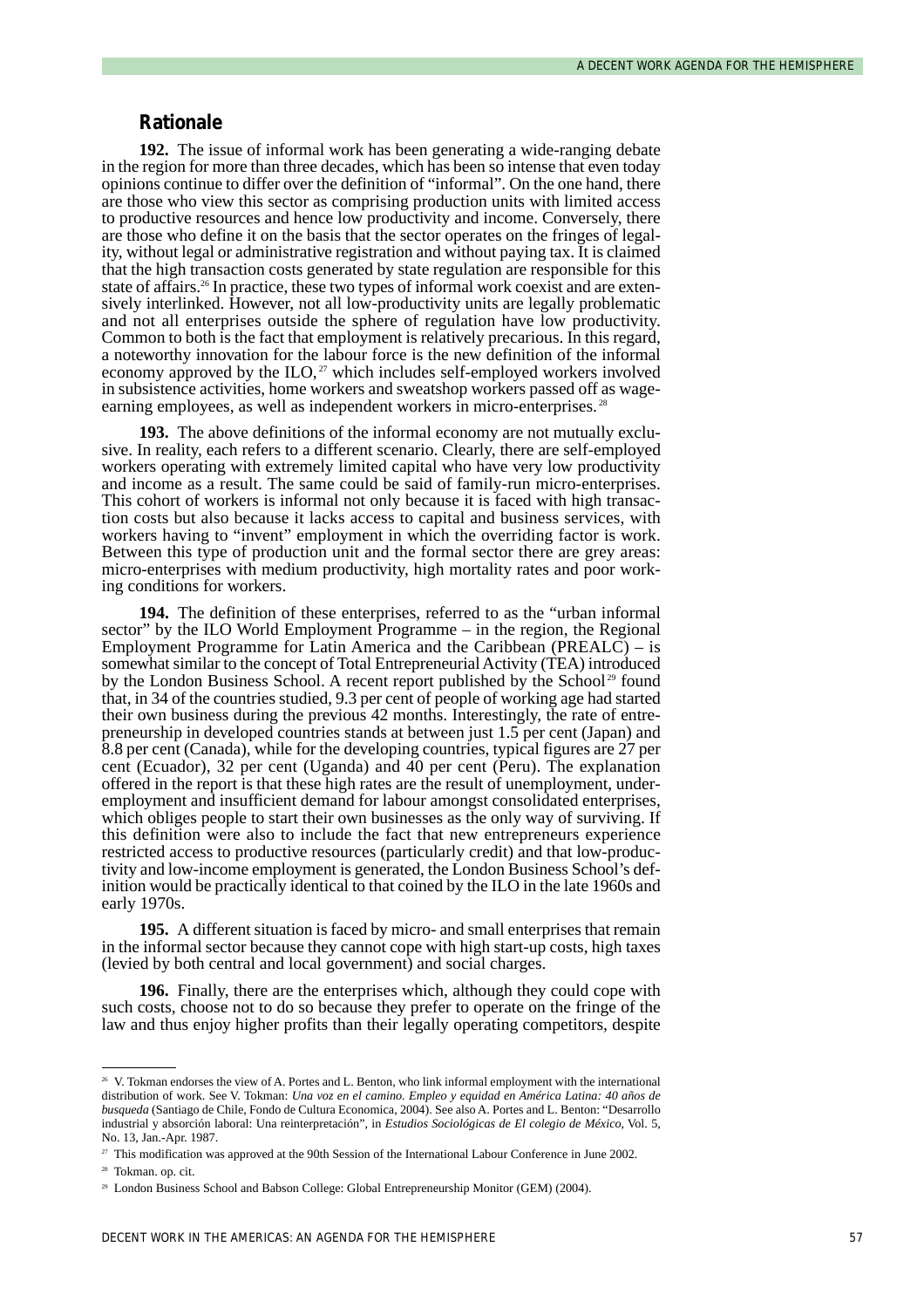the risk of discovery and sanctions. As a result, the policies to be applied differ depending on the type of informal labour in question.

#### **Policies**

**197.** With regard to production units established and remaining within the informal economy as a result of restricted access to productive resources, the policies required are the same as those set out in the previous subsection in reference to micro-enterprises. One additional consideration is that in the case of family subsistence enterprises, whose members generally fall within the demographic group living in extreme poverty, the basic policy of most benefit to them would be a social policy of income transfer to the most vulnerable sectors, rather than a productive services policy (although the latter should not be dismissed). It should also be borne in mind that it is in this type of family enterprise that child labour is most often found.

**198.** As for informal enterprises that do have access to productive resources, even though scarce, but which are unable to meet the transaction costs arising from legal and administrative regulations, an analysis of the impact of such regulations is obviously required. It is clear that highly restrictive regulations, particularly those relating to the operation of businesses, can influence the size of the informal economy. It should not, however, be assumed from this that those operating in the informal economy are deliberately evading their obligations (which can lead to strategies of deregulation or prosecution). Rather, it should be recognized that the main reason for the failure of informal workers to comply with their obligations is their inability to afford the costs involved, given their current production levels. The challenge is, therefore, to draw up strategies which create the conditions to enable those in the informal economy to meet the costs of compliance with administrative and fiscal obligations.

**199.** Finally, for those enterprises which, although in a position to meet the costs of legal operation, choose to operate illegally in order to gain an advantage over their competitors who remain within the law, the policy must be to identify perpetrators and impose appropriate sanctions, in addition to providing education and preventive measures.

**200.** Depending on the cause and nature of the informal work in question, examples of such policies can be seen in the region. The Regional Programme for Sustainable Employment referred to in the previous section is a good example of a policy directed at micro-enterprises. There are also numerous examples of successful policies aimed at reducing transaction costs (by simplifying the taxation system and administrative procedures, for example) in Chile, Mexico, Panama, Peru and elsewhere. It has been observed that the problem with such policies lies not in their design or application, but rather in their durability since, in many cases, a change of government leads to a review of administrative processes and the loss, at a stroke, of the progress achieved over a number of years. Finally, with regard to prevention and punishment of business practices that infringe labour legislation (such as clandestine employment in certain formal sector enterprises), tax law or legislation on business registration, the best examples from Latin America, showing that the State can and must successfully apply such a policy, include those in Chile, Colombia and Peru. Outside the region, countries such as Italy, Portugal and Spain, have also had positive experiences.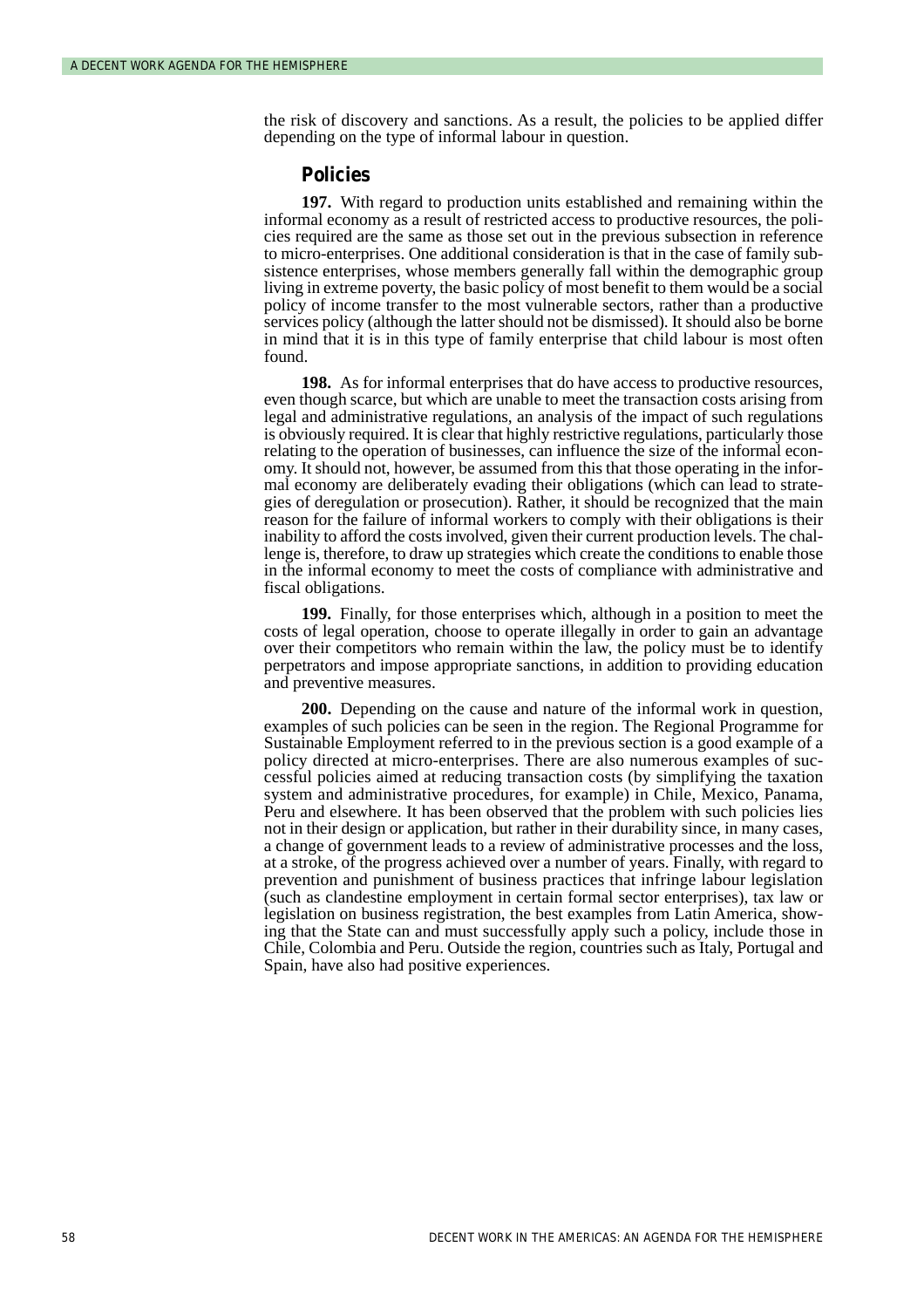# *4.2.6. The rural sector and local development*

# **Objective**

Improve the working conditions and productivity of economic activities taking place in rural areas, including work done by indigenous peoples.

### **Targets**

- 1. Within ten years, double the productivity and income of poor farmers and bring about substantial improvements in their working conditions.
- 2. Governments in the region should implement local development plans for small towns within ten years.
- 3. Make significant progress on ratification and effective application of ILO Convention No. 169, particularly with regard to aspects relating to consultation with indigenous peoples.

# **Rationale**

**201.** On average, the rural sector comprises one-third of the Latin American and Caribbean working populations. In the absence of World Trade Organization (WTO) agreements on trade in agricultural products, this is one of the sectors most affected by globalization and recent free trade treaty initiatives. Furthermore, the greatest concentration of poverty, child labour and forced labour is in the rural sector, which also exhibits the most acute gender inequalities.<sup>30</sup>

**202.** In the region, almost all proposals relating to the functioning of labour markets have assumed that they are comparable to urban economies. This is erroneous and needs to be rectified. Labour markets in the countryside function differently: wage employment is less common than in urban areas; family work is widespread; spot-type labour markets may exist (that is, labour markets established for a specific period and purpose); employment is highly dependent on agriculture and husbandry; and the state and conditions of "land" assets (agricultural property) tend to be the most important considerations, even more so than employment. Distance from centres of consumption, and hence the matter of territorial integration, is also a key issue given that, by definition, rural zones are made up of small population centres.

**203.** In rural areas, agriculture and animal husbandry are the dominant activities and account for 60 per cent of income. <sup>31</sup> Certain sectors within agricultural activity are modern and prosperous, generating employment, reasonable wages and multiplier effects within the rural economy. In the vast majority of cases, however, agriculture is traditional, with low productivity, few links to agroindustry, and dependent on low-capital technology and an unqualified workforce, all of which partly explains the low wages and the limited income among producers dependent primarily on this type of farming.

**204.** Particular attention should be paid to the situation of indigenous populations, most of whom are settled in rural areas. The invasion of their lands and the major obstacles they face in gaining access to productive resources, along with lack of recognition of their ancestral rights, are among their main problems.

<sup>30</sup> According to the ILO, less than 10 per cent of paid agricultural workers worldwide are organized in trade unions or rural workers'organizations. Approximately 70 per cent of child workers are employed in the agricultural sector. <sup>31</sup> Reardon, Berdegué and Escobar. *Rural non-farm employment and incomes in Latin America: Overview and policy implications* in World Development, Vol. 29 (3), (United Kingdom, Elsevier Science Publishers, 2001), pp. 395-409.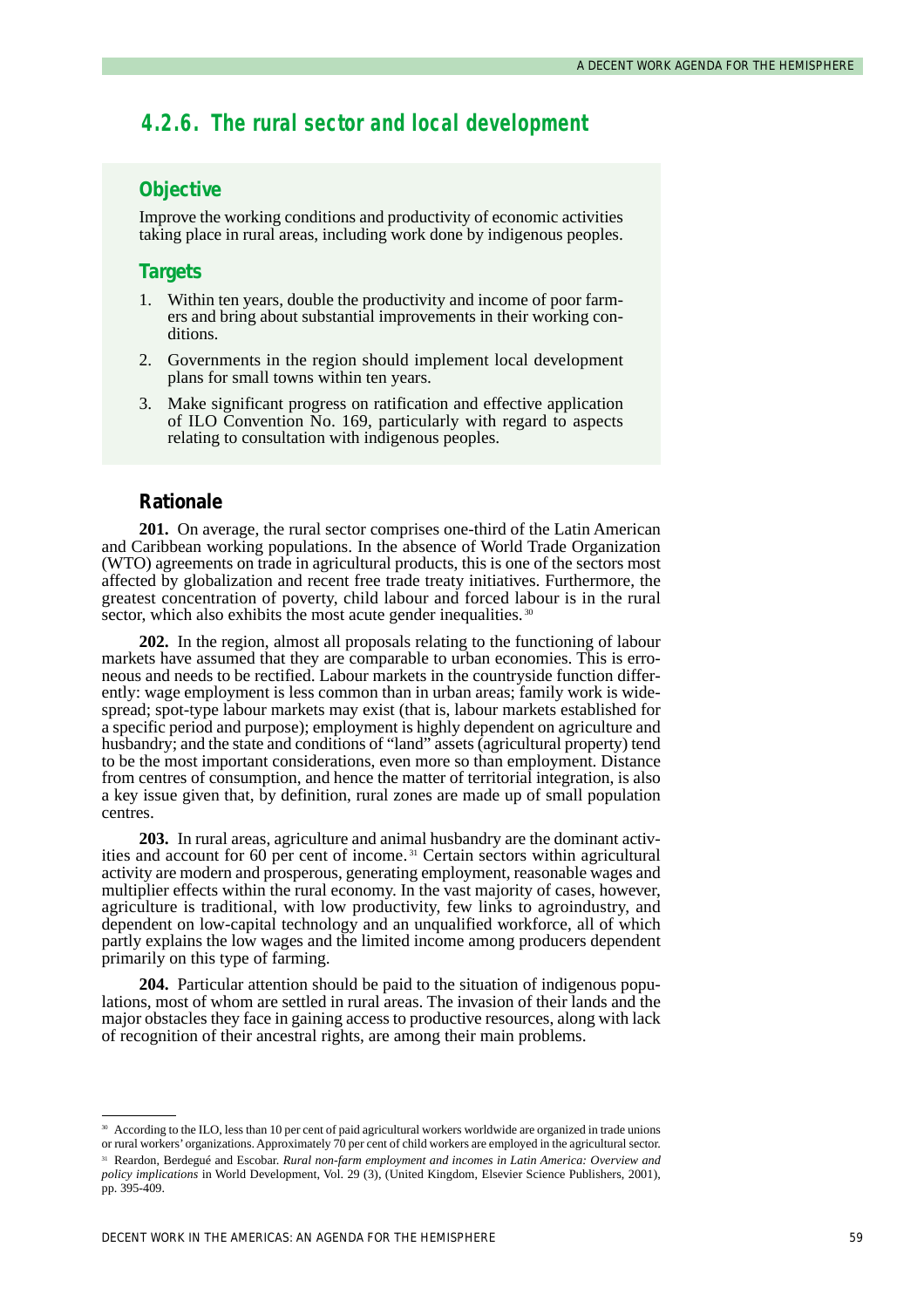#### **Policies**

**205.** Although the agricultural sector in the region has shown marked development of modern enterprises, mainly agroexporters, generating relatively high-quality paid work, a significant portion of rural employment continues to be associated with very small-scale family agricultural units. Underemployment is clearly a dominant defining feature in this case. Low workforce productivity is generally associated with low levels of education, although it should also be recognized that serious lack of investment, tools and equipment prevents rural workers from increasing their productivity. In order to remedy this situation, it will be necessary to implement policies aimed at injecting new value into rural activities, with the aim of:

- diversifying agriculture and land use by seeking to move towards more productive activities and more knowledge- and capital-rich technology;
- making technological innovation and management the basic components of increased productivity and better quality produce;
- creating greater added value on farms and in rural areas generally, with better links to markets, particularly the most dynamic ones;
- promoting a greater number of non-agricultural productive activities in rural areas, including agroindustry, crafts, micro-enterprise service providers and agrotourism and ecotourism;
- consulting indigenous peoples on projects affecting their lands; designing and implementing policies to open up access to productive resources for these populations.

**206.** In order to achieve these objectives, it will be necessary to formulate and implement specific policies covering four main areas: *a)* creation of suitable conditions to encourage productive investment; *b)* development of personal capacity in enterprises and organizations; *c)* implementation of specific agriculture and husbandry policies; and *d)* in consultation with indigenous populations, implementation of development policies for indigenous areas in conformity with ILO Convention No. 169. The first group includes rural infrastructure and service policies, and policies to attract rural investment, given that lack of adequate agricultural finance is currently one of the most serious problems.

**207.** With regard to policies for developing capacity, it is essential to have in place a human resources development policy, since special skills are required of people involved in activities traditionally practised in the countryside (crop production, animal husbandry, aquaculture, fruit growing, forestry and crafts). However, it is equally important to undertake activities aimed at promoting entrepreneurial and business skills in rural areas, given that the better educated section of the population tends to have migrated to urban areas and that there are few people wishing to go into agricultural, agroindustrial or service sector management, or showing any interest in starting a business in rural areas, where profits tend to be low or unpredictable.

**208.** With regard to rural agricultural development policies, it is proposed that production and associative chains be promoted, since one of the main problems faced by the rural economy is a lack of interconnection in agricultural chains and the absence of high-quality rural agroindustry. At the same time, it is essential to have in place a policy to promote technological innovation and diversification, with a view to updating the traditional policy approach of research and technology transfer on which the public institutions in this sector have based their work and moving towards an approach based on "promotion of technological and managerial innovation", which could include innovation chains at every point on the production chain. Such a policy would be coupled with recognized cross-cutting policies for improved water management (with the explicit aim of seeking a more continuous year-round pattern of land use in order to overcome the current seasonal nature of agriculture, and thereby to contribute to uninterrupted agricultural job creation) and policies on land access and capitalization through special funds aimed at facilitating the acquisition of equipment and tools to increase productivity, particularly among small farmers. This should involve a competitive fund with preferential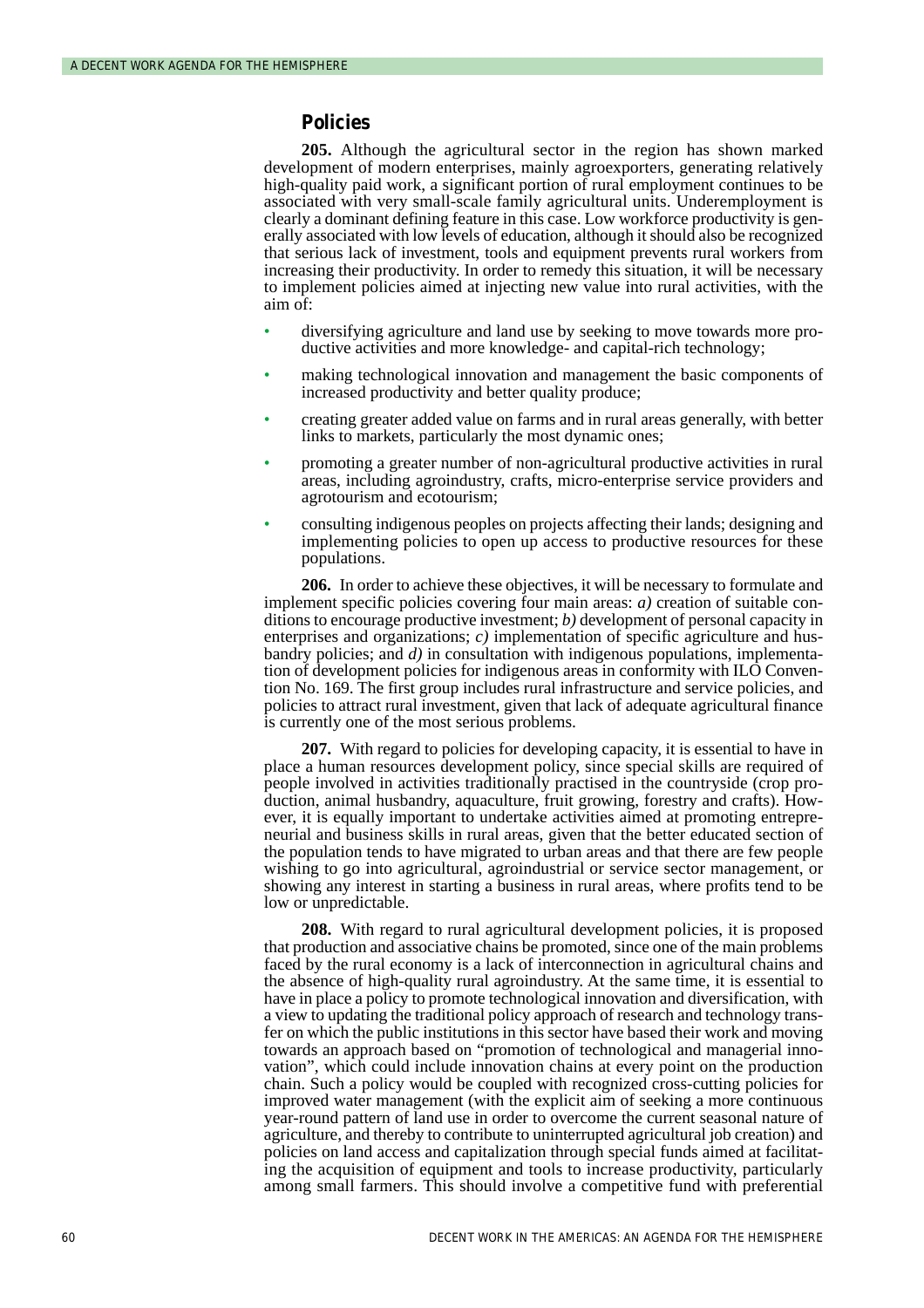financing, which could be offered in the form of vouchers for the purchase of tools and machinery. Programmes in which the State offers handouts of cash or tools, and particularly of buildings and machinery, should be avoided. Each country will also require financial support programmes in order to fund small-scale infrastructure projects on farms and in communities, including wells, drinking troughs for livestock, feed storage facilities, and so on.

**209.** It should not, however, be forgotten that at least 30 per cent of rural income is dependent on non-agricultural activities, a figure which moreover appears to be increasing. <sup>32</sup> For this reason, policies seeking to diversify activities through the promotion of production capacity outside the farm should also be taken into consideration.

**210.** The specificities of employment in rural areas mean that policies in this area are best suited to implementation at a local level. With this in mind, a proposed priority target for developing better working conditions in the countryside and an effective reduction in poverty is for governments in the region to begin implementing local development plans for small population centres within ten years.<sup>33</sup> Such local plans should include actions aimed at promoting investment in infrastructure, especially where this involves labour-intensive construction, and should select a combination of appropriate policies from among those set out above.

**211.** With regard to indigenous populations, the most relevant areas for action, as mentioned above, involve the following initiatives: create or strengthen national institutions working to promote social inclusion; ensure access to formal education of a kind relevant to their culture, and the opportunity to remain in education; ensure access to productive resources, particularly credit and new communications technologies; and increase their political involvement and representation in order to safeguard their territorial and land ownership rights.

**212.** Given the particular conditions of rural areas and indigenous populations, it is difficult in the countries of the region to design a single "model" for rural development that could be applied in every country. Nevertheless, when it comes to local development programmes, one of the main strategies for rural sector development, it would be advisable to study the experiences gleaned from the PRODERE programme conducted in El Salvador, Guatemala, Honduras and Nicaragua during the first half of the 1990s, since this is possibly the most advanced experiment in local development to be carried out in the region during the past 20 years.

# *4.2.7. Vocational training*

# **Objective**

To make human resources more competitive and broaden coverage of vocational training among vulnerable groups.

# **Target**

Within ten years, increase the percentage of countries' investment allocated to training by at least half a percentage point (as a percentage of GDP) and double current returns on investment in training.

<sup>&</sup>lt;sup>32</sup> ILO: *World Employment Report 2004-05: Employment, productivity and poverty reduction* (Geneva, 2005).

<sup>&</sup>lt;sup>33</sup> A target of this type draws on the fact that economic growth has typically followed an economic development model based on urban-industrial growth led by large enterprises, in which rural areas have a residual role or act as adjustment mechanisms. The objective in this case should be to seek new growth pathways and transformations that will enable local bodies to make the best use of their resources and thereby contribute to the creation of enterprises, employment and prosperity for the community.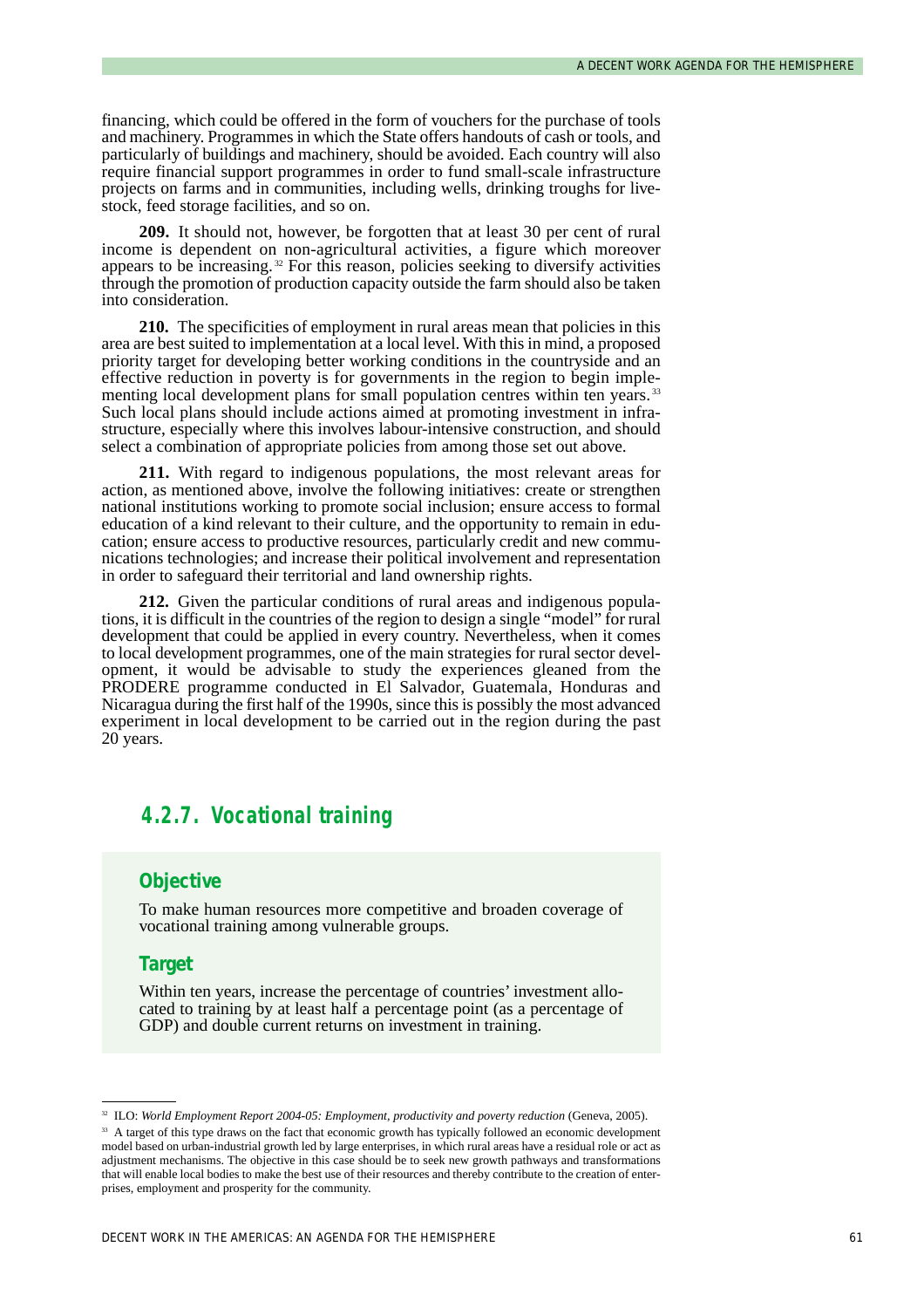#### **Rationale**

**213.** The rapid transformation taking place in the world of work means that training and human resources development has become the key issue linking the economic and social dimensions. Inclusive growth strategies, like the ones proposed in this Report, are those that seek to use human resources development as a means of facilitating access to better employment and income, as well as increasing productivity and competitiveness.

**214.** Today, the question of public vocational training policy has regained its place at the heart of the political agenda for governments (particularly labour ministries) and the social partners. There is an awareness, both of the need to establish regulatory frameworks that will link existing resources and capacity (the only means of ensuring provision that is sufficiently broad, diverse and flexible to address the challenge of lifelong learning), whether these derive from the public sector, private sector, public-private partnerships or social institutions, and of the importance of strengthening mechanisms for social dialogue on the design, management and financing of public policies.

**215.** Training and skills development are no longer considered to be isolated and auto-referential, but rather as activities comprising parallel labour-related, technological and educational aspects. The labour dimension is clear from the fact that these activities are a subject of interest and negotiation for the social partners and are increasingly being incorporated into labour law and collective bargaining. At the same time, there is a close and functional link with all the issues comprising labour relations systems (including productivity, competitiveness, employment, wages, occupational safety and health, working conditions and environment, equal opportunities, and career development). It is equally true to say that training is important as a central and strategic component in processes of innovation, development and technology transfer. Many vocational training institutions and other bodies that have recently begun to operate in this sector do not restrict themselves to imparting training alone (which itself implies a form of technology transfer), but rather are seeking to develop a wide range of technological services for enterprises, economic sectors and communities, thereby helping to enhance the relevance, quality and up-to-date nature of the training offered. Finally, the educational component of training that has always existed has been progressively enhanced, both through what is provided by the specialist institutions and through efforts to establish closer links and cooperation with other bodies, organizations and educational providers working in the area of lifelong learning.

**216.** During this process, it has become clear that current investment in training within the region is low in comparison with international benchmarks (taking into account the contribution of society as a whole, i.e. workers, employers and the State) and that at the same time, the scant resources allocated to vocational training and skills development by societies do not necessarily yield the anticipated returns, whether in terms of better jobs or working conditions. Various problems come into play with regard to these two issues. Local training and skills development systems suffer from a number of shortcomings. These include difficulty of access for certain sectors of the population leading to labour exclusion; a lack of transparency with regard to supply and demand requirements; and even problems related to training incentives, stemming from the nature of the human capital in question. The goal here is therefore twofold: first, it is hoped that the percentage of investment channelled into training by the countries of the region will increase by at least half a percentage point (expressed as a percentage of GDP) by 2015 and, secondly, that the average returns on such investment will double in comparison with current figures.

#### **Policies**

**217.** To achieve these goals, work will need to focus on two main areas. The first concerns the need for clearly thought out institutional development as a prerequisite for any proposal in this area. In the case of Latin America and the Caribbean, during the 1990s, a certain degree of dynamism was shown by labour ministries in the design, management and implementation of new mechanisms for financing training policies (often within a broader framework of active policies), as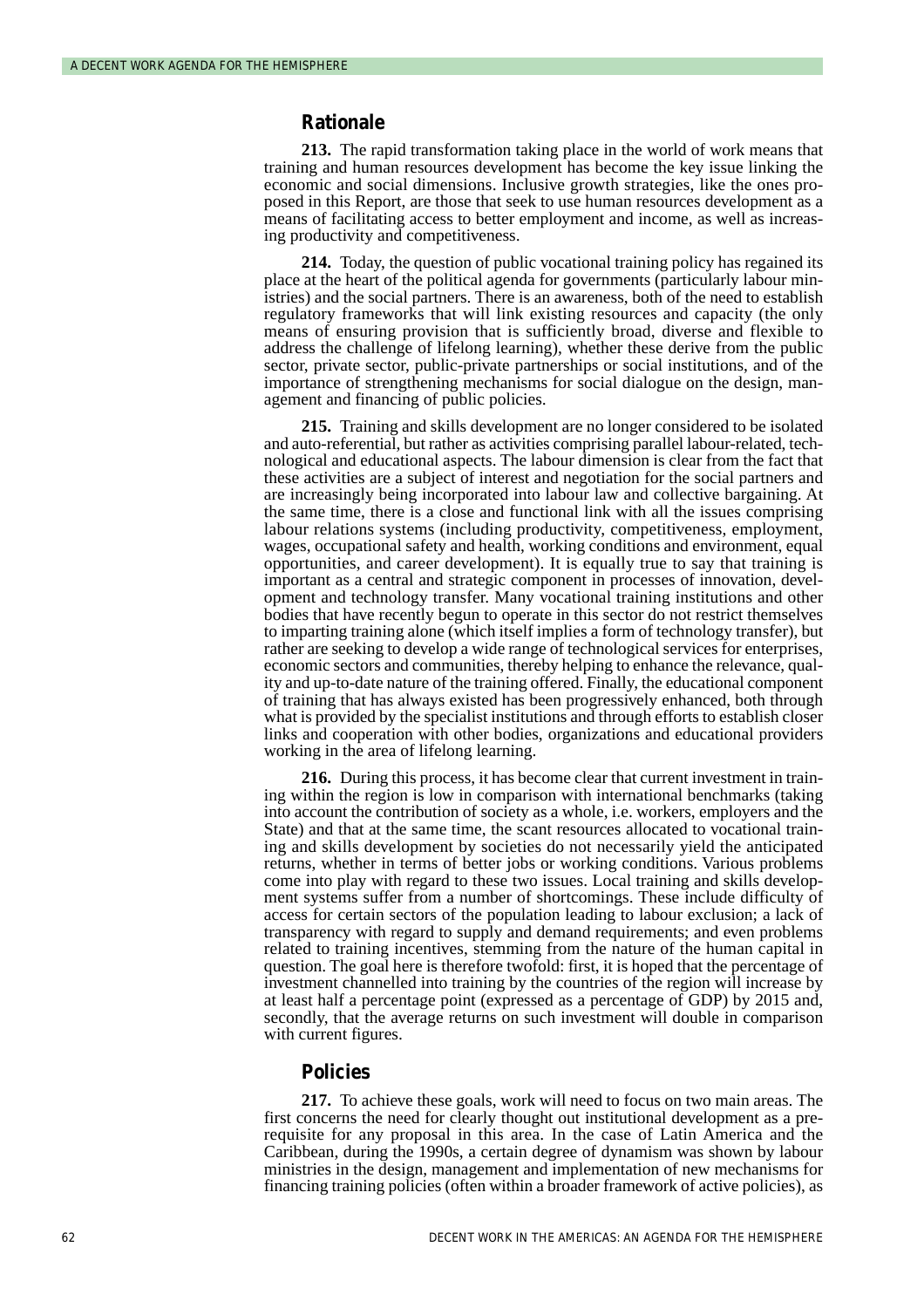well as frequent questioning of classic institutional training models (essentially those of national and sector-based institutions). The region has now entered a new phase and institutions are once again being viewed positively as part of a process that has clearly benefited from the modernization and restructuring efforts undertaken by many such bodies between the late 1990s and the beginning of the current decade. Furthermore, participation by labour ministries in defining public policies on employment and training has come to be a key element in national development strategies.

**218.** It is therefore suggested that public employment and training policies now need to be linked to stable institutional blueprints ensuring investment and accumulation of funds in areas such as focus strategies, identifying skills requirements, pedagogical innovation, and training of trainers. As a result, and given that provision of training services cannot continue to be based on a labour market that no longer exists, but must respond to present and future requirements, actions such as the following are proposed:

- Design and implement vocational training programmes which, in tandem with employment policies, focus on the needs of persons vulnerable to unemployment (young people, unemployed women, adults with few qualifications) and on local, sectoral and enterprise development requirements.
- Promote opportunities for social dialogue on vocational training with employers' and workers' organizations and ministries of labour and education, making use of instruments such as ILO Recommendation No. 195, and increase their involvement in the drafting of institutional replies and the design and management of new training programmes.
- Drawing on the experience and capabilities of both national training institutions and private providers, adopt measures with a view to broadening provision and generating innovation in terms of management (quality, environment) and training activities (competencies, modular training, project-based training, ICT), by improving coverage, quality and relevance.
- Implement measures to support employment policy makers (technical assistance, seminars, training, training materials and manuals), with a view to improving their capacity to formulate solid and durable policies.
- Design and construct national qualifications systems that enable education and vocational training to be more closely dovetailed and promote a culture of lifelong learning. These frameworks should cover issues such as skills development, recognition of prior training and quality assurance for training.

**219.** The other focal area concerns the development of an approach whereby vocational training and skills development are viewed as part of a system involving the social partners (employers, workers), governments and society at large. Against this background, public policy plays a key role in creating conditions conducive to investment and to participation in training by enterprises and workers. To this end, two groups of priority policies should be considered:

- Policies to promote the development of systems that provide information to employers and workers in order to make the market more transparent and qualifications more readily understood, thereby ensuring that the limited resources put towards vocational training yield the intended results. Measures such as the definition of occupational assessment and certification processes, recognition of prior training and the creation of a national quality accreditation register for public and private providers of vocational training and skills development, would prove extremely useful and would entail no cost to society.
- Policies to enable greater and more diverse investment in training. This would include encouraging the various stakeholders to invest new funds both in initial training and in efforts to meet the increasing need for on-the-job refresher training. A key point regarding investment in training is that not only does the

<sup>&</sup>lt;sup>34</sup> National specialist institutions exist in almost all the countries in the region and have undergone profound processes of modernization and transformation, and increasing use is being made of the opportunities they offer for human resource development.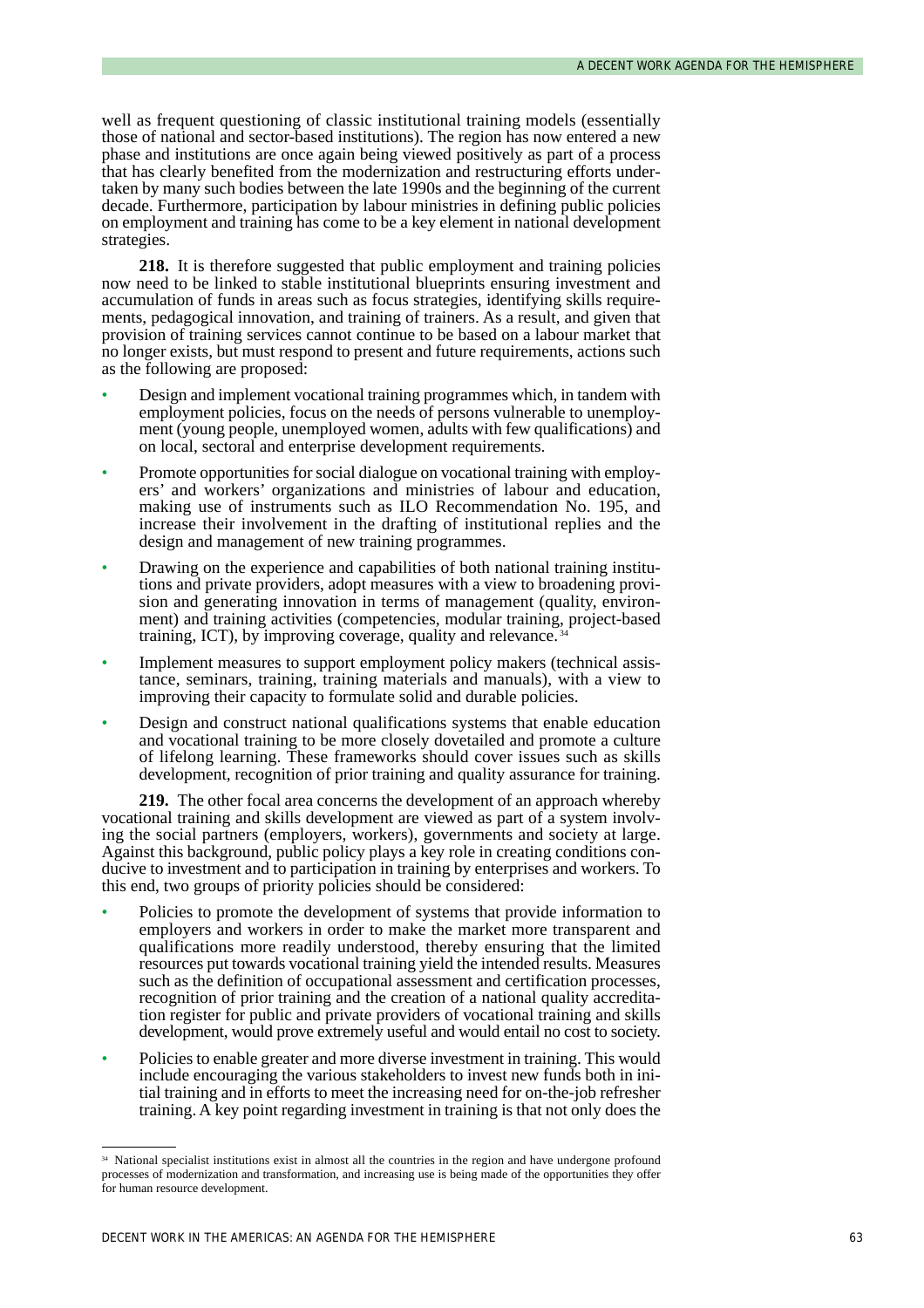investor (enterprises, workers, the State) benefit. Rather, the benefits are shared, hence the suggestion that, in some cases, mechanisms could be established to ensure that the costs can also be shared, by means of contributions or deductions, in order to increase the incentives for such investment. At the same time, bipartite finance mechanisms are also a useful means of encouraging investment.

**220.** It should be stressed once again that it is important to move away from short-term vocational training programmes of limited coverage towards the development and implementation of state policies with a longer-term vision. Programmes are a useful source of institutional experience from which to draw lessons, but they require clear and robust institutional linking in order to resolve the major problems facing the training and skills development market as a whole. It will therefore be necessary to put in place appropriate incentives for investment in training and in the development of new means and strategies for access, as well as increased coverage, relevance and quality of vocational training.

**221.** These focal areas of current vocational training and skills development are a response to ILO Recommendation No. 195, the content of which has been accepted by many countries. This facilitates the mainstreaming of the concept of lifelong learning through recognition of knowledge acquired in the workplace, a notion on which workers and employers are in agreement and which they discuss very readily. In addition, the Recommendation provides ministries of labour with a useful focus for their employment and training policies:

- In **Argentina**, a specialist section within the Ministry of Labour has been set up to develop approaches aimed at enhancing the quality, recognition and certification of skills acquired through experience in the workplace.
- In **Brazil**, an Inter-Ministerial Commission has been created and given responsibility for preparing a proposal for the establishment of a national skills certification system. The Commission is headed by the Ministry of Labour and Employment and carries out its work in consultation with the social partners. Its purpose is to enable skills acquired through experience to be recognized.
- **SENAI**, the Brazilian National Industrial Training Service, is developing and implementing a process to achieve recognition of skills acquired through experience in the workplace and to that end is establishing the SENAI certification system. The Ministry of Labour and Employment is supporting the development of several pilot applications relating to this subject.
- In the Caribbean, **CANTA** (Caribbean Association of National Training Agencies) was created to promote leadership, identify deficits in the area of training and formulate recommendations.
- In **Chile**, a project on education and lifelong learning is being developed jointly by the Ministries of Education and Labour; this includes education and training measures, including standardization in education and skills and recognition of prior training.
- In **Colombia**, a process aimed at recognition of skills acquired through experience is being undertaken under the leadership of the National Training Service (SENA), along with improvements in the quality of private training provision.
- In **Costa Rica**, the National Training Institute (INA), in collaboration with the Government, has launched the "University for Work" programme, which seeks to establish links between vocational training and formal education via mutual recognition and student mobility.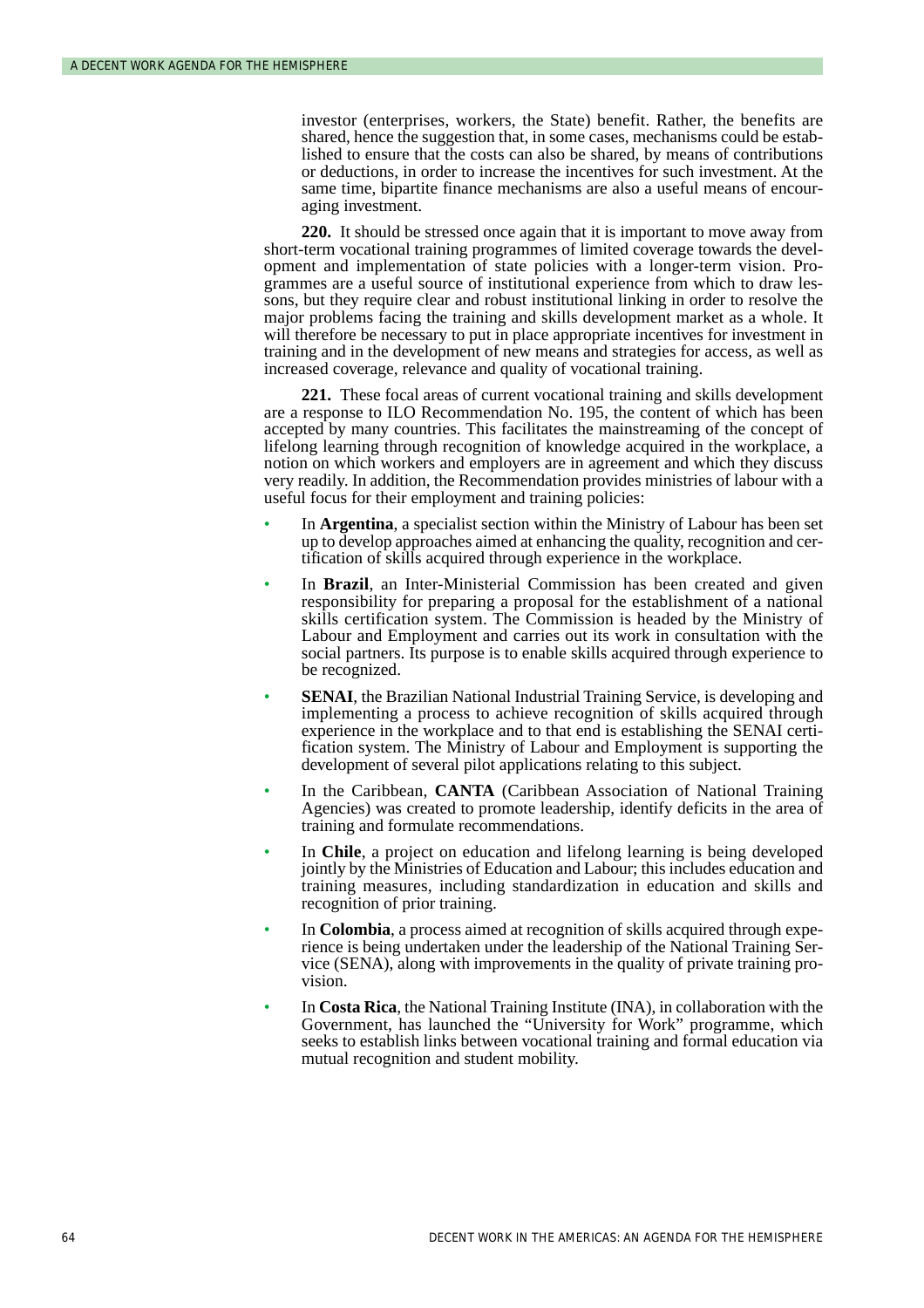# *4.2.8. Employment services*

# **Objective**

Improve the capacity and quality of employment services provision.

### **Target**

Within ten years, double the number of workers placed through public or private employment services.

### **Rationale**

**222.** One of the problems observed in the region's labour markets relates to the way in which workers look for jobs. In many countries, the most contacts between jobseekers and job suppliers take place via personal relationships. A labour market functioning on the basis of such personal mechanisms may be efficient, but is unlikely to be fair, since it will provide opportunities, particularly with regard to good jobs, for a select few (those people who have such personal relationships), while a large section of the working population will be excluded. The problem is even more acute in the case of low-income women, who generally enjoy far less access to this type of personal network than men.

**223.** Employment services are one of the institutionalized mechanisms for establishing contact between enterprises and workers in the labour market. Such services may be public, usually taking the form of ministry of labour or local government offices, or private labour intermediation or placement agencies. The importance of these mechanisms is greater still when labour markets become more volatile, employment is short term and people are constantly looking for employment.

**224.** Public employment services in the region tend to suffer problems of restricted coverage and limited services, a fact that tallies naturally with the limited budgets generally allocated by States to labour ministries. In most countries, these services cover only one per cent of the workforce and no more than ten per cent of jobseekers. The majority concentrate solely on the question of job placement, without taking on the other roles seen in services elsewhere, such as dissemination of information on the labour market, direct job seeking assistance (such as self-help support, job fairs or job seeking techniques), promoting greater contact and interaction with other training and public employment programmes, and even support for the implementation of labour market adjustment and unemployment protection programmes.<sup>35</sup>

**225.** Private employment services may have broader coverage than public services, although this coverage has traditionally been concentrated in particular occupations, with a high degree of variability in terms of quality, solvency and transparency, the very criteria that such bodies are required to fulfil. These private bodies include so-called "headhunters", as well as local or even neighbourhood agencies that essentially exchange vacancy announcements. Intermediary agencies can also be found in countries where the law provides for direct supply of labour to enterprises. The problem is that in some countries, many placement agencies function without any sort of regulation or control. Private agencies often charge excessive fees to jobseekers, who may even have to agree to hand over their first wage packet if they are placed in employment. In other cases, agencies may offer "promises of employment" that are often not honoured. In countries where jobs are scarce, "promises of employment" can become commodities (with profit clearly in mind), particularly where little control is exercised over the activities of such agencies.

<sup>35</sup> P. Thuy, E. Hansen, D. Price, ILO: *The public employment service in a changing labour market* (Geneva, ILO, 2001).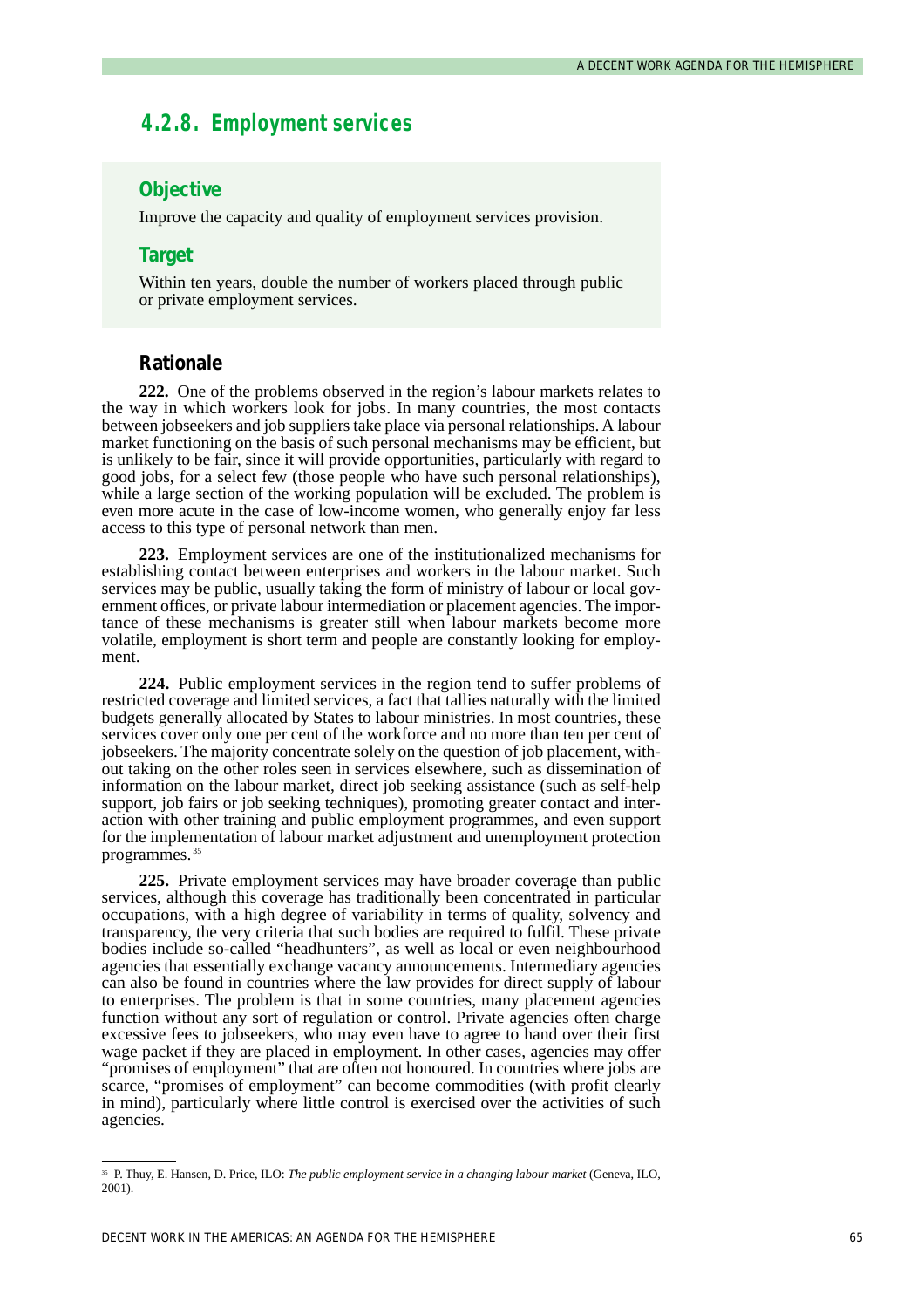**226.** The challenge for governments and the social partners is therefore to ensure that employment services effectively carry out their work of "democratizing" opportunities in the labour market, that is, opening them up to the entire population. In the modern world, it is hard to imagine the public employment service carrying out this work alone; there will of necessity, be input from private services.<sup>36</sup>

#### **Policies**

**227.** It is clear that an undertaking of this kind will not be achievable solely by the public employment service and that collaboration from other bodies is therefore required. To this end, countries in the region could promote mechanisms for establishing links between public and private services, based on cooperation rather than competition, with a clearly defined promotional and regulatory role for the State. One possibility for putting this two-pronged role into practice is to supply information to the public on the solvency and credibility of private agencies operating in the labour market. This suits training organizations because they are provided with a quality-based goal to work towards; it is also helpful to workers, who will no longer simply receive "promises of employment", and to employers, who will know from the outset which agencies are most reliable.

**228.** Secondly, given that private services operate only in profitable labour markets or those where there is a high concentration of demand for labour, public employment services clearly face greater challenges. One relates to their decentralization and effective operation in locations where workers can be found but where there is a lower level of demand. In such cases, the sphere of action of these services clearly needs to be widened. Public employment services also need to move into other roles, at the very least by providing labour market information, which is useful both to workers and to employers, who are constantly in search of information on jobseekers, good quality vocational training providers for their enterprises, and even on the reliability of firms operating in this market. Finally, greater linkages should be sought between public employment services and other services provided by labour ministries themselves, in order to achieve the comprehensive coverage that is sometimes lacking in public employment policy.

**229.** An example of how employment services can be more than just a traditional job placement system is provided by the Labour Information Centres Network *(Red CIL)* in Peru. This network coordinates the country's labour information and placement centres, offers employment brokerage, job seeking assistance and vocational guidance, as well as operating information mechanisms for workers and employers and coordinating its activities with the Employment Promotion Directorate and the Intermediation and Vocational Guidance Subdirectorate. In 2002, some 18,396, out of a total of 87,366 applicants, were placed through these centres. There were 25,094 vacancies offered by enterprises.

# *4.2.9. Wages and remuneration*

#### **Objective**

Revive the minimum wage as an instrument of wage policy and progressively link increases in remuneration to changes in productivity and the increased cost of living.

<sup>&</sup>lt;sup>36</sup> If this objective is to be achieved, it is essential that managers of these employment services be aware of two aspects: the risks of certain forms of discrimination in the labour market (on grounds of gender, race, ethnicity, social class, age or disability). This can occur, for example, when factors such as age, sex, or "appearance" are included as job requirements, despite bearing no relation to the qualifications necessary for the post in question. Secondly, they should be aware of the potential contribution that employment services can make to reducing such inequality, provided that they can reach out to sectors suffering the worst discrimination and help to place their members in employment.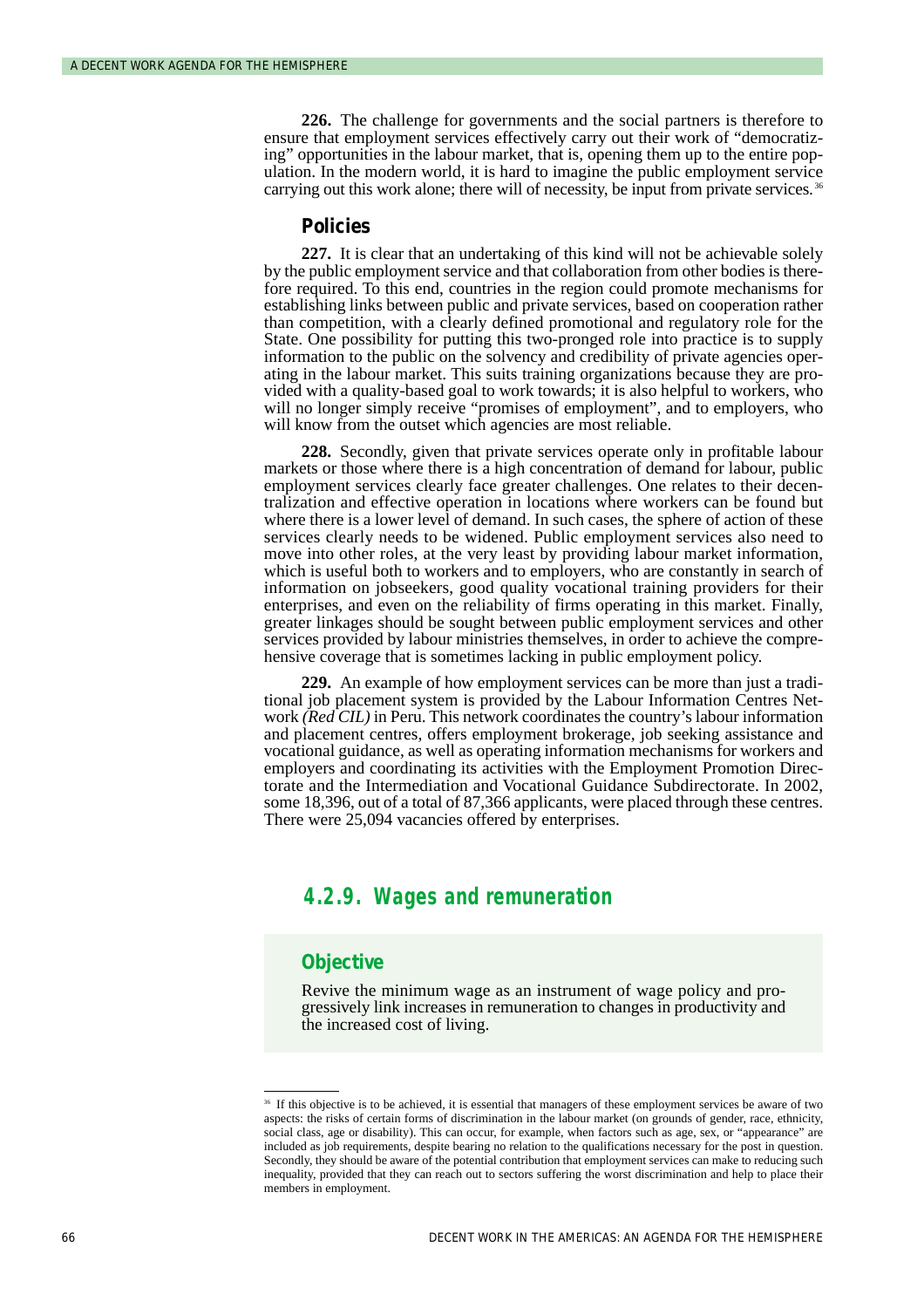#### **Targets**

- 1. Effective use of mechanisms for consulting the parties concerned on the minimum wage, pursuant to the ILO Minimum Wage Fixing Convention, 1970 (No. 131).
- 2. Promotion, within the framework of collective bargaining, of productivity clauses and wage adjustments linked to productivity and changes in the cost of living.

#### **Rationale**

**230.** It should first of all be recognized that labour markets represent a paradigm case of contact between large macroeconomic entities and the microeconomic level of households. Thus, if poverty and inequality are truly to be overcome, income transfer policies are not enough; wages and remuneration policies are also required.

**231.** The subject of wages is highly controversial, but important nonetheless. Were Latin American and Caribbean labour markets to function in textbook economic fashion (that is, in conditions of perfect competition), this question would be irrelevant. The key problem is that labour markets are highly asymmetric, yielding results which may mean efficiency for one of the parties, but are not necessarily fair. Under such conditions, wages cease to reflect the conditions of supply and demand alone and come to be determined by factors such as patently unequal bargaining power. Even when this takes place under conditions of growth in the economy and in labour productivity, wages and remuneration in general do not necessarily grow at the same rate or over the same periods of time.

**232.** Recent experience in the region has shown that during the period of relatively closed economies before the 1990s, wage policy was used by countries essentially as a means of compensating for loss of purchasing power, by means of diverse and sometimes complex indexation mechanisms. Minimum wage policies were in fairly active use and profit-linked compensation mechanisms were in place. However, various key indicators within the economy (such as interest rates or public service charges) were also subject to intervention rather than being fixed by the market. By the 1990s, the opening up of economies and the need to implement policies to reduce inflation meant that minimum wage policy decreased in importance. Essentially, the minimum wage became increasingly irrelevant and collective bargaining less frequent. The pressure for greater competitiveness as economies opened up led to proposals to link wages with productivity. This could not be achieved because currency appreciation precluded any effective link between wages and productivity. Against the current background of economic growth in the region, in which the "macroeconomic bonanza is accompanied by clear microeconomic malaise",<sup>37</sup> there is a need for wage policy once again to be brought to the discussion table, since it is clear that transfer policies are an extremely limited substitute for the results the labour market can yield when left to its own devices.

**233.** Under current conditions, wage policy in the majority of countries simply amounts to the application of the minimum wage, although even this is generally on a discretionary and irregular basis. The minimum wage should therefore be revived as an instrument of wage policy and evaluated regularly. The key point is that the minimum wage has in the past been used as a tool for purposes as diverse as control of inflation, fiscal policy and even social policy (income redistribution) because it was linked to certain social benefits. It is clear that the minimum wage should play a simple and clearly defined role: as the bottom rung of the private sector wage ladder.

<sup>37</sup> A phrase taken from J. Schuldt: *Bonanza macroeconómica y malestar microeconómica* (Lima, Centro de Investigaciones de la Universidad del Pacífico, 2004).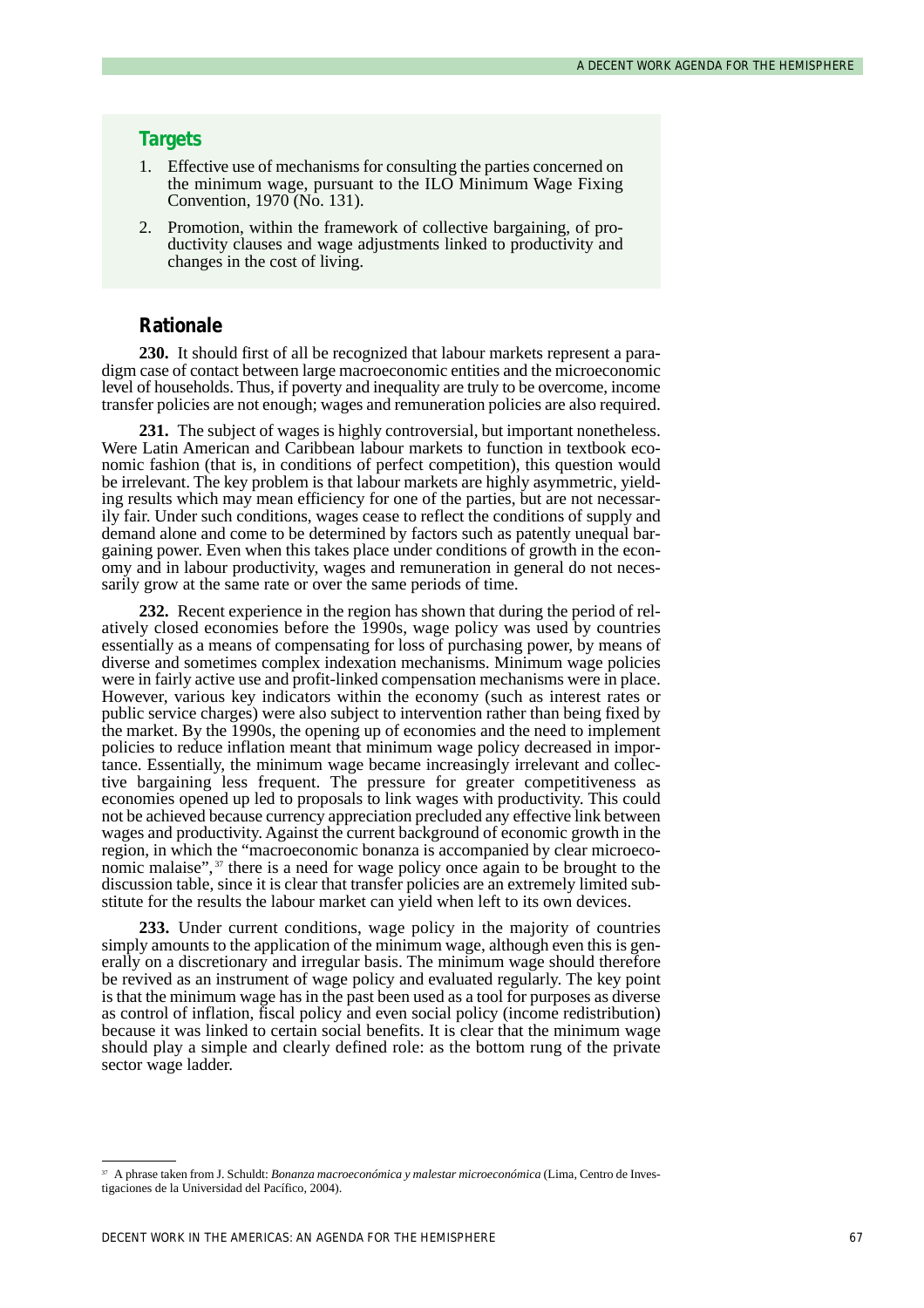#### **Policies**

**234.** Other measures in this area could include: *a)* a review of cases in which minimum wages are linked to social benefits, since this has not worked as a social policy in the past; and *b)* a review of examples of more complex mechanisms based on occupation-specific minimum wages, which tend to be highly rigid.

**235.** A further component of wage policy appropriate to the current time is the linking of wages and productivity. In this area, there are proposals to introduce variable components into remuneration. One mechanism used to establish this connection includes linking remuneration to enterprise profits. Such mechanisms exist on paper in a number of countries in the region, although where they are applied, they tend to become an invariable element of wages. Such systems clearly need to be reviewed. One example that could be considered here is that of Brazil, where a requirement to engage in negotiation is combined with absolute freedom in terms of the outcome of such negotiations.

**236** Another mechanism for linking pay and productivity is collective bargaining. As mentioned earlier in reference to social dialogue, the ILO has for some time been in favour of including such a link among the subjects for collective bargaining, so that wage adjustments would include a fixed component proportional to wages, to compensate for increases in the cost of living, and a variable component, which would depend on productivity figures.

**237.** Possibly the clearest example of a sound minimum wage management policy is that followed by Chile between the 1990s and the present. Wage adjustments, which are sometimes announced for the forthcoming two years, are proportional to increases in GDP, thereby ensuring that the poorest segment of the population also feels that it is benefiting from growth. With regard to negotiating the formula for participation by workers in enterprise results, the best known and possibly most successful example is that of Brazil. There, the percentage share is not set down in law, but is established by negotiation between the parties. Furthermore, negotiation does not concern the participation in profits (which would entail divulging information to workers), but rather in overall results, including reductions in waste, energy savings and so on. Finally, the link between remuneration and productivity has been included in certain collective agreements in some countries, although this practice is unfortunately not yet widespread in the region.

### *4.2.10. Occupational safety and health*

#### **Objective**

Occupational safety and health to become a priority for the social partners in the region.

#### **Target**

Within ten years, bring about a 20 per cent reduction in the number of occupational accidents and diseases and double occupational safety and health protection in sectors and groups with limited coverage.

#### **Rationale**

**238.** Occupational safety and health (OSH) needs to become a priority for governments, employers and workers. There are two targets to aim for. First, the incidence of occupational accidents and diseases must be cut by 20 per cent across the region, with efforts targeted at strategic sectors, i.e. those which are most important to the economy but also the most hazardous or involve the most vulnerable groups. Secondly, steps must be taken to extend OSH protection to sectors that have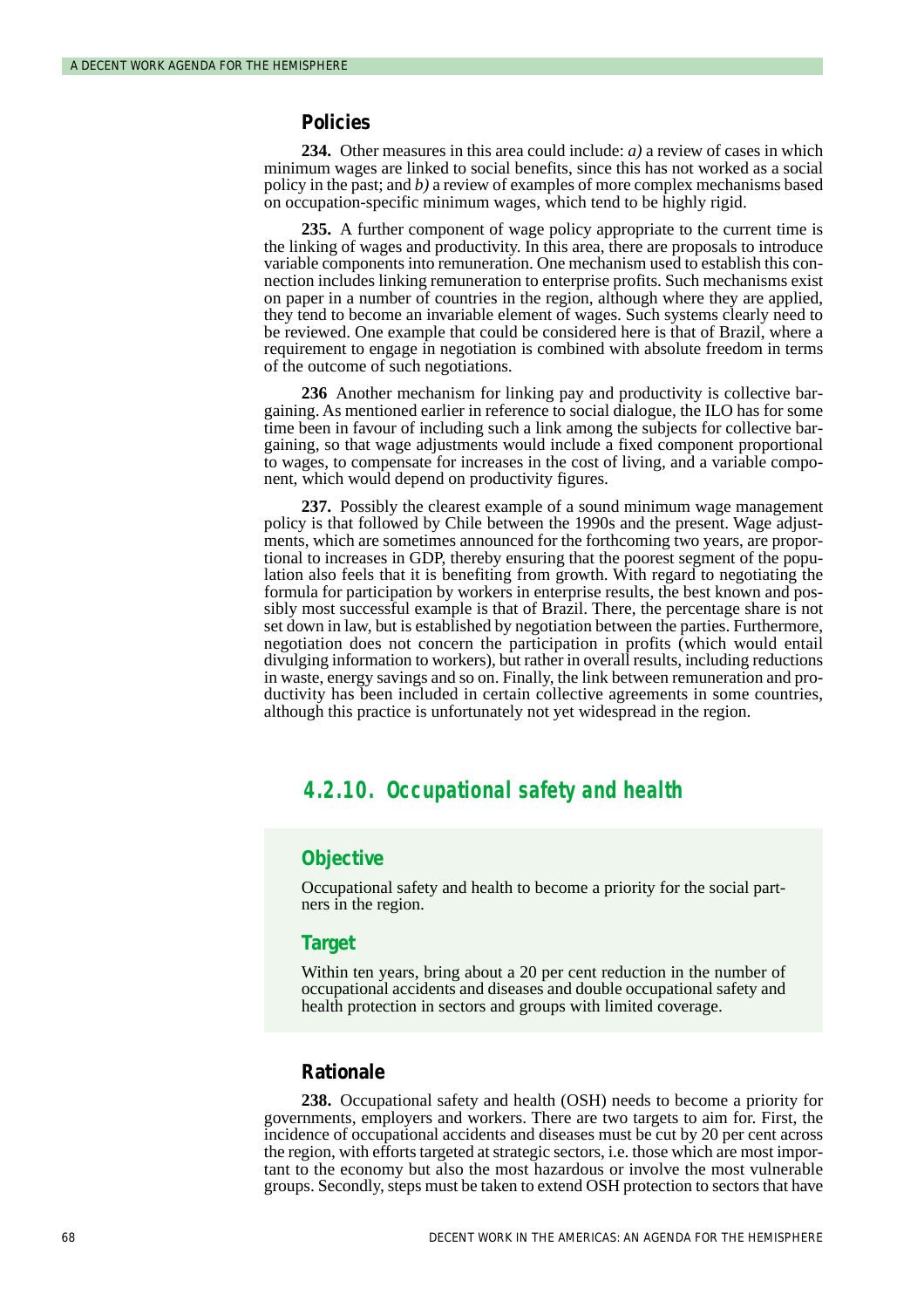not traditionally been covered. In the light of current coverage, which stands at 12 per cent on a regional level, the figure could be increased to 25 per cent by 2015 through actions ranging from legislative reform (to prevent exclusion of specific groups from protection schemes) to specific programmes.

#### **Policies**

**239.** There are two priorities when it comes to the target of reducing the incidence of accidents and disease. First, national *safe work/decent work* programmes should be established, with efforts focused primarily on the most hazardous sectors and the most vulnerable categories of worker in each country. Secondly, national OSH information systems should be set up and should include recording and notification of occupational accidents and diseases, with a view to improving enterprise-level prevention, as well as occupational risk schemes within social security systems.

**240.** Any OSH policy should define the priorities, overall approach and specific action needed to guarantee a safe and healthy working environment and suitable working conditions. This national policy, which should be reviewed in the light of the most recent technological developments, should identify key problems, develop effective methods for addressing them, formulate and set out priorities for action in the light of problems identified at a national and sector level, and evaluate the results achieved. <sup>38</sup>

**241.** However, it is not enough simply to define policy. Specific measures must be adopted to ensure the effective application and implementation of the policy. Such measures could include the following:

- Policy implementation measures must be closely coordinated by labour ministries and relevant bodies, through interinstitutional commissions, national OSH councils and other relevant mechanisms for interinstitutional and intersectorial coordination at national level.
- A strategic OSH plan should be drawn up for each country. This should include a national diagnostic system enabling the occupational risks amongst priority sectors and groups to be assessed, particularly for young, disabled, rural and migrant workers, self-employed workers and those in the informal economy.
- A single nationwide statistical information system should be established for the recording, notification and processing of OSH statistics and indicators to provide an overview of the situation in the country for each region and sector, either in terms of risk levels (in order to set priorities) or from the standpoint of the effectiveness of preventative measures and controls aimed at reducing occupational risks.

**242.** In terms of the target of extending the coverage of occupational accident prevention systems, the measures required range from a review of legislation in order to prevent any form of exclusion, to the design and implementation of mechanisms combining contributory and solidarity-based elements in order to achieve broad coverage. In general, the cost of safety measures to prevent occupational accidents is considerably lower than that of health care.

**243.** Throughout this process, social dialogue and consultation between stakeholders is required. This is crucial not only for the formulation, but also for the implementation and review, of national policy. The application of measures at an enterprise level also requires tripartite action. Social protection against occupational accidents should be viewed as the first, or fundamental, level of social protection mechanisms for workers.

<sup>&</sup>lt;sup>38</sup> There are structural determining factors in the countries of the region that must be addressed as a whole if such a policy is to be effectively implemented. Among these factors, it is worth highlighting the repercussions on the labour market, workers' rights, national bodies with responsibility in this area and their institutional organization, high-risk industries, working conditions in small enterprises, the relationship between OSH and productivity in the face of international trade and the promotion of good labour practices and standards, the complexity of the informal economy, gender implications and new challenges posed by globalization.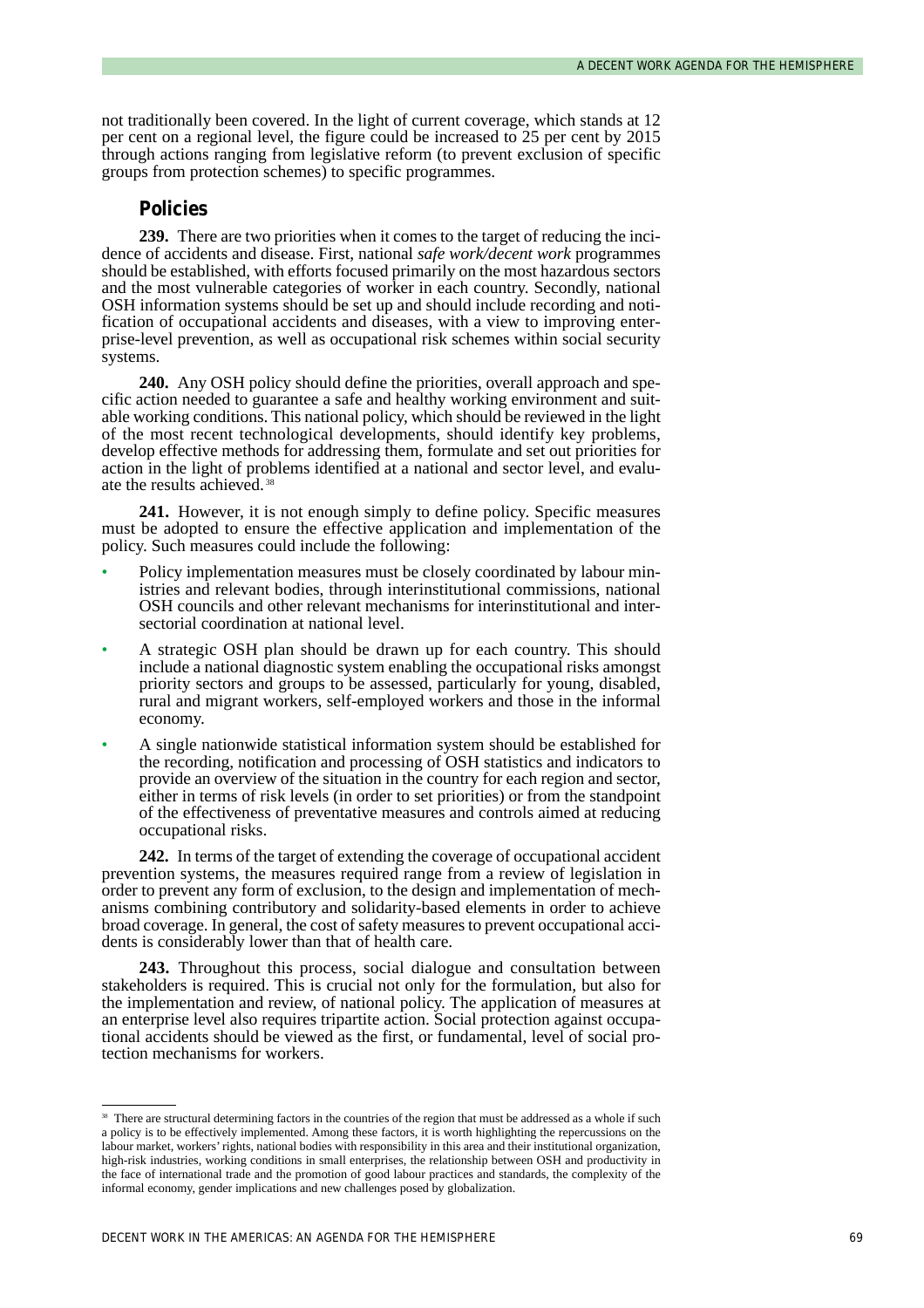**244.** All countries (governments, employers and workers) are anxious to improve OSH conditions and thereby prevent accidents and illness. However, the scarcity of technical and financial resources, coupled with the informality under which some enterprises operate, hinders progress towards that objective. Nevertheless, countries are continuing their efforts and seeking to make best use of available resources. To this end, the creation of national OSH systems is being promoted in Argentina, Mexico, Peru and the countries of Central America.

### *4.2.11. Migrant workers*

#### **Objective**

Enhance the level of protection for migrant workers through managed migration.

#### **Targets**

- 1. By 2010, put in place a system of statistical data on migrant workers to provide input for policies formulated in this area.
- 2. Make progress on the use of the general framework to be formulated by the ILO at the request of the International Labour Conference (ILC) and achieve ratification of Conventions Nos. 97 and 143, also advocated by the ILC. The aim of these actions is to facilitate the orderly management of the migration process.
- 3. By 2010, ensure that all migration origin and destination countries have in place a strategy and plan of action for the orderly management of migration.

#### **Rationale**

**245.** Despite recent economic growth, emigration in the region continues to increase suggesting that, in many countries, opportunities are not being created at the same rate as elsewhere in the world, or that the benefits of economic growth are not being distributed fairly among different socio-economic groups. There are also non-economic factors leading to a decision to emigrate. These include armed conflict, hunger, racial discrimination and political persecution in the country of origin, as well as falling transport and communications costs and the increasingly intense interactions between societies.

**246.** It is estimated that more than 20 million people in Latin America and the Caribbean live outside their country of birth,  $39^{\circ}$  a trend that has accelerated markedly in recent years.<sup>40</sup> An indirect indicator of this trend is the ever-increasing value of remittances, which amounted to US\$45 billion in the region in 2004<sup>41</sup> and US\$236 billion worldwide. In regard to labour, most migrants are from non-professional occupations (in the case of men) and domestic service (in the case of women).

<sup>&</sup>lt;sup>39</sup> Emigration to places outside the region focuses on the United States, where at least three-quarters of emigrants from the region are to be found, although new flows of migration to Europe have recently emerged, particularly to Spain, the second most popular destination for migrants, which is followed by Canada. At the same time, there has been an increase in the Latin American and Caribbean presence in Australia, Israel, Italy, Japan and the United Kingdom. Intra-regional migration also takes place, with Argentina, Costa Rica and Venezuela showing the highest concentrations of immigrants from countries within the region.

<sup>40</sup> In some countries, such as Peru, this trend has reached dramatic proportions since, according to official figures, the negative migration balance for the period 2000-05 amounts to more than one million people, nearly 5 per cent of the population.

<sup>41</sup> IDB: *Se buscan empleos: Los mercados laborales en América Latina* (2004).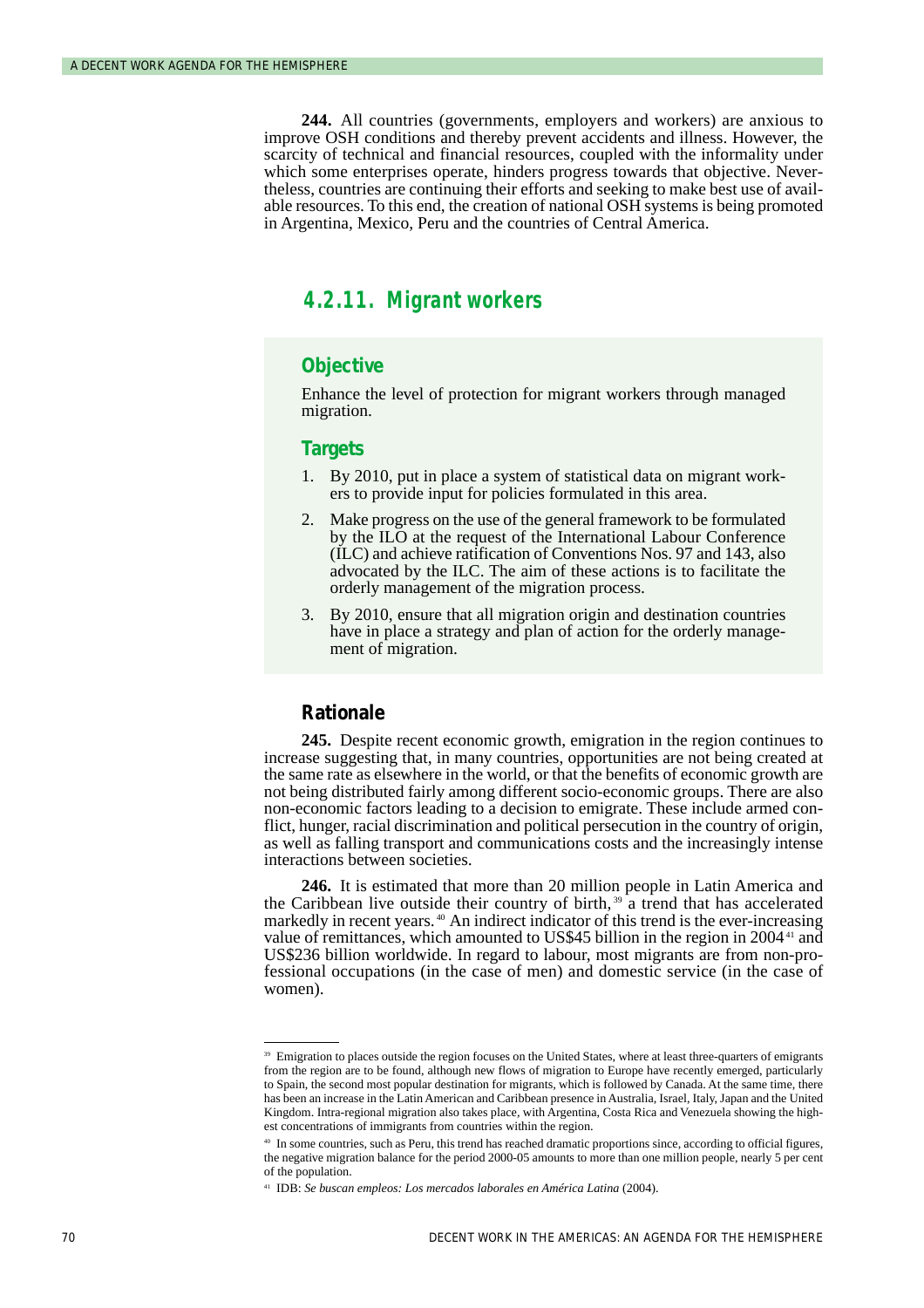**247.** Emigration has direct impacts on the region's labour markets, although these are not all in the same direction. One result of emigration is reduced demographic pressure on labour markets, reducing unemployment in countries where there is excess supply of labour. Emigration also generates an increase in remittances, helping certain sectors of the population to make ends meet. Conversely, if those who leave their country of origin are better qualified or educated than average, emigration can reduce long-term prospects for growth and hence limit the creation of decent work in the long term. <sup>42</sup>

**248.** The most serious problems concern the working conditions of migrants in their country of destination. Despite the positive experiences of certain groups of migrant workers in countries outside the region, who have enjoyed upwards social mobility as a result of their decision to migrate, a large number work for low wages and suffer a lack of social protection, denial of freedom of association, discrimination and social exclusion.

**249.** It is these migrants who are currently causing concern among governments and social actors in the region. However, little is known about them and, in reality, the action that can be taken is naturally limited by the fact that any undertaking in this area requires coordination with the authorities in the receiving countries.

#### **Policies**

**250.** What can be done about this by the Latin American and Caribbean countries? Governments and social partners could formulate policies in the following areas:

- Improving knowledge, measurement and analysis of migration since, despite an increasing amount of data on remittances, there is no high-quality up-todate statistical information either on the flows and number of migrant workers or their demographic, economic and social characteristics. A specific measure to be undertaken by 2015 would therefore be to develop a statistical information system on migrant workers in the Americas, enabling studies to be conducted that could contribute to the formulation of managed migration policies and enhance the benefits of migration in both origin and destination countries.
- Strengthening of standards and their application. For this, steps should be taken to ensure that by 2010, every country in the region has ratified Conventions Nos. 97 and 143, which call for cooperation between States and the adoption of measures to facilitate and control migration flows. They also include the underlying principle of equal treatment for regular migrants and national workers and minimum protection standards for all migrant workers, while also providing for participation by the social partners in the formulation of national policies. If these standards are to be applied effectively, strategic alliances are required. For example, a working party dedicated to this issue could be set up, with civil society participation, in order to promote ratification of ILO Conventions Nos. 97 and 143, the International Convention on the Protection of the Rights of All Migrant Workers and Members of their Families, and the Vienna Convention on Consular Relations.
- At the request of its constituents, the ILO is formulating a general voluntary framework for States, which will facilitate the orderly management of the migration process by taking into account the effects of migration on origin and host countries, as well as the rights and obligations of migrants themselves. The governments of the region, as well as workers' and employers' organizations, should support the dissemination of these rules once they have been presented to the ILC in 2007 and, where possible, incorporate them into their own migration policies.

<sup>42</sup> At the beginning of the 1990s, some 300,000 technical and professional workers in Latin America and the Caribbean (around 3 per cent of the regional total) were living in countries other than the one they were born in. More than one third of that total figure was concentrated in the United States. See M. Villa and J. Martínez: *Tendencias y patrones de la migración internacional en América Latina y el Caribe*, paper presented at the Symposium on International Migration in the Americas organized by ECLAC and IOM in San José (Costa Rica), 4-6 September 2000.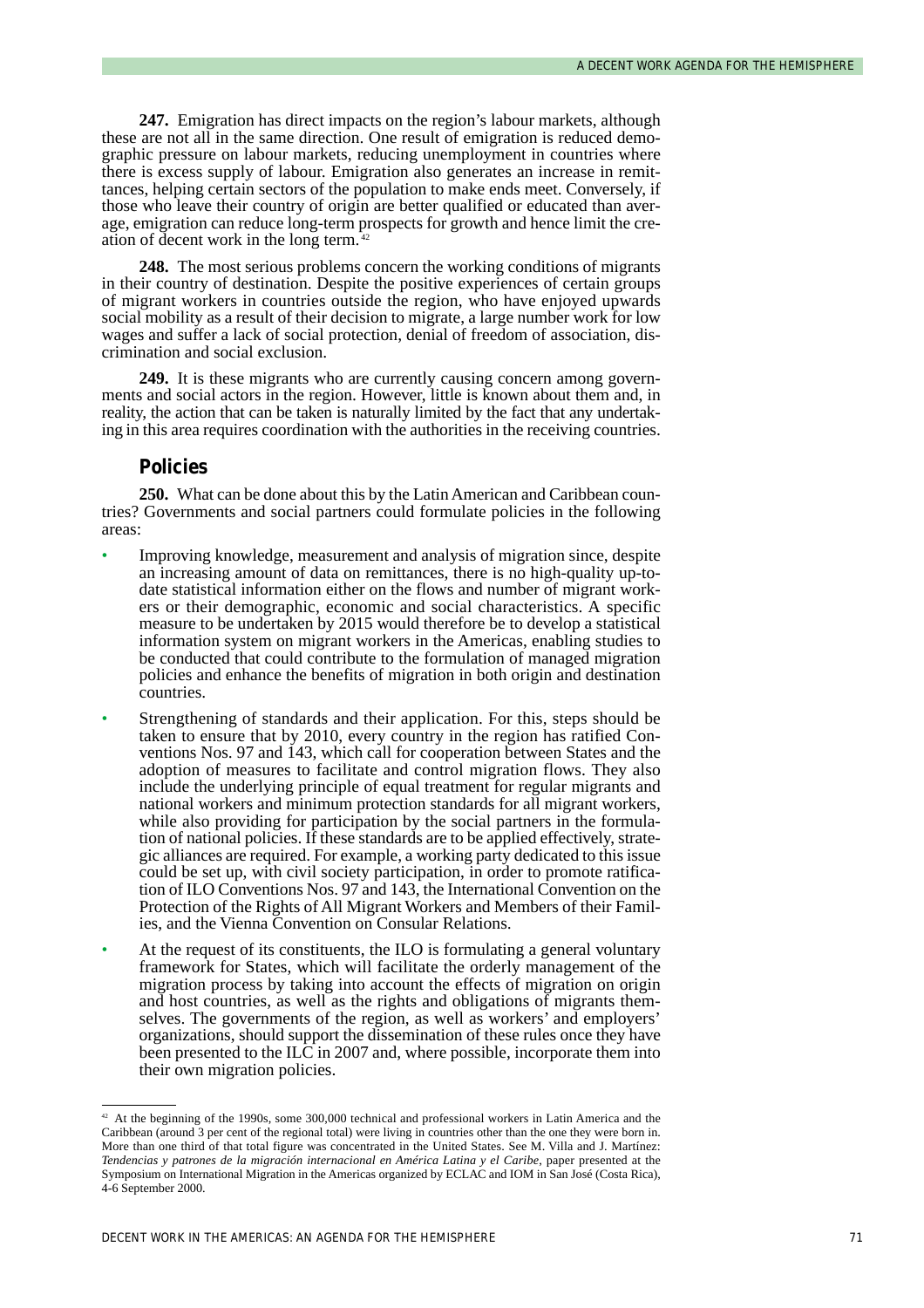- Promoting social dialogue. By 2008, there should be a regional network dedicated to promoting decent work for migrant workers, made up of tripartite working parties in destination countries within and outside the region. The network would include representatives of documented migrant workers. It is hoped that interest will be shown in such an initiative because, on the one hand, employers find themselves faced with numerous political and practical obstacles to taking on migrant workers and, on the other, migration also affects workers' organizations, as migrant workers have difficulty in exercising their right to freedom of association. Workers' organizations in the countries of origin can, through peer contacts in destination countries, help migrant workers to obtain information on employment opportunities and the rights and obligations of workers in destination countries. It is suggested that a regional working party be created in order to engage in social dialogue on migrant workers with the aim of reaching agreement on policies concerning decent work and migration and development, and formulating clear recommendations on ways forward.
- Promotion of policies to maximize the contribution of migration to development is another key element. Of these policies, it is worth highlighting the need to seek incentives to encourage the productive investment of remittances as a means of combating poverty, injustice and social exclusion among vulnerable groups. Consideration should be given to mechanisms for allocating resources to the development of projects and programmes to generate or increase job creation (for example, through collective remittances). Other options that could be promoted involve capital and technology transfer by migrant professionals and business people and transnational business initiatives. Although remittances charges have decreased, there is a need for additional technological and structural solutions to reduce them still further, since such charges are higher than the actual cost of sending the remittance.
- Promoting the mainstreaming of the migration issue in integration processes, with a target for 2007 of preparing a plan of action to promote the inclusion of the topic of labour migration in the integration processes taking place in the Americas. It can be observed that the extent to which the question of migration has been included in the integration processes within the region has varied.<sup>43</sup> Although progress has been achieved and declarations made in this regard, the challenge still remains of putting those recommendations into practice, something which requires cooperation from receiving countries. To this end, it is proposed that countries of origin and destination enter into bilateral and multilateral agreements covering various aspects of migration. A further proposal would be to harmonize migration provisions, laws and labour codes during the integration processes, as well as improving the exchange of information on vacancies and qualification requirements for foreign workers.

**251.** Another major challenge involves formulating decent work and development policies in collaboration with host countries. In this regard, there are good examples of commitment to respecting the labour rights of migrant workers and improving their working conditions. In the Mexico-United States Joint Ministerial Declaration on the Labour Rights of Migrant Workers of April 2002, the Ministers of Labour of the two countries enshrined their commitment to promoting, within the limits of their competence, the utmost compliance with labour laws in order to protect all workers.<sup>44</sup> In April 2005, the federal Government of Canada announced the so-called Internationally Trained Workers Initiative, thereby demonstrating its

<sup>&</sup>lt;sup>43</sup> Some instruments addressing this question do exist: in Central America, the Tegucigalpa Declaration of June 2005; in the Caribbean, the agreements resulting from the Eleventh Meeting of the CARICOM Council for Human and Social Development, 2004; in the Andean subregion, Decision 545, or Andean Labour Migration Instrument of June 2003; and finally, the MERCOSUR Socio-Labour Declaration of December 1998. These instruments are useful for intra-regional migration, but contain only declaratory mechanisms concerning migration out of the region, the predominant type.

<sup>44</sup> The rigorous application of such laws includes basic protection measures guaranteeing payment of the minimum wage and a safe, healthy working environment for all workers, migrants or otherwise. Furthermore, in July 2004, the United States Secretary of Labor and the Mexican Minister of Foreign Relations signed a joint agreement to improve working conditions for Mexican workers. In this agreement, the Wage and Hour Division and the Occupational Safety and Health Administration of the United States Department of Labor signed two Letters of Intent with the Mexican Ministry of Foreign Relations.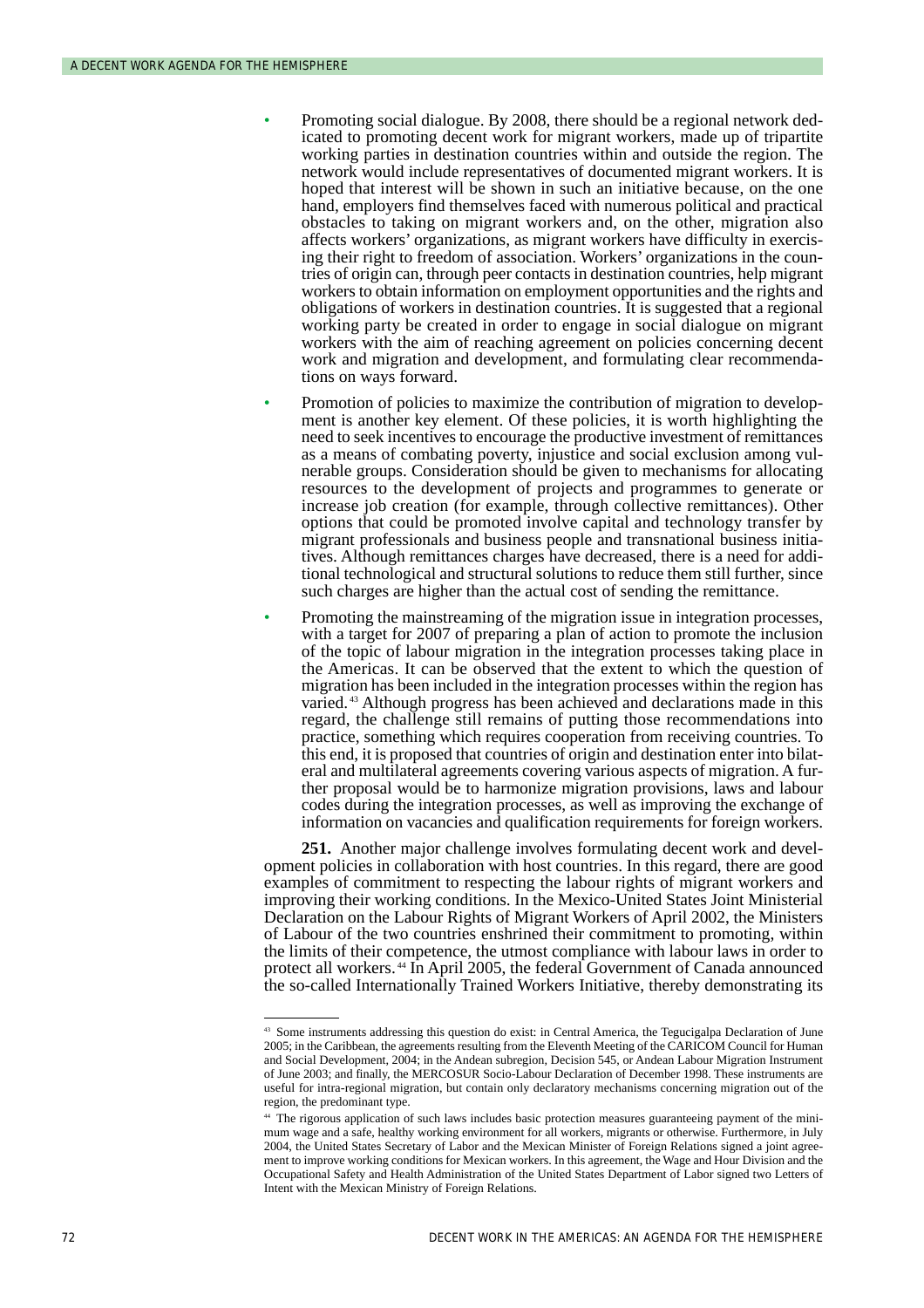commitment to greater integration of immigrants in the Canadian labour market. <sup>45</sup> In the same spirit, it is proposed that, by 2010, the governments of the main migrant worker countries of origin in the region should have a strategy and plan of action aimed at generating decent work for migrants, in collaboration with the principal destination countries. These plans of action should include: provisions for the prosecution of those involved in illegal activities; protection and assistance for victims; coordination between national and international investigations; and action to address the causes of the problem in the countries of origin and ensure access to regular labour migration channels and decent work in those countries. Gender and ethnic dimensions need to be taken into account. There is also a need for policies to promote social integration and inclusion and to eliminate discrimination against migrant workers, including action to promote access to health services for migrant workers and their families to combat cases of discrimination and xenophobia where necessary.

**252.** The design of policies for managed migration and to provide support to migrants abroad is still in its infancy in the countries of the region. The exceptions, as mentioned above, are Canada, Mexico and the United States, countries with a certain tradition of both research into the migration process and support for migrant workers.

<sup>&</sup>lt;sup>45</sup> This initiative focuses on improving integration of internationally qualified health-care professionals, establishing the Foreign Credentials Recognition Program, developing a language teaching initiative for immigrants, creating a web site providing information for people interested in emigrating to Canada, and drawing up a plan of action to combat racism.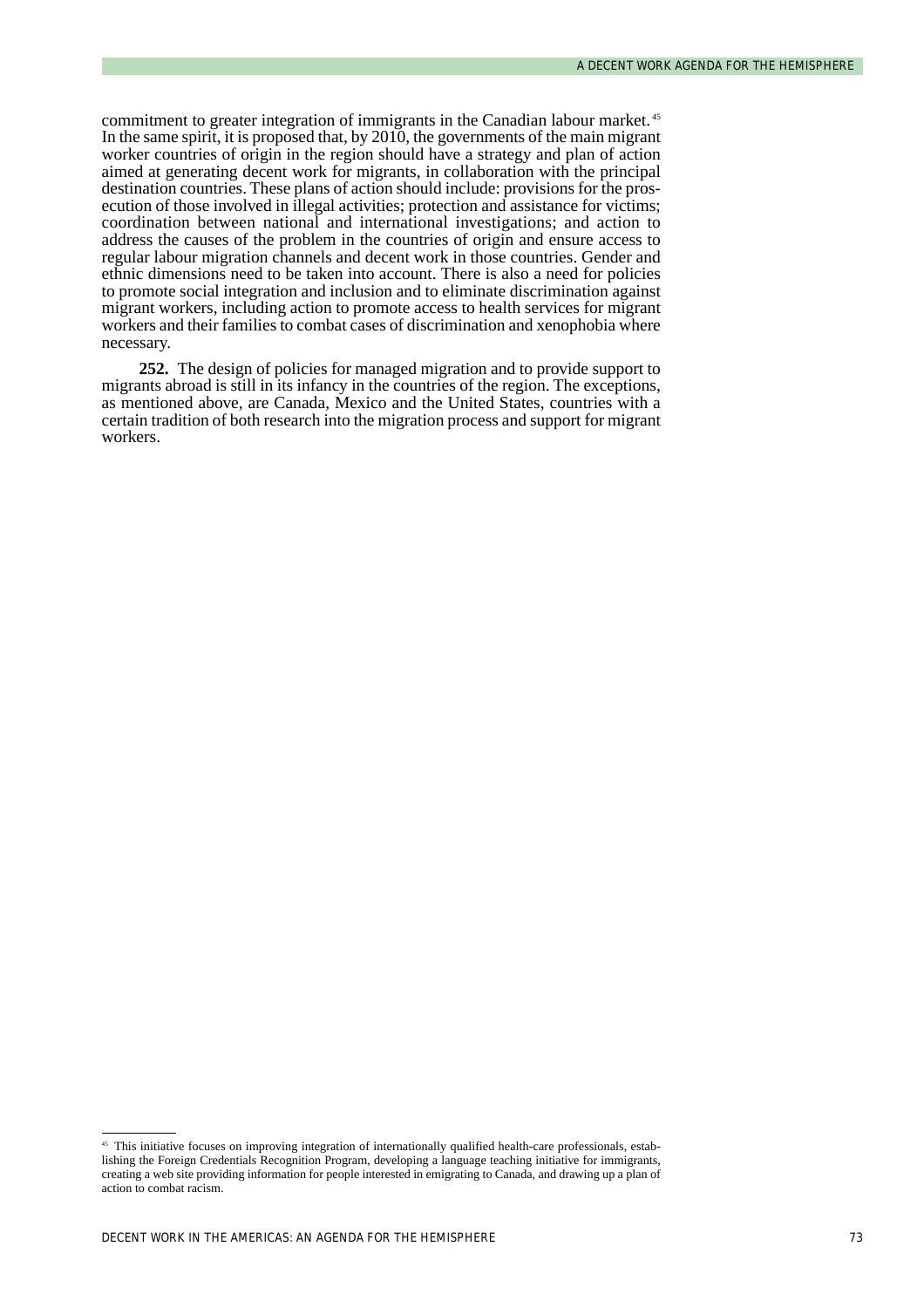# *5. Decent work country programmes*

#### **Objective**

Promote decent work as an objective of the development strategies of countries in the region, contribute to the development of a decent work plan and conduct a specific ILO programme of action in each country to support implementation of the national plan.

#### **Target**

The development and implementation as from 2006 of national strategies to promote decent work in all countries of the region, and of decent work programmes supporting the national strategies.

#### **Rationale**

**253.** The national decent work plan should not only meet the needs deemed by the key actors in each country to have the highest priority, but also take into account the feasibility of the solution proposed, on the basis of an analysis of the strengths, weaknesses, opportunities and risks encountered in each national context. The ILO is already committed to putting its knowledge, instruments and advocacy at the service of its tripartite constituents through decent work country programmes (DWCPs) to support the development of national plans for the promotion of decent work.

#### **Policies**

**254.** Decent work country programmes form a coherent framework for organizing the cooperation the ILO will give in each country. They are implemented by the ILO in consultation with governments and the social partners, and must be based on one or more of the priorities contained in the national plans for the promotion of decent work, provide a clear framework of complementary policies and measures, be aimed at practical, measurable outcomes and detail the specific activities through which the ILO will contribute to attaining the objectives laid down in the national plan. $<sup>1</sup>$ </sup>

In so far as employment and decent work for all are a key means for reducing poverty as well as attaining each country's broader development objectives, DWCPs are the channel through which the ILO's contribution flows into more

<sup>&</sup>lt;sup>1</sup> Circular No. 599, "Decent work country programmes", ILO, 2004.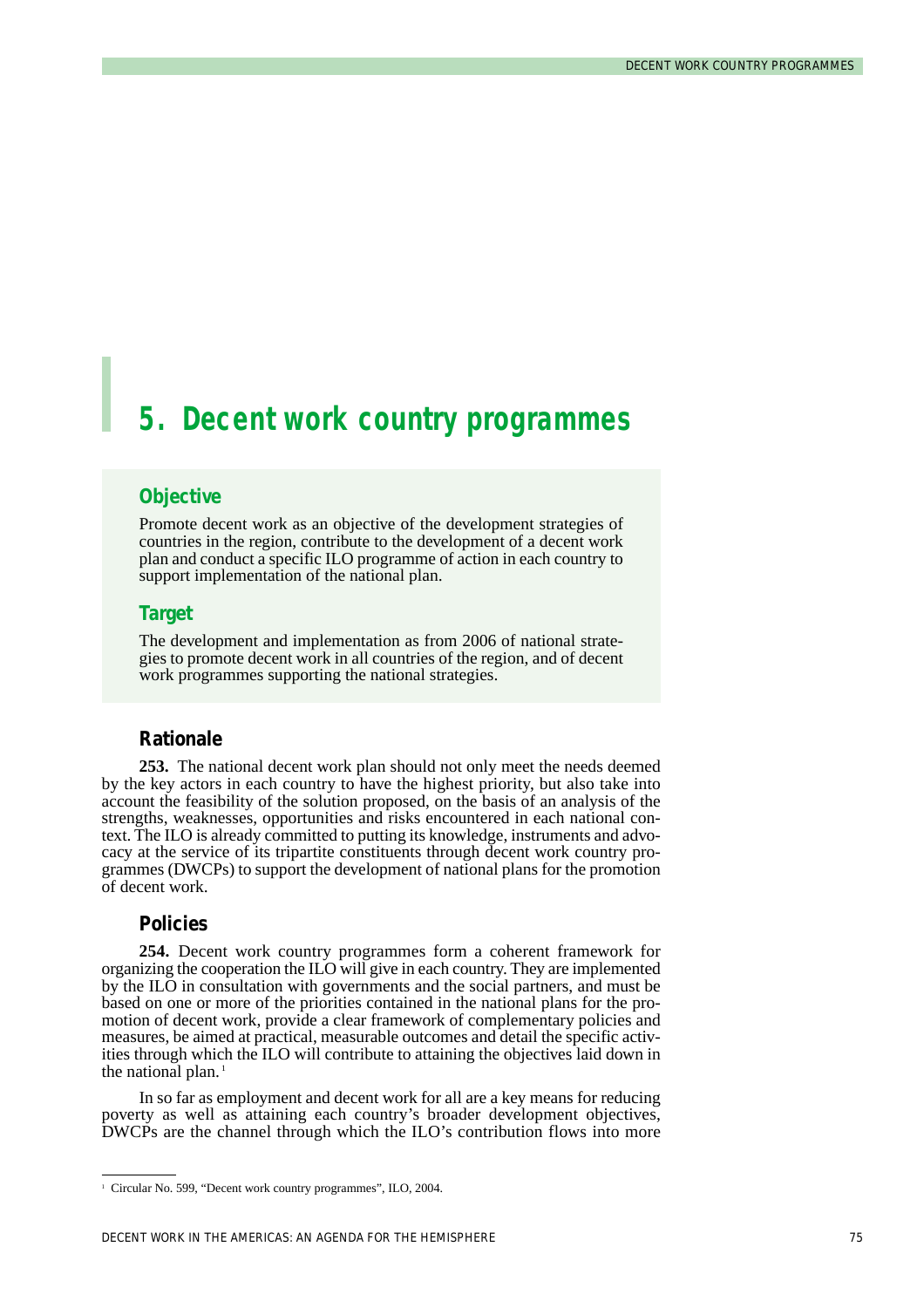general national development efforts. DWCPs must therefore be incorporated in existing national development plans and national and international programming frameworks to reduce poverty and promote development (including the United Nations Development Assistance Framework, the Millennium Development Goals reports and poverty reduction programmes) and establish synergies with them.

DWCPs are therefore the ideal, preferred mechanism for ILO involvement in international cooperation for development in each country. They are a tool that informs and allows full ILO cooperation in the coherent development assistance initiatives currently being introduced within the reform process of the United Nations system.

DWCPs are the framework linking, in a complementary and convergent manner, the various ILO support initiatives in each country, funded both from the ILO regular budget and, in particular, from extra-budgetary technical cooperation resources. To this end, DWCPs are the preferred means for attracting and channelling extra-budgetary funds from various sources, both from the country itself and from external donors or other international organizations and agencies, which will be added to the seed funding obtained from the regular ILO budget. Extra-budgetary resources to support DWCPs will be mobilized at both local and central levels.

**255.** DWCPs should help to define a decent work promotion strategy in keeping with the particular features of each country and with the collaboration of key actors (governments, workers' and employers' organizations). The policies and activities set out by the ILO in this Report provide a frame of reference for determining how decent work is to be incorporated in national development strategies and, once adopted at national level, form a basis for the development of DWCPs. The process of formulating and implementing DWCPs entails six important steps:

- a comprehensive analysis of the situation regarding decent work or its absence in a country, determining the most relevant labour and social issues, in the context of national plans and strategies and those to be carried out through international cooperation;
- the establishment of priorities that reflect broad agreement among the constituents and other key actors;
- a definition of the objectives and strategies of the DWCPs, analysing and evaluating countries' strengths and weaknesses, and the potential (including possibilities for international cooperation) and risks involved;
- the establishment of a system of resources, both national and from cooperation, for the attainment of the objectives and priorities identified;
- the implementation of the programme and development of a pertinent management plan;
- the design and implementation of a DWCP follow-up system to monitor and report on achievements and results.

**256.** The formulation of DWCPs is the responsibility of the ILO, in consultation with governments and the social partners. Hence the content of the programmes will depend on the particular features of each country and the priorities it establishes. The specific ILO activities for supporting any of the public policies backed through the national decent work plan will have to be detailed, as will strengthening of the institutions involved in designing or implementing the policies.

### *5.1. Public policies and decent work country programmes*

**257.** The policies outlined in this Report involve a number of factors that should be analysed and evaluated by each country in order to determine its priorities and lay down specific programme objectives and strategies. As mentioned above, selection of these proposals, together with others determined by each coun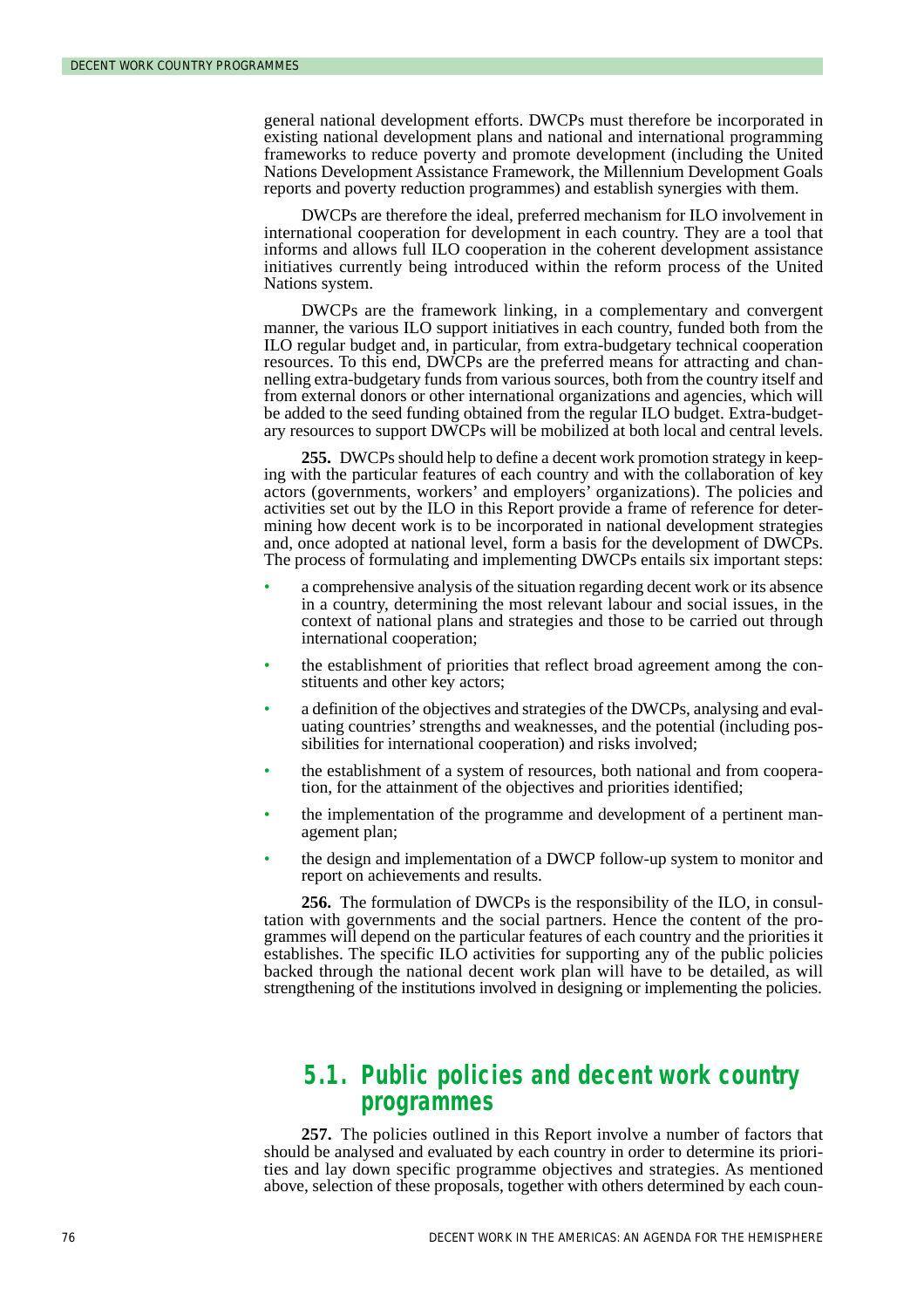try, should result in a national decent work plan as part of the national development strategy.

**258.** The policies discussed in this regional agenda comprise a reference list for drawing up national decent work plans. The  $IL\overline{O}$  will support national governments in the region to formulate such plans, with the active participation of employers and workers, to select the policy priorities in them and to determine the specific areas for which ILO technical assistance will be required through the country's DWCP.

## *5.2. Institutional aspects of decent work country programmes*

### **Objective**

To build the institutional capacities needed to implement the policies contained in the decent work country programmes.

#### **Target**

In the next ten years, efforts will be made:

- 1. to enhance capacity for managing labour policies;
- 2. to strengthen and develop social partners' organizations and reinforce social dialogue;
- 3. to establish a stable labour authority which has a potential violation detection rate 50 per cent higher than at present;
- 4. to improve knowledge of the workings of the labour market and of working conditions using modern, integrated labour statistics systems.

#### **Rationale**

**259.** One institutional aspect of decent work country programmes should undoubtedly be to strengthen and modernize the labour administration. In this regard, the need to strengthen employment services, both public and private, was mentioned in section 4.2.8. The following sections in this chapter will deal with policy proposals for four more aspects of the labour administration, namely: the integration and coordinated management of policies; the labour authority; research, reporting and the enhancement of knowledge on the structure and workings of the labour market and working conditions; and the best possible use of the institutions established through regional and subregional integration processes.

**260.** Moreover, as reiterated throughout this Report, there can be no real social dialogue at national, sectoral, local or enterprise level unless it includes strong, well-organized and well-trained social partners who can assess the situation, promoting changes which they use for their own benefit and that of society, and who recognize at the same time the rights that give meaning to the concepts of participation and consensus and who know that, to deal with current circumstances, confrontation must give way gradually to cooperation, in the framework of labour legislation and the rights enshrined in it.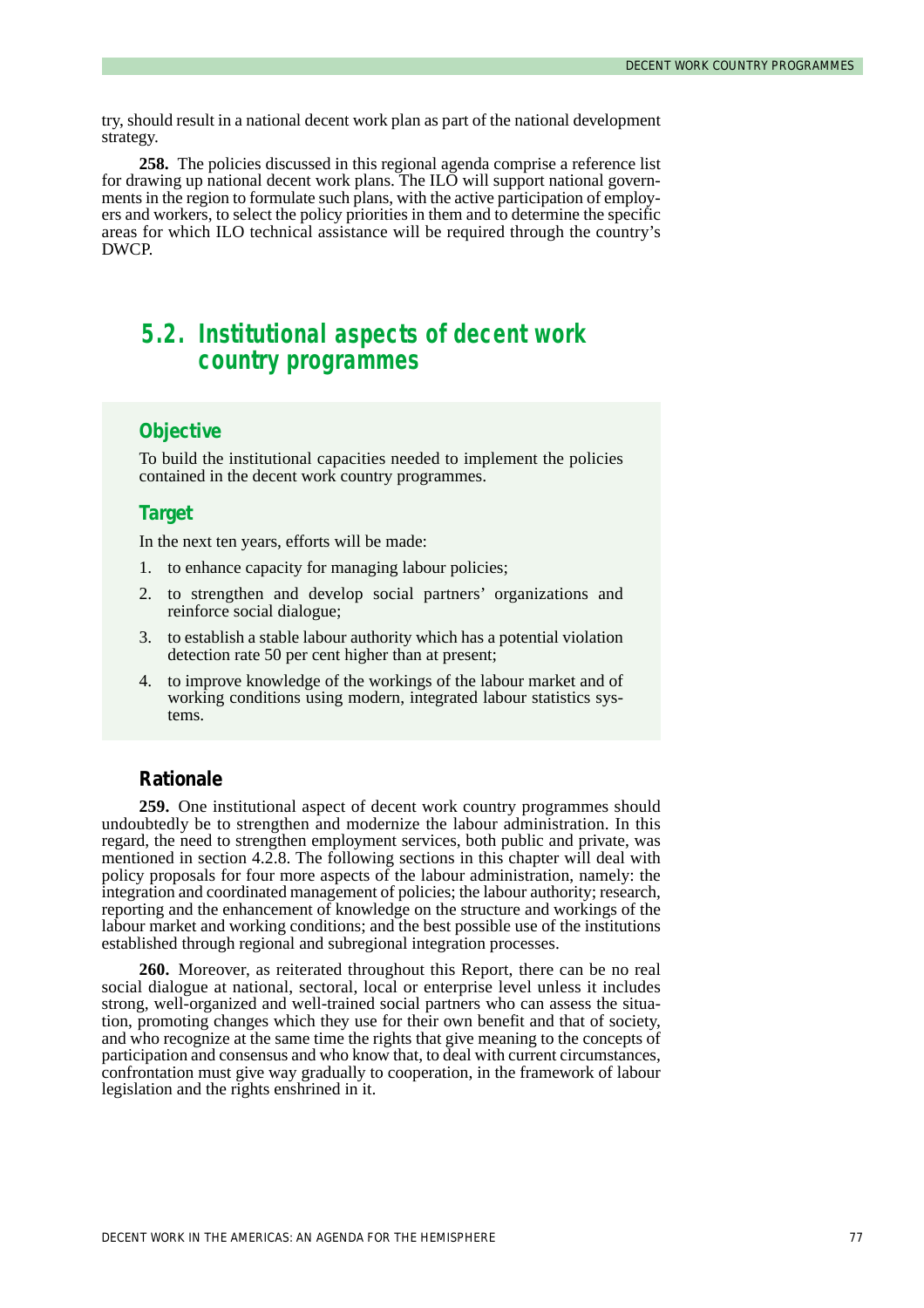#### **Policies**

### *5.2.1. Integration and sound and coordinated management of policies*

**261.** With regard to strengthening the institutional system for designing and implementing the policies contained in the decent work country programmes, it is important for ministries of labour to assess their own political and technical capacities for formulating and applying policies and for them to obtain greater resources and technical capacity. In some circumstances, the lack of an adequate institutional system means that some important programmes or policies give less positive results than expected or are used for purposes other than those for which they were intended. In such cases, it is necessary to encourage stability and continuity in the public institutions which achieve significant results and in their technical personnel. For instance, reforms in public sector careers could be made.

**262.** Furthermore, the effectiveness of long-term public policies will depend not only on their content but also on their continuity, which requires stability in public institutions and their personnel, both technical and administrative. Many countries in the region, however, have a high turnover of such personnel. This is one of the chief obstacles, in the public institutions of a large number of countries in the region, to effective promotion of a programme of economic growth with decent work. Thus, it is essential for the effective and efficient development of this agenda that public service careers be institutionalized.

**263.** Another important issue is the scope of the policies. More often than not, they are restricted to small-scale programmes or initiatives. In these cases, the challenge for governments is to link efforts in one long-term approach and to convert the initiatives into genuine state policies that change or remove the restrictions on expansion of their benefits.

**264.** The greatest potential of States for promoting this agenda is in their own political capacity and technical competence to formulate and implement public policies in the various fields and areas discussed in this Report. That may well involve admitting that the "market versus State" debate of the early 1990s is over. In the past 15 years, experience has shown that both are equally necessary. A larger and better market is needed, but so is a larger and more efficient State: this does not necessarily mean, however, a more cumbersome State with a greater number of institutions and civil servants. Public policies are needed if markets are to function properly, but without efficient markets and appropriate public policies, the cost of running the State places a heavy burden on society.

**265.** Furthermore, it must be stressed that the State has both the duty and the power to coordinate and integrate the various policies. Even appropriately formulated and efficiently applied public policies will lose much of their effectiveness unless they are integrated into a long-term approach and coordinated. Experience has shown that good public policies are not enough in themselves to make a good long-term policy for economic growth with decent work.

**266.** The integration and coordination of public policies with a view to inducing growth and decent work requires at least the following measures to be considered at state level. First, ministers of labour and ministers of education must be included at high level in economics ministries. Secondly, forums need to be established for social dialogue – be it tripartite or broader – on these policies, if shortterm government policy is to be transformed into long-term state policy. Similarly, the academic world must be more closely involved than it is now in the process of public policy conception and formulation. Both in enhancing the political and technical capacities of ministries of labour and in integrating policies, some progress has been made in the region. Horizontal cooperation between countries should therefore be encouraged, so that those which have achieved greater development in these areas can share their experience with the others.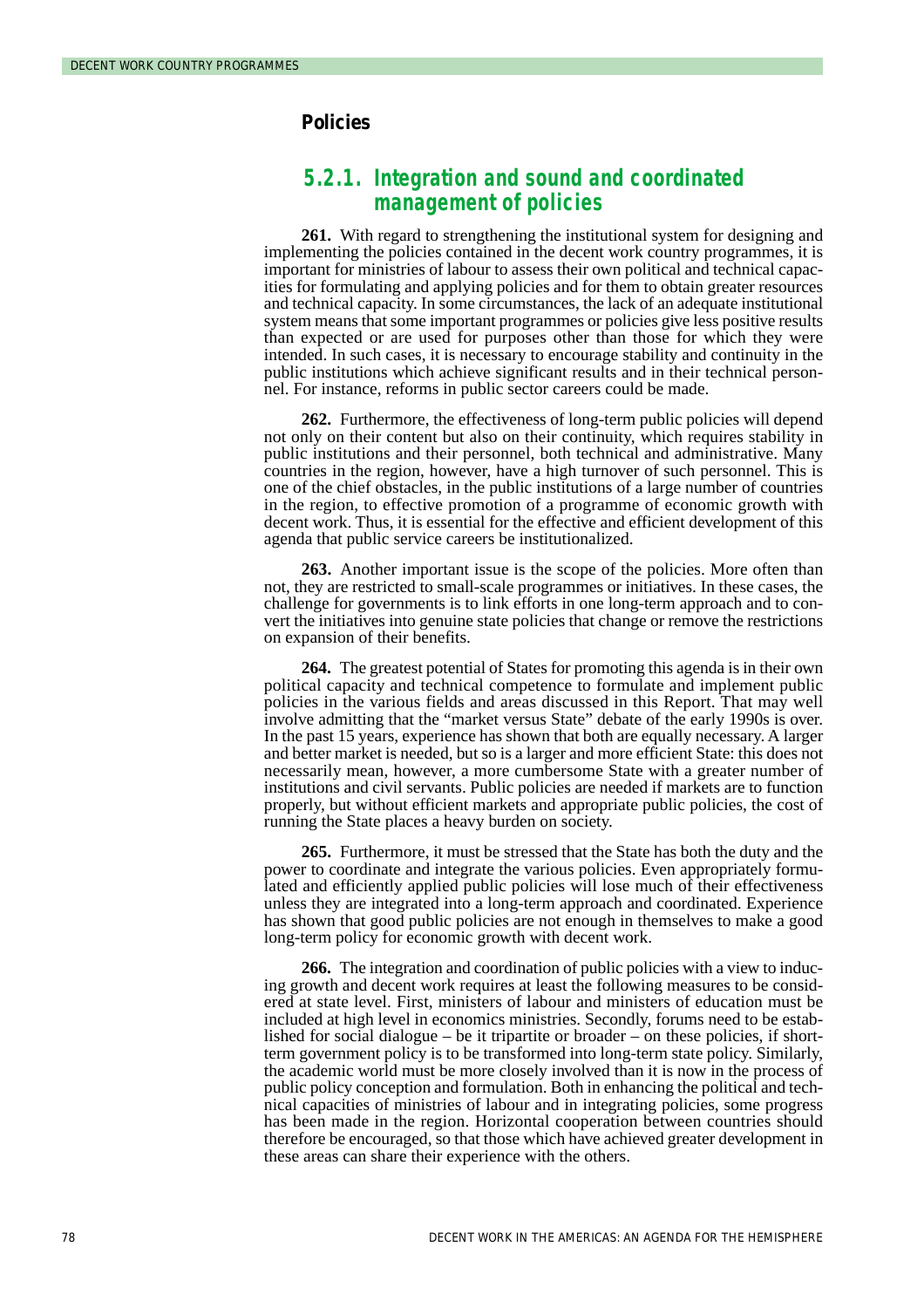### *5.2.2. Organizations of the social partners*

**267.** The strengthening of workers'and employers'organizations will depend on the organizations themselves, and also on state action and the willingness of both sectors to enter into dialogue.

**268.** It is important for both employers and workers to step up their campaigns to attract new members and to further institutional decentralization.

**269.** However, this will not be enough to strengthen workers' and employers' organizations. The State must also remove any existing administrative and legal obstacles that might obstruct the establishment of trade unions or employers' associations. In this regard, it should be recalled again that the independence and autonomy of workers'and employers'organizations are a fundamental ILO principle that must be scrupulously observed by all its member States.

**270.** Equally important are the measures adopted by employers' organizations to eradicate any kind of anti-union practice that exists at enterprise level, whether to impede the establishment of trade unions or to hinder collective bargaining. Workers' organizations, for their part, must make every effort to improve their technical capacity in order to ensure that social dialogue is as fruitful as possible.

**271.** One major aspect in strengthening the social partners' organizations is the funding for their activities – in particular, for technical teams to allow them to provide their members with appropriate consultancy and support services. Clearly, the primary source of revenue must be financial contributions from members and affiliated institutions, along with income generated by the latter's activities. However, this does not appear to be sufficient given the weakness of the organizations – especially the unions. Therefore, certain schemes such as the salary deductions made in Panama for workers' training, and other similar schemes, should be evaluated and, where appropriate, adapted and adopted in the various countries of the region.

### *5.2.3. The labour authority*

**272.** The labour administration is (or should be) a single, integral, harmonized system. This Report will not, however, attempt to deal with the whole of the labour administration, but will concentrate on two of its most important components: the labour authority and labour statistics and studies.

**273.** One of the major institutions of the labour administration is the labour authority, which facilitates and ensures the effective application of rights, laws and other pertinent standards. Sadly, for many of the countries in Latin America, this has not been a government priority. Indeed, one worrying statistic indicates that there is only one [labour] inspector for every 200,000 workers in the region. <sup>2</sup> Moreover, the weaknesses in the labour authorities extend beyond [labour] inspection. The overall likelihood of detection for labour law violations is fairly low, and the ability of the labour authority to impose penalties is restricted by procedures that should be modernized, as they are currently inconsistent.<sup>3</sup>

**274.** To solve this, an integrated dispute-settlement system that is transparent and fair for both parties to the labour relation will have to be implemented. A simple dispute-settlement scheme can be established in three stages. In the first, policies must be implemented that will consolidate the preventive role of the system, to provide awareness of legislation and consultation for the parties. This entails ensuring that all parties involved are familiar with labour standards and penalties for non-

<sup>&</sup>lt;sup>2</sup> Strictly speaking, the figures should be for "inspectors per x enterprises" but, given the situation of statistics in Latin America, where information on enterprises is insufficiently developed, the number of "inspectors per x workers" is a good substitute.

<sup>&</sup>lt;sup>3</sup> In Peru, it was found that the likelihood of detection by the Ministry of Labour was 4 per cent, while that of detection by the tax administration was 67 per cent; figures were similar for the local municipalities. Chacaltana, Lima, 2003.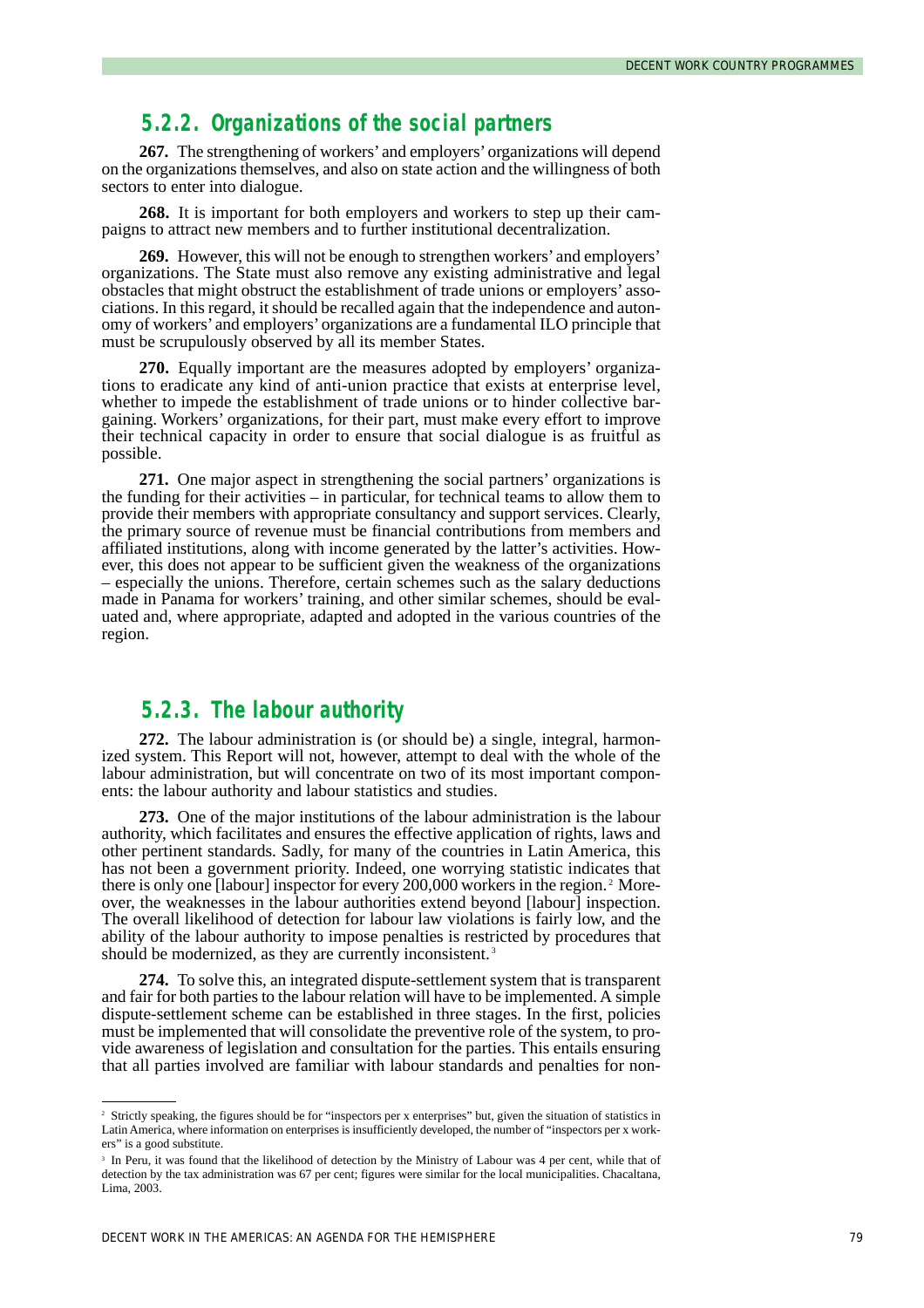compliance, as well as with inspection procedures. For the system to work, this awareness-raising stage must be targeted using constantly updated business registers.

**275.** Stage two comes into practice when a dispute has arisen between parties to a labour relationship: there are two possible paths to a solution.<sup>4</sup> One is a conciliation mechanism between the parties which may be compulsory, but takes into account the fact that conciliation cannot modify rights but can only provide a way of negotiating approaches or methods for exercising the rights. The outcome may be satisfactory terms for both parties or else lack of agreement resulting in the case coming before the judicial authority. The second path is when a dispute remains latent until a labour inspection takes place, at the instigation of one of the parties or automatically. Two outcomes are then possible: either a violation is identified, in which case the labour inspection system has to impose a penalty, or there is no violation and the enterprise is shown to be complying with all its labour obligations. In the first case, where there is a violation, there are two possibilities: either the enterprise makes the payment required or the system provides an alternative, as in the case of small businesses in Chile, for instance, where fines for labour law violations may be "paid" by attending information courses on labour rights; the other possibility is for the enterprise to contest the penalty for any reason, and then the case goes before the judicial authority.<sup>5</sup>

**276.** At the third stage, action must focus on the outcomes of judicial proceedings, which are generally unpredictable. Given the importance of the judicial aspect to the success of a good inspection, measures are required to ensure independence, consistency and speed in labour-rights cases.

**277.** One further aspect is the inspection process itself, which requires strengthening. Here, three types of measure are suggested. First, steps must be taken to consolidate state inspection systems in a single inspection system. It is untenable for countries with scarce resources to operate several types of inspection – tax, occupational safety and health, other labour standards, etc. – which are not integrated to enhance their results. <sup>6</sup> Secondly, labour inspection systems must be coordinated with the efforts made by the social partners: workers, who have an interest in seeing their rights upheld, and employers who uphold them, who have an interest in seeing that other enterprises that are competing unfairly are penalized. Finally, improvements are needed in inspection procedures (databases, very clear definitions, etc.), which are not normally standardized. The chief aim is for inspections to be transparent and consistent, while being thorough.

**278.** One fairly successful example is Chile, where the general criteria in the preceding paragraphs have been followed. Since late 2003, Chile has operated a programme for the replacement of fines by training, which allows [an employer] to undergo training in lieu of paying a fine for a labour law violation, once the cause for the violation has been rectified. The programme is aimed at micro-enterprises (with a maximum of nine employees), where employers tend to be unfamiliar with labour standards. The programme makes it obligatory for the firm's legal representative to respond to the ministry's summons. The procedure is simple. Once a fine has been imposed, the employer can make application for it to be replaced, which can be accepted or rejected by the labour directorate, on the basis of the firm's history (one requirement is that the enterprise cannot have made application for another fine to be replaced in the same year). The course comprises mainly labour standards issues and business management tools and lasts for two sessions totalling six hours or one four-hour session (depending on the case). An employer who applies for a course but fails to attend it is charged double the initial fine. The

<sup>4</sup> These two alternatives are presented separately here as a theoretical exercise although, in practice, they may well overlap.

<sup>&</sup>lt;sup>5</sup> An important point arises when the inspection finds that the business has committed no violations. Generally, action is taken only when an inspection shows that there has been a violation but it may be asked whether firms that meet their objectives should be given some kind of commendation to that effect by the inspector. This matter was discussed recently in Peru in connection with a system of good labour relation practices but, for various reasons, it was not applied.

<sup>6</sup> In Argentina and Peru, steps have been taken in this direction and agreements signed between the ministries of labour and the taxation authorities. The results are interesting.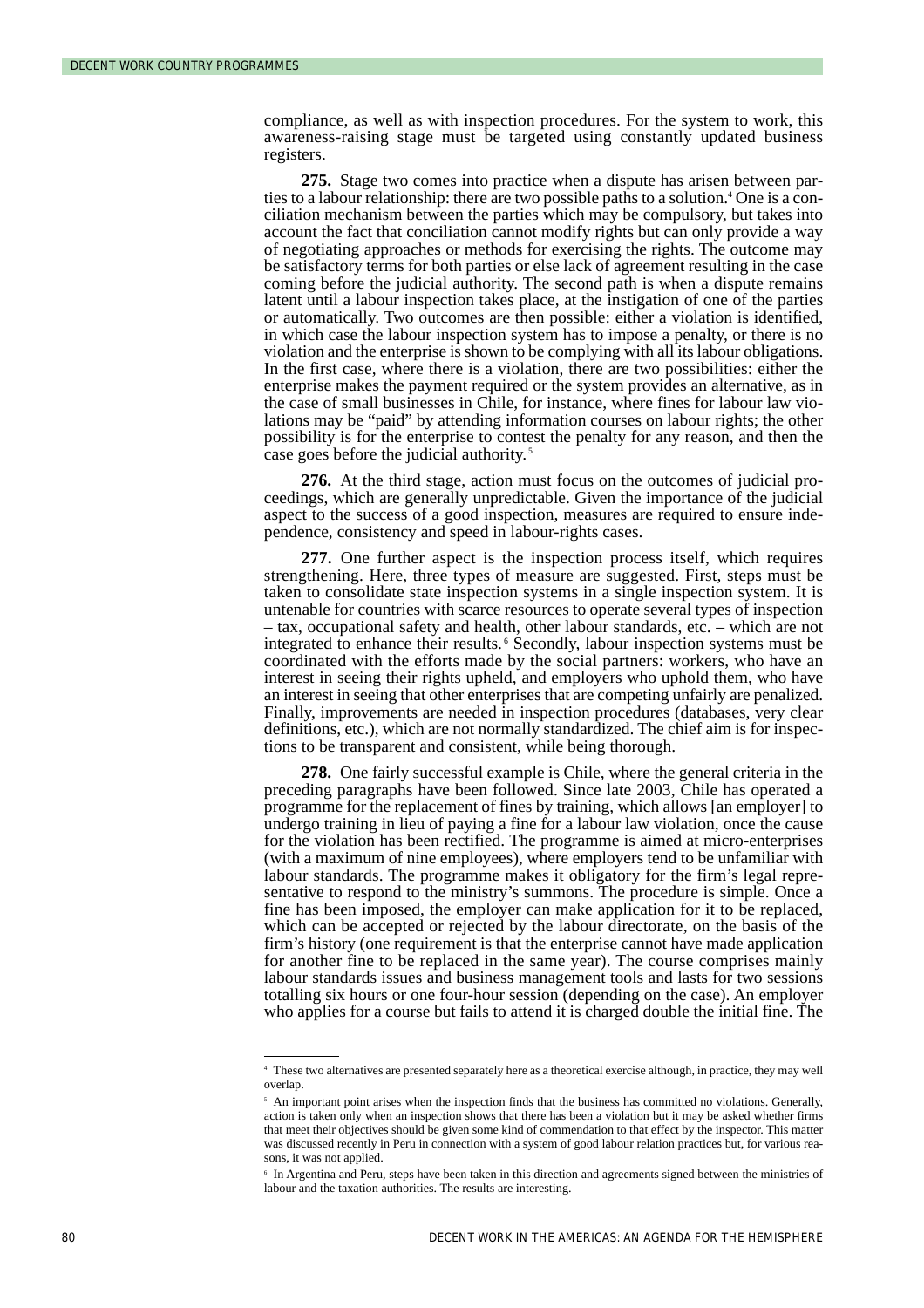results are interesting. In 2004, 126 sessions were held, providing training for a total of 1,368 micro-employers (including 464 women). The programme has been operating in all regions of the country and has trained over 100 employers during each month of operation. The figures are encouraging, given the complexity of coordinating all the different aspects of the service. In future, it is intended to improve the system on the basis of both users' and supervisors' experience.

### *5.2.4. Enhancing knowledge of markets and working conditions*

**279.** Alongside a strengthened labour authority, another essential ingredient for advancing the Decent Work Agenda for the Hemisphere is the presence of a comprehensive database of all the factors determining the size and remuneration levels of the labour market, as well as working conditions in the region. In the past decade there has been positive progress in this area in the region thanks to programmes that have significantly improved the quality of household surveys. It has thus been possible to better describe the situation with regard to workers' entry into the labour force, remuneration, working conditions, access to protection and even, in some cases, hiring arrangements.

**280.** While this effort has been enormously important, it is clearly insufficient to obtain a complete picture of the world of work, primarily because, while households may exhibit the symptoms of labour problems, they do not necessarily show their causes. At best, in households only those causes that are rooted in the work can be seen, such as poor education levels, and some personal, family or even community characteristics of the workers themselves. These, however, are not the central problems, which, as we have seen, have to do with the structure of the economy and its low productivity. For example, productivity cannot be judged solely in terms of the workers' characteristics; equally or even more important are the production methods used, and even macroeconomic trends. Thus, in order to measure these variables properly, an integrated system of labour statistics is required, combining information from both households and enterprises, as well as from administrative registers.

**281.** Priority areas for action on this score should be to ensure that all governments in the region have indicators on decent work enabling policies to be monitored (coverage, effectiveness and impact), as well as labour productivity indicators (for which surveys need to be drawn up by means of a programme similar to the MECOVI one currently used for household surveys) and indicators for specific communities such as migrants, ethnic and racial groups and the rural sector.

**282.** In conjunction with this statistics programme, a process for analysing and monitoring policies is needed. Almost all the discussion on employment policy in the region – including proposals for labour reform – has been conducted on the basis of information from household surveys. However, an essential element in any policy is that the costs involved in applying it must be less than the potential benefits; therefore forecasts are needed on the costs and benefits of the policies proposed. Thus, systems for structured analysis (publications, analyses, etc.) and general equilibrium analysis will be established (such as those currently being set up in Argentina, with a specialized office for macroeconomic analysis within the Ministry of Labour), which are extremely useful in measuring and analysing all the variables involved in the policy measures usually discussed. It is essential that the policies proposed go beyond the traditional partial equilibrium analysis which is their usual basis.

### *5.2.5. Institutionalizing integration processes*

**283.** In a globalized world, many policies implemented by countries rapidly encounter natural limits to their potential effect. There are therefore some areas where regional integration in general and policy harmonization in particular are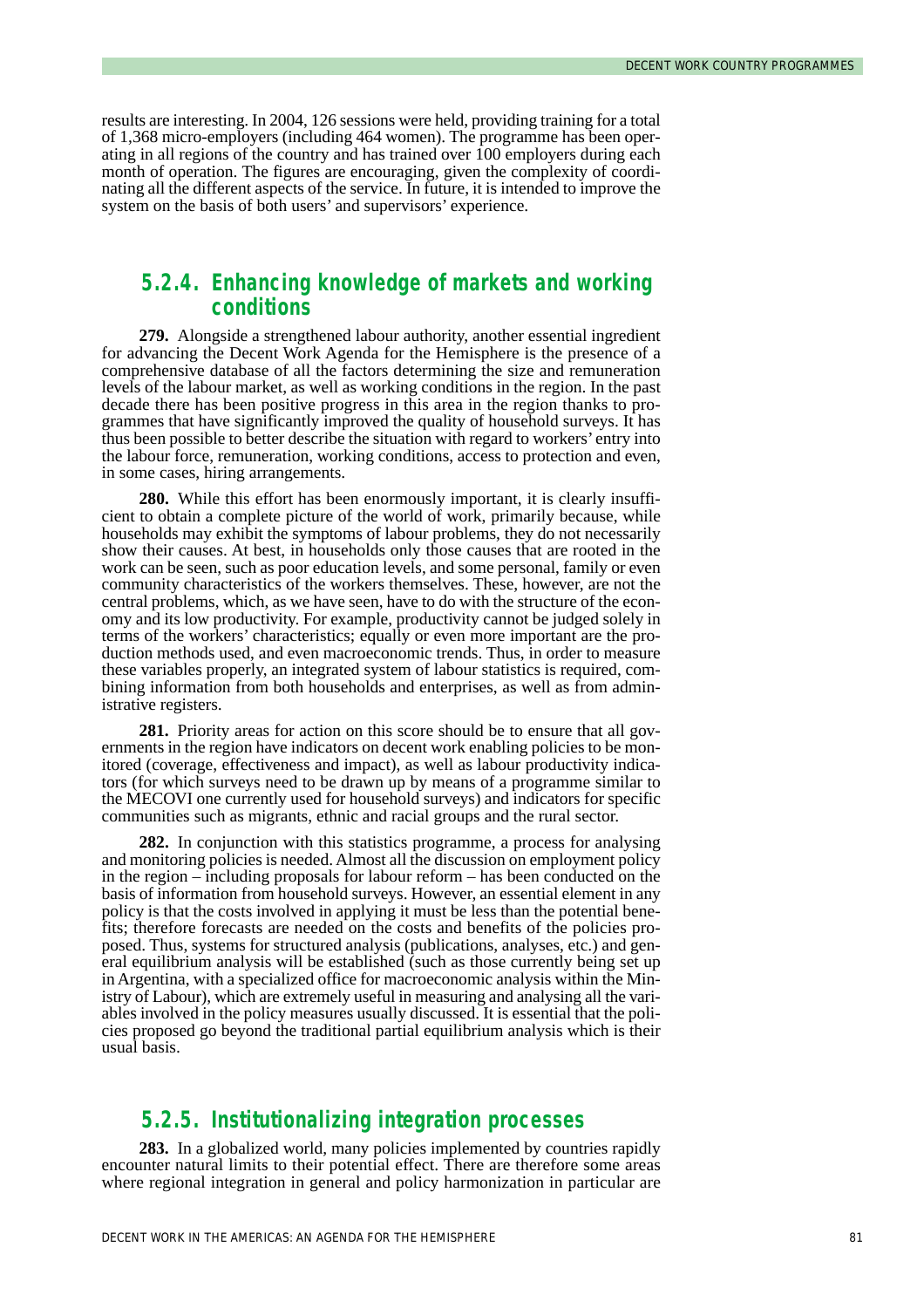imperative. In the region, there is increasing interest in integration processes, some of which go beyond the field of commerce, and even the economy, to embrace political and social objectives also. This is not a simple process. A highly important point for discussion is whether these processes, in addition to contributing to wealth creation and the generation of greater investment and business opportunities, should also be linked to an explicit social and labour component and, if so, what form it should take. One avenue that could be explored is to incorporate the implementation of the Agenda for the Hemisphere proposed here into the institutions set up under the various integration processes.

**284.** One aspect of integration in which the countries of the region have shown great interest is the creation of a labour administration cooperation system. In this context, and at the request of the Inter-American Conference of Ministers of Labour (IACML), the ILO has drawn up a proposal, in conjunction with the Organization of American States (OAS), for the establishment of an inter-American labour administration network, which should be set up as soon as possible and be supported by countries in the region.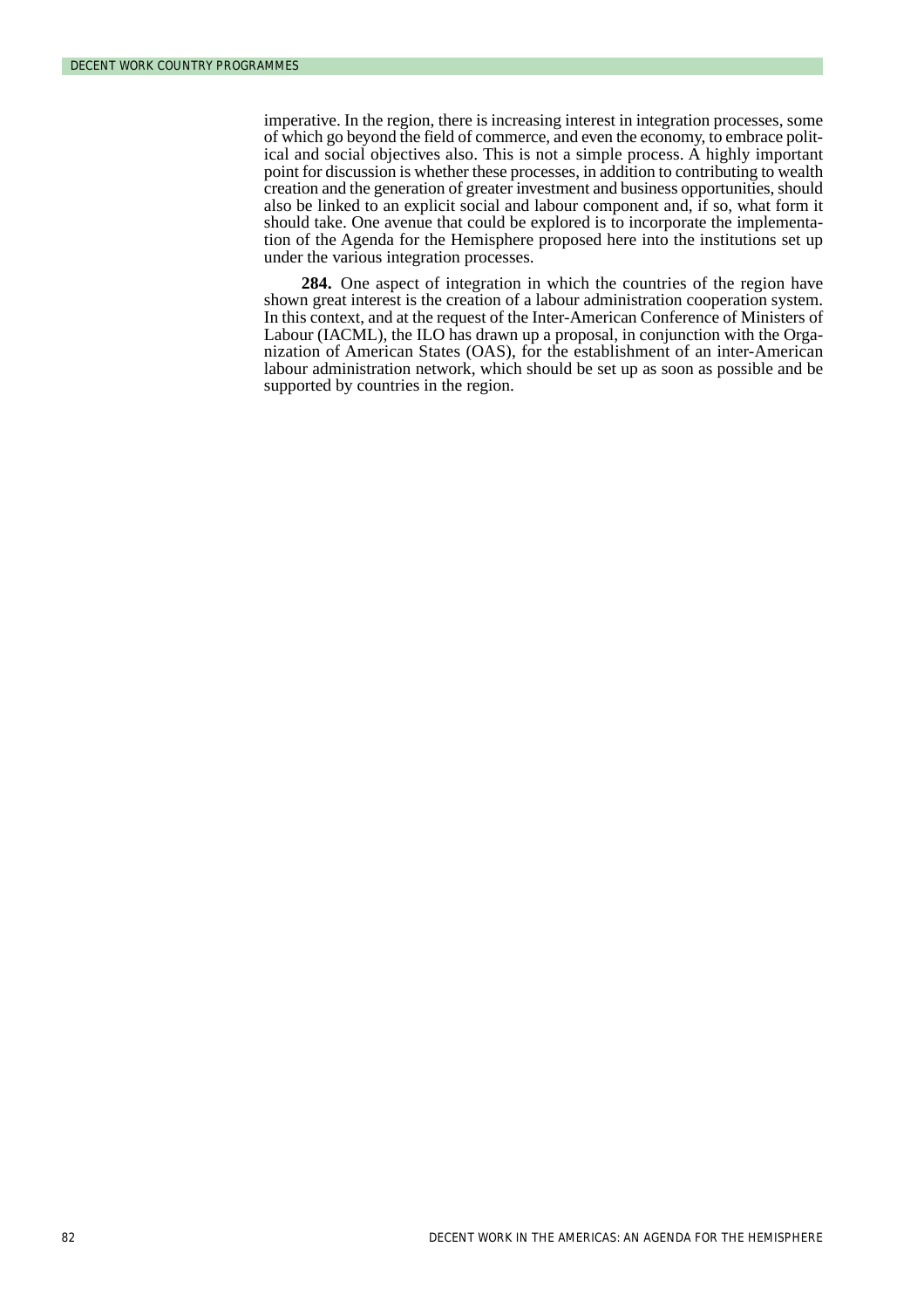# *Afterword*

**285.** I shall conclude this Report by reminding Members of the ILO in the Americas of my firm conviction that it is time to include decent work as one of the objectives of national development, which requires us all to formulate national strategies to this end. The Agenda for the Hemisphere proposed here and the related targets and policies recommended, once they have been adapted to the particularities of each country, provide an ideal framework for developing national strategies. The International Labour Office is at the service of ILO member States to implement decent work country programmes in support of these strategies. Much remains to be done, but we are on the right road.

**286.** I would like to thank all delegations for attending this Sixteenth American Regional Meeting and to express my gratitude, and that of the ILO, to the President of Brazil for offering to host the Meeting, as well as to the Brazilian Minister of Labour and the various authorities that have assisted us throughout. Many thanks to you all.

Juan Somavia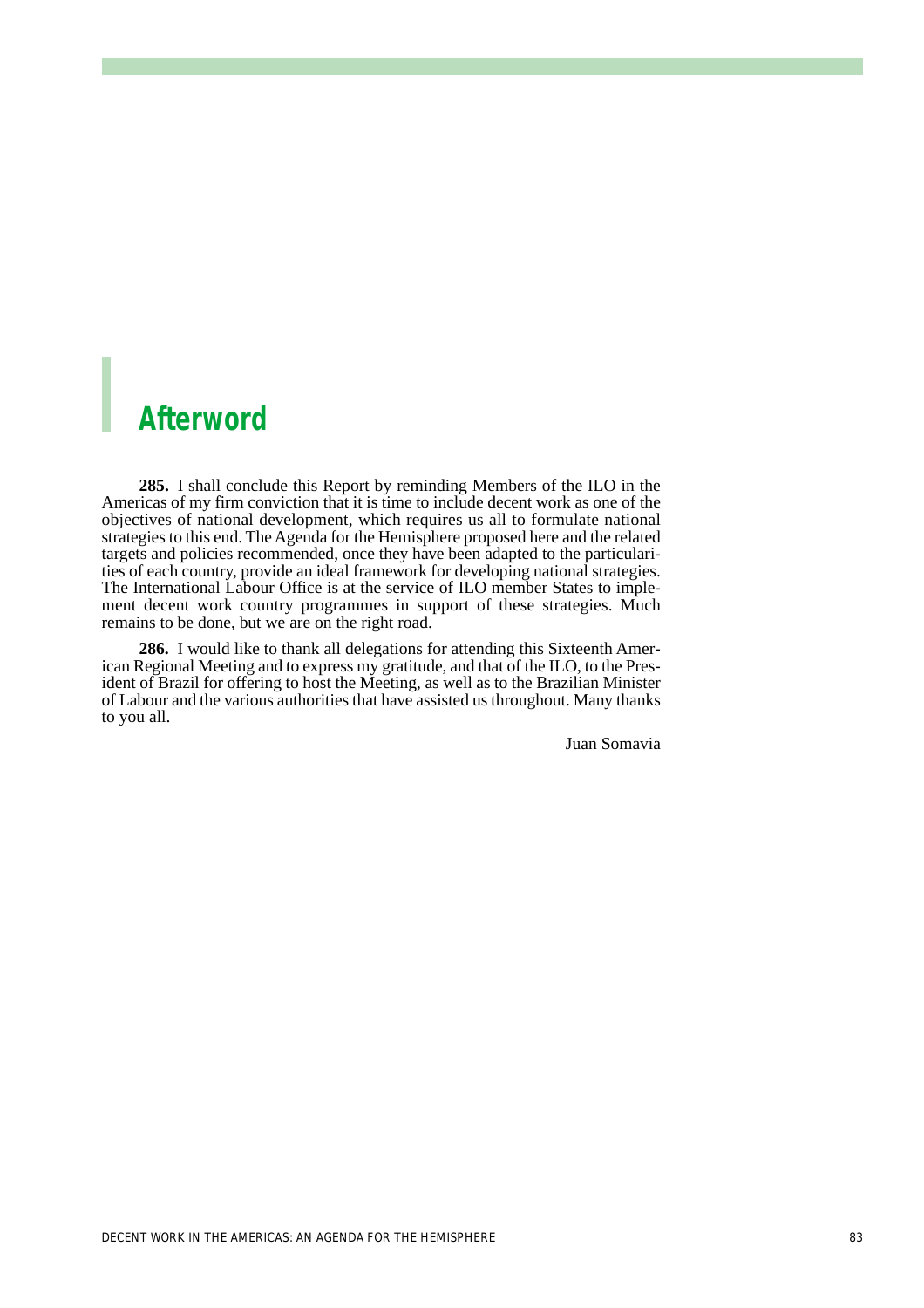| Year | Fvent                                                                                                                                         | Held at                             | Jan. | Feb. | Mar. | Apr.      | May   | June  | July | Aug. | Sep.      | Oct.      | Nov.      | Dec. |
|------|-----------------------------------------------------------------------------------------------------------------------------------------------|-------------------------------------|------|------|------|-----------|-------|-------|------|------|-----------|-----------|-----------|------|
| 2003 | XIII Inter-American Conference<br>of Ministers of Labor (IACML) <sup>1</sup>                                                                  | Salvador de Bahía, Brazil           |      |      |      |           |       |       |      |      | $24 - 26$ |           |           |      |
|      | XIII Ibero-American Summit of<br>Heads of State and Government <sup>2</sup>                                                                   | Santa Cruz de la Sierra,<br>Bolivia |      |      |      |           |       |       |      |      |           |           | $14 - 15$ |      |
| 2004 | Declaration of Nuevo León:<br>Extraordinary Summit of the<br>Americas <sup>3</sup>                                                            | Monterrey, Mexico                   | 13   |      |      |           |       |       |      |      |           |           |           |      |
|      | Declaration of Guadalajara: Third<br>Latin America and the Caribbean -<br>European Union Summit <sup>4</sup>                                  | Guadalajara, Mexico                 |      |      |      |           | 28-29 |       |      |      |           |           |           |      |
|      | MERCOSUR Regional Conference<br>on Employment <sup>5</sup>                                                                                    | Buenos Aires, Argentina             |      |      |      | $15 - 16$ |       |       |      |      |           |           |           |      |
|      | 14th Ibero-American Summit <sup>6</sup>                                                                                                       | San José, Costa Rica                |      |      |      |           |       |       |      |      |           |           | $19 - 20$ |      |
|      | <b>ANDINA Regional Conference</b><br>on Employment <sup>7</sup>                                                                               | Lima, Peru                          |      |      |      |           |       |       |      |      |           |           | $22 - 23$ |      |
| 2005 | Subregional Tripartite Forum<br>for Employment - Subregional<br>Office for Central America, Panama<br>and the Dominican Republic <sup>8</sup> | Tegucigalpa, Honduras               |      |      |      |           |       | 28-30 |      |      |           |           |           |      |
|      | XIV IACML <sup>9</sup>                                                                                                                        | Mexico City, Mexico                 |      |      |      |           |       |       |      |      | $26 - 27$ |           |           |      |
|      | 15th Ibero-American Summit <sup>10</sup>                                                                                                      | Salamanca, Spain                    |      |      |      |           |       |       |      |      |           | $14 - 15$ |           |      |
|      | IV Summit of the Americas <sup>11</sup>                                                                                                       | Mar del Plata, Argentina            |      |      |      |           |       |       |      |      |           |           | $4 - 5$   |      |

<sup>&</sup>lt;sup>2</sup> "We are convinced that welfare assistance programmes are no solution to poverty. Even if they provide a necessary palliative until an effective cure for the problem is found, we cannot allow society to crystallize into two separate groups – those in work and those on benefits. For this reason, we intend to promote all the measures necessary to reduce the high unemployment rates plaguing our societies by creating the right conditions for the development of businesses and profitable investment and through capacity-building and job-creation programmes to enable those without work to be placed into gainful employment. We likewise reaffirm our conviction that decent work, as conceived by the ILO, is the most effective way to improve the living conditions of our peoples and to enable them to share in the fruits of progress, both material and social. (23)"; http://www.cumbresiberoamericanas. com (available only in Spanish).